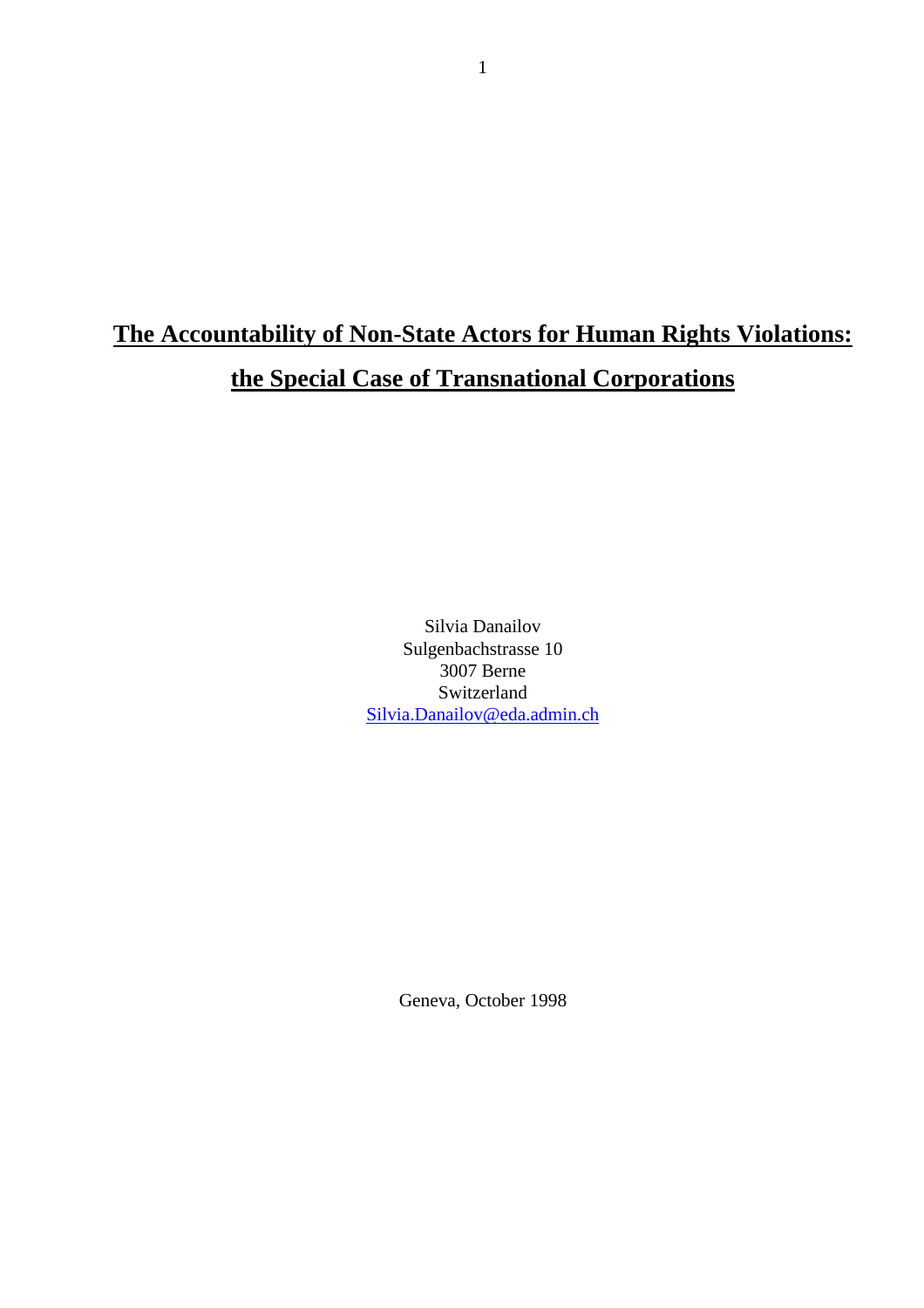# **CONTENTS**

| <b>Introduction:</b>                                                                                                                                                                                                                                  |
|-------------------------------------------------------------------------------------------------------------------------------------------------------------------------------------------------------------------------------------------------------|
|                                                                                                                                                                                                                                                       |
| Part I: State Responsibility and TNCs' Violations of Human Rights under International                                                                                                                                                                 |
| 1. International Responsibility of States for Human Rights Violations by Non-State<br>2. International Responsibility of States for Human Rights Violations by TNCs22<br>Part II: The Direct Responsibility of TNCs for Human Rights Violations under |
| <b>International</b>                                                                                                                                                                                                                                  |
| 2. The Accountability of Non-State Actors under Existing International Human Rights                                                                                                                                                                   |
| Part III: Practical Evidence of TNCs'Direct Accountability under International Human                                                                                                                                                                  |
|                                                                                                                                                                                                                                                       |
|                                                                                                                                                                                                                                                       |
|                                                                                                                                                                                                                                                       |
|                                                                                                                                                                                                                                                       |
|                                                                                                                                                                                                                                                       |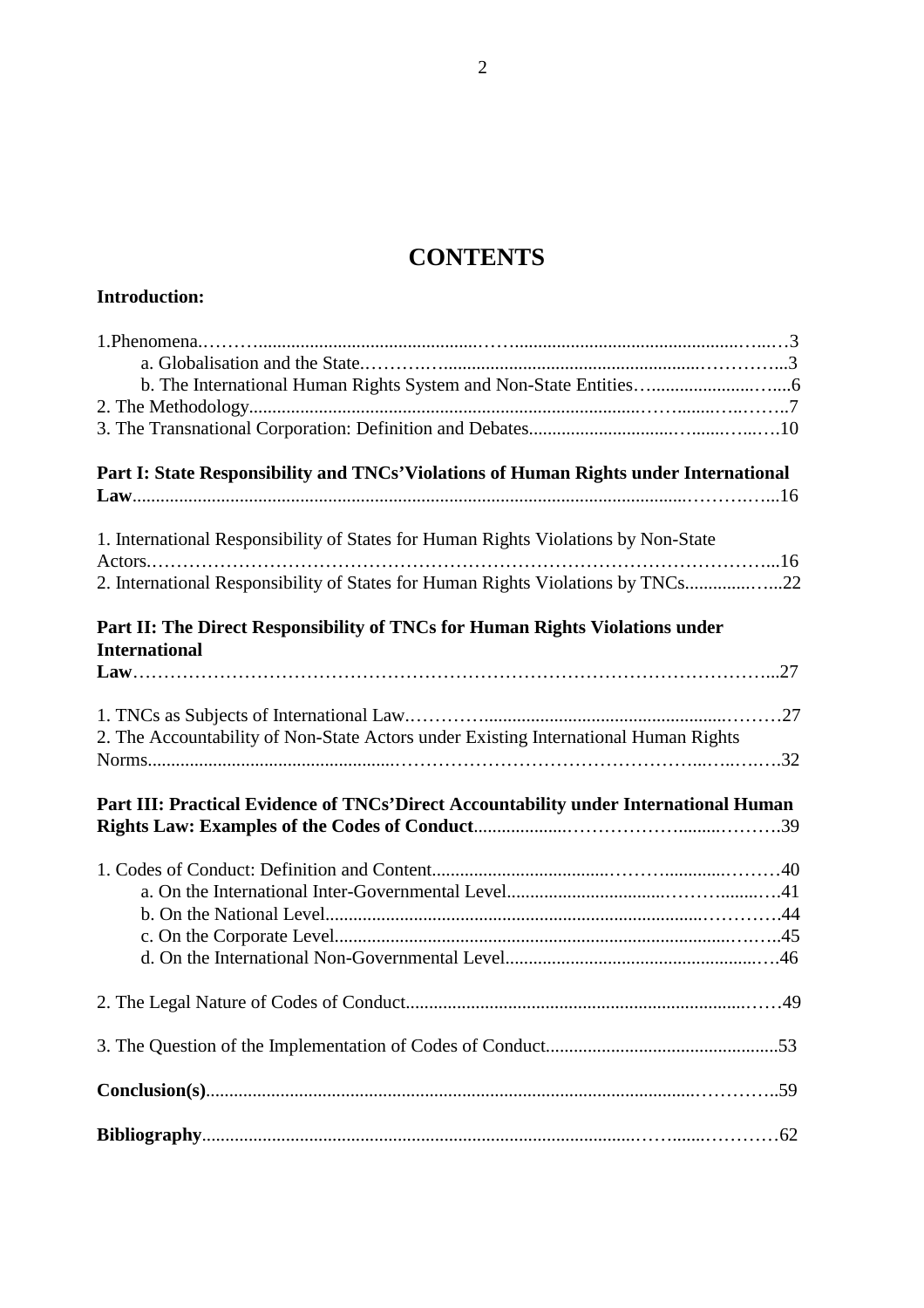*The discussions of the social responsibility of business are notable for their analytical looseness and lack of rigor. What does it mean to say that «business» has responsibilities? Only people can have responsibilities.* 

Milton Friedman<sup>1</sup>

*As we approach the third millenium and prepare the commemoration of the Universal Declaration of Human Rights, it is a critical task before us that the rapidly globalising regime of trade and finance conform to the international human rights standards. Third party accountability is yet to be defined within the framework and actions of the international human rights regime.* 

Miloon Kothari and Tara Krause<sup>2</sup>

#### **Introduction**

Globalisation and human rights are largely used today (some would say mis-used) in popular catchphrases about recent transformations in our contemporary world. Both represent new developments on the international level that affect the States and societies. The following introductory remarks suggest a framework of analysis for understanding the relationship between transnational corporations - as one of the central actors of the economic globalisation - and the international system of human rights protection.

#### **1. Phenomena**

#### a. Globalisation and the State

The concept of globalisation can be called upon to play the most important role in explaining modern phenomena and processes. For the Sociologist Anthony Giddens has asserted, « modernity is inherently globalising  $\frac{1}{2}$ . Yet, finding a definition of globalisation is a difficult task.<sup>4</sup> The process of

<sup>1</sup> FRIEDMAN, M. (Septembre 13, 1970) « The Social Responsibility of Business Is to Increase Its Profits » in *New York Times Magazine*. 2

 $2$  Kothari and Krause (1998: 5).

 $^3$  GIDDENS, A. (1990) *The Consequences of Modernity* (Cambridge: Polity Press).

<sup>&</sup>lt;sup>4</sup> While there is an extensive list of literature about globalisation, it is not always very convincing. For a good recent account about the debates surrounding this term, see: BECK, U. (1997) *Was ist Globalisierung?* (Frankfurt a. M. : Suhrkamp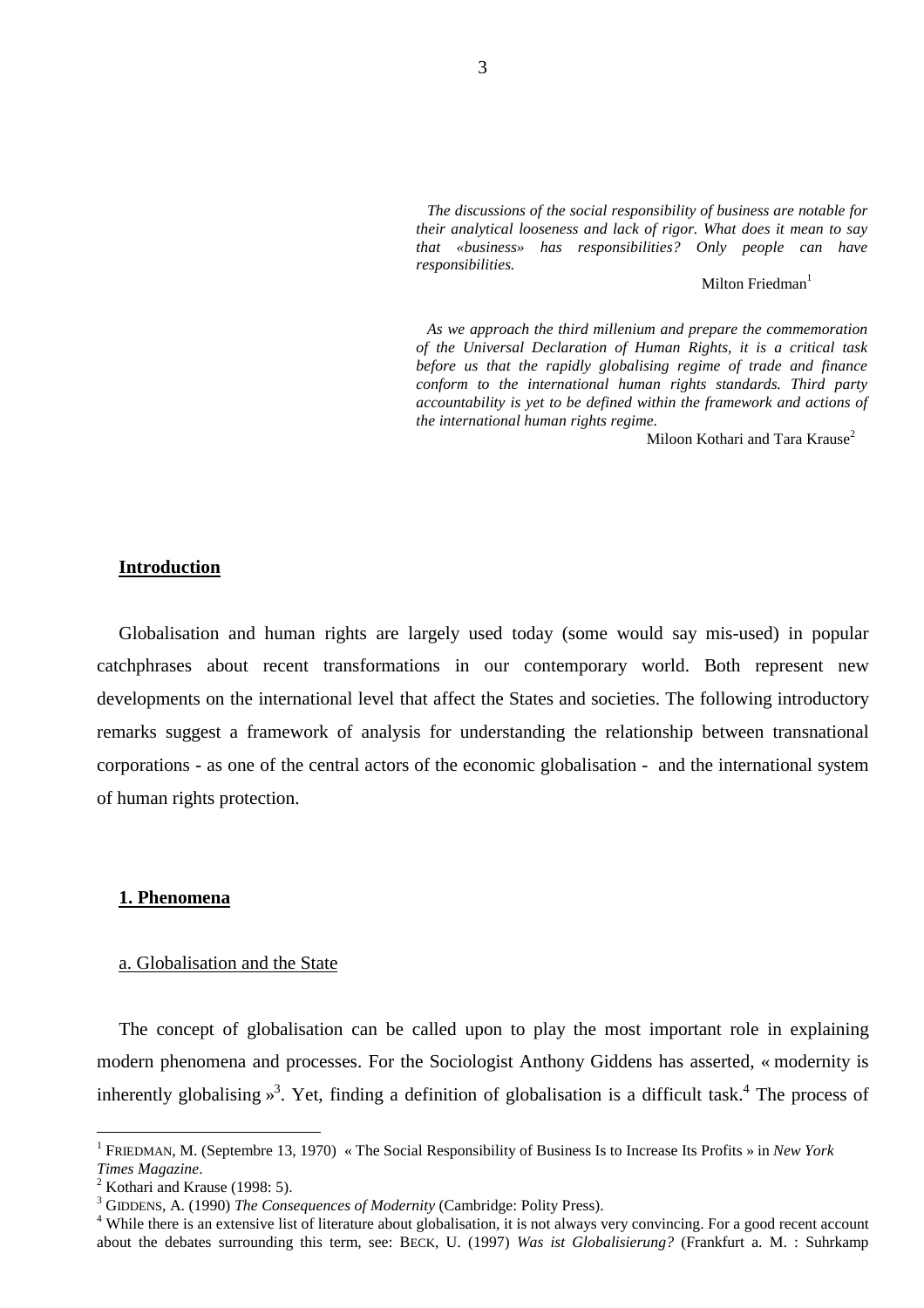globalisation is a multidimensional phenomenon pertaining to various forms of social action, be they economic, political or cultural.<sup>5</sup> Networks of economic and cultural interaction have also existed in the past, that never corresponded to the political space of States, always constrained by and forced to cope with territorially defined networks of cultural, economic and military power. What is new about the contemporary processes termed as « globalisation » is the unprecedented rate at which they are taking place. In particular, this concept best captures the profound transformation of the world economy in the last decade. It refers primarily to the progressive elimination of barriers to trade and investment and the growing international mobility of capital. Globalisation refers also to the considerable improvement of communication and transportation infrastructure, that has reduced distances between different parts of the world, bringing about not only a greater exchange of goods and services, but also more exchanges between people, whether in the fields of ideas, technologies or information. The particular globalisation of capital, markets and services, paralleled by the removal of national barriers to trade and investments, is a development that tends to be seen as an inevitable trend of the contemporary world.

These accelerated transformations affecting the world economy, and the shift from production for local and national markets to world-wide markets, lead the analyst to conclude that large structural changes are now affecting States and that States are brought to share authority both in economy and society with other entities. Not only does their political and legal authority seem to be challenged by alternative governmental structures both « above  $\phi^6$  and « below  $\phi^7$ , them but they are also losing chunks of their power and sovereignty to non-governmental forms of organisation. Indeed, if sovereignty « in relations between States signifies independence. Independence in regard to a portion of the globe is the right to exercise therein, to the exclusion of any other State, the function of a State.  $\frac{1}{2}$ , then this freedom of action is seriously put into question with the emergence of forces that are global in scale and affect the State's internal and external independence. On this very subject, the UN Committee on Economic, Social and Cultural Rights has issued a Statement on Globalisation and Economic, Social and Cultural Rights, where it recognised the fact that « (globalisation) has also come to be closely associated with a variety of specific trends and policies including an increasing reliance upon

Verlag.) (translation in process) and RODRIK, D. « Sense and Nonsense in the Globalization Debate » in *Foreign Policy*, (Summer 1997) at 65.

 $<sup>5</sup>$  The term « globalisations » (in the plural) might be more appropriate to understand the processes at stake. See de SOUSA</sup> SANTOS (1997: 82).

 $\frac{6}{3}$  e.g., by the European Communities, to new regional trade zones or to regional human-rights structures, such as the European Court of Human Rights or the imminent creation of an African Court of Human and Peoples' Rights.

<sup>7</sup> e.g., religious or cultural communities challenging the hegemony of the State, especially in its role as the sole giver of values and laws. See DAS, V. (1995) *Communities as Political Actors: The Question of Cultural Rights* (Cambridge: Law & Society Trust) and, also from the same author: *Cultural Rights: The State, The Community and the Individual* (Geneva: lecture given on May 26, 1997).

<sup>&</sup>lt;sup>8</sup>Island of Palmas Case (United States v. The Netherlands), Reports of International Arbitration Awards, Vol 2 (1949), p. 838.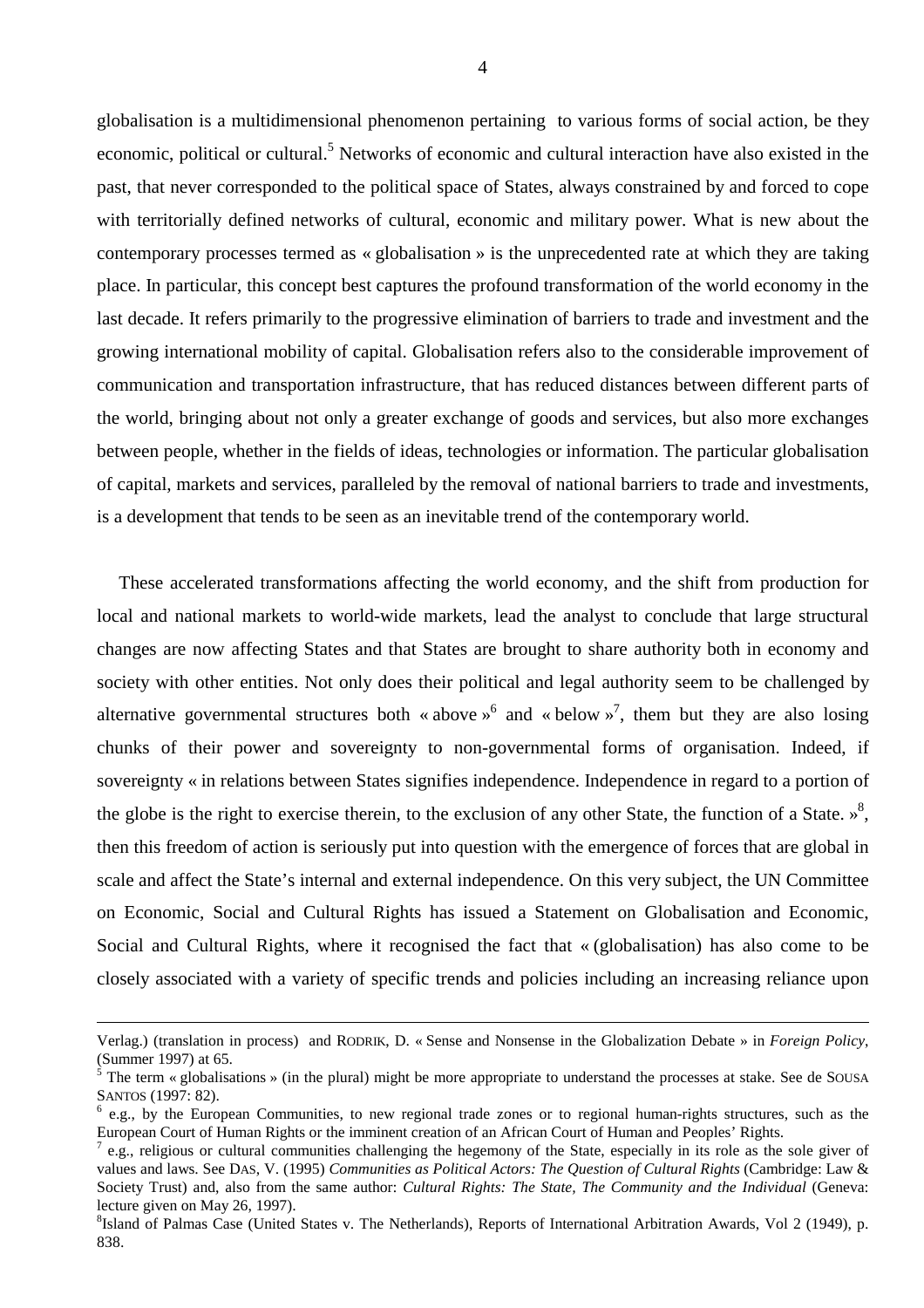the free market, a significant growth in the influence of international financial markets and institutions in determining the viability of national policy priorities, a diminution in the role of the State and the size of its budget, the privatisation of various functions previously considered to be the exclusive domain of the State, the deregulation of a range of activities with a view to facilitating investment and rewarding individual initiative, and corresponding increase in the role and even responsibilities attributed to private actors, both in the corporate sector, in particular to the transnational corporations, and in civil society.  $\mathcal{P}^9$ 

Indeed, different entities claim, or are given, a growing influence within the international arena: notable among those are transnational corporations, which often have more global importance than do small and poor sovereign States with seats in the United Nations. Transnational corporations are a major driving force within the globalisation process, allowing the accelerated growth of foreign direct investment through their transborder activities.<sup>10</sup> States are left dependent upon the world financial markets, at least within their economic prerogatives, and this process is even accelerated by the growing multinationalisation of enterprises that removes decision-making power further and further away from the actual national workplaces.<sup>11</sup> Parallel to these discernible material features of the process of globalisation, there is also an ideological construct backing the idea of a free market economy, seen as the only way to bring economic welfare, that is the sole prerequisite for truly global welfare on social and human terms. $^{12}$ 

<sup>9</sup> Statement of the Commiittee on Economic, Social, and Cultural Rights on *Globalisation and Economic, Social and Cultural Rights* adopted on 11.5.1998. See at http://www.unhchr.ch/html/menu2/6/cescrnote.htm. On this issue, see also REISMAN, M. (1997): « Designing and Managing the Future of the State » in 8 (3) *European Journal of International Law* as well as SUR, S. (1997): « The State between Fragmentation and Globalization » in 8 (3) *European Journal of International Law.*

 $10$  The terms multinational and transnational will be used as synonyms throughout this work. However, some authors argue that we should no longer speak of *multinational* corporations, as the use of this adjective could imply that the company or enterprise has national status in various different countries. The term *transnational* is said to refer more aptly to a form of autonomy that corporations with establishments scattered over the territories of several states have been able to acquire in their relations with each one of them. Cf. RIGAUX (1991: 121). B. R. Barber is even speaking of « postnational » or « antinational » corporations, affirming that these terms are better capturing the nature of their status. See: BARBER, B.R. (August 1998): « Culture McWorld contre démocratie » in *Le Monde Diplomatique*, at 14.<br><sup>11</sup> See *Defending Values, Promoting Change, Social Justice in a Global Economy: An ILO Agenda (1994) (Geneva: ILO* 

Publications).

 $12$  The ideology can be defined as a representation of the social reality tending to validate, justify and reify the reality in order to make it last. The « deconstruction » of the actual neo-liberal economic discourse is beyond the reach of this work. The following analysis should however be read in the light of the various critical assessments of the current economic order and the inequalities it inherently entails. See, for example: WILKIN, P. (1996) « New Myths for the South: Globalisation and the Conflict Between Private Power and Freedom » in 17 (2) *Third World Quarterly. A Journal of Emerging Areas*. For an analysis concerning the lack of accountability and democracy underlying economic globalisation, see the works of HELD, D., especially *Democracy and the Global Order: From the Modern State to Cosmopolitan Governance*, (1995)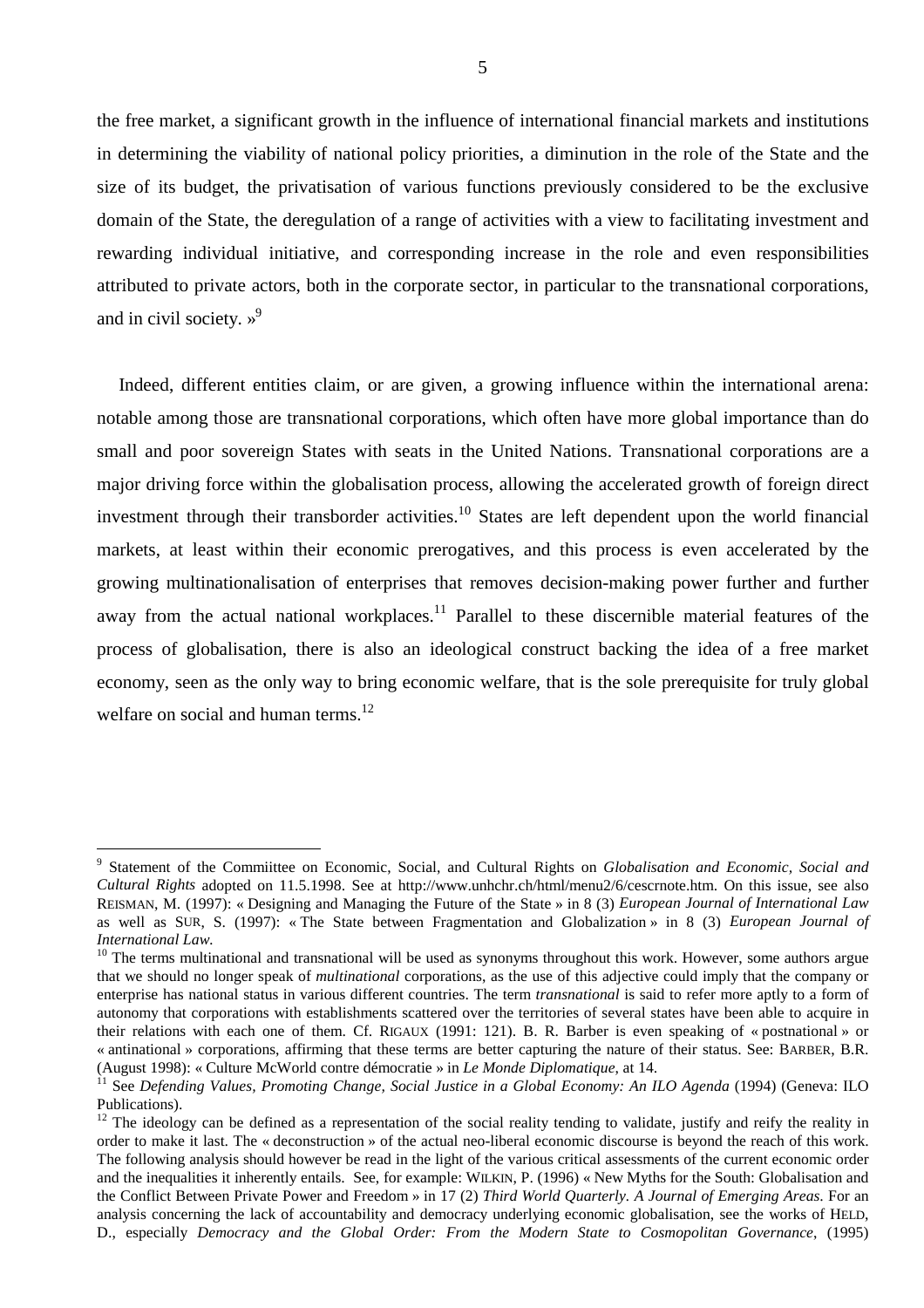We usually consider, from a historical perspective, that the international framework of human rights developed as a means of ensuring protection for the individuals from the abuses of state power.<sup>13</sup> England's Revolution of 1688 and the resulting Bill of Rights, the French Declaration of the Rights of Man and of the Citizen of 1789, the American Constitution of 1776, were among the first documents to proclaim the « inalienable » rights of men, from which emerged the idea of human rights that played a key role in times of struggles against State's absolutism. As we have mentioned, State power seems today to be weakening to the advantage of other sources of authority that have been shown to influence, and sometimes even threaten what we call fundamental human rights. In this new context, there is undoubtedly a need to start thinking about how to best ensure respect for human dignity: indeed, if human rights were historically granted to individuals to shield them against the State's abusive action, and some States' functions are taken over by other entities susceptible to violate those rights, we can then argue that these entities should be called upon to respect human rights obligations towards the individuals.

Transnational corporations are accused of having been involved in many direct or indirect violations of human rights of a political, civil, social, economical or cultural dimension.<sup>14</sup> An example is the serious allegation that Royal Dutch Shell was involved in the repression of the Ogoni people in Nigeria, notably in helping the Nigerian military regime to arrest Ken Saro-Wiwa and other opponents.15 The fact that thousands of workers, especially children, are exploited, underpaid and often

<sup>(</sup>Cambridge: Polity Press).

<sup>&</sup>lt;sup>13</sup> See, The American Law Institute (1987) *Restatement of the Law (Third. The Foreign Relations Law of the United States* (St. Paul: American Law Institute Publishers*)* Vol. 2, part VII, introductory note, at pg. 144. It notes that « international law has long held states responsible for «denials of justice» and certain other injuries to nationals of other states. Increasingly, international human rights agreements have created obligations and responsabilities for states in respect of all individuals subject to their jurisdiction, including their own nationals, and a customary international law of human rights has developed and has continued to grow. »

<sup>&</sup>lt;sup>14</sup> There are at least five different situations where a company's position towards human rights has been raised, and has led several actors to react by thinking of ways to hold such companies accountable. First, a company may do business in a country where human rights violations are occuring, which can be considered as direct or indirect support for these violations; second, the means of production involved, e.g.: if suppliers are using child labour, forced labour or labour involved in work representing a health and security risk; third, the possible use of company products in situations involving violation of human rights; four, the attitude within the company as, for example, the prohibition of trade unions, the discrimination of workers on the basis of race, colour, sex, religion or other criteria, unfair wages, etc.; five, the information given as to the use or applicaton of the product, in cases when, for example, consumers are exposed to risks and are not informed and made aware of these risks. See SCHIERBECK (1998).<br><sup>15</sup> The *Peoples'Tribunal on Human Rights and the Environment*, created by different NGOs in order to provide an

alternative forum for complaints coming from the civil society on issues such as the impacts of trade liberalization and the role of transnational corporations on human rights or ecologically unsound economic activities, has examined the case of Royal Dutch Shell's activities and possible responsibility for violations of human rights in Ogoniland through direct and indirect military operations. The Tribunal has heard the complainants, reviewed the documents and proof, and gave Shell the opportunity to defend its position. See reports of the case in MENDLOVITZ (1998: 134-5). See also other accounts on that particular case in CASSEL (1996: 1967-8).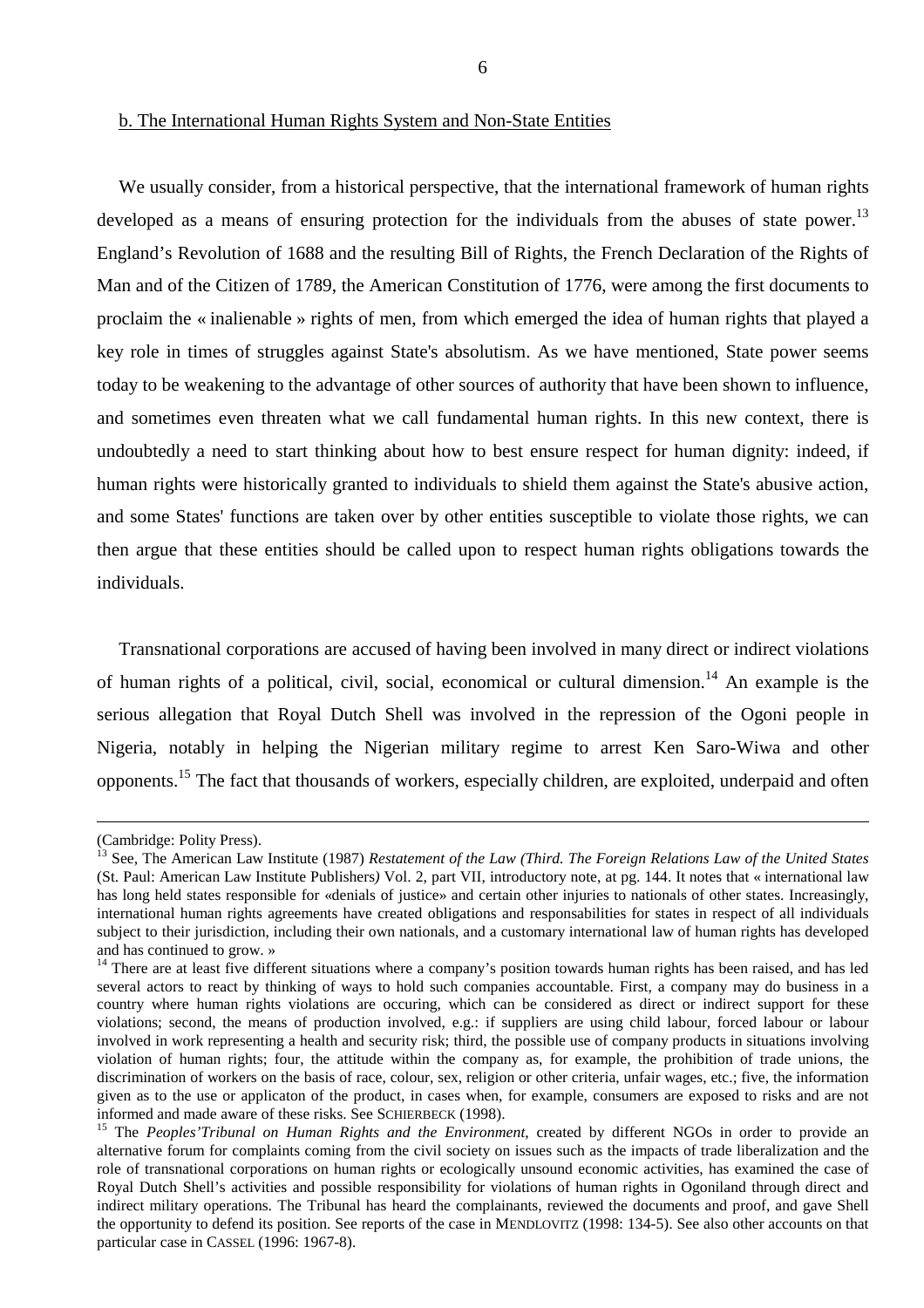left in terrible living conditions in order to produce clothes and commodities that consumers, in their countries or world-wide, are buying everyday, is just an example of the grey areas of the role and influence that TNCs are said to have in the respect or violation of human rights.<sup>16</sup> A Statement of the Committee on Economic, Social and Cultural Rights mentions this issue: « None of these developments (related to globalisation) in itself is necessarily incompatible with the principles of the Covenant or with the obligations of governments thereunder. Taken together however, and if not complemented by appropriate additional policies, globalisation risks downgrading the central place accorded to human rights by the United Nations Charter in general and the International Bill of Human Rights in particular.  $v^{17}$  It refers then to some aspects of the problem such as for example « respect for the right to work and the right to just and favourable conditions of work is threatened where there is an excessive emphasis upon competitiveness to the detriment of respect for the labour threatened by restrictions upon freedom of association, restrictions claimed to be « necessary » in a global economy, or by the effective exclusion of possibilities for collective bargaining, or by the closing off of the right to strike for various occupational and other groups.  $\frac{18}{18}$ 

#### **2. The Methodology**

 $\overline{a}$ 

In order to address this new phenomena described above from a human rights perspective, there are two main approaches which should be conducted in parallel, and in a mutually reinforcing manner:

- First, it is highly necessary to think how best to reinforce the human rights system based on state responsibility. Indeed, even if it can be shown that States are losing power and that they are unable to control new entities influencing people's lives, human rights protection is still predominantly based on a State-centred approach: to leave it aside would dramatically weaken its purpose. The State remains

<sup>&</sup>lt;sup>16</sup> The major questions related to the repercussions that TNCs' activities have on the enjoyment of human rights are dealt in the Background document prepared by the Secretary-General : *The relationship between the enjoyment of human rights, in particular, international labour and trade union rights, and the working methods and activities of transnational corporations*, (E / CN. 4 / Sub. 2 / 1995 / 11: 18-29). Concerning the specific question of the impact of TNCs' activities on indigenous people's rights, the UN Centre on Transnational Corporations conducted a research whose summary can be found in the report of the Transnational Corporations Centre: *Investissements et opérations des sociétés transnationales sur les terres des peuples autochtones*, (E / CN. 4 / Sub. 2 / 1994 / 40: 8-11). On the adverse effects of the illicit movement and dumping of toxic and dangerous products and wastes - often the result of TNCs' activities - on the enjoyment of human rights, see the preliminary report presented by Ms. Farma Zohra Ksentini , Special Rapporteur of the Commission on Human Rights: *The Adverse Effects of illicit movement and dumping of toxic and dangerous products and wasts*, (E / CN. 4 / 1996 / 17) and ibid. (E / CN. 4 / 1998 / 10). For a view on a more positive role of TNCs in the field of human rights, see MEYER, W. H. (1996): « Human Rights and MNCs: Theory Versus Quantitative Analysis » in 18 *Human Rights Quarterly*, at 368.

<sup>17</sup> Statement of the Committee on Economic, Social, and Cultural Rights on *Globalisation and Economic, Social and Cultural Rights* adopted on 11.5.1998. See at http://www.unhchr.ch/html/menu2/6/cescrnote.htm. at §2 18 ibid. at §3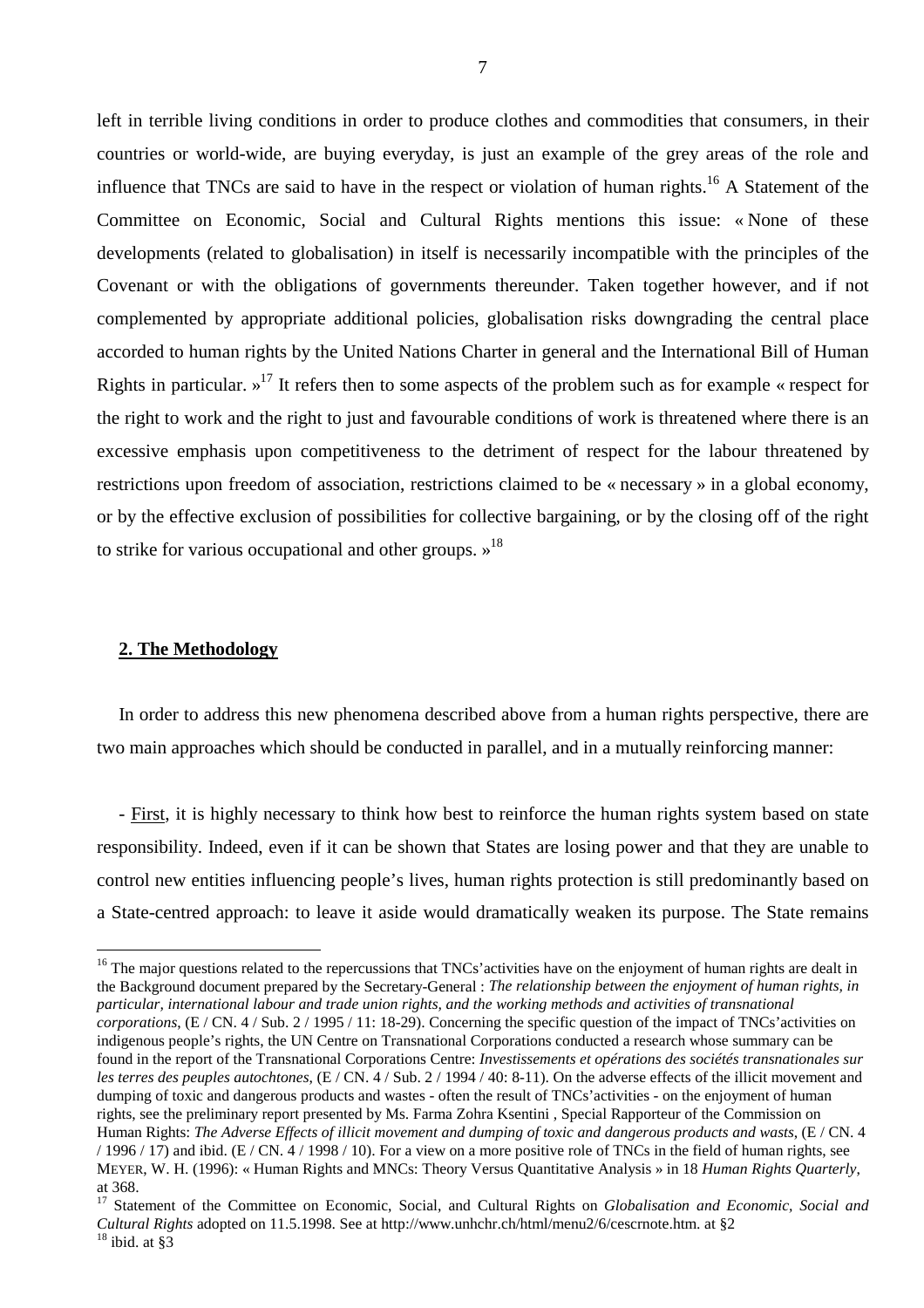accountable for the protection of human rights, which means that the focus should first be directed to find new solutions as to how the ability of the State responsibility system might be improved to respond to human rights violations. We will thus attempt to show how State responsibility doctrine should include violations of international human rights obligations by private entities such as TNCs. Part I will deal with the problematic of how to hold States responsible under international human rights law for the actions of private bodies (in the present case study, transnational corporations). Circumstances that were not envisioned at the time when the international human rights treaties were drafted may require progressive interpretation by the human rights supervisory bodies to ensure that the purpose behind the laws is fulfilled.<sup>19</sup> The advantage of this first approach to hold TNCs accountable for human rights violations through State responsibility is that it bases itself on existing international obligations which are binding States.

The assumption underlying this analysis is that there is one home-country, whose nationality the TNC possesses, which is responsible for the activities of the transnational corporation, home and abroad. However, the *de jure* nationality of a TNCs does not always actually correspond to the *de facto* statelessness of this transnational actor, as we will argue in this work. The transnational corporate entity is indeed described as being « stateless », a notion that has come to symbolise the escape of business from nation-state control. Besides this last observation, the application of this method for examining the relationship between TNCs and human rights through the mediation of the state has another drawback. Even if, not long ago, the United Nations World Conference on Human Rights held in Vienna affirmed that States are primarily responsible to develop and encourage respect for human rights and fundamental freedoms<sup>20</sup>, this reality has been put into question. Indeed, if we bear in mind the « disenchanting » vision and discourse on the State's power dominating the prevalent debates within social sciences, we have to prove the ability of the State to function as a coherent and viable actor, responsible for the implementation of human right protection.

As the globalising trends - economic, environmental, cultural, military, political or social increasingly affect social sectors and transcend national boundaries, so are States' traditional capabilities undermined, in such a way that sound claims are voiced that the state is an institution that became (or will become) hollow and defective.<sup>21</sup>. The classical positivist doctrine has always placed

<sup>&</sup>lt;sup>19</sup> This progressive approach is also called upon concerning other new emerging issues regarding the protection of human rights. See, for example: LAWYERS COMMITTEE FOR HUMAN RIGHTS (1997)*, The Neglected Right: Freedom of Association* 

<sup>&</sup>lt;sup>20</sup> "Human rights and fundamental freedoms are the birthright of all human beings; their protection and promotion is the first responsibility of Governments." United Nations World Conference on Human Rights, *Vienna Declaration and Programme* 

<sup>&</sup>lt;sup>21</sup> As Susan Strange abruptly writes, if the state is still the most important unit of analysis, can we argue that much of social science is obsolescent? See STRANGE (1995:56). It is again very difficult to sort out the antagonistic arguments and visions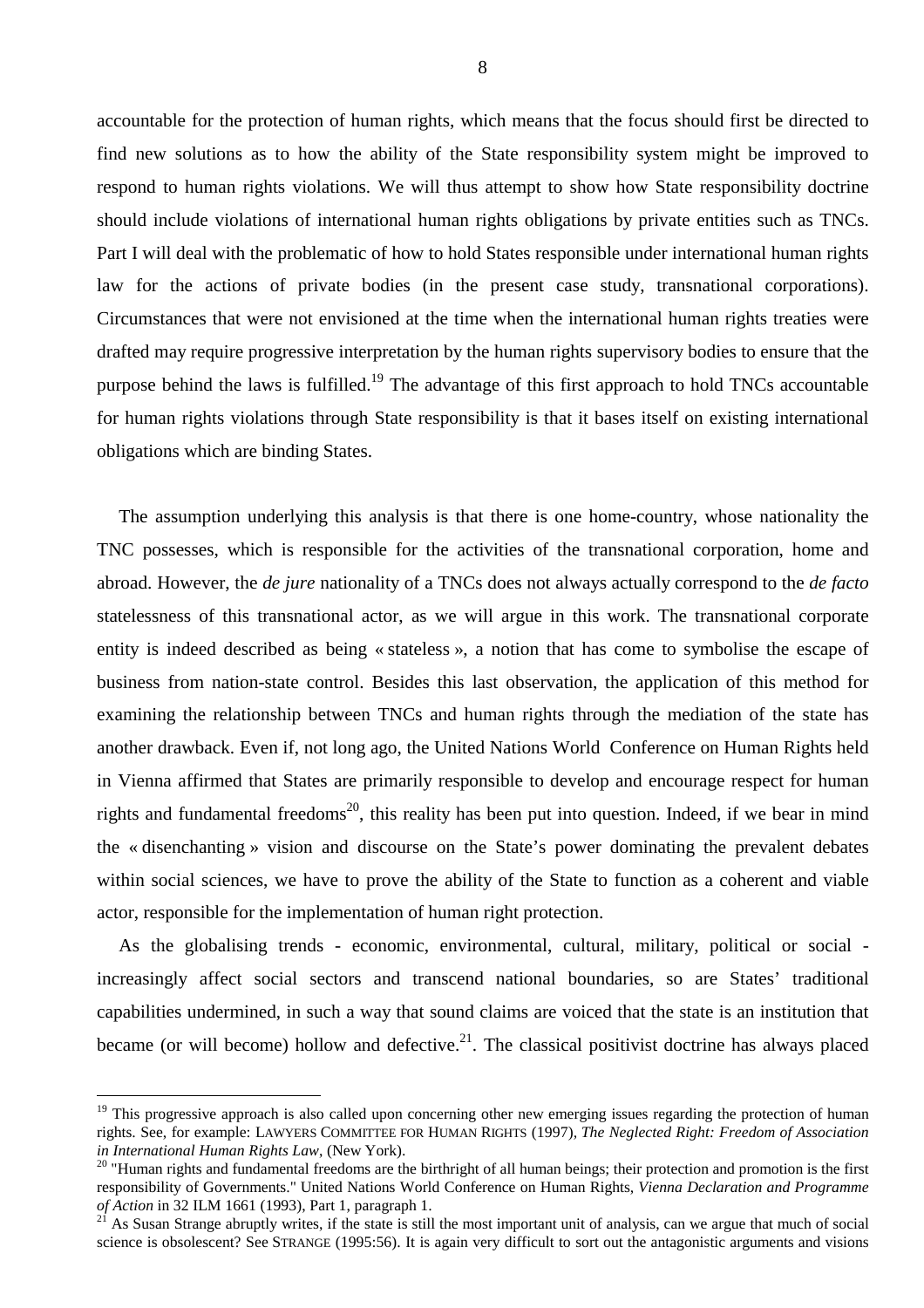the State as the central actor of international law. Nonetheless, the debates around State's sovereignty and ability to regulate on national and international levels are challenging this traditional vision.<sup>22</sup> The fact that TNCs can be sometimes described as stateless entities, as well as the assumption of State's weakened position at the international level, renders fruitless an approach aimed solely at strengthening the State's capacities to control transnational corporations by making it accountable for human rights violations committed by such non-State actors.

- A second complementary approach is therefore necessary to answer the new needs faced by the human rights system, stemming from the increased demand for protection against non-State entities. Possible ways to hold these new actors directly accountable in law are thus needed. This attempted extension of the international human rights system so as to embrace in its framework the matter of these non-State actors is a considerable challenge that not only theoretical legal analysts but also the international community, or at least the elements militating for a better and more effective protection of human rights will have to address. Part II will thus examine the question of TNCs' direct liability under international human rights law. We shall discuss the question of the legal responsibility of TNCs, and of possible ways to impose duties upon TNCs under international law, especially under international human rights law. First, we shall examine the question of TNC's legal subjectivity under international law or, in other words, if a TNC can be considered as a subject of international law, so that the direct applicability of international norms to it can be envisaged. (Part II 1.) Then, we shall examine new developments within the international human rights discourse, trying to apply the human rights instruments directly to non-State actors (Part II 2.). Since the emergence of a theoretical possibility to

concerning state's autonomy: for example, the « hyperglobalizers » are predicting state's disappearance, while the « skeptics » advise to abstain to consider the issue of globalisation. Furthermore, alternatively to the more « alarming » discourses on the states' weakened position, there are voices claiming that state sovereignty is not being put into question. And indeed, despite all the defects attributed to it, the state still appears as the only actor susceptible of assuring some kind of protection for individuals against the new « global order » introduced mostly by the economy. It is paradoxical that, even if the dominant neo-liberal discourse claims that social progress and prosperity will only be attainable when states cease to interfere with the economic market forces, it is at the same time up to the states to ensure the protection and « to improve the functioning of the market, to promote equity and to protect the vulnerable workers » affected by the economic global rationality. See with that regard WORLD BANK: *World Development Report 1997, The State in a Changing World* (New York, Oxford: Oxford University Press). Indeed, the World Bank after having fought against the State's over-regulation and its counter-productive results, is now praising the State without which economic, social and sustainable developments are impossible. « It is increasingly recognised that an effective state - not a minimal one - is central to economic and social development, but more as partner and facilitator than as director. States should work to complement markets, not replace them. » WORLD BANK (1997: 18). In any case, as HELD (1997: 283) claims it, « it is reasonable to assert that states today do face a more complex array of international or global problems than hirterto; ( in addition,) they are more deeply enmeshed in global networks of interaction; crucially, they have seen their own expansion in size and absolute power diminished by the relatively greater increases in the direct power, exit options, and collective structural power available to foreign actors and global networks. »

 $22$  These debates go so far as to try to redefine what is, or should be, international law. For example, the Commission on Global Governance claims that international law includes a body of legal rules and principles applied between States and also between States and other actors, including the one from the global civil society and other international organisations. See COMMISSION ON GLOBAL GOVERNANCE (1995), *Our Global Neighbourhood*, (New York: Oxford University Press) at 304 and seq. , and also JANIS (1991: 368) for other insights in this debate.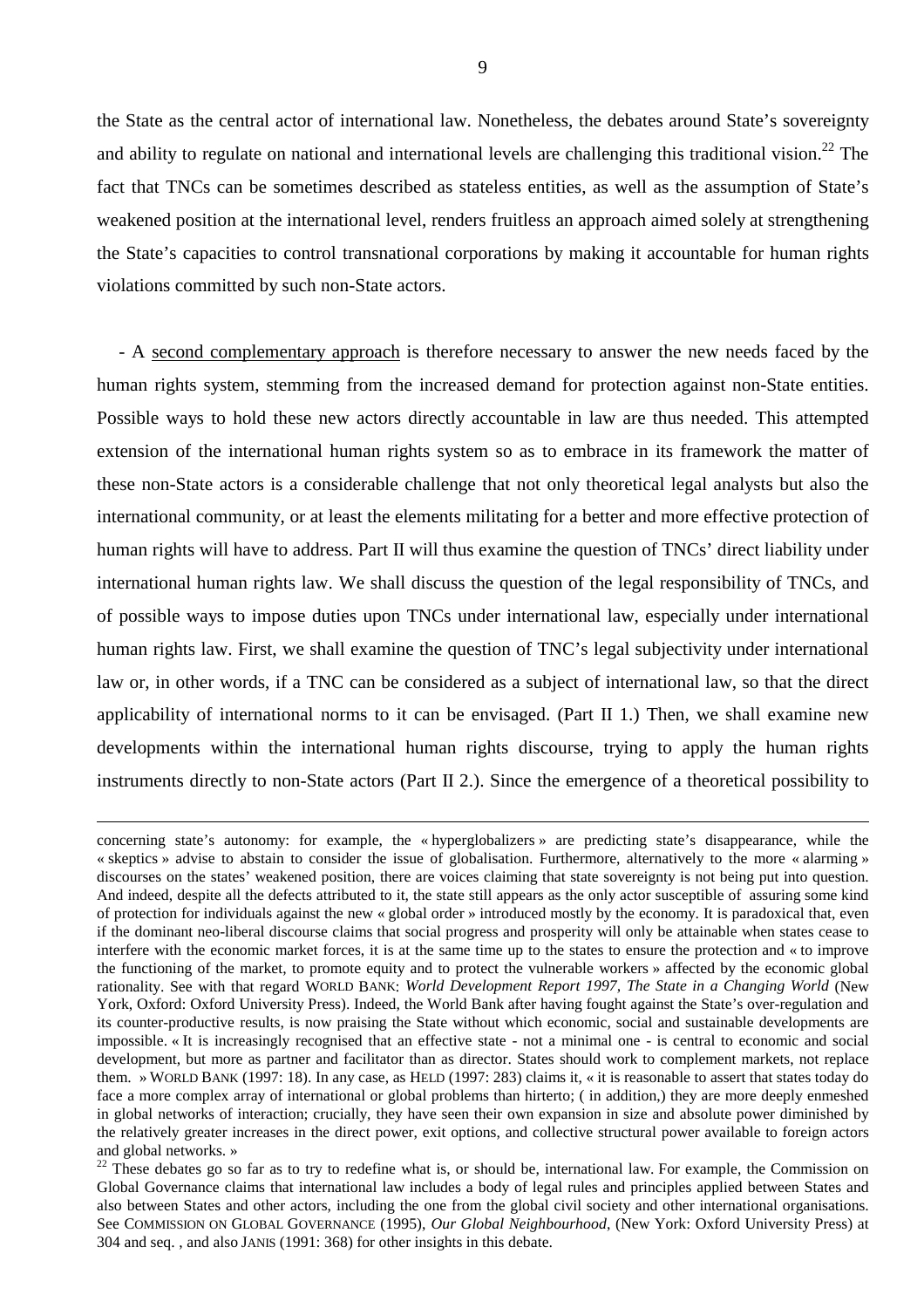hold non-State entities directly responsible for human rights violations has to be reflected in practice so that this new way of thinking about human rights does not remain only in the abstract realm, part III will examine the different codes of conduct, adopted by various actors of the international society to guide TNCs'activities in the fields of human rights. The objective will be to show these different codes as elements reflecting an emerging conviction that international human rights law should apply directly to non-State actors, and more specifically to TNCs.

The framework of this study hinges upon the question of the relations between the international system of human rights protection and the challenges brought by a powerful actor bred by the globalisation process, the transnational corporation. However, the primary purpose of this research is rather to indicate some possible ways to analyse the issues at stake, in the hope of contributing to the quest for an interpretation of the existing international human rights legal system that would provide more justice and human dignity.

#### **3. The Transnational Corporation: Definition and Debates**

The literature on the nature of TNCs is quite abundant.<sup>23</sup> While TNCs are viewed as a late twentieth century phenomenon, one can date back to a much earlier era the transnational activities of privatelyorganised enterprises. In the 17th C., the East India Company and the East African Trading Company operated abroad under charters issued in various European capitals. These companies engaged mainly in trading activities between Europe and those of Asia. It is the complexity of the diverse operations, the degree of the internationalisation of production and the degree of concentration and interlacing relations within today's TNCs that makes them different from their ancient counterparts.<sup>24</sup> The past 20 years saw a dramatic expansion of the number of such enterprises. World-wide, some 35000 TNCs operate through 170000 foreign subsidiaries. The 100 largest TNCs control an estimated 16 % of the world's productive assets, and the 300 largest 25 %. Furthermore, it is estimated that over 73 million people are employed by transnationals.<sup>25</sup> The major sectors where they are prevalent are petroleum refining, automobile industries, electronics, chemical and pharmaceutical. The financial power of some TNCs surpasses some national economies; for example, annual sales of the Royal Dutch/Shell Group oil company are twice New Zealand's gross domestic product (GDP) and Simens AG, the German

<sup>&</sup>lt;sup>23</sup> Cf. SLOMANSON, W.R. (1989), *International Business Bibliography* (Buffalo: William S. Hein.).<br><sup>24</sup> TIEWUL (1988: 106).<br><sup>25</sup> See UNCTAD, *World Investment Reports 1996 and 1997*; Secretary General Report: *Activities corporation and management division and its joint units: the universe of TNCs*, (E / C.10 / 1993 /11 : 36) and WINDSOR and PRESTON (1997: 51).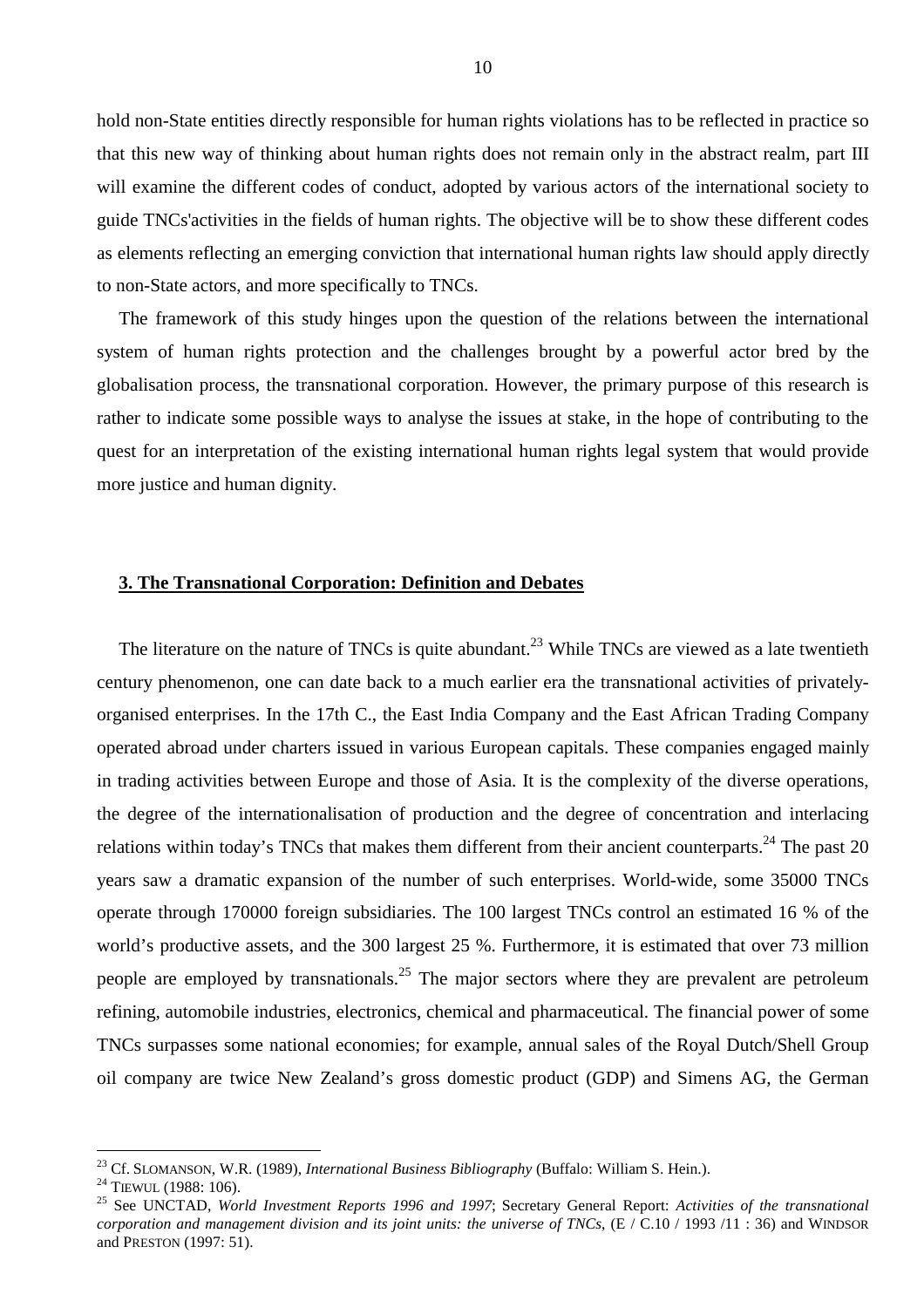electronic firm, has annual sales that exceed the combined GDP of Chile, Costa Rica and Ecuador.<sup>26</sup> More generally, the twenty largest TNCs have annual incomes greater than those of eighty developing countries, and forty percent of the largest TNCs have their headquarters in the United States. <sup>27</sup>

One can find numerous definitions of the transnational corporate entity. The *Institut de Droit International* was the first to provide a legal definition of a TNC: « Enterprises which consist of a decision-making centre located in one country and of operating centres, with or without the legal personality in one or more other countries should, in law, be considered as multinational enterprises.  $x^{28}$  According to a UN study, the concept of transnational corporation refers to enterprises « irrespective of their country of origin and their ownership, including private, public or mixed, comprising entities in two or more countries, regardless of the legal form and fields of activity of these entities, which operate under a system of decision-making, permitting coherent policies and a common strategy through one or more decision-making centres, in which the entities are so linked, by ownership or otherwise, that one or more of them may be able to exercise a significant influence over the activities of others and, in particular, to share knowledge, resources and responsibilities with the others.  $v^{29}$ Another definition of a Multinational Enterprise is to be found in the ILO Tripartite Declaration of Principles concerning Multinational Enterprises and Social Policy: « Multinational Enterprises include enterprises, whether they are of public, mixed or private ownership, which own or control production, distribution, services or other facilities outside the country in which they are based. ».  $30$  This term includes the various entities (parent companies, local entities, entities of both types or the organisation as a whole). However, there are many types of firms and the differences in their structure and ownership have significant impact on their status and treatment.<sup>31</sup>

Aside from the definition of a transnational corporation, the determination of its legal status is of great relevance in order to understand the issue at stake. In order to come into existence, transnational corporations have to be established under the domestic law of a given State, and thus derive their legal personality from a national legal system. The picture gets more muddled in situations where legally separate corporations are in a relationship of « unequal » interdependence with one corporation controlling or dominating the others. The subordinated affiliates or corporations operate distinctively but are nevertheless controlled by the parent corporation and sometimes do not even have an

<sup>&</sup>lt;sup>26</sup> KOLODNER (1994: 2).<br><sup>27</sup> MEYER (1996: 374).<br><sup>28</sup> Annuaire de l'Institut de Droit International II (1978: 341).

<sup>&</sup>lt;sup>29</sup> Report of UN Centre on Transnational Corporations: E / 1988 / 39 / Add.1, par.1 a.

 $30 \times$  Tripartite Declaration of Principles concerning Multinational Enterprises and Social Policy », ILO, 16.11.1977 reproduced in *International Legal Materials*, 422 (1978: 424).

<sup>&</sup>lt;sup>31</sup> For a classification system of TNCs', differentiating by type of ownership and according to their national/international status, see WINDSOR and PRESTON (1997: 47-50).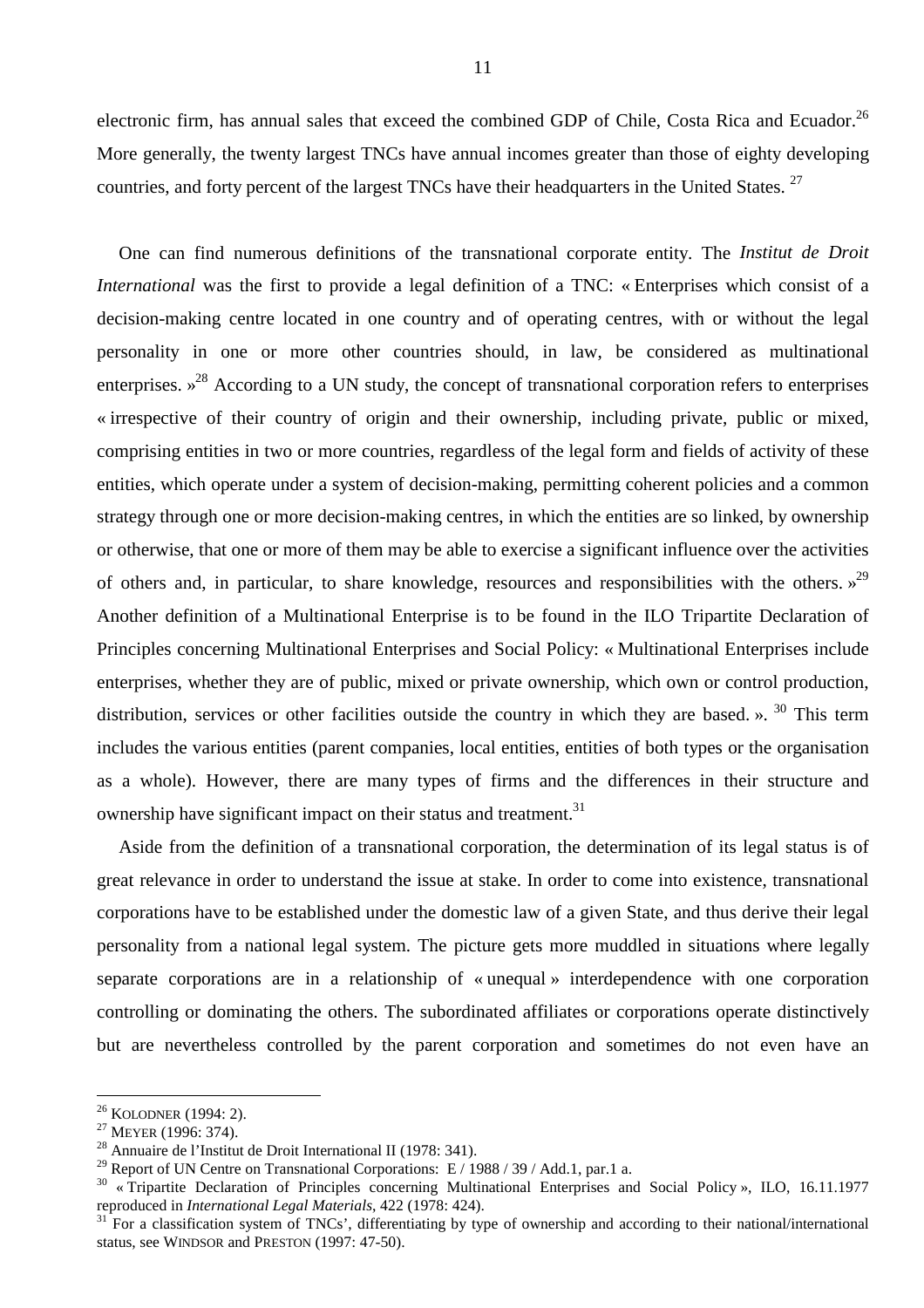autonomous decision-making power: for example, when a subordinated corporation violates international economic law, the parent company's responsibility may be invoked. « Piercing the veil » of the controlled corporation's legal status is one of the techniques employed by the Court of Justice of the European Communities when dealing with Community law on competition.<sup>32</sup>

However, the dense network of international inter-firm arrangements that are ultimately organised and driven by producers, buyers or distributors from industrialised countries makes it difficult, even for the « parent » enterprise, to regulate its subcontractors. This is why, although there may be several different legal arrangements by which corporate entities organise their relationships and affiliations, the transnational corporation is ultimately seen as one single entity even if it is composed of corporations with separate identities under the law of the states in which they operate. Today, it has become difficult to trace the « nationality » of a TNC, since « the structure of a TNC is characterised by diversification of branches in such a manner that although each of her affiliates or subsidiaries is regulated by a particular legal system, there is no such law which could be applied to the TNC as a whole.  $\frac{1}{2}$ <sup>33</sup>

Even if the various legal entities making up a transnational group may come under the jurisdiction of different States, they have managed to stake out a territory for themselves within which no State has effective authority. <sup>34</sup> As François Rigaux observes, no State today is capable of controlling adequately the phenomenon on its own and the different legal entities forming the so-called transnational group have created a space removed from the effective authority of any State.<sup>35</sup> Therefore, TNCs may be taking advantage of the fragmentation of the different jurisdictions to keep themselves beyond the reach of concurrent and competent State authorities. Hence, the claim that TNCs have created a new transnational economic space that transcends the traditional legal territorial boundaries: « The corporations possess an increased capability to evade, disregard or subvert national law and policy in any one of the countries in which they operate, a capability based on their possession of financial, technological and other resources which are in each case extra-national.  $\frac{1}{2}$ <sup>36</sup>. Furthermore, many observers warn the development of a so-called « grey » zone where States' jurisdictions do not hold and where international law has not yet filled in the legal vacuum concerning the accountability of transnational corporations.  $37$  This allows TNCs to act with virtual impunity and escape the

<sup>&</sup>lt;sup>32</sup> RIGAUX (1991: 123).<br>
<sup>33</sup> RAHMAN (1994: 234).<br>
<sup>34</sup> RIGAUX (1991: 124).<br>
<sup>35</sup> RIGAUX (1989: 338).<br>
<sup>36</sup> RUBIN and HUFBAUER (1983: 103).<br>
<sup>36</sup> RUBIN and HUFBAUER (1983: 103).<br>
<sup>37</sup> This acknowledgement, following from transnational economical actors including TNCs have in international fora. « While individual citizens remain accountable to the laws of their national governments, transnational corporations are allowed to operate in a largely lawless global realm. It should be not surprising that there has been little discussion of corporate accountability at the UN in the preparatory process leading to Earth Summit II. Instead of accountability, the trend is toward corporate immunity. » See MENDLOVITZ (1998: 117-8) and the examples he quotes in that regard.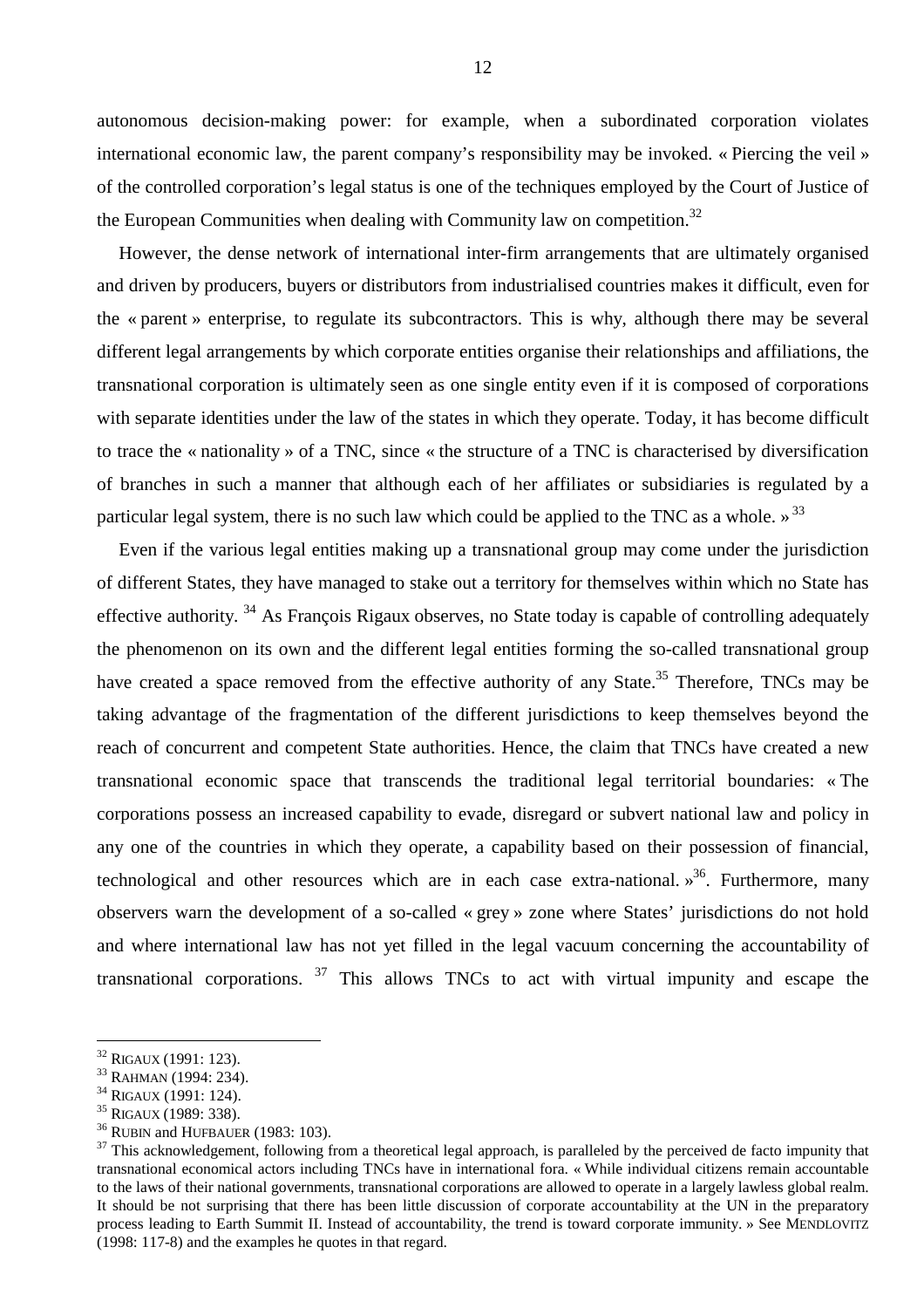consequences of their actions, especially the ones violating internationally recognised human rights.<sup>38</sup>

One of the reason for the growing presence of TNCs on the international economic scene is the competitive advantage of a global network of production. For example, product components requiring mostly unskilled labour would be produced in low-wage nations and shipped elsewhere for assembly. TNCs usually have better access to international capital markets and can obtain more favourable terms than can national firms; they are also more apt and able to finance larger projects. TNCs' control of capital, technology, information and services gives them enormous power in the developing world. Because the presence of those enterprises is essential to the economy of the developing countries, the TNCs have a strong negotiating position which allows them to dictate the conditions for their stay. There are now less and less countries that close themselves off from inward investment. Many of those that, in the 1970s, preferred to rely on State-owned enterprises as the engine of economic growth are now competing desperately to attract multinationals. The increased mobility of capital and the virtually boundless possibilities for investments almost anywhere puts pressure on countries trying to attract those investments: they may consider lowering standards of workers' rights and conditions, leading to what is called « social dumping », a process whereby countries make use of unacceptable labour practices in order to lower the price of production.<sup>39</sup> Those practices include forced labour, child labour, unsafe and unhealthy working conditions, unfair wages, the use of the working force of marginalised groups, such as women and migrants<sup>40</sup>. Furthermore, TNCs are in the position to choose or « shop around » for the nation that offers the better conditions, in terms of tax and trade benefits.

The development of Export Processing Zones (EPZ) also encouraged a growing competition between governments in an attempt to attract foreign direct investment, based in part on the suppression of core labour standards.<sup>41</sup> An EPZ, also known as a « free zone », « industrial free zone » or « special economic zone », is defined as a zone which « permits the importation of the means of production and equipment, raw material requirements, and components free of duty and without customs control, provided that these goods as well as semi-manufactured or finished goods do not

<sup>&</sup>lt;sup>38</sup> At this stage, it should be stressed that this work's purpose is not to prove the allegation that TNCs are violating human rights. It is rather to discuss how it is possible to make them accountable in cases when such allegations are confirmed.

 $^{39}$  de WET (1995: 448).<br><sup>40</sup> As the final report of Mr. José Bengoa to the UN Sub-Commission on Prevention of Discrimination and Protection of Minorities (entitled *Globalisation, Income Distribution and Human Rights)* shows, globalisation has meant in many cases a deregulation or flexibilation of labour markets. Further examples of these practices include elimination of labour laws preventing the dismissal of workers, wage reductions, changes in pensions and social security systems, recourse to temporary labour, subcontracting and outsourcing of tasks essential to enterprises.  $(E / CN.4 / Sub.2 / 1997 / 9 : 19)$ .

<sup>41</sup> Several reports have dealt with that subject. See: ICFTU (1998), *Behind the wire: Anti-union repression in the export processing zones* at http://www.icftu.org/english/tncs/etnexpzo.html., HUMAN RIGHTS WATCH (1998) and also ILO (1988*) Economic and Social Effects of Multinational Enterprises in Export Processing Zones,* United Nations Centre on Transnational Corporations, Geneva.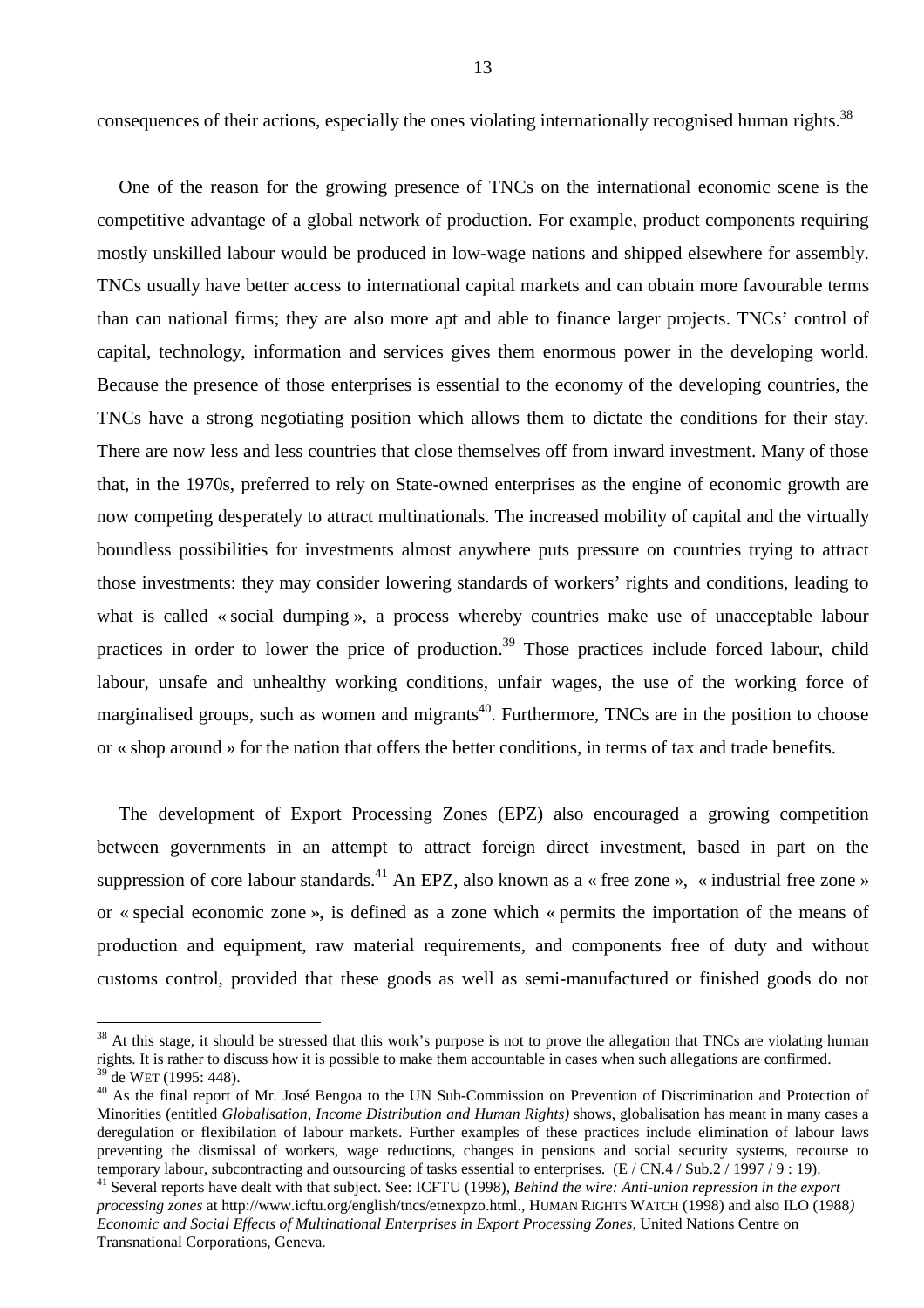cross the border limit of the free zone into the customs territory.  $\lambda^{42}$  A background document, prepared by the Secretary-General for the UN Sub-Commission on Prevention of Discrimination and Protection of Minorities<sup>43</sup>, stated that it is primarily in the EPZs that workers rights to join a national union for collective bargaining, or to strike, are largely restricted by governments: in some instances, these restrictions were even introduced in response to conditions laid down by TNCs as a prerequisite for investment.44 In some countries, wide trade union activities in the industry were prohibited due to pressure from certain TNCs from the electronics industry. The Trade Union Advisory Committee to the OECD estimates that approximately 6 million workers are employed in EPZs, most of which are women.<sup>45</sup>

It should be noted, however, that an important OECD study demonstrated that the gains of this deliberate strategy of denying core labour rights to workers<sup>46</sup>, or to refrain from enforcing them, in the hope of improving sectoral trade competitiveness or attracting investment into export-processing zones proved short-lived, and could be outweighed in the longer term by the economic costs associated with low core standards.<sup>47</sup> Other position papers on the link between economic efficiency and respect for human rights show as well that economic arguments militate for a better respect of core labour standards.<sup>48</sup> Yet, even if a dialogue involving the economic community should be encouraged in order to build a common view on the subject of the social impacts of trade, services and investment liberalisation, it is first of all on considerations based on internationally recognised human rights and on a discussion of the accountability of the transnational corporations with regard to these rights that the issue should be addressed. Speaking in terms of legal rights and entitlements of human beings, notably in their working relations, is the strongest way to ascertain the soundness of certain arguments. The OECD Committee on Trade and Employment, Labour and Social Affairs recognised this, stating that core labour standards cannot be considered primarily as a means to improve market efficiency,

<sup>42</sup> Trade Union Advisory Committee to the OECD (TUAC) discussion paper on *Foreign Direct Investment and Labour Standards* (1996), at 5. 43 E / CN.4 / Sub. 2 / 1995 / 11: Background document prepared by the Secretary-General : *The relationship between the* 

*enjoyment of human rights, in particular, international labour and trade union rights, and the working methods and activities of transnational corporations.*

<sup>44</sup> See ICFTU (1998), *Behind the wire: Anti-union repression in the export processing zones* at http://www.icftu.org/english/tncs/etnexpzo.html. and HUMAN RIGHTS WATCH (1998) for illustrating examples. 45 Trade Union Advisory Committee to the OECD (TUAC) discussion paper on *Foreign Direct Investment and Labour* 

*Standards* (1996), at 6.<br><sup>46</sup> The OECD identified the following core labour standards concerning working conditions, refered to as basic human rights

by the Copenhagen Social Summit: freedom of association and collective bargaining (ILO Conventions 87 and 98); freedom from forced labour (ILO Conventions 29 and 105); freedom from discrimination in employment (ILO Convention 111) and freedom from child labour (ILO Convention 138).

<sup>47</sup> OECD (1996): *Trade, Employment and Labour Standards. A Study of Core Workers' Rights and International Trade*. The economic argument suggests that low wages and labor standards in developing countries threaten the living standards of workers in these countries and are, in the longer run, counter-productive. See also GOLUB (1997).<br><sup>48</sup> See for example: DEAKIN and WILKINSON (1994): « Rights vs. Efficiency? The Economic Case for Transnational Labour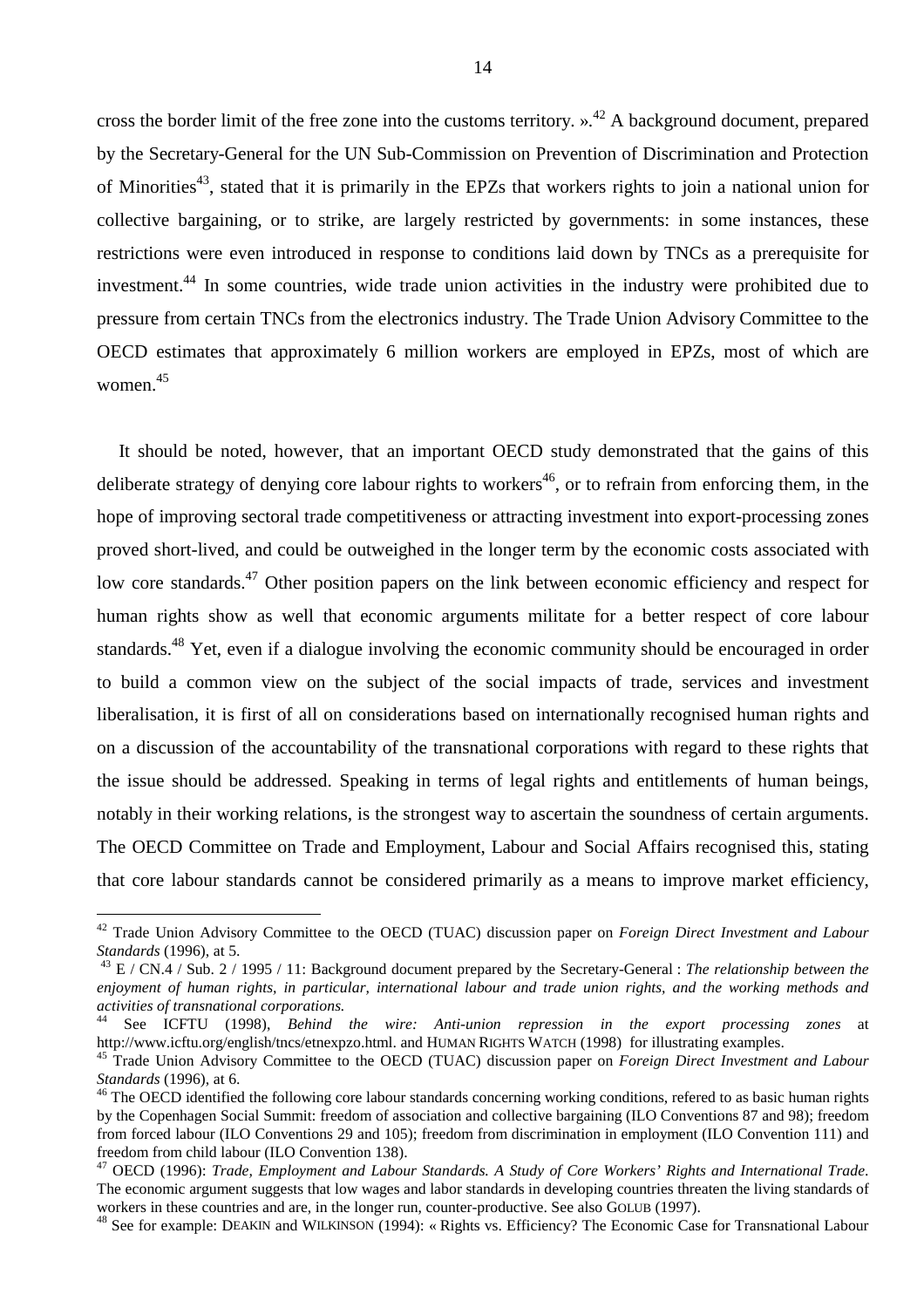because they are first of all *fundamental rights* of the workers.<sup>49</sup> Indeed, it is rather difficult to reconcile the economic logic, based on the search of efficiency, with the social and human rights logic, based on equity and the essential value of humanity.<sup>50</sup>

The different elements outlined so far with regard to the link between the existence of TNCs and the protection of human rights can be summarised as follows: the legal status of the entity called TNC is difficult to circumscribe from a national perspective, and hence, there is a lack of legal accountability of these entities vis-à-vis allegations of human rights violations stemming from their international activities; the necessity to reason in terms of legality rather than morality, ethics or economic efficiency is due to the fact that humans are granted international protected legal rights and deserve a means to offer possible redress for human rights abuses. To ascertain that there is only a moral obligation incumbent on TNCs to respect human rights does not enable individuals to seek reparations from national courts or from international institutions.<sup>51</sup>

The next steps in our analysis aim to show how the violations of these rights by a non-State entity do entail responsibility. We will first address the possibility of invoking the State's international legal responsibility in cases of human rights violations by a TNC, and will then tackle the international legal responsibility of the non-State entity itself.

Standards » in 4 *Industrial Law Journal* 23, at 289.

 $49$  see Joint statement in 1996...

<sup>&</sup>lt;sup>50</sup> BOURDIEU (1998:3).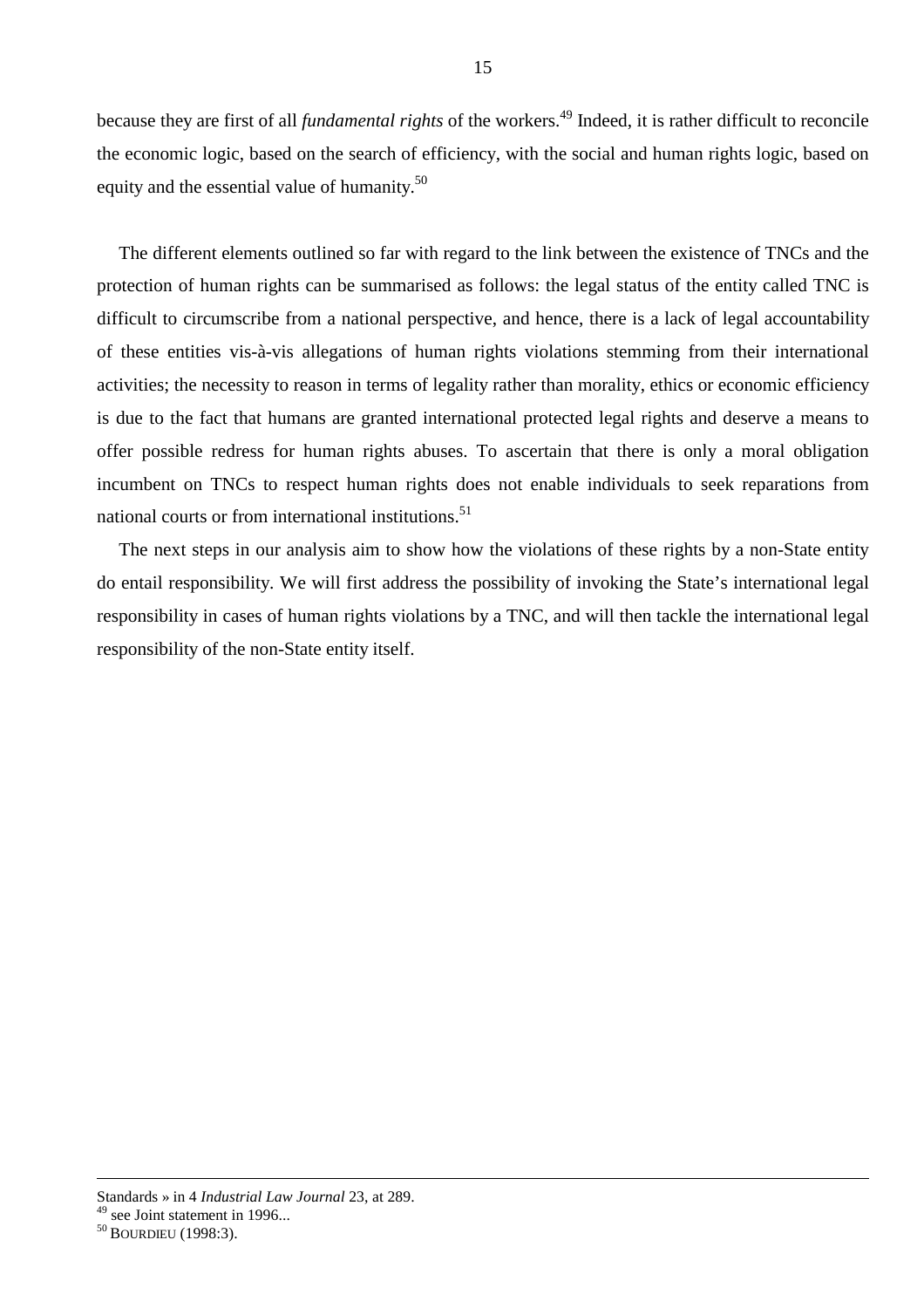**Part I:** 

## **State Responsibility and TNCs Violations of Human Rights under International Law**

The State is traditionally seen as the entity primarily responsible for upholding human rights on the international level as well as in the national sphere. With the appearance of a whole spectrum of non-State entities on the global scene, the primacy of the State's position in international relations is being questioned, as is its power to control and regulate these new actors. A UN Secretary-General report on minimum humanitarian standards affirms: « the development of international human rights law as means of holding Governments accountable to a common standard has been one of the major achievements of the United Nations. The challenge is to sustain that achievement and at the same time ensure that our conception of human rights remains relevant to the world around us.  $s^{52}$  It also means that human rights violations committed by private persons against other private persons « cannot be placed outside the ambit of human rights law if that law is ever to gain significant effectiveness  $\frac{1}{2}$ .

Two questions should be addressed in this first part:

- When is a State liable for human rights violations committed by non-State actors?

- When is a State liable for transboundary human rights violations committed by non-State actors, and especially by TNCs?

We will first review the State responsibility doctrine concerning international human rights law in the light of new developments tending to interpret it in a such a way as to include the extended obligation of a State to account for acts of non-State entities (section I.1). We will then try to draw a parallel between these new developments and ways to hold States specifically responsible for TNCs human rights violations, when the transnational corporations are private entities and not acting on behalf of a State (section I.2).

# 1. International responsibility of States for human rights violations by non-state actors

Many questions can be asked in connection with the liability of States for human rights violations committed by private actors. For example, when does a State's failure to act give rise to its international responsibility? How extensive are the duties of States to promote and protect human

<sup>&</sup>lt;sup>51</sup> See SPAR (1998).<br><sup>52</sup> Secretary-General report on minimum humanitarian standards (E / CN. 4 / 1998 / 87 : 16-7)

<sup>&</sup>lt;sup>53</sup> MERON (1984: 162).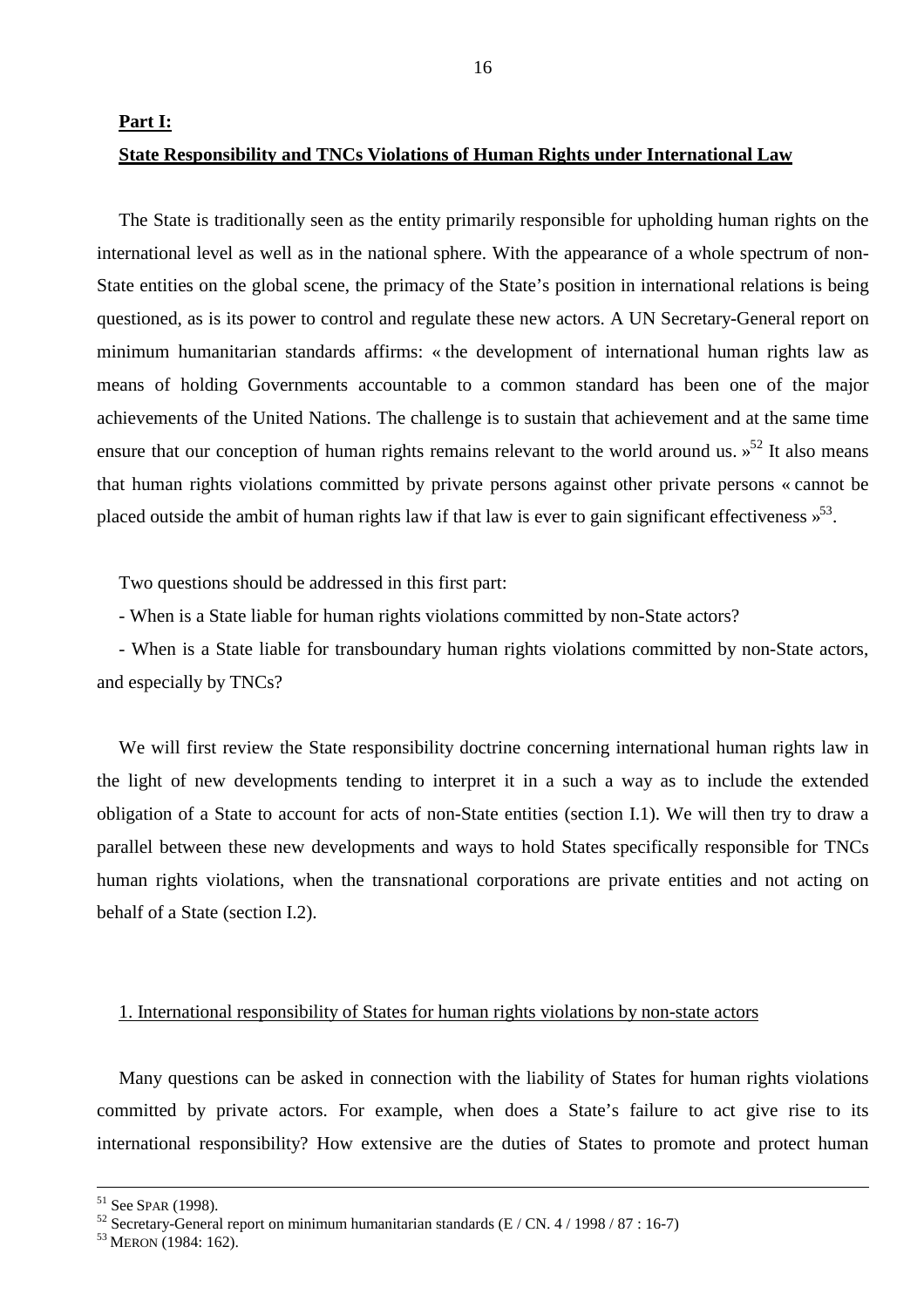rights, especially when powerful non-governmental entities threaten these rights?<sup>54</sup>

The International Law Commission's work of the law of State responsibility affirms that the conduct of private individuals shall not be considered as an act of the State; the State is responsible if it fails to carry out an international obligation to act.<sup>55</sup> Hence, a failure to exercise due diligence to prevent or remedy an attack on an alien, or failure to exercise due diligence to apprehend and hold any person committing such an act give rise to State responsibility even if committed by private individuals.<sup>56</sup> As Ian Brownlie points out, the acts of private persons do generate state responsibility when a particular rule of international law is breached by the State itself, as for example in the case of breach of the duty to exercise due diligence in controlling private persons.<sup>57</sup> He refers to the Janes Claime<sup>58</sup> and the Massey Claim<sup>59</sup>, both of which were concerned with acts of murder committed by individuals followed by inadequate steps to apprehend and punish the culprit and which lead to invoke the responsibility of the State $60$ .

Although this standard developed in regard to the protection of aliens, it has recently been adopted and applied in regard to State responsibility for human rights violations. The Inter-American Court of Human Rights thus decided that the State was responsible, even if the alleged human rights violations were not carried out by agents who acted under cover of public authority, and this because the State's apparatus failed to act to prevent these violations or to punish those responsible.<sup>61</sup> Confirmation of this rule is to be found in a famous judgment of the Inter-American Court on Human Rights in the *Velàsquez Rodriguez Case*, which affirmed: « An illegal act which violates human rights and which is initially not directly imputable to a State (for example, because it is the act of a private person or because the person responsible has not been identified) can lead to international responsibility of the State, not because of the act itself, but because of the lack of due diligence to prevent the violation or to respond to it as required by the Convention.  $\delta^2$  Indeed, the American Convention on Human Rights

<sup>&</sup>lt;sup>54</sup> SHELTON (1993: 265-6).

<sup>&</sup>lt;sup>55</sup> Article 11 (1) of the ILC Draft articles on State Responsibility states that « the conduct of a person or a group of persons not acting on behalf of the State shall not be considered as an act of the State under international law. » See Report of the International Law Commission on the work of its forty-eighth session (6.5-26.7. 1996); A / 51 / 10, at 128.

<sup>56</sup> See Sentence of Max Huber, *Affaire des Biens britanniques au Maroc espagnol* (RSA, vol.II, p.642) and also the case of the United States Diplomatic and Consular Staff in Teheran (U.S. v. Iran), Judgment of May 24, 1980, I.C.J. Rep. (1980). For a development of this last case in relation to the ILC draft articles on State responsibility, see CONDORELLI (1984: 93-96).<br><sup>57</sup> Brownlie (1983: 160-3).

<sup>&</sup>lt;sup>58</sup> United Nations, Report of International Arbitral Awards, Vol. IV, p. 82.

<sup>59</sup> United Nations, Report of International Arbitral Awards, Vol. IV, p. 155.

 $60$  Brownlie (1983 : 161).

<sup>61</sup> *Velasquez Rodrigues case*, Inter-American Court of Human Rights, Decisions and Judgments (ser.c) No. 4 (1988) and *Godinez Cruz case*, Inter-American Court of Human Rights, Decisions and Judgments (ser.c) No. 5 (1989). See also the analysis in SHELTON (1989-1990).<br><sup>62</sup> *Velasquez Rodrigues case*, Inter-American Court of Human Rights, Decisions and Judgments (ser.c) No. 4 (1988: 151).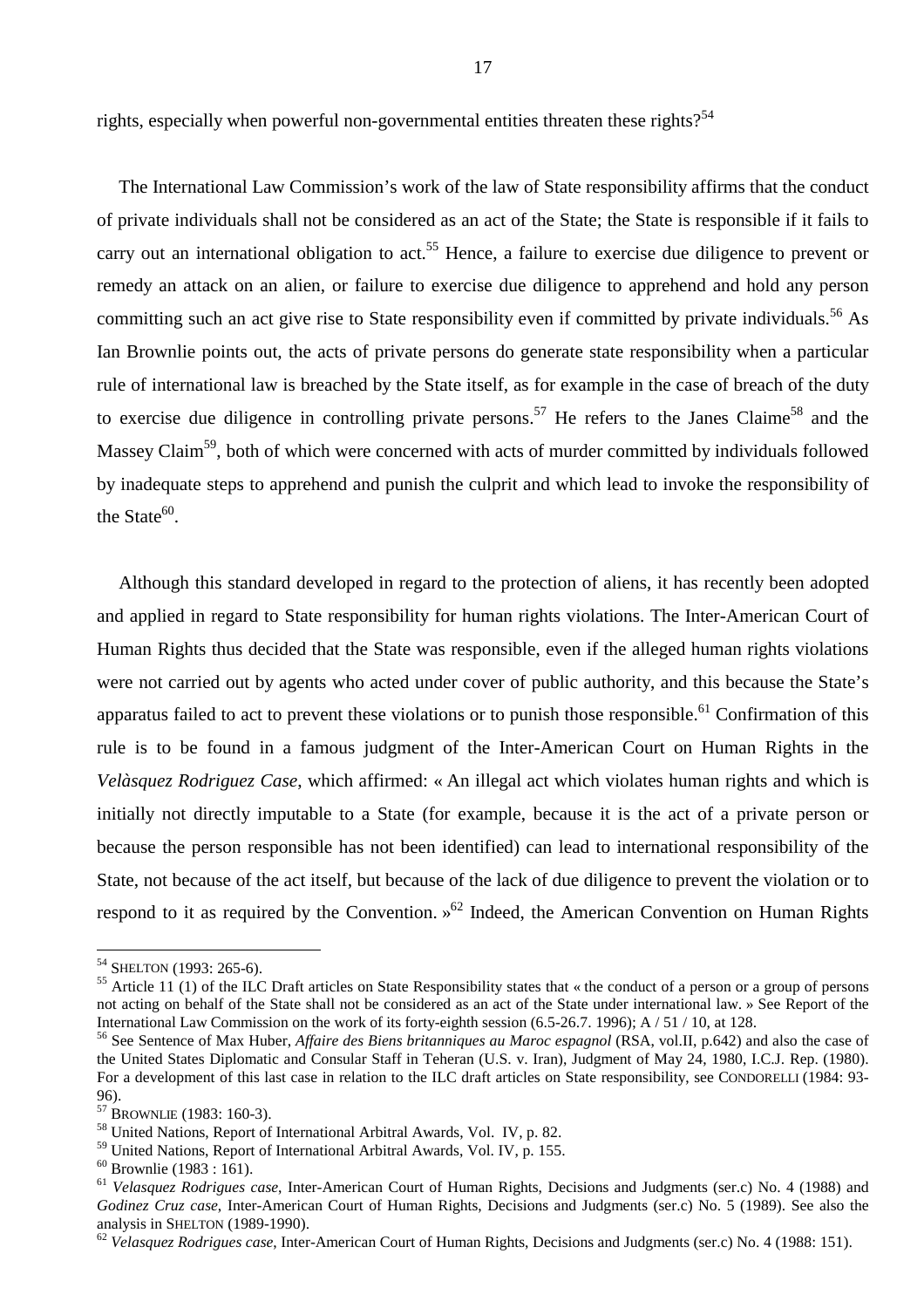states at its Article 1: « The States Parties to this Convention undertake to respect the rights and freedoms recognised herein and *to ensure to all persons subject to their jurisdiction the free and full exercise of those rights and freedoms*.. » 63 (emphasis added). This article being very similar to Article 2 of the Covenant on Civil and Political Rights, and to Article 1 of the European Convention for the Protection of Human Rights and Fundamental Freedoms (herein the European Convention), this decision has been of general relevance for the international law of human rights.<sup>64</sup> The consequence is that failure to control private violations of human rights or acquiescence in human rights violations committed by non-State actors renders the State as guilty as if its officials had initially committed the violations, for it has breached its obligation to prevent, investigate and punish such violations.<sup>65</sup> As Fernando Teson affirms it: « liberal theory must therefore postulate an affirmative obligation in international law on the part of the state to have a reasonably effective legal system in which assaults against life, physical integrity, and property are not tolerated. Thus, a state is in breach of its international obligations not only if it violates human rights in the traditional sense but also if it fails adequately to protect its citizens - if it fails to punish enough, as it were.»<sup>66</sup>

Many United Nations Conventions contain explicit obligations for States to take effective measures to prevent private violations of human rights: for instance, the Covenant on Civil and Political Rights, in its Article 2 (3a), imposes a duty on each Party to ensure an effective remedy to any person whose rights or freedoms are violated, whether or not by persons acting in an official capacity.<sup>67</sup> In his commentary to that article, Manfred Nowak refers to the "horizontal effects" that human rights produce between private parties, as opposed to the « vertical level » which exists between the individual and the State. He adds that "it is possible to read art.2 (3) as inferring that the Covenant rights are not protected only from violations by the State, since a remedy for a violation is to be afforded "notwithstanding" ("alors même") that it was committed by State organs."68 The *travaux préparatoires* of that Covenant also state that: « although a suggestion was made that freedom of assembly should be protected only against « governmental interference », it was generally understood that the individual should be protected against all kinds of interference in the exercise of this right.  $\frac{69}{9}$  The Covenant on Economic, Social and Cultural Rights also requires States to achieve the realisation of the rights recognised in it,

 $<sup>63</sup>$  American Convention on Human Rights; Nov.22, 1969.<br><sup>64</sup> MERON (1989 :164).</sup>

<sup>&</sup>lt;sup>65</sup> SHELTON (1993: 275).<br><sup>66</sup> TESON (1998: 164).<br><sup>67</sup> International Covenant on Civil and Political Rights, G.A. Res. 2200 (XXI), December 16, 1966.

 $^{68}$  NOWAK, M. U.N. Covenant on Civil and Political. CCPR Commentary (1993) (N.P. Engel: Kehl am Rhein) at 38.  $^{69}$  UN Doc.A/2929 Chap. VI para.139.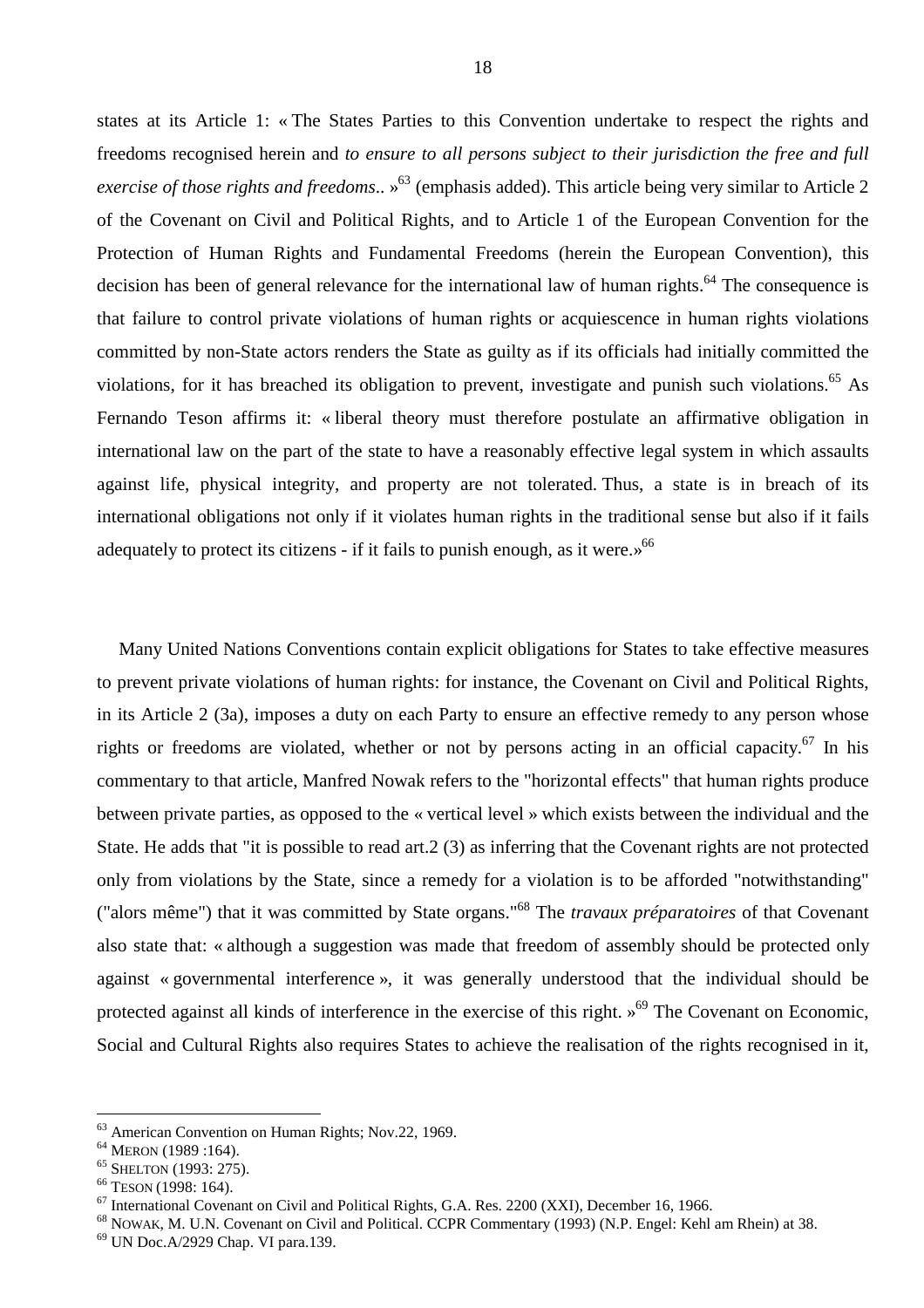thus providing for affirmative obligations upon States both domestically and internationally.<sup>70</sup>

Other Conventions require effective measures to protect the rights enshrined in them. The UN Convention on the Elimination of All Forms of Racial Discrimination which require the State to bring to an end racial discrimination by any persons, group or organisation<sup>71</sup>; the Article 2 (e) of the Convention on the Elimination of All Forms of Discrimination Against Women enjoins States to undertake « all appropriate measures to eliminate discrimination against women by any person, organisation or enterprise  $v^{72}$ ; the prohibition of genocide applies to private persons or groups<sup>73</sup>, as does the prohibition of slavery.74

In the interpretation of human rights treaties, good use can be made of the principle of effectiveness as a means to gauge the behaviour of non-state actors regarding human rights protection. « Because the object of human rights treaties is to ensure effective protection of human dignity, due weight must be given to the principle of effectiveness in construing human rights treaties. When a human rights treaty establishes an obligation of result, and that result may be frustrated by private action, the arguments for an interpretation reaching private action are compelling.  $\gamma^{75}$ 

Various UN Supervisory Committees have given their opinion on States'duties to promote human rights among private actors, making them potentially accountable if there is a failure to act in this sense. For example, the Committee on the Elimination of Racial Discrimination analysed the obligation to guarantee the enjoyment of civil, political, economic, social and cultural rights and freedoms without

<sup>&</sup>lt;sup>70</sup> International Covenant on Economic, Social and Cultural Rights, G. A. Res. 2200A (XXI), December 16, 1966. According to article 2 of this Covenant, the States Parties undertake to take steps, to the full extent of their available resources, to progressively achieve the full realisation of the rights recognised in the Covenant, which include the freedom of association and collective bargaining (art. 8 and 9), the abolition of child labour (art.10) and also just and favourable working conditions, including fair wages, limitation of working hours and periodic holidays with pay (art.7).

<sup>&</sup>lt;sup>71</sup> Art. 2 of the International Covenant on the Elimination of All Forms of Racial Discrimination, 60 U.N.T.S.195, entered into force January 4, 1969. However, see FORDE (1985: 262) for limitation of that article regarding the prohibition of private discrimination on the ground of race.

 $\frac{72}{72}$  Convention on the Elimination of All Forms of Discrimination Against Women, G.A. res. 34 / 180, UN GAOR Supp. (No.46) at 193, UN Doc. A / 34 / 180, entered into force Sept. 3, 1981. On this issue, see also the analysis of Rebecca J.COOK on "State Accountability Under the Convention on the Elimination of All Forms of Discrimination Against Women" in Cook (1994: 229), who states that: "If a state facilitates, conditions, accommodates, tolerates, justifies, or excuses private denials of women's rights, the state will bear responsibility. The state will be responsible not directly for the private acts, but for its own lack of diligence to prevent, control, correct, or discipline such private acts through its own executive, legislative, or judicial organs." .

 $^{73}$  Article IV of the Convention on the Prevention and Punishment of the Crime of Genocide states: « Persons committing genocide or any of the other acts enumerated in article III shall be punished, whether they are constitutionally responsible rulers, public officials or private persons. » Convention on the Prevention and Punishment of the Crime of Genocide, adopted 9 Dec. 1948, entered into force 12 Jan. 1951, 78 UNTS 277.

<sup>&</sup>lt;sup>74</sup> Supplementary Convention on the Abolition of Slavery, the Slave Trade, and Institutions and Practices Similar to Slavery, adopted 7 Sept. 1956 entered into force 30 August 1957, E.S.C. Res. 680 (XXI), 226 UNTS 3.

<sup>&</sup>lt;sup>75</sup> MERON (1989: 169). (Human Rights and Humanitarian Norms as Customary Law (1989): (Oxford: Clarendon Press), pg. 263.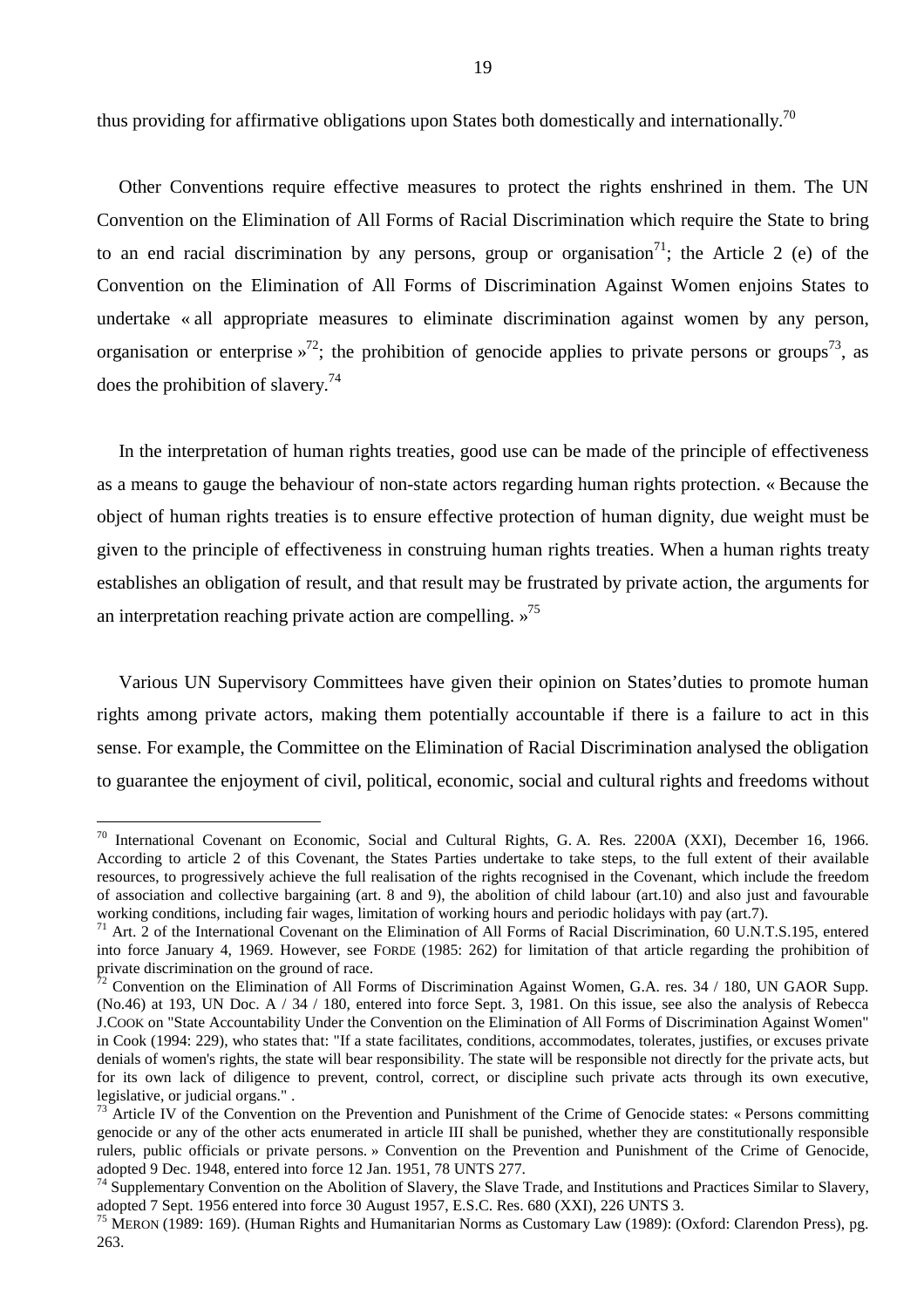racial discrimination: « to the extent that private institutions influence the exercise of rights and the availability of opportunities, the State Party must ensure that the result has neither the purpose nor the effect of creating or perpetuating racial discrimination. »<sup>76</sup> The Committee on the Elimination of Discrimination against Women emphasised that discrimination under the Convention is not restricted to action by or on behalf of Governments for Article 2 (e) of the Convention, for example, calls on States parties to take all appropriate measures to eliminate discrimination against women by any person, organisation or enterprise.<sup>77</sup>

On the regional level, the question of the use of the European Convention to regulate the behaviour of private actors has been addressed. Guiseppe Sperduti, among many others, has pleaded for this possibility by invoking the "*Drittwirkung"* of the Convention.78 He also argued that interpretations of the Convention should be aimed at achieving the goals of the Convention rather than limiting the responsibilities of the Contracting Parties.<sup>79</sup> The fact that only States are parties to the European Convention and can be the object of a claim to the Commission or the Court makes the question of private abuses of human rights difficult to consider. However, even if the traditional conceptions of human rights relate only to the State and its organs, the behaviour of non-State actors towards human rights violations has arisen in connection with the Convention in several ways. The analysis of Andrew Clapham shows how various articles of the European Convention on Human Rights have been applied by the Strasbourg organs to regulate the behaviour of private actors. Article 17 of the Convention was referred to to justify the fact that human rights violations can be conducted by private organs, but it is unlikely that one could actually use it to ground a claim in the national courts against a private body not respecting the rights and freedoms contained in the Convention.<sup>80</sup> It would then not only be sufficient to show a lack of legislation regarding the control of non-State actors in preventing human rights violations. It should also be proven that *but for* the government's lack of legislation a particular injury

<sup>76</sup> HRI / GEN / 1 / Rev. 3 (15.8.1997): *Compilation of General Comments and General Recommendations Adopted by Human Rights Treaty Bodies*; Committee on the Elimination of Racial Discrimination, General Recommendation XX (48th session, 1996), pg. 113.

<sup>77</sup> HRI / GEN / 1 / Rev. 3 (15.8.1997): *Compilation of General Comments and General Recommendations Adopted by Human Rights Treaty Bodies*; Committee on the Elimination of Racial Discrimination against Women, General Recommendation No. 19 (11th session, 1992), pg. 129.

<sup>&</sup>lt;sup>78</sup> The term of "*Drittwirkung*" has its origin in a debate on the possible application of the German Basic Law in cases where both parties are private. Some authors have specifically studied the notion of the "horizontal effects" (or the *Drittwirkung*)

<sup>&</sup>lt;sup>79</sup> CLAPHAM (1993a: 171).<br><sup>80</sup> Article 17 of the (European) Convention for the Protection of Human Rights and Fundamental Freedoms states: « Nothing in this Convention may be interpreted as implying for any State, *group or person* any right to engage in any activity or perform any act aimed at the destruction of any of the rights and freedoms set forth herein or at their limitation to a greater extent than is provided for in the Convention. » It was on the basis of that article that the Commission decided that the German Communist Party, being a private organization, is obliged to respect the rights contained in the Convention and if not, may face dissolution. Application no. 250 / 57, *Kommunistishe Partei Deutschland v. Federal Republic of Germany, Yearbook* 1 (1955-57), p.223.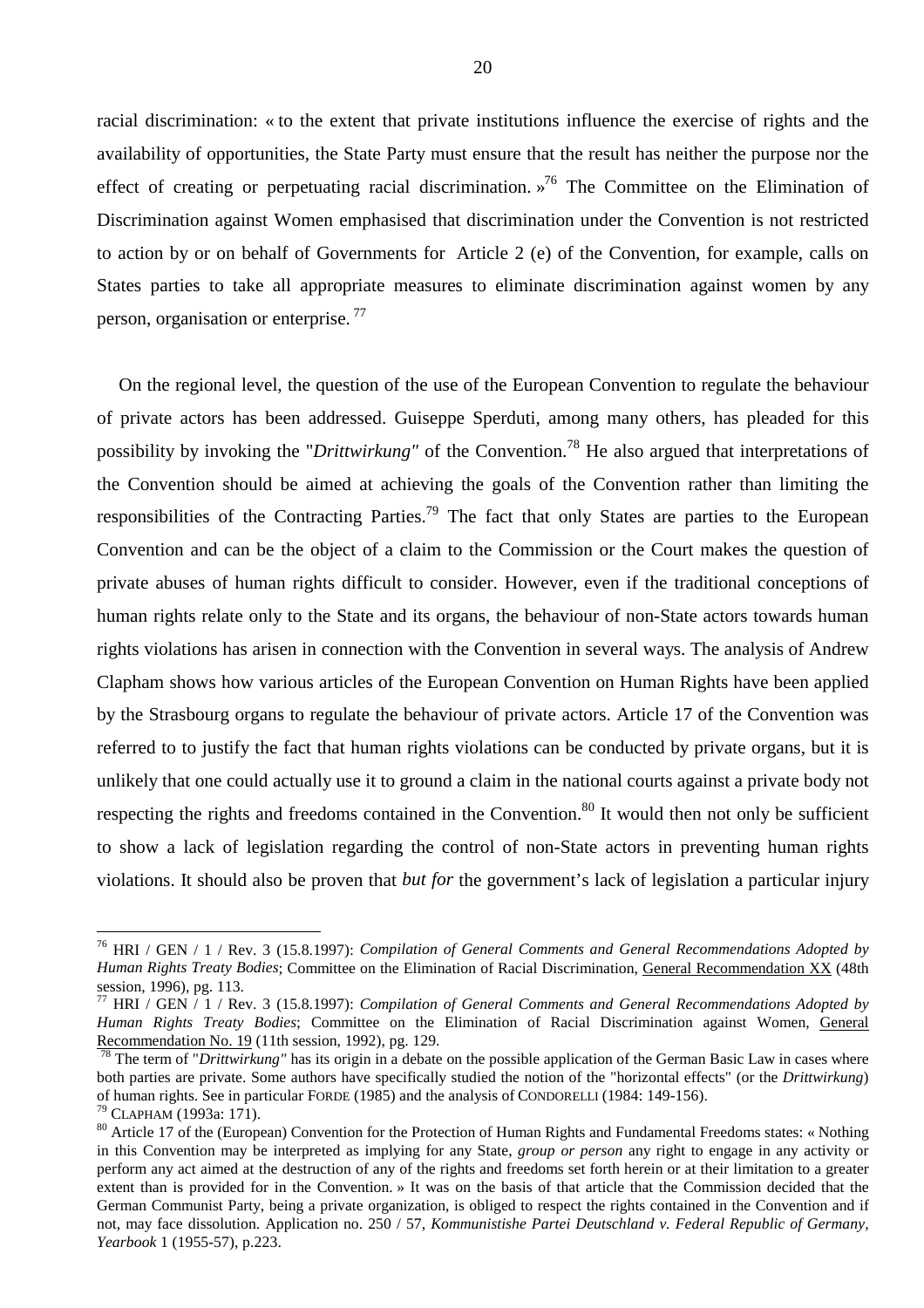would have probably been avoided.<sup>81</sup>

According to Andrew Clapham, there are, in given circumstances, duties and obligations stemming from the Convention which are incumbent upon non-State actors even if these actors are not the respondents in front of the Strasbourg organs: « first, the Commission and Court admit the *philosophical possibility* that private groups have to respect the rights guaranteed by the Convention; and second, any case-law on this topic may be very relevant for national courts should they have to decide on a case brought directly against a private body.  $\frac{82}{3}$  The Commission has furthermore concluded that: « (if) it is the role of the Convention and the function of its interpretation to make the protection of individuals effective, the interpretation of Article 11 should be such as to provide, in conformity with international labour law, some protection against « private » interference. »<sup>83</sup> Another well known case is the *case X and Y v. The Netherlands*, when the Court agreed that the European Convention entailed positive as well as negative obligations on the part of the State, meaning that it is required from international law to mandate that States provide remedies for violations of human rights by private individuals.<sup>84</sup>

These remarks allow us to ascertain that there is a move from the idea of « protection *against* the State » to « protection *by* the State » which includes all kinds of human rights violations, be they governmental or non-governmental.<sup>85</sup> Also, « the very essence of human rights is that they are inalienable rights of individuals and not just restrictions on what the government may do; that the protection of individual rights is the primary, direct and basic content of human rights rather than a consequence of restrictions on public power.  $\frac{86}{5}$ 

These remarks lead to the conclusion that the State is responsible for human rights violations committed by non-State actors when it fails to control - prevent and punish - their actions, contrary to its international human rights obligations. Furthermore, even if the instruments protecting human rights are binding upon States, the possibility to apply them to activities of non-State actors has been recognised.

The liability of States for private acts is however meant to address conducts within its territory and

 $81$  The "but for" test is discussed in CLAPHAM (1995: 30) and CLAPHAM (1993a: 179).

<sup>&</sup>lt;sup>82</sup> CLAPHAM (1993a: 170). However, FORDE (1985: 264) argues by considering the *travaux préparatoires* of the European Convention that State Parties to the Convention believed that they were assuming obligations only with reference to governmental interferences with the rights contained in it.

<sup>&</sup>lt;sup>83</sup> Swedish Engine Drivers' Union Case, Application No. 5614/72 (1974), 18 Eur.Ct. HR (Ser. B) 42-6 (1977).<br><sup>84</sup> X and Y v. The Netherlands, 91 European Court of Human Rights (ser. A) at 8 (1985),

<sup>&</sup>lt;sup>84</sup> X and Y v. The Netherlands, 91 European Court of Human Rights (ser. A) at 8 (1985), <sup>85</sup> The wording is taken from CLAPHAM (1993a: 190). <sup>86</sup> FORDE (1985: 279).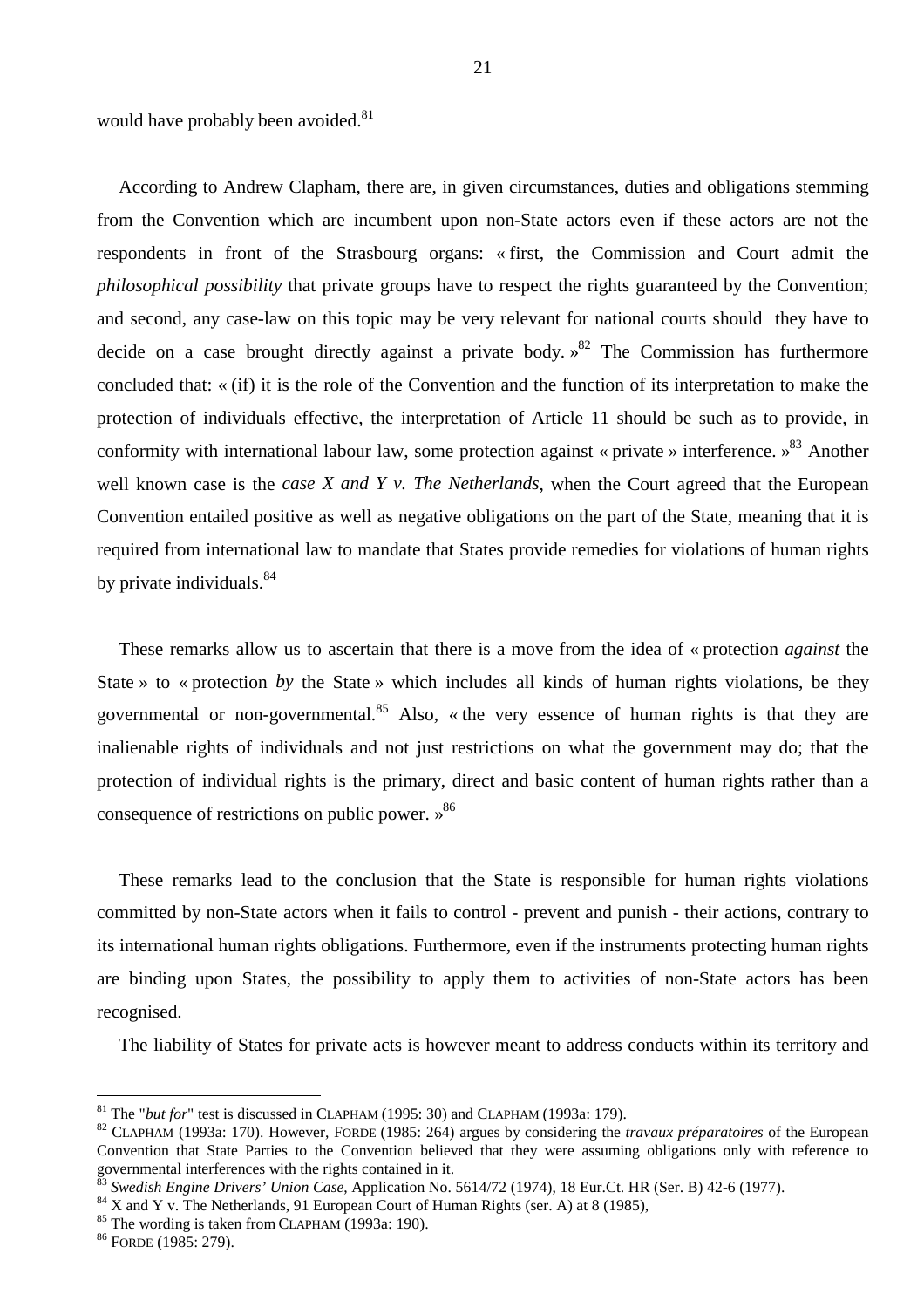subject to its jurisdiction. How can we address the specific case of transnational corporations, which are private actors operating across many States and having the nationality of different countries, in light of the above conclusions? Is it possible to find ways to hold States accountable for the eventual violations of international human rights obligations by TNCs, since those actors extend beyond domestic boundaries and affect several countries?

# 2. International Responsibility of States for Human Rights Violations by TNCs

Having so far established the possibility of the international responsibility of States for violations of human rights by private actors, we have to try to determine if responsibility and territorial sovereignty are reciprocally linked or, in other words, if the territorial space is set as a limit for the exercise of State responsibility in the context of private violations of international human rights law.

A first question to be examined in the light of the above developments is the possibility of homestate liability for damages caused by the activities of their transnational enterprises abroad. Imposing obligations on States to control their corporate citizens abroad could maybe be an efficient way to control the activities of the TNCs regarding human rights. Luigi Condorelli has stated that the drafting of article 11 by the ILC was predominantly aimed at the obligations incumbent on a State with regard to the control of territories under its exclusive jurisdiction.<sup>87</sup> Hence, the State has an obligation to prevent and punish individual wrongful acts occurring within its territorial jurisdiction. In that regard, Ian Brownlie affirms that a State is in general not under a duty to control the activities of its nationals beyond the bounds of state territory. <sup>88</sup> However, according to Luigi Condorelli, the territorial localisation of individual activities is considered to be the most current approach used to invoke State responsibility, but not the only one. Individual behaviour is likely to catalyse international responsibility of States independently of their localisation within a territory under its jurisdiction. Thus, the emergence of obligations susceptible of entailing the responsibility of States in relation with the behaviour of individuals occurring outside the territorial jurisdiction of that State begins to be recognised. Yet, such a hypothesis is possible only if a primary international norm does not exclusively concern the obligation to exercise control upon a certain territorial space but the obligation to exercise control upon a certain activity. The condition is that the State has the capacity to exercise the required control over such an activity even if the private behaviour to be supervised is taking place in a

 $87$  CONDORELLI (1984: 104-5).<br> $88$  Brownlie (1983: 65).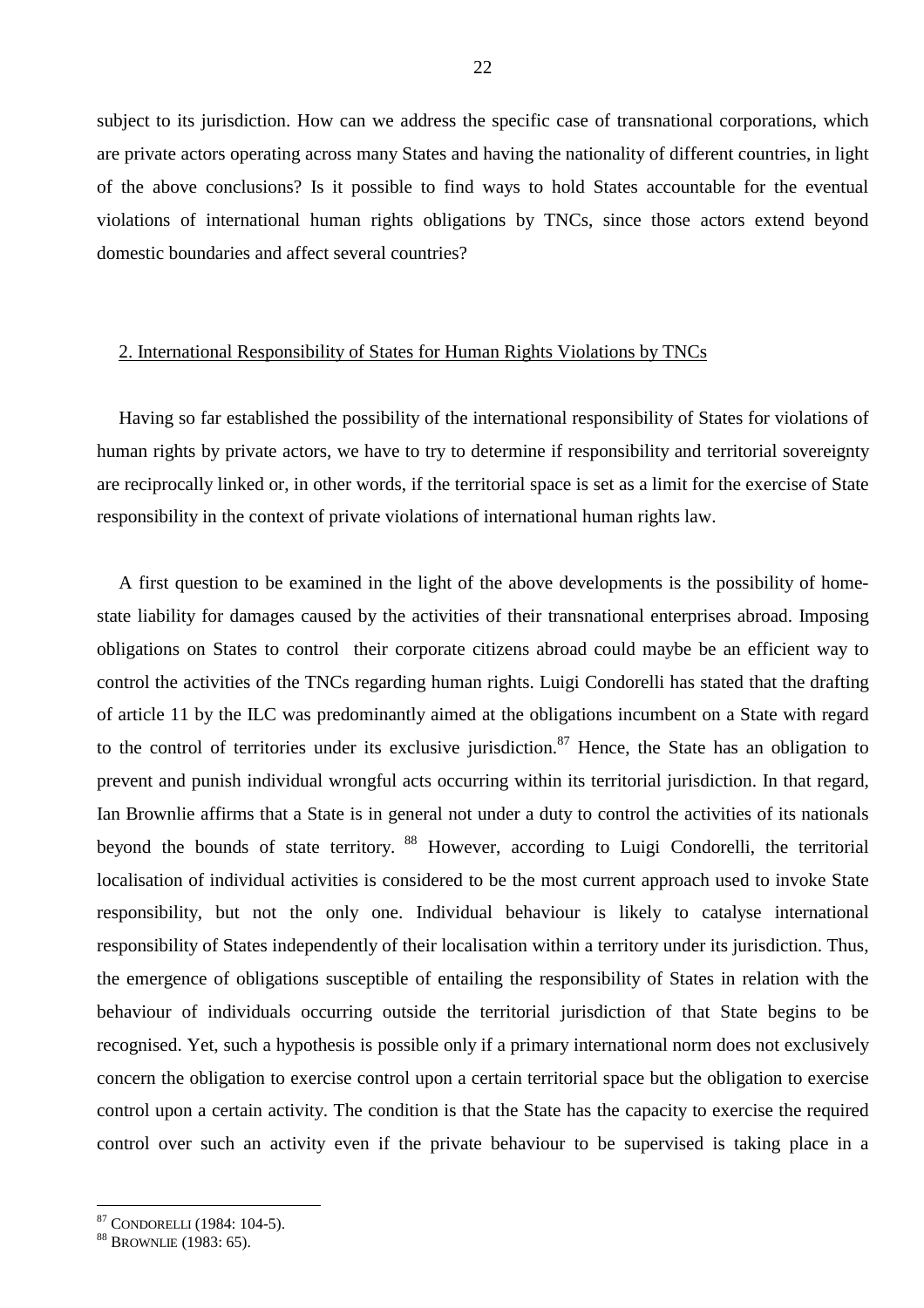territorial space outside its jurisdiction and control.89

It is precisely in the context of these developments that the discussion of an eventual invocation of a State's responsibility for activities of TNCs, under its control but operating abroad, can take place. The question is then whether a State is in a position to regulate the activities and operations of its national TNCs taking place outside its territory and weigh upon the decisions of the controlled corporations which have the national status of other States<sup>90</sup>. If we can answer in the affirmative to that question, then the failure to control these activities, in our case especially with regard to the obligation of the respect for human rights by private entities being here the TNCs, should entail the international responsibility of the State. $91$ 

States have usually tried to deny any responsibility for the activities of their corporate citizen abroad by arguing that the issue concerns the host State in the territory of which the TNC is operating. The principle of territorial jurisdiction is seen in this context as the dominant one. However, the question of the predominance of the territorial State may reveal itself as "meaningless" since the decisive factor is the one of the effective exercise of control on TNCs activities: the host State has indeed the control on the enterprise established on its territory. But, since the TNC is a complex entity including several different enterprises and affiliates operating across countries, the localisation and control of the "ultimate" centre of decision brings certainly the highest level of control on the entire spectrum of activities of the TNC. The home State has the means, by exercising its sovereign powers within its jurisdiction, to influence the conduct of the transnational corporation abroad and even to direct it. This can be done, for example, by establishing appropriate measures within its territory on TNCs, which entail the consequent control on the activities abroad.<sup>92</sup> As two authors are affirming, there are many difficulties in this approach, but the long-term trend appears to be increased extraterritorial application

<sup>&</sup>lt;sup>89</sup> The arguments of this analysis are found in CONDORELLI (1984: 111-114). WYLER (1995: 92-119), analysing cases in the European context, also affirms that the evolution of the doctrine in the field of State responsibility leads to the conclusion that even if the principle of territoriality is still implicit for the notion of due diligence, there is a certain « delocation » of the infraction that can entail the responsibility of the State. However, his analysis does not go as far as Condorelli's, for this author refrains from going further than the analysis on the condition set upon State's organs to exercise a jurisdiction on the territory of another State.

<sup>89</sup> HENKIN (1989: 292).

<sup>90</sup> We set apart the case when the acts of TNCs can be equated to acts of State, if their status as *de facto* organs of State can be proved.

 $91$  Since 1987, the International Law Commission has been trying to draft principles relating to the possibility of home-state liability for damages (environmental) arising out of the operations of their multinationals abroad and also on the question of more direct private liability of multinationals. Under this assumption, the United States could be for example liable to Thailand for the environmental damages caused by American transnationals there. These attempts to regulate TNCs could also apply for human rights violations by TNCs in host countries. See the report of Quentin-Baxter, Q. in the *Yearbook of the International Law Commission* (1980) and the report of Barboza, J. in the *Yearbook of the International Law Commission* (1986). See also Francioni, F. and Scovazzi, T. (ed) (1991) *International Responsibility for Environmental Harm* (London: Graham and Trotman), 499 p.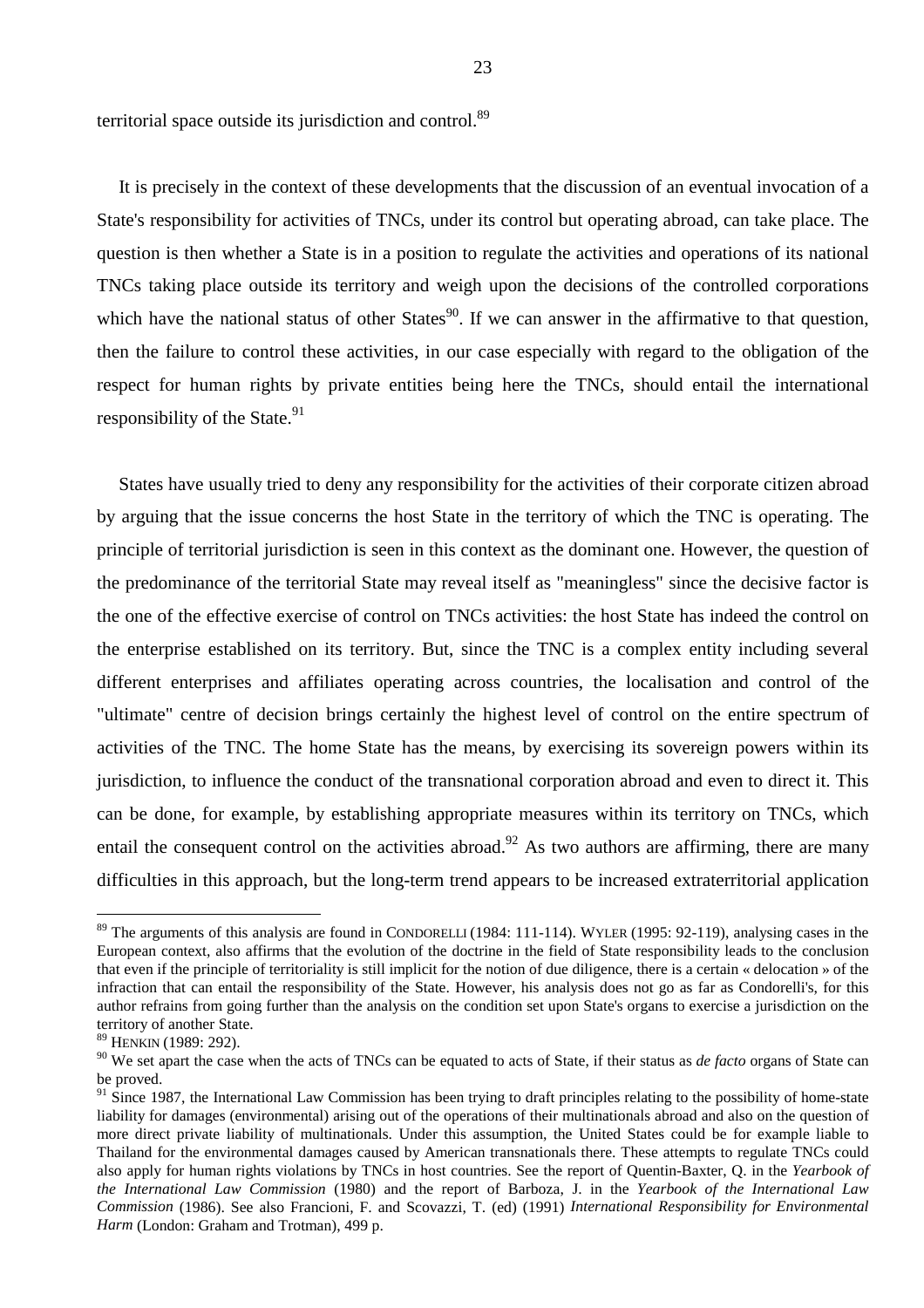of domestic laws over corporate activities abroad.<sup>93</sup> However, in order to invoke the regime of international responsibility of the State, a primary international norm prescribing rights and obligations upon the controlling State must exist. Luigi Condorelli states very appropriately that criticism should not be addressed towards the gaps in the international responsibility regime concerning the TNCs but more on the low consistency level of State regulation concerning these transnational entities. The attempts, on inter-governmental level, to set such regulations have not yet been successfully concluded.94

Apart from the concerted creation of international human rights standards applicable to TNCs, the analysis conducted in point I 1. above shows that States are being held responsible for violations of international human rights obligations by private actors within their jurisdiction. Furthermore, with the help of Luigi Condorelli's analysis, we have admitted that there is an obligation for States to regulate private entities operating outside their territory. The corollary of these two conclusions is that TNCs, as non-State actors operating mostly outside the territory of their home State, may trigger the latter's responsibility for their human rights violations occurring abroad. Hence, the home State of a TNC has, in principle, the means to influence the activities of its TNCs outside its territory: it is necessary for that State to display appropriate regulatory measures to control TNCs. State responsibility could then be invoked either if these measures are contrary to the international human rights obligations of the home State, or if the State does not adequately control the activities of its TNCs abroad. In this case, it is its failure to act that entails its international responsibility.  $95$ 

This positive theoretical conclusion is however not easily implemented in practice. Several limitations are impinging on the possibility to hold home-States accountable:

- First, it is difficult for a State to admit that another one is allowed to impose its national laws on its territory. For example, controversies have developed when a State applied its law to economic activities elsewhere, such as in the case of the Helms - Burton law. States resist this strongly, since they wish to preserve their exclusive legislative authority and to protect their nationals from foreign regulation. Also, as Louis Henkin points out, it is difficult to require from a parent company to issue directives to a wholly owned subsidiary incorporated in another country; problems are also raised when the State of incorporation of a subsidiary comes to regulate its activities in ways that impinge on the parent or on another subsidiary of the same parent in another State.<sup>96</sup>

 <sup>92</sup> CONDORELLI (1984: 159-160).

<sup>&</sup>lt;sup>93</sup> JENKINS and HUNTER (1993:15).

 $^{94}$  See the third part of this work.<br><sup>95</sup> CONDORELLI (1984: 160).

<sup>&</sup>lt;sup>96</sup> Henkin proposes, in order to resolve this problem of conflicting interests in regulation, to apply the principle of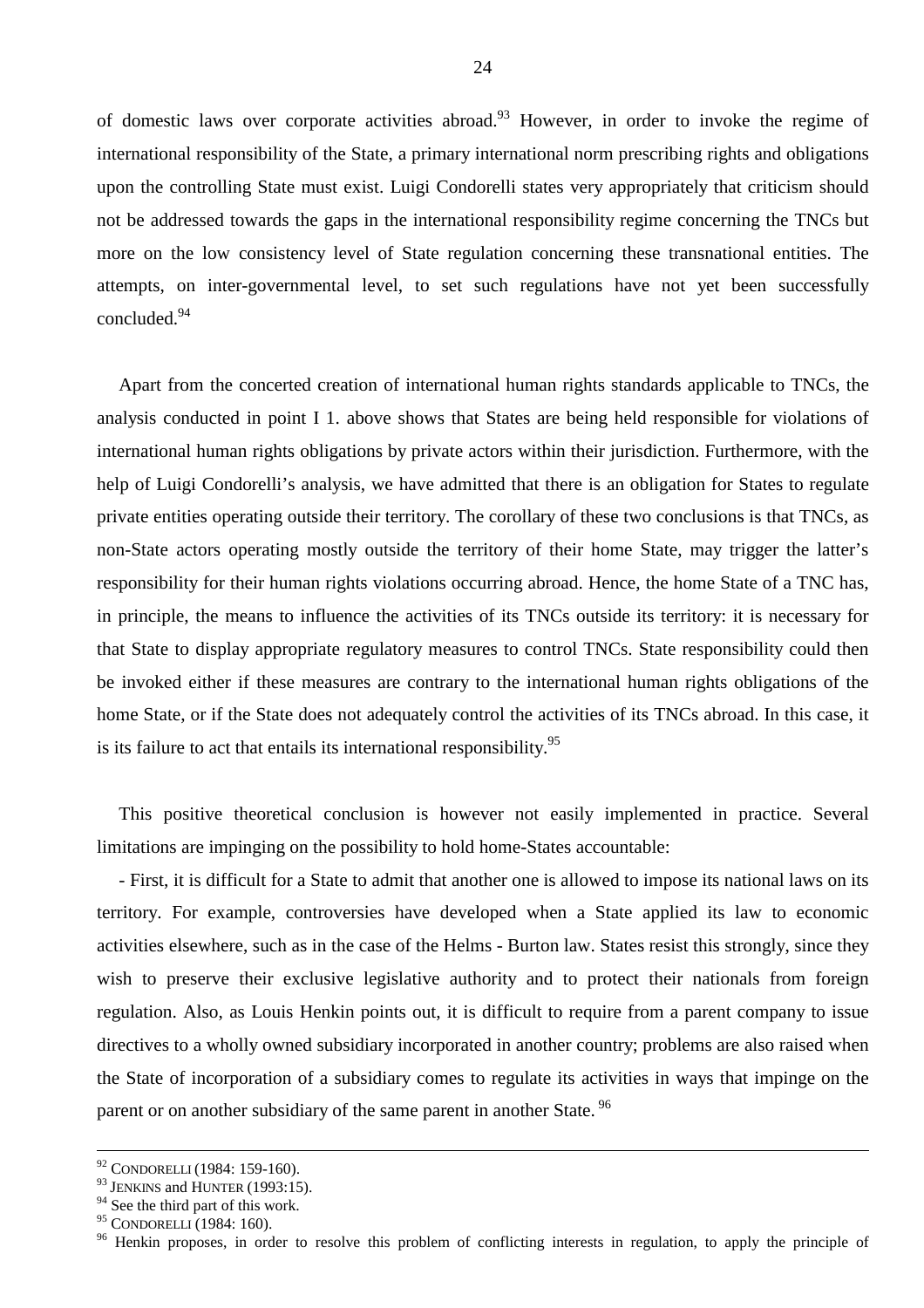- Second, as we have shown in the first part, no State today is capable of controlling adequately the phenomenon of the TNC on its own, and it is sometimes impossible to identify which State should be responsible for the company since its affiliates are in complicated relations with it and with other TNCs with different nationalities. A TNC could easily claim that it has no responsibility upon its subsidiary or subcontractors, and that, in fact, the corporate structure goes beyond the jurisdiction of the countries in which it operates. Furthermore, it could be rather difficult to delimit the respective power and authority of home and host states vis-à-vis the TNCs, and the possibility of having conflicting requirements being imposed on the TNC from different countries has proved to be a real problem.

- Third, as Jamie Cassels notes in an analysis of cases of TNC's role in environmental damage which can be compared to the analysis of human rights violations - unless it is the government who takes over the litigation, the burden is upon the individual victims to prosecute the powerful TNCs. It would also not be surprising to find courts reluctant to entertain litigation in respect of cases that took place outside the national boundaries. Finally, questions would certainly arise in relation to the identification of a defendant, in the view of the complex institutional organisation of multinational enterprises.<sup>97</sup>

These few remarks show that the national approach has several political, legal and practical limitations. In that regard, El Hadj Guissé has concluded that since the violations committed by transnational corporations in their transboundary activities do not come within the competence of a single State, they should be the subject of special attention. He has further suggested that States and the international community should combine their efforts so as to constrain such activities by the establishment of legal standards capable of achieving that objective.<sup>98</sup>. This point of view emphasises the fact that governments are not able to sufficiently supervise corporate operations, and that there exists, de facto, a domestic « accountability deficit ». Accountability should then be enhanced and controlled on the international level, while still continuing to hold States responsible for the implementation of their international obligations. Indeed, the legal arguments analysed above have clearly shown that the responsibility of home States is entailed when they fail to prevent and to control the human rights violations of national TNCs abroad. This has been conducted by determining, in the first place, the state's responsibility for private violations of international human rights obligations and, in a second step, by acknowledging the state's responsibility for private action occuring outside its

*reasonableness*, which should be used in determining whether it is reasonable for a State to apply its laws in a particular context, or in deciding which of the States involved in a situation should give way to the one other State. He does also quote the *Restatement of Foreign Relations Law of the United States* which sets principles of reasonableness that might suggest limitations on the exercise of jurisdiction. See HENKIN (1989: 296-7).<br><sup>97</sup> This question is also analysed in an article which is to be found at the "Corporate Watch" internet site:

http://www.corpwatch.org/trac/resrch/legal.html (Legal Action and TNCs)

<sup>98</sup> EL HADJ GUISSÉ (E / CN.4 / Sub. 2 / 1996 / 15: 32-33).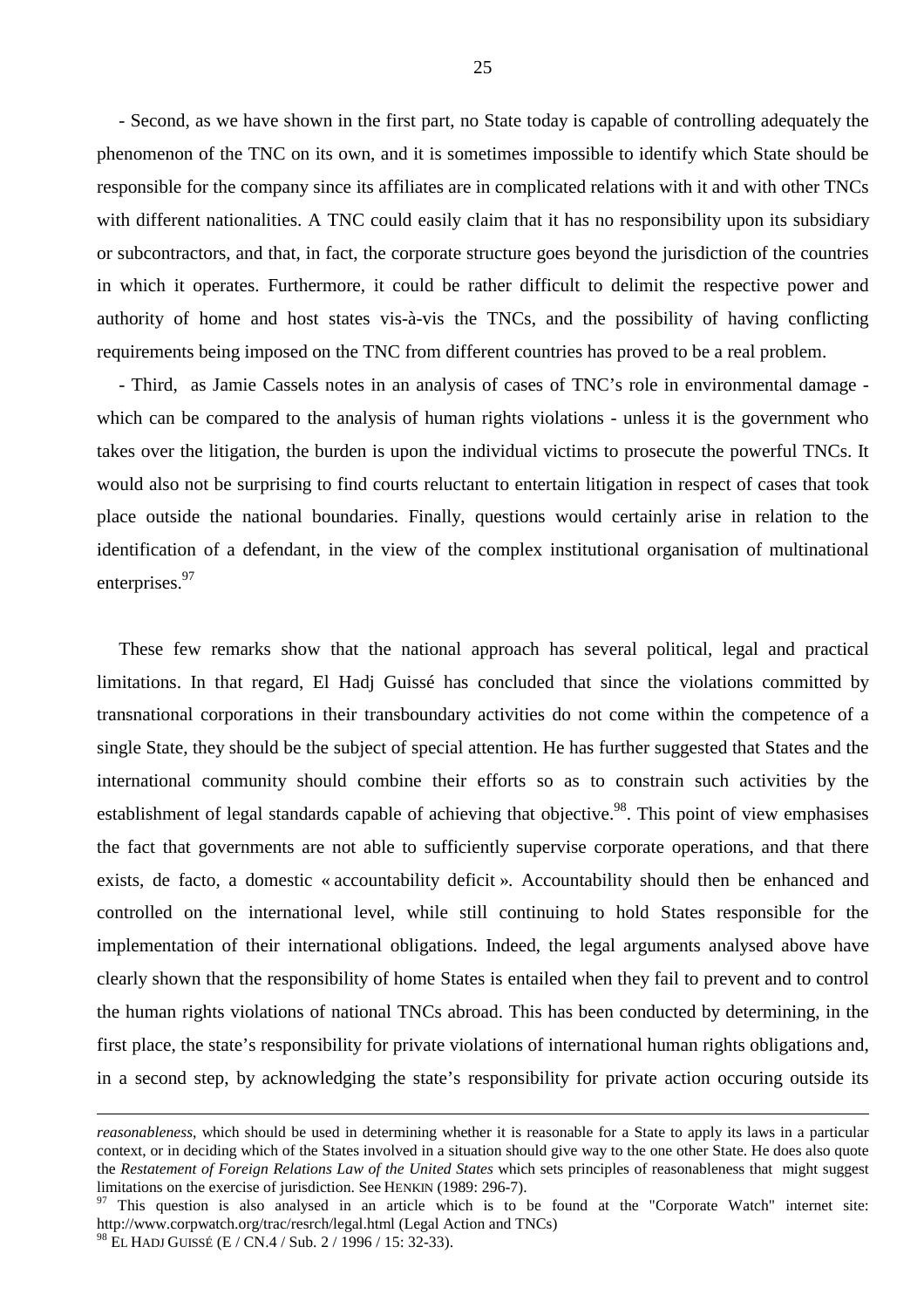territory. The fact that there are several obstacles to the effective implementation of that responsibility renders more pressing the adoption of additionnal means in order to strenghten States' and TNCs' accountability for violations of international obligations of human rights.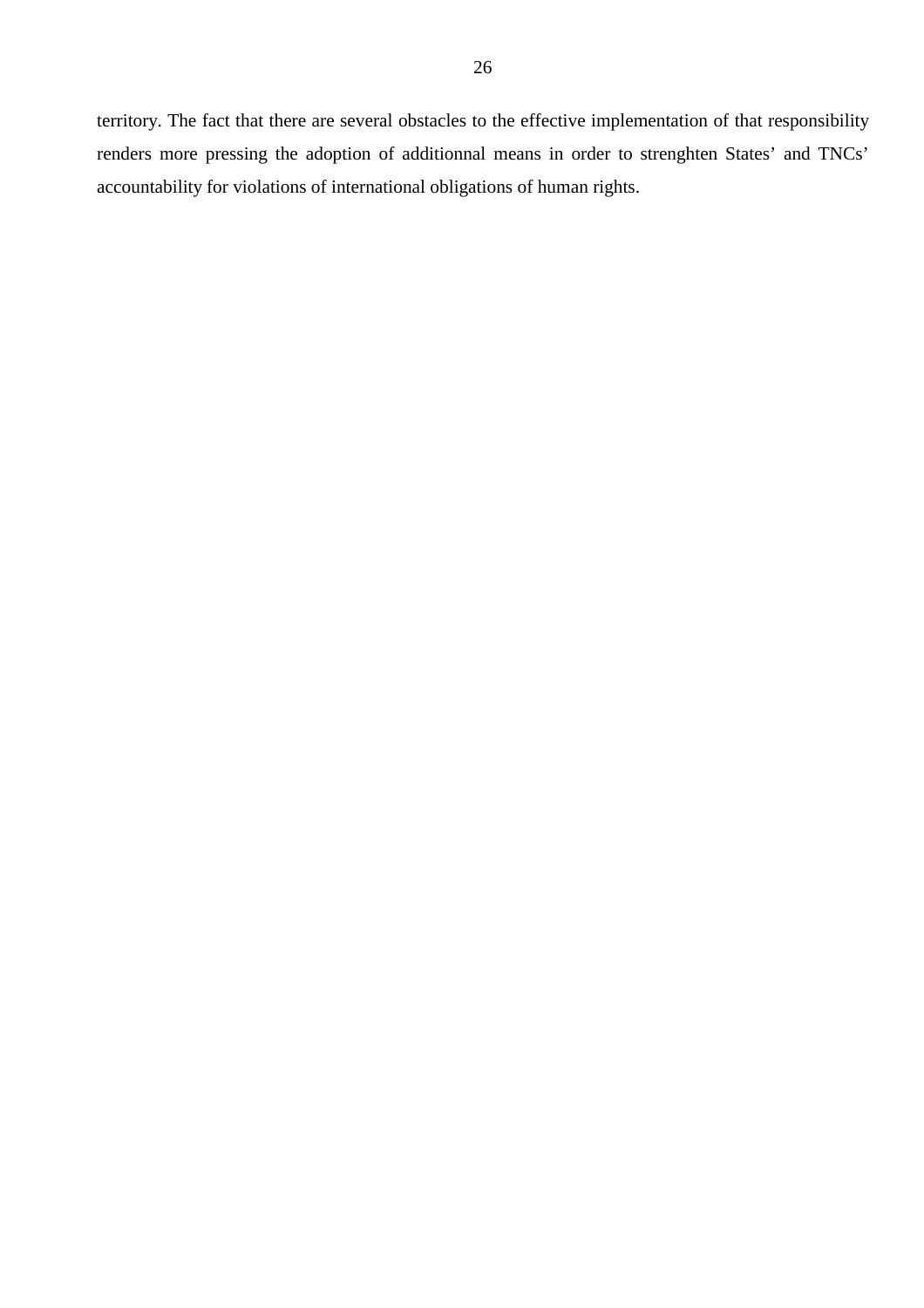#### **Part II:**

## **The Direct Responsibility of TNCs for Human Rights Violations under International Law**

The first part of this work showed that it is possible under international law to hold States accountable for human rights violations committed by non-State actors. This could be defined as an "indirect horizontal effect" of the international human rights norms, which apply to non-State entities but with the mediation of the State. The second part of this study will address the issue of the "direct horizontal effect" of international human rights law, whereby non-State entities are directly responsible for violations without the need to invoke State responsibility. This second approach is mainly justified by the concern that transnational corporations are actually able to escape State's regulations and operate in so-called "grey zones" outside of the scope of the legal control of States.

A two-step approach will be used in that regard. First, we have to consider the traditional doctrine, which claims that in order to be subjected to international norms, legal international subjectivity is a precondition, that TNCs do not fulfil. We will refer primarily to Julio A. Barberis'observations in order to show that it is by being subjected directly to international norms that an entity acquires international legal subjectivity. Having demonstrated that TNCs can be subjects of international law if international obligations are bestowed upon them, we will then, in the second part of this section, determine if non-State entities can be directly bound by international human rights law.

# 1. TNCs as Subjects of International Law

The recognition of the international subjectivity of private legal persons remains a theme of doctrinal controversy and constitutes an actual problem.<sup>99</sup> The positivist doctrine, especially since the end of the 19th Century considered, almost in a dogmatic way, that the only subjects of international law were States.<sup>100</sup> The notion of subject of international law was analysed from the assessment of the participation or not in the formation of international norms.<sup>101</sup> In that conception, the TNCs can have no existence as a subject of international law. The separate identity of the component units that together formed the economic entity named TNC could only be recognised and dealt with as subjects of domestic legal orders. It was difficult for the doctrine to assess the modifications undergone by the international community, and especially to devise a test by which to gauge when non-State entities can be entitled to the international subjectivity.<sup>102</sup> The view that only States are subjects of international

<sup>&</sup>lt;sup>99</sup> NGUYEN (1994. 673) and MALANCZUK (1997: 100-2).

<sup>&</sup>lt;sup>100</sup> QUADRI (1964: 383).<br><sup>101</sup> RIGAUX (1989: 49).<br><sup>102</sup> For example, one way used to refer to these new entities was to postulate the existence of a third legal order, distinct from the international legal order and the national one, and which encompasses the new entity in question. The agreements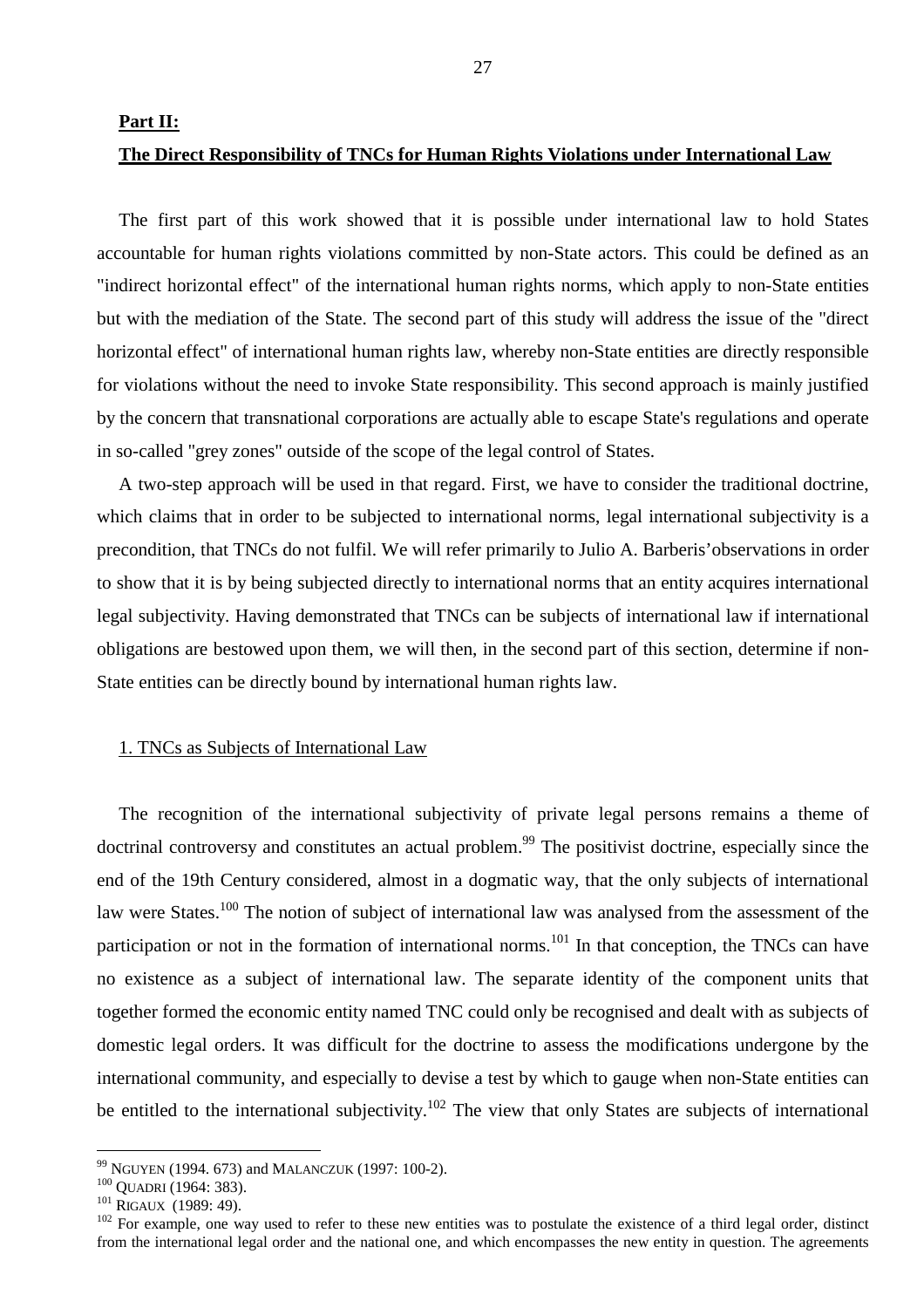law begun to be challenged by the "School" of Georges Scelle<sup>103</sup> and also by Philip Jessup when he stated the hypothesis that individuals are in fact subjects of international law. <sup>104</sup>

A first criticism of the classical approach is the fact that States are the sole source of authority and law in the international system does not lead to the conclusion that they are the only subjects of international law: « The international system is a system of States, made by States, perhaps largely still - for States, but not only for States. Law is made by States, and by their laws States have created (or recognised) other entities, and have given them status, powers, rights, responsibilities and remedies, within the international system.  $\mu^{105}$  Furthermore, in a well known case, the International Court of Justice has asserted that subjects of international law are different, as are the rights and obligations held by them: « The subjects of law in any legal system are not necessarily identical in their nature or in the extent of their rights.  $\gamma^{106}$ .

In order to examine more systematically the concept of international subjectivity, we will adopt the analysis conducted by Julio A. Barberis in his General Course on Public International Law at The Hague. After examining two known theories on the subjects of international  $law^{107}$ , he comes up with an original way to circumscribe the subject: for him, the definition of a subject of international law is « celui dont la conduite est prévue directement et effectivement par le droit des gens en tant que contenu d'un droit ou d'une obligation. »108 This view holds that only the examination of international positive norms can reveal the international subjectivity of the entities under scrutiny as direct holders of rights or obligations. The international subjectivity does not depend on the quantity of rights or obligations held by the entity in question. Referring again to the statement of the ICJ in the Reparations case, international subjects are not necessarily identical. In an extreme case, one could imagine an

concluded between States and foreign enterprises, which are usually defined as quasi-international agreements, were said to belong neither to the international legal order nor to the legal order of states. Transnational enterprises were also said to be ruled by an intermediate legal order, a third one, sometimes called a transnational order. However, as Barberis observed, the analysis has shown that the relation between a new entity, or, as Barberis calls it, « entité en marge », and the other subjects of the international community can only take the character of a subordinate or of a coordinate relation. In the first case, the norms ruling that subordinate relation come under the internal legal order of the subject of law. In the other case, the norms will come under international law. Hence, an alternative from these two choices for a third order is inconceivable. See BARBERIS (1984:173-6) and RIGAUX (1989: 68-9).<br><sup>103</sup> See Scelle, G (1932-1934): *Précis de droit des gens (principes et systématiques*), (Paris: Sirey), 2 vol 312 and 559 p and

<sup>(1948):</sup> *Manuel de droit international public* (Paris: Domat-Montchrétien), 1008p.<br>
<sup>104</sup> JESSUP (1946): *A Modern Law of Nations* (London: Macmillan), 236p.<br>
<sup>105</sup> HENKIN (1989: 35).<br>
<sup>106</sup> Reparations for Injuries Suffe

<sup>(1949:178).</sup> 

<sup>&</sup>lt;sup>107</sup> The two theories are Kelsen *théorie pure du droit* according to which an entity being the direct recipient of an international norm can be qualified as having the international subjectivity, and the so-called « theory of responsibility » prinicipally developed by Eustathiades. The latter fixes two criteria, which have to be fulfilled by an entity in order to be considered as a subject under international law: to be entitled of a right or a legal obligation, and to have at the same time the capacity to commit an international wrongful act. In other words, the first case implies the ability to invoke international responsibility and the second case refers to the ability to assume internatonal responsibility. BARBERIS (1983: 160-168). 108 BARBERIS (1983: 168). CAHIER (1984: 93) also defends that same approach.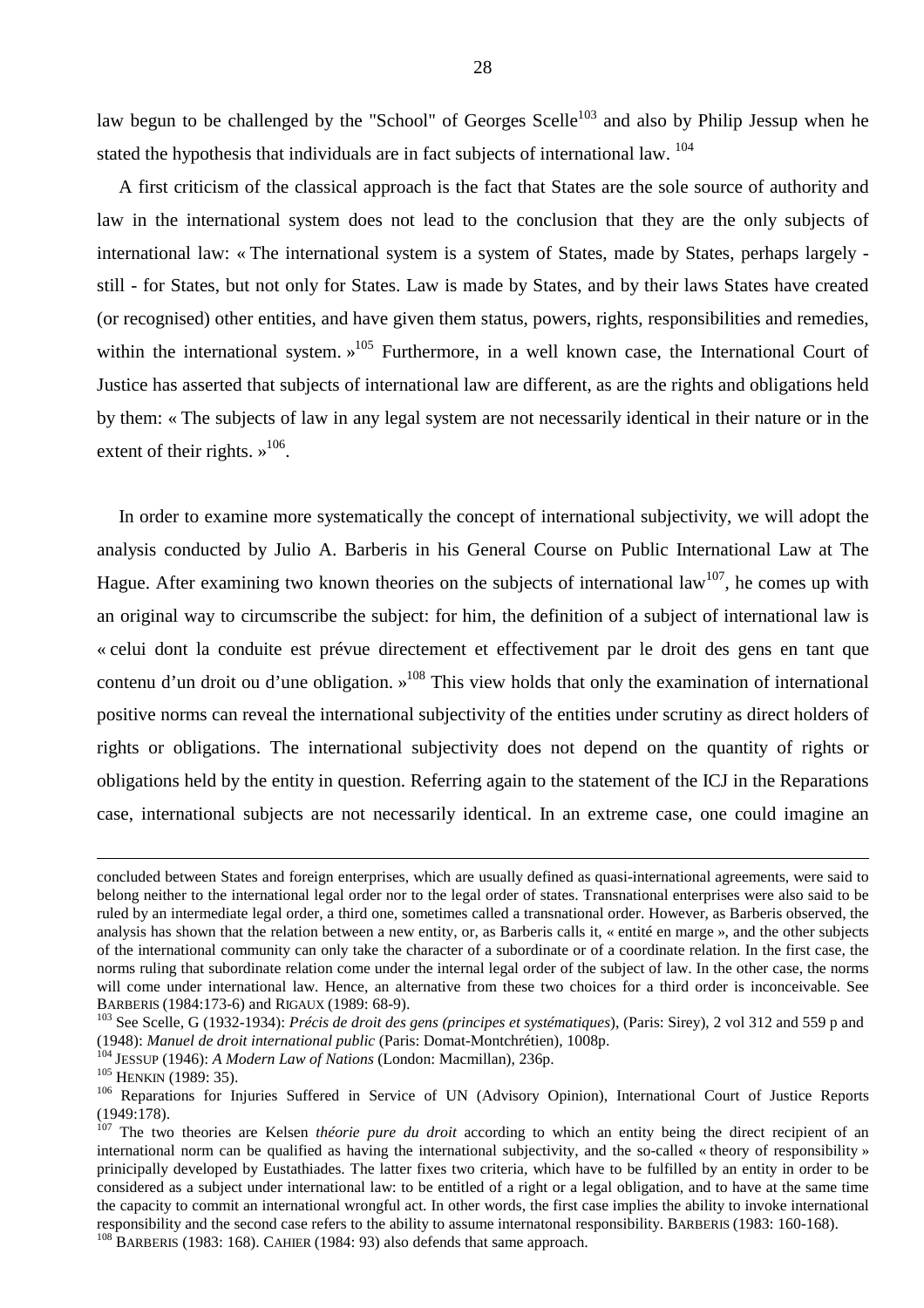entity being the holder of just one obligation stemming from the international regime, and that alone would allow us to consider it as a subject of international law.<sup>109</sup>

Bearing this definition in mind, nothing should prevent TNCs from being seen as subjects of international law. The mere existence of international norms applying directly to them allows us to regard them as international legal subjects.<sup>110</sup> We will examine four different areas of international law regulation that have addressed directly TNCs by conferring on them international rights or obligations<sup>111</sup>. (a) The issue of rights is discussed in the dispute settlement mechanisms that provide TNCs with a procedure to complain about their rights'violations. (b) The international obligations incumbent upon TNCs are discussed in light of some UN General Assembly resolutions and (c) referring briefly to international codes of conduct. (d) Finally, the recent emergence of the international criminal responsibility of TNCs is a good example of how international law is beginning to bind TNCs directly.

a. The Convention on the Settlement of Investment Disputes between States and Nationals of other States was drawn up in 1965 within the World Bank system.<sup>112</sup> It provides the possibility for States to refer a problem related to investments directly to the so-called Center for the International Regulation of Investment Disputes, created under this Convention, which will then judge between a Contracting State and a national of another Contracting State, being mainly transnational enterprises.<sup>113</sup> In reality, this forum materialises the possibility for investors to assert that their investment contracts have been breached. This internationalised dispute settlement mechanism, supported by developed States in order to protect the investments of their transnational corporations abroad, leaves little option for developing States and creates a system that protects TNCs rather than prosecute them.<sup>114</sup> This Convention shows the tendency of the international legal order to give privileges - in fact, real international rights - to TNCs without imposing on them new responsibilities. Finally, their international subjectivity stems from the fact that they enjoy rights asserted and protected under international law.

<sup>&</sup>lt;sup>109</sup> CAHIER (1984: 95).

 $110$  This view is not universally shared. Some authors refuse to consider TNCs as subjects of international law for different reasons, legal or political. See for example ABI-SAAB (1987) and MERCIAI (1993). KOKKINI-IATRIDOU and de WAART (1983: 88-90) give a good account of these different views.

 $111$  The recourse to international law in order to regulate TNCs on the economic level is justified by the fact that it is the only legal system, which is able to cover, by its very nature, the world economy as a whole, in scope and in content. See KOKKINI-LATRIDOU and de WAART (1983: 104).

 $^{112}$  Convention on the Settlement of Investment Disputes between States and Nationals of other States in 575 UNTS 159, adopted 18.3.1965; entered into force 14.10.1966.<br><sup>113</sup> Nguyen Quoc Dinh (1994: 693).

<sup>&</sup>lt;sup>114</sup> Andrew Clapham and Silvia Danailov (June 1998): *Whiter the State of Human Rights Protection? New Ways to Hold Non-State Actors Accountable*, background paper for the International Council on Human Rights Policy (Geneva), at 8.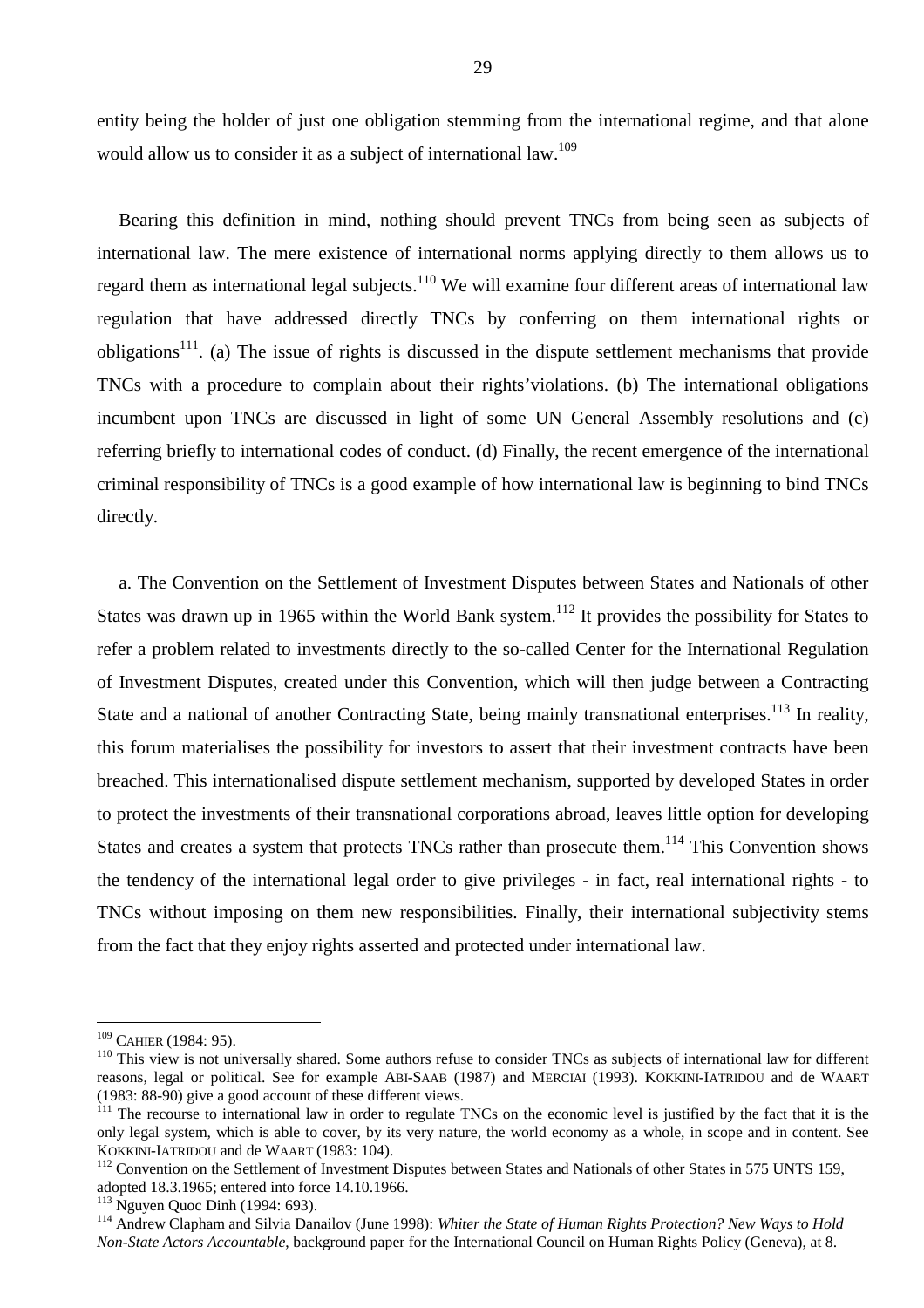b. In the 60s and 70s, the increasing use of nationalisation by newly independent States as means to assert their economic sovereignty let to several new developments that took place regarding TNCs, the primary economic actors whose assets were nationalised. Several United Nations Resolutions were adopted and tried to establish norms aiming at the direct regulation of TNCs. At the time of apartheid, several UN General Assembly resolutions have directly called upon TNCs to abide by the measures calling for a suspension of co-operation with South Africa.<sup>115</sup> Another example is article 2 of the Charter of Economic Rights and Duties of States, which stipulates that multinationals are not to interfere with the internal affairs of a host country.<sup>116</sup> As an author states it, these instruments explicitly refer to and by implication confer legal personality on the TNC.<sup>117</sup>

c. Codes of conduct addressed to regulate the behaviour of TNCs are signs of States'willingness to regulate directly TNC operations on the international level. Hence, « the (draft) codes of conduct contain elements which could serve as an indication of the willingness of states to assume that MNEs possess the principal qualities characteristic of an international legal person: the capacity to be the drafter before international fora in disputes on the interpretation and application of these rules.  $v^{118}$ Indeed, as we will show it in the third section of this work, the different international codes show that TNCs are direct addressees of the rules of conduct contained therein.

Recently, the question of establishing a legally binding multilateral framework for investment has become a issue of priority on the international economic agenda. There is an ongoing negotiation in the Organisation for Economic Co-operation and Development to establish a Multilateral Agreement on Investments (MAI) as a treaty to regulate the foreign direct investments by setting standards on TNCs activities.<sup>119</sup> This agreement, which is still under negotiation, seeks to codify the free trade agenda. Its principal feature is that it favours the right of transnational corporations to challenge state legislation by suing governments for lost competitiveness and profits within a special investor-state dispute mechanism. Thus, TNCs can directly intervene against State's interference with the rights that are directly given to them by the international community. The same possibility, for States to intervene in cases when TNCs are not respecting their obligations, has not yet been acknowledged. 120

<sup>&</sup>lt;sup>115</sup> Commission on Transnational Corporations, Report on the Eighth Session, Supplement No. 8. Doc. E / 1982 / 18 (E / C.10 / 1982 / 19)

<sup>&</sup>lt;sup>116</sup> Charter of Economic Rights and Duties of States, adopted 12. 12. 1974, A/RES/3281 (XXIX).<br><sup>117</sup> TIEWUL (1988: 105).<br><sup>118</sup> KOKKINI-IATRIDOU and de WAART (1983: 114).

<sup>&</sup>lt;sup>119</sup> GANESAN (1997: 136); See also other literature on the subject such as: SAFARIAN (1996); Graham (1996) and Kothari & Krause (1998).

 $120$  Furthermore, the analysis conducted on the MAI have not really acknowledged the fact that the international human rights instruments could be undermined by some of its provisions. This issue deserves a further research, which goes beyond this paper's scope. For a good summary of the problems implied by the MAI for the international protection of human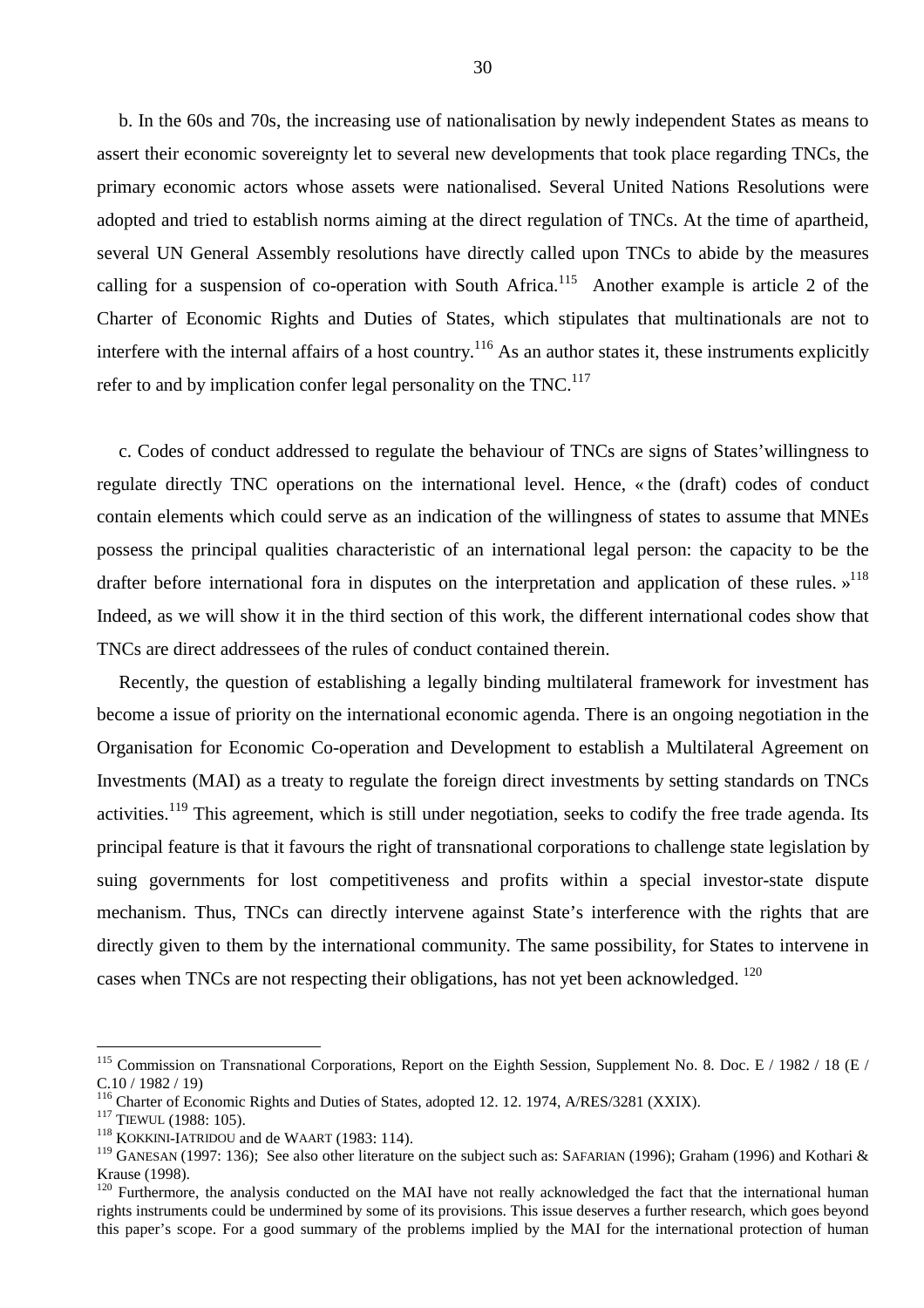d. There are different developments on the national and international level concerning the criminal responsibility of private corporations. As Theodor Meron's remarks on that issue: "The new offences in the economic arena to which (Wolfgang Friedmann) alluded, especially those with extraterritorial effects such as violations of anti-trust legislation, have become extraordinarily important. These offences, as well as acts resulting in major environmental disasters, are nearly always caused by corporate or legal persons. Since corporations are by far the most important actors in our contemporary experience, the criminalisation of their offences is a vital issue for debate."<sup>121</sup> The extraterritorial effects of TNCs violations of human rights can be added to the crimes that should be sanctioned.

Thus, after the Second Word War, the criminal law of some countries, mainly from the common law system, came to recognise the concept of corporate criminal liability.<sup>122</sup> Furthermore, in 1988 the Council of Europe has asked those member States whose criminal law had not yet provided for corporate criminal liability to reconsider the matter.<sup>123</sup> Thus, the criminal responsibility of corporations is emerging as a well recognised concept on the national level. In that regard, Roberto Ago, Special Rapporteur of the ILC on State responsibility, reported that "it used to be said that *societas delinquere non potest*, but forms of corporate criminal responsibility are rapidly developing at the national level, and are providing to perform a useful function."<sup>124</sup>

The explanation of this phenomena lies in the fact that " an important part of crime nowadays takes place through corporations (and) compels every legal order to take action. The only effective way to combat corporate crime is to direct punitive sanctions against corporations. To prosecute individuals only is not simply unfair, it is inefficient too. Even if the prosecution of a corporate officer results in a conviction, it will seldom affect the way the corporation (not to mention other corporations) will behave itself in the future; structural flaws in the functioning of an organisation will not cease to exist because one of its members has been brought to trial."125 Bearing in mind the emergence of the corporate criminal liability on the national level, the international legal order has also begun to consider the question of the international responsibility of corporations. One way to think about the subject is to refer to the concept of "general principles of law" which is one of the sources of international law. If criminal corporate responsibility is recognised within the domestic systems, then its recognition on the international level should not set any problem. This is an opinion shared by Theodor Meron, who

rights, see Kothani & Krause (1998).<br><sup>121</sup> MERON (1998: 19).

<sup>&</sup>lt;sup>122</sup> See the comparative analysis of different legal systems with regard to the question of corporate criminal liability in STESSENS (1994) and also PRADEL (1995: 306-313).

<sup>&</sup>lt;sup>123</sup> Coucil of Europe, Recommendation R(88)18.<br><sup>124</sup> International Law Commission; (A / CN. 4 / 490 / Add. 3: §92). Other examples revealing this trend are the developments within the Council of Europe of a project for a convention on the protection of environment by penal law, where the penal legal responsibility of legal persons is inscribed. See analysis in  $(E / CN. 4 / 1996 / 17: § 55-56)$ .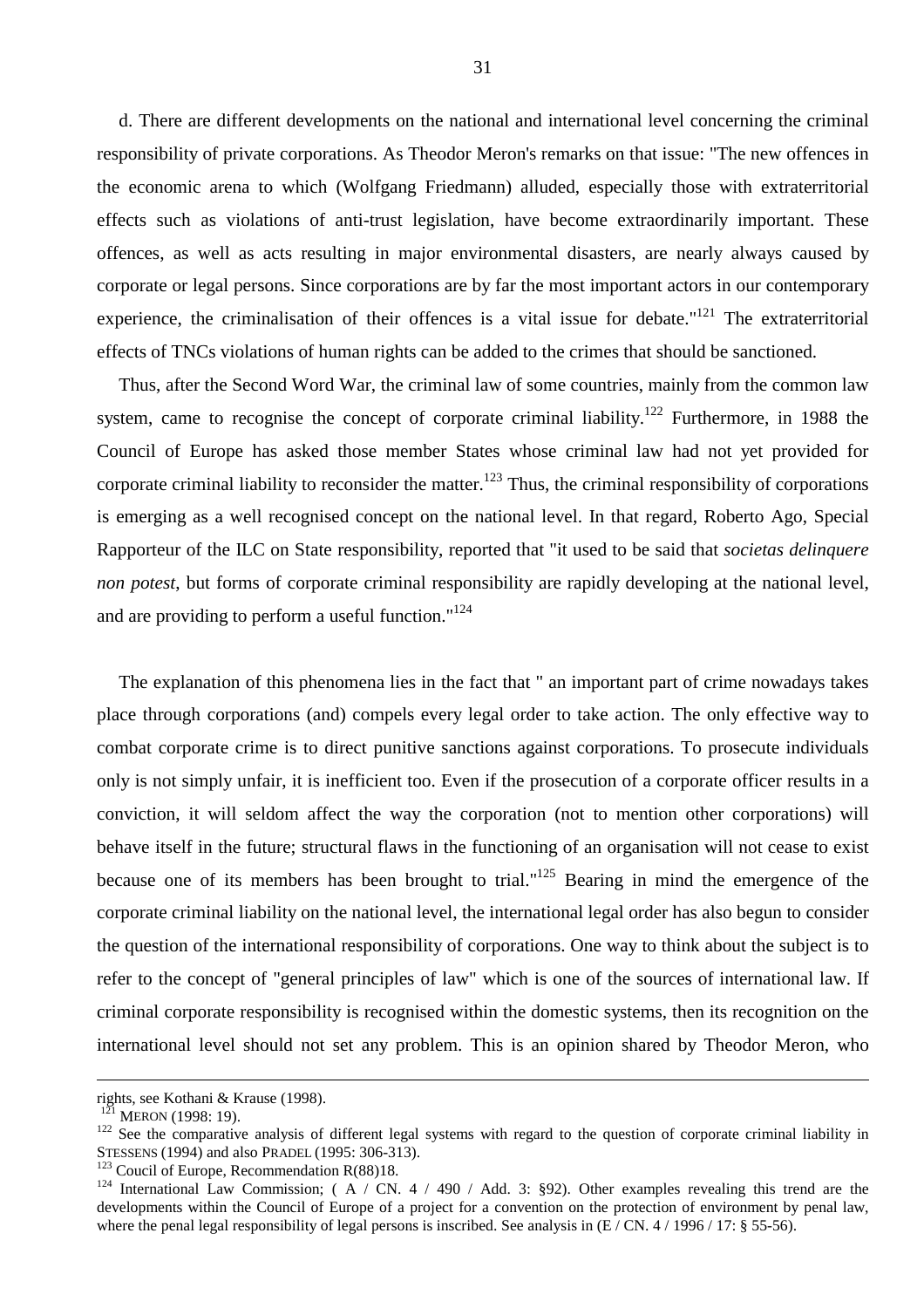recalls that "the role of parallel developments in many countries, which influences general principles of law and, in many cases, general principles of criminal law, reinforces the impact of treble damages."<sup>126</sup> These outlined developments delineate a tendency towards the emergence of a direct responsibility of legal persons with respect to certain international obligations that are laid down in international criminal law and in international humanitarian law.

In conclusion, as Samuel Asante affirms: "This development (TNCs growing influence) poses a challenge to the traditional confines of international law and presages a new era in which the international community, aware of the potential impact of powerful international economic entities such as transnationals, is shaping the corpus of international law to encompass the imposition of appropriate restraints on these entities, thereby recognising them as subjects of international law."<sup>127</sup> This acknowledgement of the international legal personality of TNCs is not always easy to undertake, especially if we consider the « political » objections that are raised. The main one is linked to the fact that a subject of international law has rights and that TNCs should not have a regime of rights too favourable, of which they could take advantage to impose their already *de facto* power in the economic world. Many of those defending this point of view originate from developing countries and consider that giving an international legal status to TNCs will make them comparable to States. However, it should not be forgotten that the fact for the TNC to be able to claim rights opens the way to assume also international obligations. Indeed, one main characteristic defining the subject of international law is that it is an entity capable of possessing rights and duties under international law.<sup>128</sup>

# 2. The accountability of non-State actors under existing international human rights norms

International law, as the traditionalist view would claim, is said to be primarily concerned with the rules of State behaviour and these standards, which include human rights, can only be violated by State officials according to that view so that violations committed by private actors fall within the purview of

<sup>&</sup>lt;sup>125</sup> STESSENS (1994: 518-9).<br><sup>126</sup> MERON (1998:20). At the preparatory committee discussing the draft statute for an international criminal court, there were propositions to include "jurisdiction over legal persons, with exception of States, when the crimes committed were committed on behalf of such legal persons or by their agencies or representatives." The proposed text was further to state that "the criminal responsibility of legal persons shall not exclude the criminal responsibility of natural persons who are perpetrators or accomplices in the same crimes." A/CONF.183/2/Add.1 (14.4.1998): Report of the Preparatory Committee on the Establishment of an International Criminal Court; art. 23 § 6. The transnational corporation would thus be held directly accountable under international law for war crimes, crimes against humanity and also gave breaches of international humanitarian law. However, the final statute of the International Criminal Court states, in its 25th Article « The Court shall have jurisdiction over natural persons pursuant to this Statute. » The proposition was abandonned for lack of general support.<br><sup>127</sup> ASANTE (1991: 687).

 $128$  BROWNLIE (1984:51).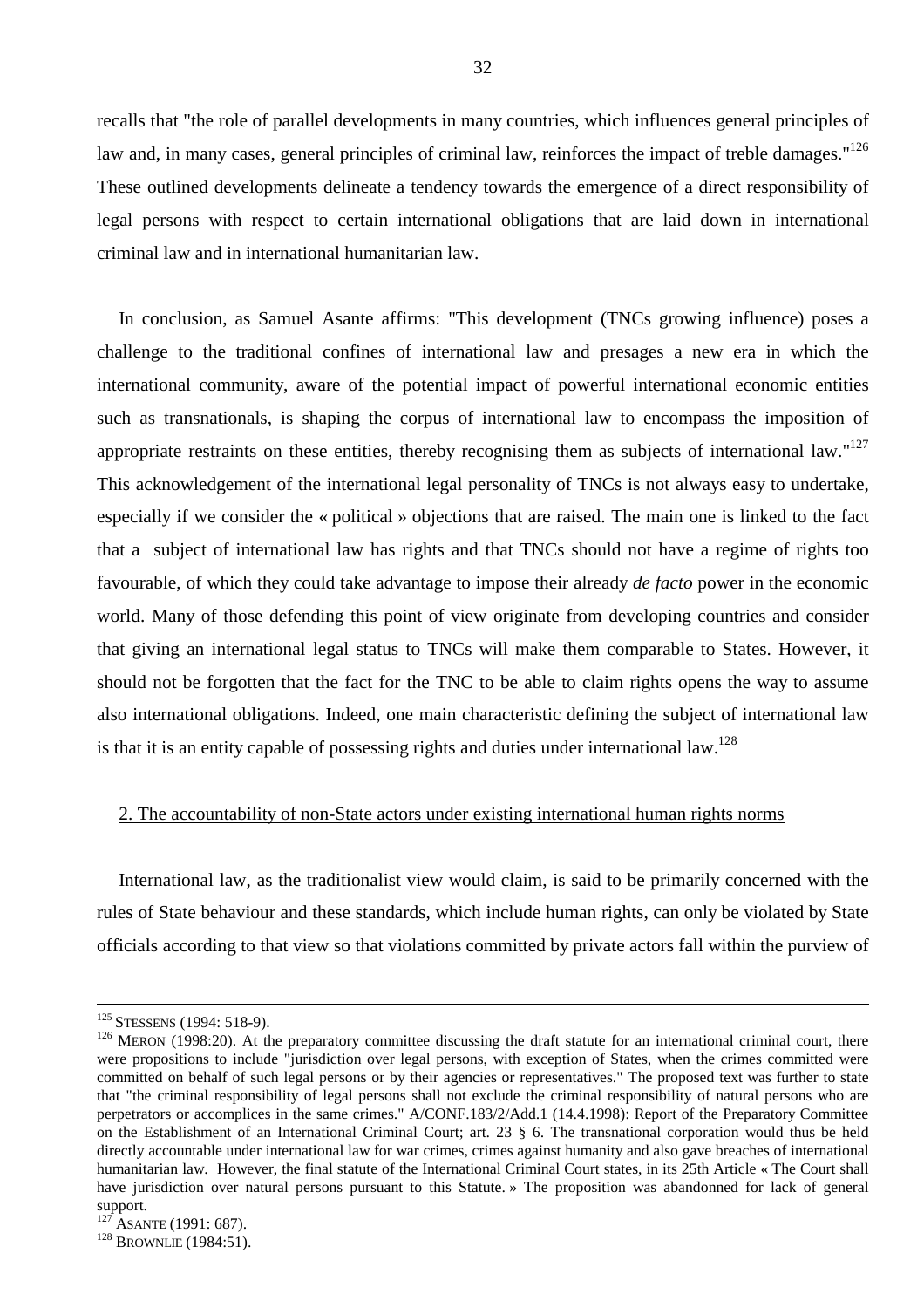the ordinary national law.129 Indeed, the term "human rights" is a historical construct that emerged in parallel to the concept of state sovereignty. The rising of the sovereign's power embedded the danger of the sovereign's arbitrary power and abuse of authority. "Human rights were, then, primary the historical response to the rise of the modern national state. They were the limitations on the authority of the sovereign over his, her or, gradually, its subjects."<sup>130</sup>

As we have shown it in the first part of the work, there was already a shift in that conception by the fact that human rights are not merely seen as limitations on State's authority anymore; they are also deemed to impose positive obligations on States to prevent and sanction private violations of human rights. While, according to Nigel Rodley, the notion of human rights concerns only rules that "mediate the relationship between governments and their subjects<sup> $n131$ </sup>, we will argue that there are new developments within different fields of human rights protection that tend to acknowledge as fact that human rights are also applicable in the direct relations between non-State actors and individuals.<sup>132</sup> This new way of thinking about human rights is primarily motivated by the current circumstances, which see the State's position decline in its ability to ensure respect for human dignity. If governmental prerogatives and power are increasingly exercised by other entities, such as for example TNCs, individual human rights protection should also be addressed directly to these entities.

The most important obstacle to an acceptance of this possibility seems to be the fact that the UN human rights treaties are instruments of international law that bind ratifying States rather than non-State actors. However, if we look at certain provisions found in the Universal Declaration of Human Rights, the Covenant on Economic, Social and Cultural Rights as well as the Covenant on Political and Civil Rights, it seems that the responsibilities of private actors to uphold the human rights of individuals are also addressed by these instruments. For example, according to the proclamatory paragraph of the Universal Declaration Human Rights, "*every individual and every organ of society,* keeping this Declaration constantly in mind, shall strive by teaching and education to promote respect for these rights and freedoms and by progressive measures, national and international, to secure their universal and effective recognition and observance, both among the people of Member States themselves and among the peoples of territories under their jurisdiction." Article 29 of the Universal

 $129$  TESON (1998: 163).

<sup>&</sup>lt;sup>130</sup> RODLEY (1993: 299).<br><sup>131</sup> RODLEY (1993: 299).<br><sup>132</sup> Many authors are opposing this view. For example, the NGO Human Rights Watch, analyzing precisely the behaviour of transnational corporations with regard to human rights, clearly stated that: "these companies are private actors not bound by international human rights treaties, Human Rights Watch believes they nonetheless have a moral duty to avoid complicity in human rights violations by state agents." See Dicker, R. (1998) Human Rights Watch: Corporate Social Responsibility for Human Rights: A Challenge for the 21st Century in *Proceedings of the Meeting of the Royal Institute of International*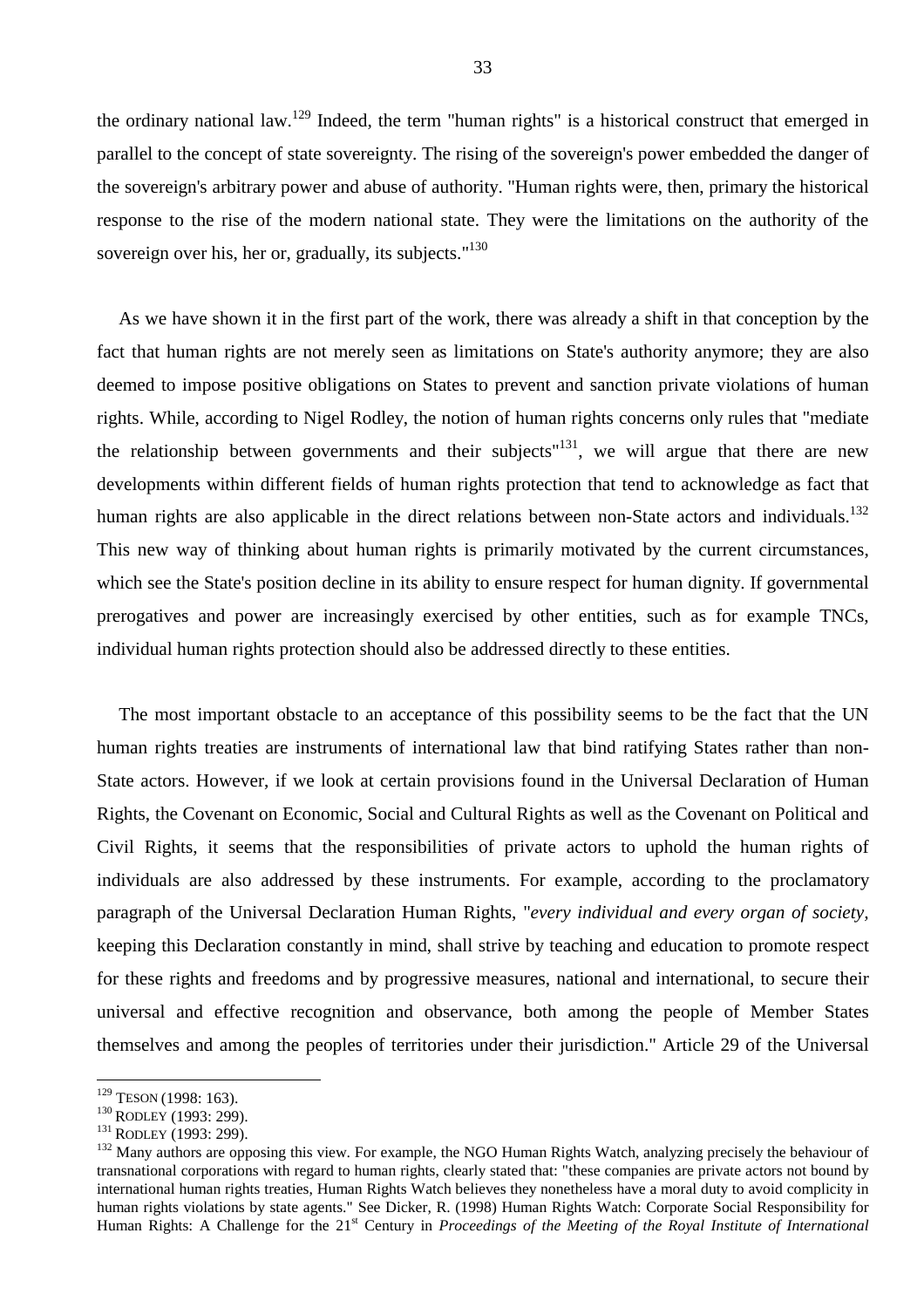Declaration states that: "1. Everyone has duties to the community in which alone the free and full development of his personality is possible". Also, according to art. 30 of the Declaration and respective art. 5 (1) of the two Covenants, no person or private entity may engage in an activity which treads upon any other person's rights and freedoms.<sup>133</sup> These words are often quoted by those who argue that human rights obligations are incumbent upon non-State actors.<sup>134</sup> For example, the report on Minimum Humanitarian Standards to the Fifty-fourth Commission on Human Rights states that: "the Universal Declaration of Human Rights, as well as the two International Covenants, in their preambular paragraphs recognise duties on individuals to promote respect for human rights".<sup>135</sup> However, the problem is to know if the responsibility of individuals is only limited to the promotion of human rights, or if it does include legal obligations regarding human rights violations. Nigel Rodley suggests that the articles of the Universal Declaration and of the Covenants, we have examined above, are merely giving an indication to private entities to strive and secure the universal and effective recognition of the said rights, as well as their observance, while not imposing upon them direct duties: "the Declaration seems, therefore, a most fragile basis on which to construct a doctrine of individual duties to respect human rights, in the sense that a failure to comply would make the individual a human rights violator."136

The responsibility of non-State entities have already been addressed by some particular international instruments. The abolishment of the slave trade, though not explicitly framed in the language of human rights, was concerned by the suppression of slavery, an activity carried out also by non-State actors.<sup>137</sup> One can also find other provisions that render private individuals responsible for violations on the international level: the Convention on the Prevention and Punishment of Genocide states that it applies to "constitutionally responsible rules, public officials or private individuals"138, while the Convention on Apartheid<sup>139</sup> also addresses the international responsibility of individuals for human rights violations.

*Affairs with Control Risks Group. Multinational Investment and Human Rights. Forging a Consensus.* (London).

<sup>133</sup> Art. 30 of the Universal Declaration states. « Nothing in this Declaration may be interpreted as implying for any State, group or person any right to engage in any activity or to perform any act aimed at the destruction of any of the rights and freedoms set forth herein. », and art 5 (1) of the two Covenants: « Nothing in the present Covenant may be interpreted as implying for any State, group or person any right to engage in any activity or to perform any act aimed at the destruction of any of the rights or freedoms recognized herein, or at their limitation to a greater extent than is provided for in the present Covenant. ».

<sup>&</sup>lt;sup>134</sup> Even if the Declaration by being a resolution of the General Assembly is a recommendation, the view nowadays is that the rights and freedoms it proclaims are those referred to in Articles 55 and 56 of the UN Charter. RODLEY (1993: 305).<br><sup>135</sup> (E / CN. 4 / 1998/ 87: 15).<br><sup>136</sup> RODLEY (1993: 307).<br><sup>136</sup> RODLEY (1993: 307).<br><sup>136</sup> See the S

Slavery, adopted 7 sept 1956, entered into force 30 April 1957, E.S.C. Res. 680 (XXI), 226 UNTS 3.

<sup>&</sup>lt;sup>138</sup> Convention on the Prevention and Punishment of the Crime of Genocide, adpted 9 Dec. 1948, entered into force 12 Jan. 1951, 78 UNTS 277.

<sup>&</sup>lt;sup>139</sup> International Convention on the Suppression and Punishment of the Crime of Apartheid, GA. Res. 3068 (XXVIII), adopted 30.12.1973, entered into force 18.7.1976.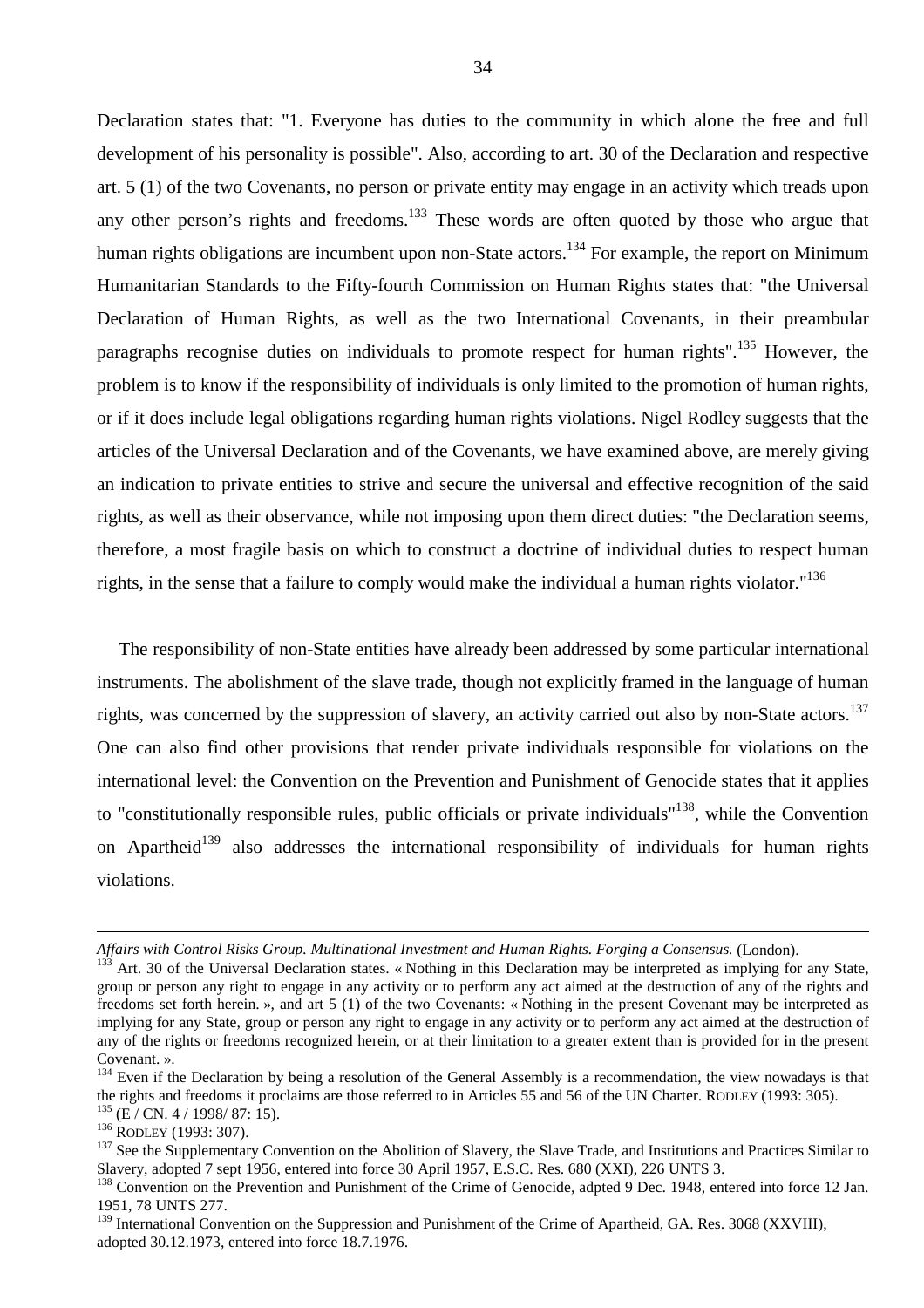In the debates prevailing among international law doctrine, several new developments and phenomena show that the context of interpretation is changing and that the exclusive applicability of human rights law to governments is being challenged from many sides.

The first of these developments has began to shape a new vision of human rights law comes from the side of those working for another understanding of accountability in order to reflect women's experiences and the protection of women's rights.<sup>140</sup> The fact that international law reinforces the division between the public world and private life lead to isolate important aspects of private life from being subject to international standards. "International human rights law assumed a public sphere where the state and the international system could intervene and a private sphere where state intervention and international scrutiny were prohibited.(..) As critics have argued, the absence of legal intervention to protect women in the community and in the home devalued women and kept intact the traditional male-dominated hierarchy of the family."141 Feminist movements have been the first to mention and study many "forgotten" issues such as domestic violence, discrimination against women in the workplace or child abuse. On the international level, recent efforts have been made by the UN to act against violations in the private sphere. The Declaration on the Elimination of Violence Against Women, adopted by the UN General Assembly in 1993 and near-universally accepted, does include non-State subjects within its purview: violence against women can occur in public or private life, including for example sexual abuse, domestic violence or harassment at work. The State is not more the sole responsible entity for respecting the obligations enshrined in that Declaration anymore. This larger scope of action is reiterated in the mandate of the Special Rapporteur on Violence Against Women, since there is therein a call for the elimination of violence in the family, in the community and by the State.<sup>142</sup> Furthermore, the Beijing Declaration urges « the United Nations system, regional and international financial institutions, other relevant regional and international institutions and all women and men, as well as *non-governmental organisations*, with full respect for their autonomy, and all sectors of civil society, in co-operation with Governments, to fully commit themselves and contribute to the implementation of the Platform for Action.  $v^{143}$  Even if the text is a general promotional call without binding force, and was initially aimed at human rights NGOs rather than private business corporations, one can place the wording in the context of the objective which is targeted: the fact that

 $140$  Cf. ROMANY, C. (1994) « State Responsibility Goes Private: A Feminist Critique of the Public/Private Distinction in International Human Rights Law » in COOK, R.J. *Human Rights of Women* (Philadelphia: University of Pennsylvania Press), 85 and BUNCH, C. (1993) « Feminist Visions of Human Rights in the Twenty-First Century » in MAHONEY, K.E. and MAHONEY, P. (eds.) Human Rights in the Twenty-First Century (Netherlands: Kluwer Academic), 967.

<sup>&</sup>lt;sup>141</sup> COOMARASWAMY (1997:8).<br><sup>142</sup> COOMARASWAMY (1993: 13) and Report of the Special Rapporteur on the question of the violence against women includiing its causes and consequences, E / CN.4 / 1998 / 54 / Add.1

<sup>&</sup>lt;sup>143</sup> Fourth World Conference on Women (4-15 September 1995): *Platform for Action and the Beijing Declaration*; Beijing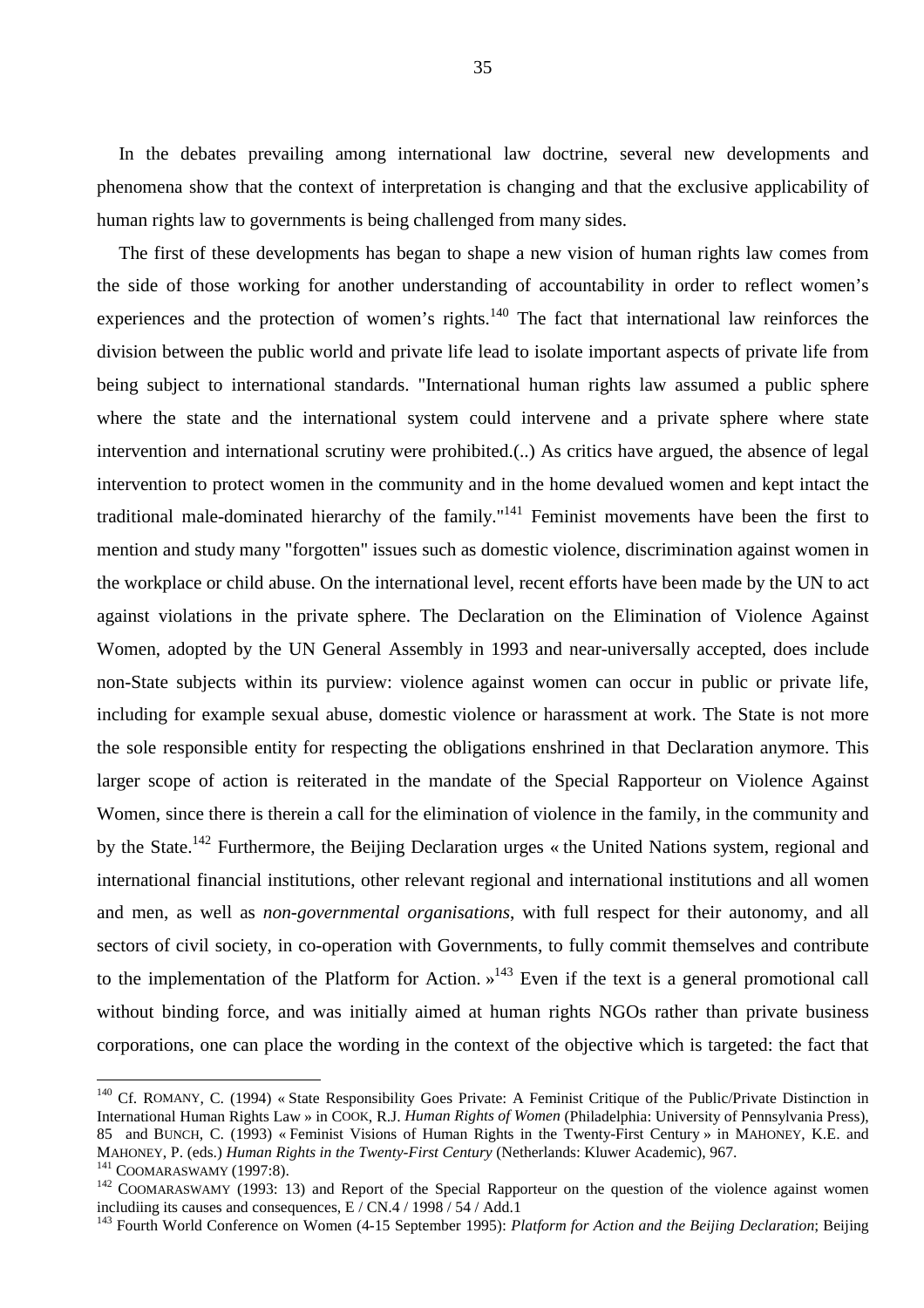TNCs are not specifically mentioned should not be taken to mean that they do not fall within the group of concerned actors in women's human rights protection. As Radhika Coomaraswamy remarks, "traditional human rights scholars and activists claim that this breadth and scope in the women's human rights movement will destroy human rights and its meaning in the world today. An angry human rights activist once told me, "Now human rights is the kitchen sink." Others such as myself argue that the women's question enriches human rights and is an important part of the flexibility and adaptability of the human rights paradigm to meet new challenges."<sup>144</sup>

There are other recent efforts by UN bodies to act against violations in the private sphere, which are indicating the growing importance of private actors in respecting and promoting human rights. For example, in the report of the Secretary-General on Minimum Humanitarian Standards submitted at the Fifty-fourth session of the Commission on Human Rights,  $145$  the issue of the accountability of non-State entities for human rights violation has been raised, and the report concludes: "it seems beyond doubt that when an armed group kills civilians, arbitrarily expels people from their homes, or otherwise engages in acts of terror or indiscriminate violence, it raises an issue of potential international concern. (..) But very serious consequences could follow from a rushed effort to address such acts through the vehicle of existing international human rights law, not least that it might serve to legitimise actions taken against members of such groups in a manner that violates human rights. The development of international human rights law as a means of holding Governments accountable to a common standard has been one of the major achievements of the United Nations. The challenge is to sustain that achievement and at the same time ensure that our conception of human rights remains relevant to the world around us."<sup>146</sup> This report furthermore notes that "there are different schools of opinion regarding the proper standard of accountability. Some Governments argue that armed groups can commit human rights violations, and should be held accountable under international human rights law. Other Governments maintain that, while the abuses of armed groups are deserving of condemnation, they are not properly speaking human rights violations since the legal obligation which is violated is one that is only binding on Governments. This divergence of views is found also among scholars and commentators."147

China, United Nations, Department of Public Information, Par.38 of the Declaration.<br><sup>144</sup> COOMARASWAMY (1993: 13).

<sup>&</sup>lt;sup>145</sup> Secretary-General report on minimum humanitarian standards presented at the 53th session of the UN Commission on Human Rights ( E / CN.4 / 1998 / 87). See also a paper presented at a NGO workshop on *Holding Non-Governmental Entities Accountable under International Law. Problems and prospects from an NGO perspective,* organized by the Quaker United Nations Office and the Quaker Peace and Service Conciliation Program; London 22-24 September 1997. E / CN. 4 / 1998/ 87.

 $^{146}$  (E / CN. 4 / 1998 / 87: §64).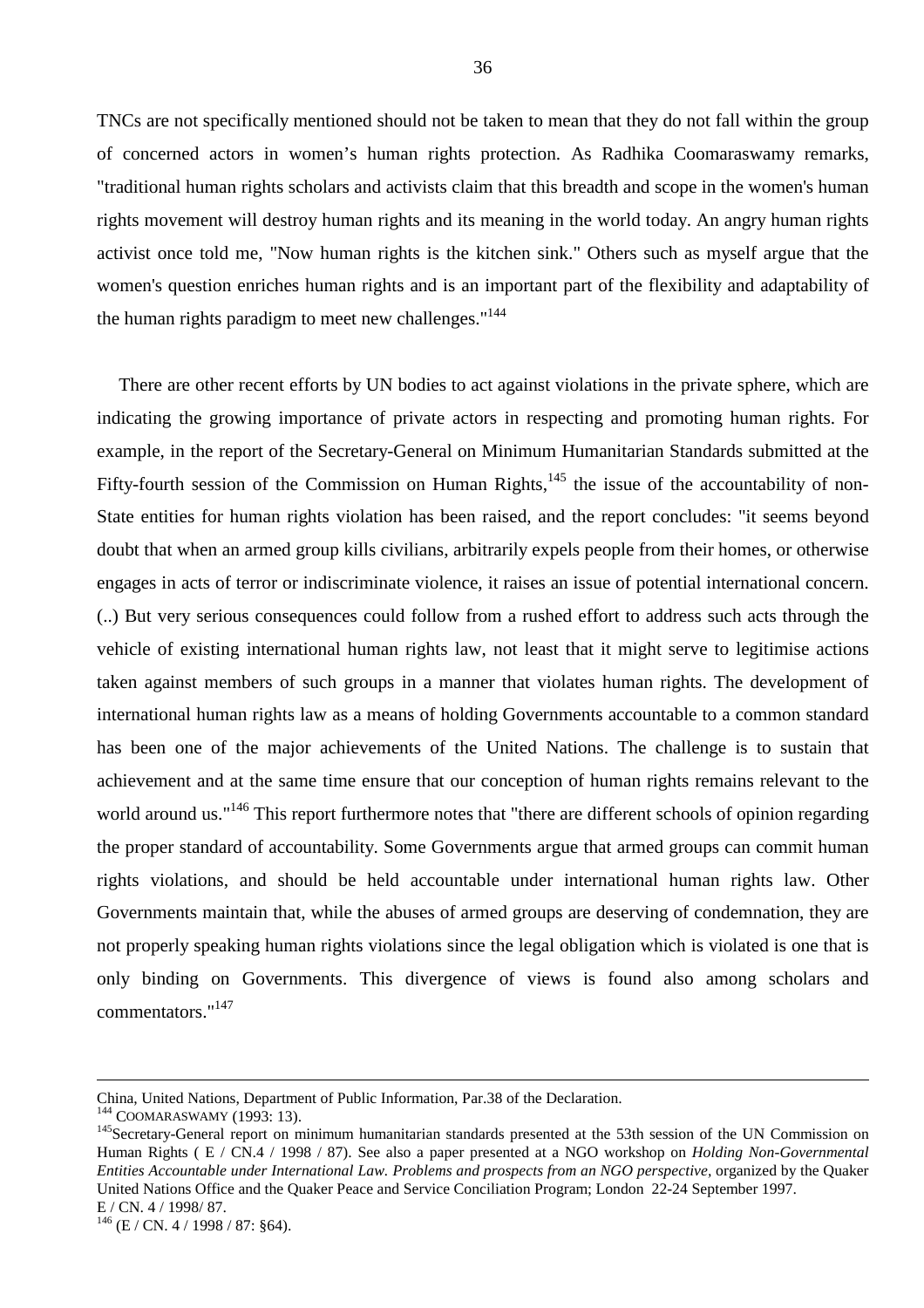The same preoccupation - the undermining of the present state of human rights protection by broadening its scope so as to include non-State entities - was raised in relation to the accountability of terrorist groups for human rights abuses. A resolution adopted by the UN Commission of Human Rights concerning terrorism states that the international community is preoccupied by the flagrant violations of human rights committed by terrorist groups.148 In this case, States are responsible to undertake all measures in order to stop these violations. But the possibility of non-State entities such as terrorist groups violating human rights has been clearly agreed upon by 33 States out of 53. This resolution goes against an opinion found in a report to the UN Commission on Human Rights, stating that "..most mechanisms dealing with human rights violations had adhered so far to the system of State responsibility for human rights violations. Giving terrorist groups the quality of violators of human rights would be dangerous and could amount to a sort of justification of human rights violations committed by Governments. A distinction should be made between citing such groups as human rights violators and the adverse effects their actions might have on the enjoyment of human rights."149

This fear of opening the door to human rights violations by States as a consequence of defining the violations committed by non-State entities, as human rights violations is a legitimate one. However, it is not a sufficient reason not to consider an eventual shift in the traditional conception of international human rights law.<sup>150</sup> As a working paper on terrorism and human rights presented to the UN Sub-Commission on the Prevention of Discrimination and Minorities suggested, there is a need to "..assess objectively whether ( and to what extent) international human rights law is moving beyond the traditional dichotomy of individual versus State, beyond the duty of States to respect and ensure the observance of human rights, and towards the creation of obligations applicable also to private individuals and other non-State actors including liberation movements and terrorist organisations."151

A new development with regard to the applicability of international human rights law is also needed

 $147$  (E / CN. 4 / 1998 / 87: §59).<br>  $148$  (E / CN. 4 / 1998 / 47: pg. 3).

<sup>&</sup>lt;sup>149</sup> Report of the meeting of special rapporteurs / representatives, experts and chairpersons of working groups of the special procedures of the Commission on Human Rights and of the advisory services programmes Geneva, 28-30 May 1996 (E / CN. 4 / 1997 / 3, annex, para.44).

 $150$  It has been recognized in international humanitarian law that individuals can commit war crimes even if they are not State agents but rather members of non-State groups. Paragr. 134 of the Tadic Case (Case No. IT-94-1-AR72, International Tribunal for the Prosecution of Persons Responsible for Serious Violations of International Humanitarian law Committed in the Territory of Former Yugoslavia since 1991; 2 Oct. 1995) states: "All of these factors confirm that customary international law imposes criminal liability for serious violations of common Article 3, as supplemented by other general principles and rules on the protection of victims of internal armed conflict, and for breaching certain fundamental principles and rules regarding means and methods of combat in civil strife." This conclusion, in the framework of international humanitarian law, shows that there should be no reason not to recognise that non-State actors can commit violations of international obligations, of humanitarian law but also of human rights law.

<sup>&</sup>lt;sup>151</sup> E / CN. 4 / Sub. 2 / 1997 / 28, para. 16.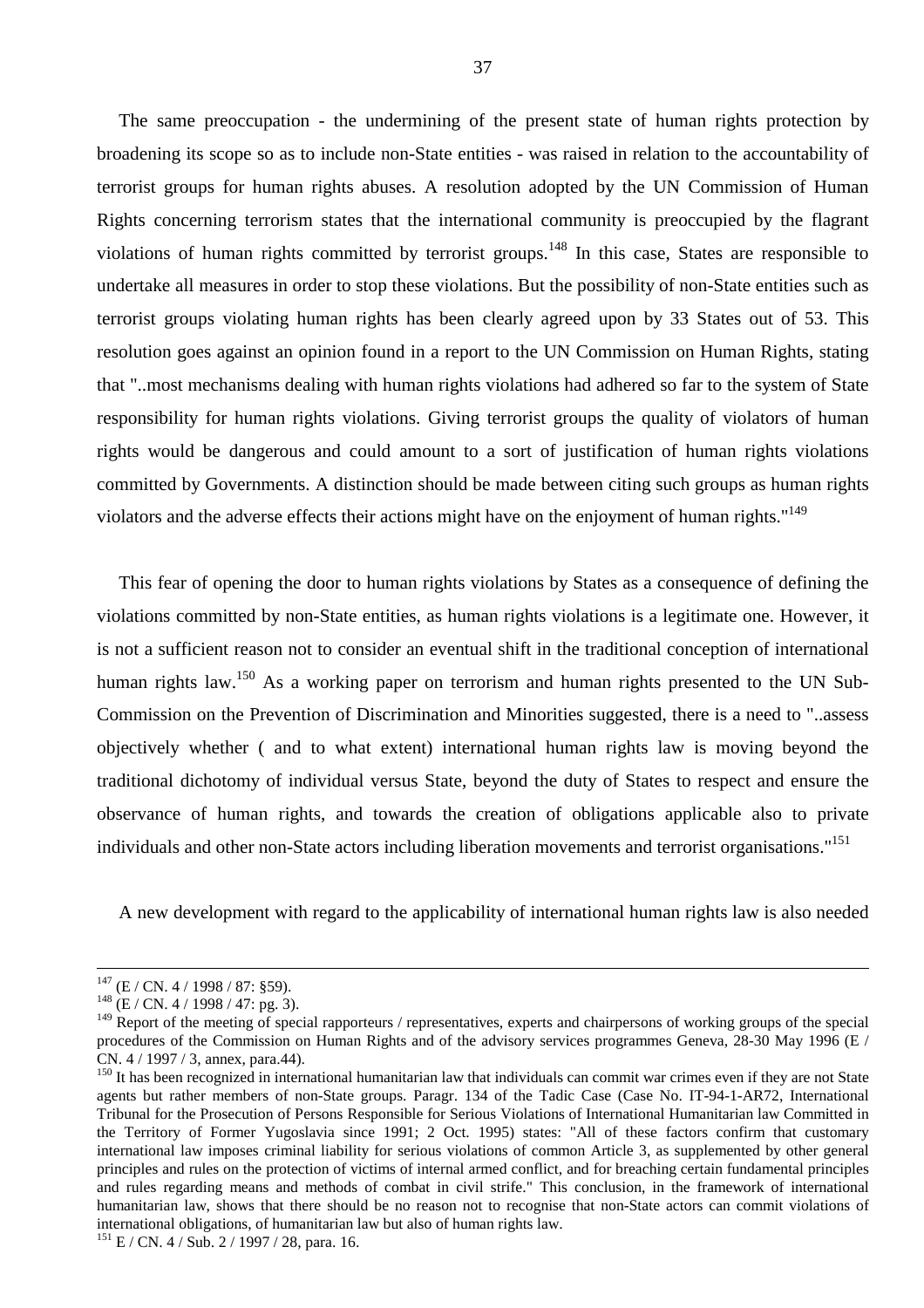by the fact, previously mentioned, that States have given away many of their prerogatives to private entities, and especially to private economic enterprises. Such examples include the existence of private prisons, of private security companies, of private education or health care providers, which are influencing people's human rights (such as the right not to be subjected to torture or humiliating and degrading treatment, or the right to education and the right to health care). There are all rights enshrined in the International Bill of Human Rights. The United Nations Human Rights Commission has acknowledged these new developments by issuing reports on the matter of private prisons and of private mercenaries<sup>152</sup>. In this latter case, the report showed that mercenaries are often hired by big TNCs operating in regions where the State has no effective means for protecting their installations. TNCs insist on the fact that the security of their investing zones be assured by men who have been recruited and trained by security services operating on the international level.<sup>153</sup> In cases when these mercenaries commit violations of human rights during their activities, the State is no longer able to control these non-State entities and there is an urgent need to be able to convict the corporations that have trained them, hired them and in some cases given them instructions on how to conduct their illegal security activities.

The affirmation of the new way of thinking about human rights obligations can only be upheld by a shift from a State-centred vision towards an individual-centred one. The interpretation of the different international human rights standards will then rather focus on the *effective protection* of the rights of individuals, rather than on the entities from which these rights have to be protected. In this perspective, all social actors have an international legal responsibility to assure the effective protection of human rights, which means that every organisation, every group, every community and every multinational or national corporation have human rights duties. The defence of this view is not to be found in technical legal arguments since its purpose is precisely to show how these legal arguments should evolve as to include new development occurring the society.<sup>154</sup> The international norms and their dominant interpretations are still reflecting the context which saw their creation. A change with that regard is starting to be perceived as a necessity within different fora dealing with activities of non-State actors that are violating the principles that international human rights law is said to protect.<sup>155</sup>

 $152$ Report on the question of the use of mercenaries as a means of violating human rights and impeding the exercise of the right of peoples to self-determination, submitted by Mr. Enrique Bernales Ballesteros, Special Rapporteur of UN Commission on Human Riths, E / CN.4 / 1998 / 31 : 28 and 77).<br><sup>153</sup> Ibid.

<sup>&</sup>lt;sup>154</sup> VAN MINH, T.: *Droits de l'homme et pouvoirs privés: le problème de l'opposabilité* in Thuan (1984: 150-1). This author refers to the "ethical unity" of human rights which seems to imply that they should be opposable to all organs of societies and not just to States.

<sup>&</sup>lt;sup>155</sup> At this point of the analysis, a further clarification seems necessary concerning the concept of duties in light of international human rights law. Indeed, it has been recently in the center of debates led by an international group of former political leaders named the InterAction Council, who have come to the conclusion that besides human rights, as declared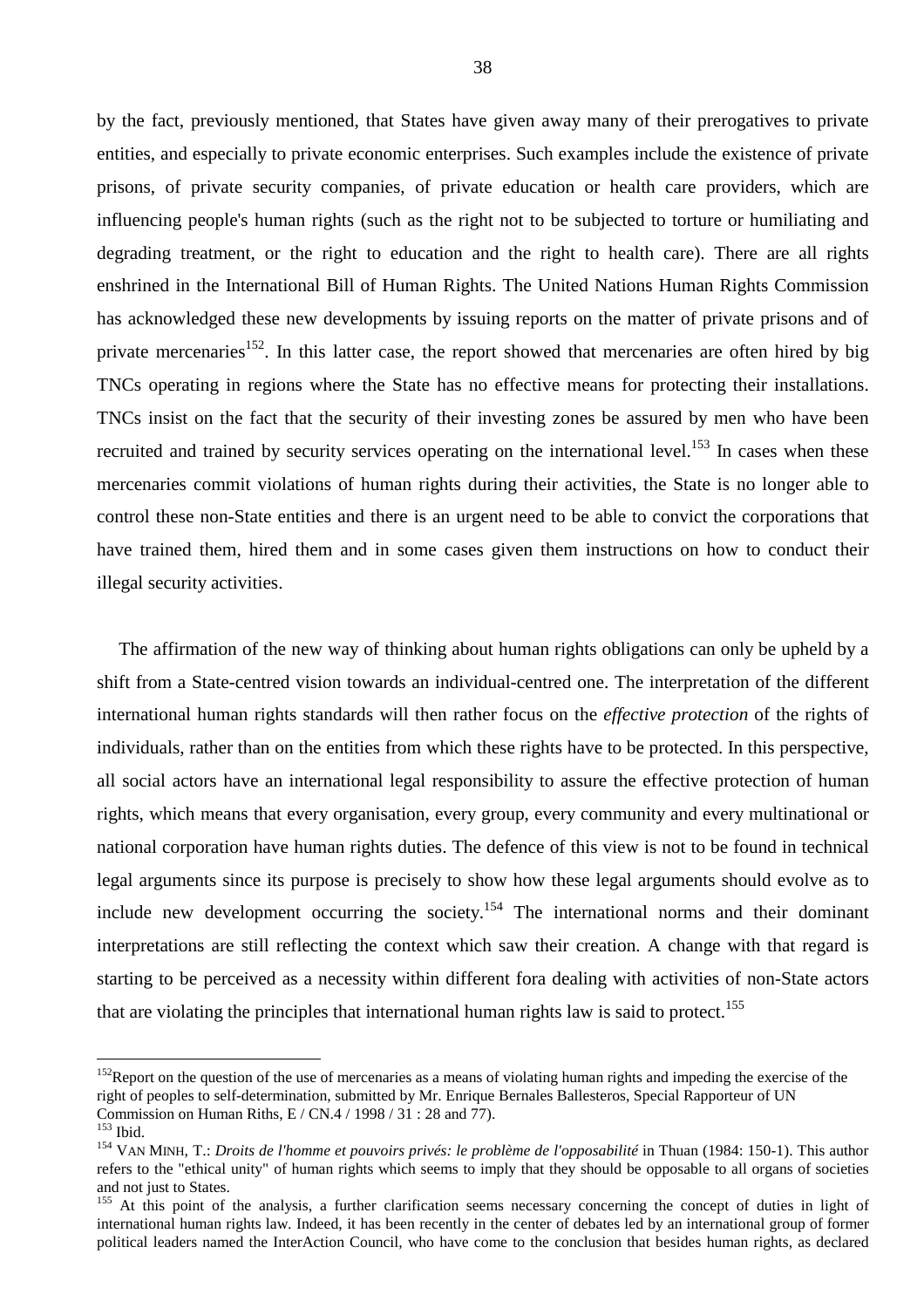# **Part III: Practical Evidence of TNCs' Direct Accountability under International Human Rights Law: the Example of the Codes of Conduct**

The preceding pages have followed two lines of discourse. First, we have posited that TNCs can be regarded as subjects of international law in light of existing international positive norms that are directly regulating their behaviour, without State's mediation, on the international level. Second, we looked at the way some recent developments are changing the concept of the international human rights protection by including non-State actors'responsibility in that regard within the realm of possibility. The logical synthesis of these two approaches, in the context of the subject-matter at hand, opens the road for a legal framework for the direct application of international human rights law to transnational corporations. The theoretical plausibility of this conclusion needs now to be judged in the light of the practical developments pertaining to this new interpretation. Indeed, it is not sufficient to ascertain the direct applicability of international human rights norms on TNCs and the corollary of the latter's direct international accountability for violations of these norms. The necessary next step will be to bring up elements of practice on the international level proving the theory has started to gather adherents. In other words, having tried to show that there is a growing openness - from States and the international civil society - to the possibility of holding non-State actors legally accountable for violations of international human rights, we have now to examine the practice - from States, the main subjects of international law, but also from the other actors making up the international civil society - in order to be able to mention the existence of a uniform pattern of thought and behaviour. If we can prove that conviction is present - as well as the practice - then we are definitely able to posit the emergence of a new custom of direct applicability of international human rights norms on TNCs' behaviour.

and guaranteed in international documents, individual duties towards the community should also be emphasised. For this purpose, they have proposed a declaration of 19 articles, named « The Universal Declaration on Human Duties ». The objective of this declaration is to assertain the responsibilities that everyone has to have towards the societies and to reconcile at the same time the various cultural understandings of the situation of individuals towards their communities. Some articles address the responsibility of economic and political actors to bring about social justice and to fight against poverty and inequalities: among these, TNCs can be included even if not directly mentionned. Without entering into the details of this proposal which is symptomatic of the current trend, mostly orchestrated by South-Asiatic governments, to question the validity of the Universal Declaration of Human Rights, it is nevertheless important to stress that our analysis of the responsibilities that transnational private corporations should have towards human rights stemming from their position as organs of the society can not be equated with the debate on the individual duties discussion. Indeed, this new proposed declaration shifts the debate on duties of individuals, or other social groups, rather than to try to strenghten the power of the universal rights that have been affirmed within international instruments. It is not necessary, and it is even dangerous, to separate the human duties from the human rights throught new international standards, such as the proposed declaration, for rights are always bound to duties, while the opposite can not be true. Besides, to declare desirable ethical behaviour in the form of human duties towards the community is in the realm of morals while human rights, as they have developed and affirmed themselves since the 1689 Bill of Rights of the British Parliament, are more than just morals: they are legally binding for individuals can base themselves on their content when they invoque them. See the different articles on that subject, that have been published in the German Newspapaer *Die Zeit* in November and December 1997, and among them more particularly: SCHMIDT, H. (3.10.1997) « Zeit, von den Pflichten zu sprechen! »; STELZENMÜLLER, C. (10.10.1997): « Die gefährlichen achtzehn Gebote » and KLEINE-BROCKHOFF, T. (17.10.1997): « Pflichten gibt es sowieso »; DEILE, V. (21.11.1997): « Rechte bedingungslos verteidigen ».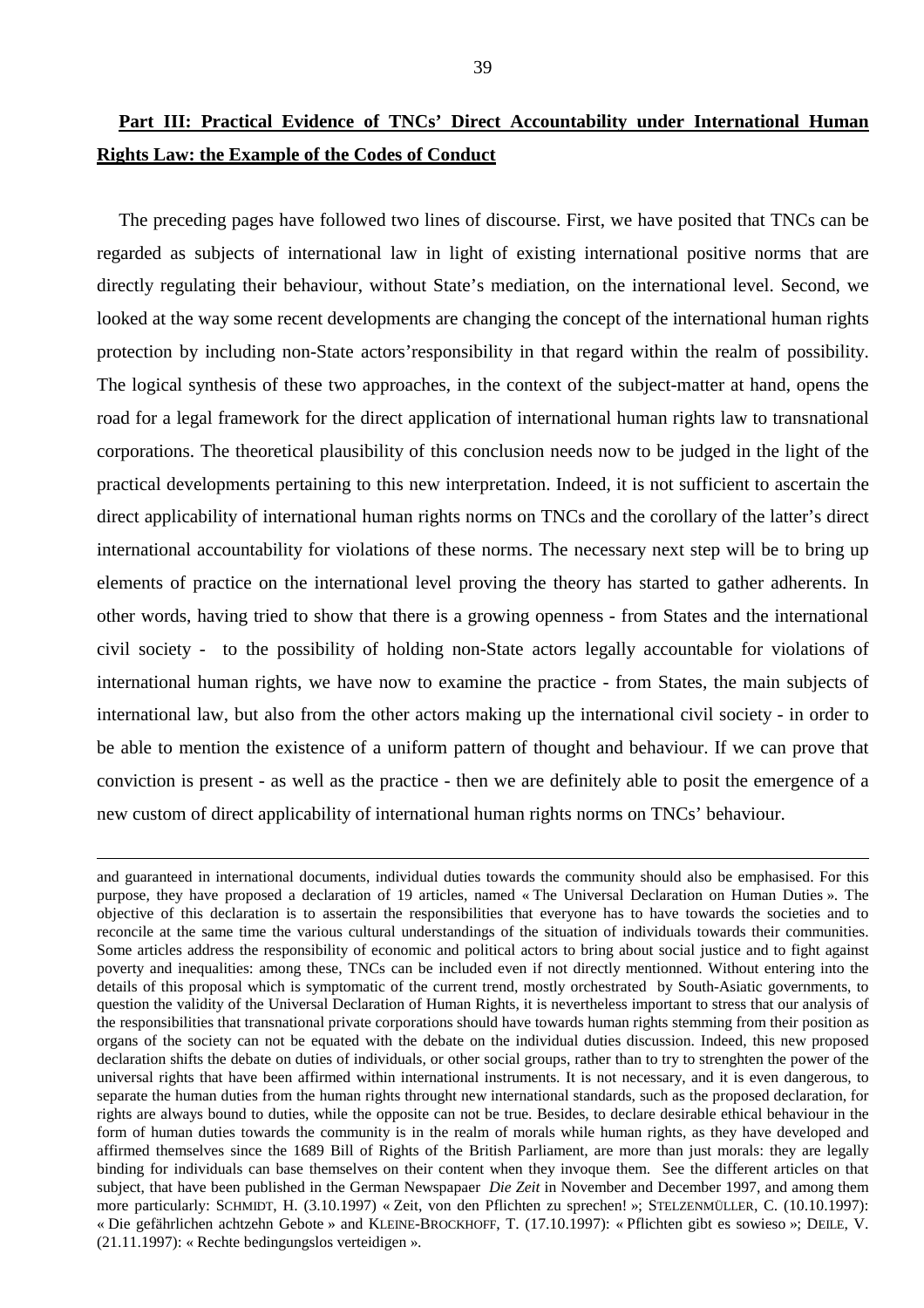For this purpose, we will analyse different international codes of conducts intended to regulate TNCs'activities in the human rights field.156 Delimiting first their content with regard to human rights (section 1) we well examine the question of their legal nature (section 2) and their implementation in national orders (section 3). We will then argue that these codes are the most tangible form of a growing adhesion to the idea of direct applicability to TNCs of (at least some) of the international human rights norms.

### 1. Codes of Conduct: Definition and Content

A consistent definition of the term « code of conduct » is difficult to find. One definition of the term can be found in Patricio Merciai's study on the Multinational Enterprises in International Law: " Un code international de conduite est un ensemble de règles, élaborées et adoptées par les Etats, visant de façon complémentaire trois objets: la réglementation des activités des entreprises, la réglementation de la politique des pouvoirs publics et l'institution d'une procédure multilatérale permettant la supervision régulière de la mise en oeuvre de l'ensemble."157 However, in opposition to the definition, the drafting of so called codes of conduct to regulate TNCs' overall activities has been carried out by different actors and not only by States. There are many attempts to regulate corporate behaviour regarding the respect of international human rights law so that today, five different sources of codes of conduct can be identified: single States; international or regional organisations; workers unions; transnational corporations themselves and international non-governmental organisations. Furthermore, all codes of conduct are not necessarily formally designed under this term. It is the case for *OECD's Guidelines for Multinational Enterprises* or the *ILO Tripartite Declaration of Principles concerning Multinational Enterprises and Social Policy*. Then, some codes regulate only the activity of the TNCs, leaving aside that of States.158 Finally, even if the institution of a supervisory body for the implementation of such a code is a useful idea, the initiatives for regulating TNCs' activities have not always foreseen this possibility.

When the phenomenon of drafting codes of conduct began, the primary goal was to regulate TNCs so as to prevent interference with the internal politics of host countries, and to limit the adverse effects that TNC activities may have on national economies. The phenomenon proceeds from the common

<sup>&</sup>lt;sup>156</sup> An author has described the new development of codes of conduct for TNCs as a "second human rights revolution". See CASSEL (1996).<br><sup>157</sup> MERCIAI (1993: 88)<br><sup>158</sup> The OECD distinguish themselves from the ILO and United Nations efforts in that they not only deal with TNCs

activities but they also intend to regulate host and home countries rights and obligations towards the TNCs. In these two latter fora, State sovereignty has been invoked in order to limit the codes on TNCs behaviour.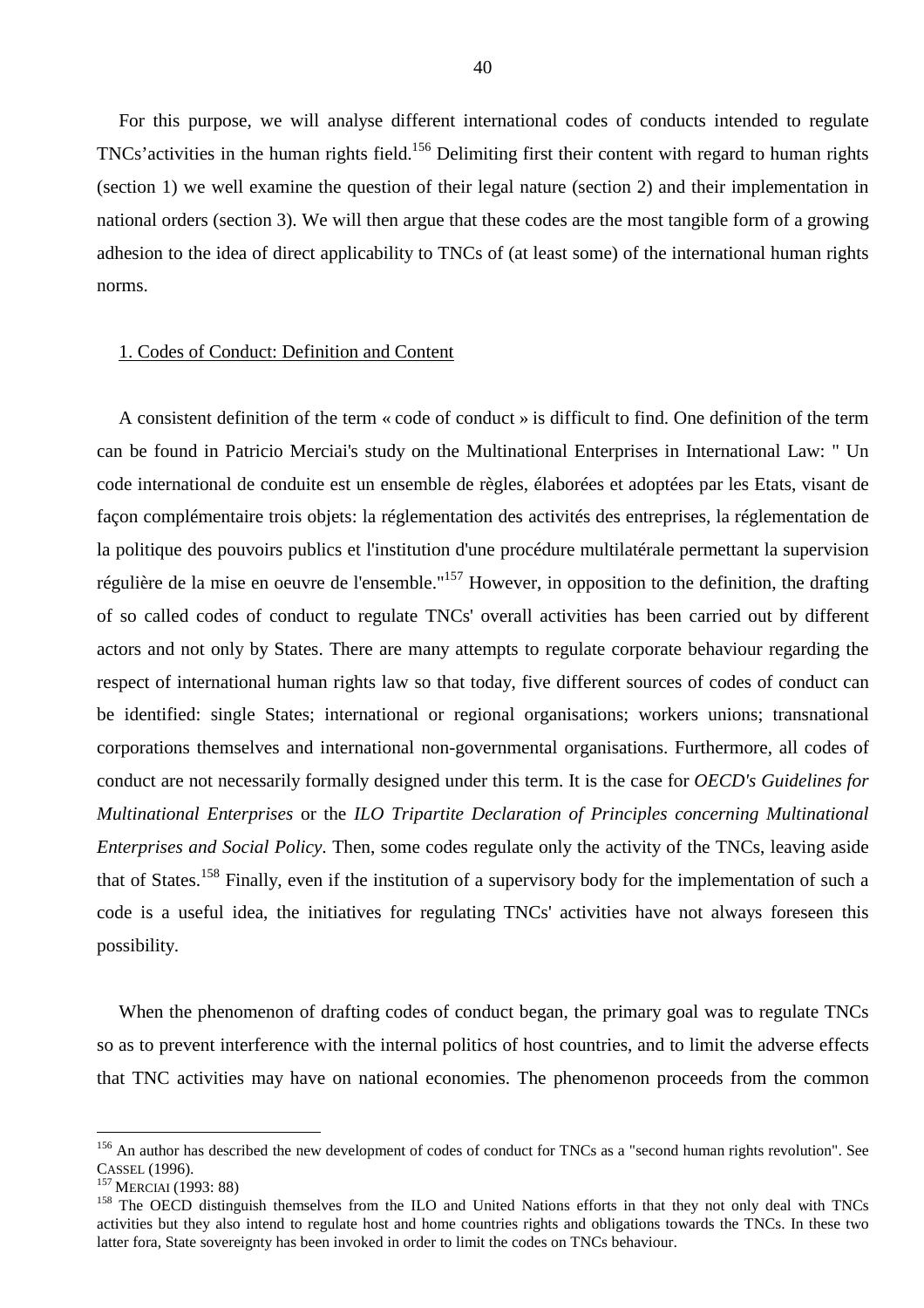premise that the shortcomings of national regulation of TNCs argue strongly for the creation of some international mechanism of control of these powerful non-State actors.<sup>159</sup> According to Samuel Asante, the philosophical inspiration for this regulatory attempts on TNCs was the "quest" by the developing world for a new international economic order involving a more equitable restructuring of the international economic system, including the pattern of international investments.<sup>160</sup> Recently, the discussions on the inter-State level have departed from this trend, by focusing primarily on the international protection of investments and TNCs' activities against State limitations, rather than the regulations of the TNCs themselves.<sup>161</sup> This new development has however not prevented many more "private" initiatives, in opposition to those on the "public" level of international law still represented by States, to address the issue of human rights and social impacts of the activities of these powerful non-State entities. In order to systematically address the issue of the various attempts to regulate TNC's activities from the point of view of human rights, we will examine some of the codes that have been drafted within different fora<sup>162</sup>.

#### *a. On the International Inter-Governmental Level*

A Commission on Transnational Corporations was created by the UN Economic and Social Council in 1974 and an Intergovernmental Working Group on the Code of Conduct on Transnational Corporations started in 1977 to propose drafts for regulating at an international level the growing power of TNCs. There were many debates on what should be the content as well as the legal character of such an instrument, which, in the end, was never adopted. The Code of Conduct provided that: « Transnational Corporations shall respect human rights and fundamental freedoms in the countries in which they operate. In their social and industrial relations, transnational corporations shall not discriminate on the basis of race, colour, sex, religion, language, social, national and ethnic origin or political or other opinion.  $\frac{163}{100}$  The requirement of respect for the social and cultural objectives, values and traditions of the countries in which they operate was also an important prescription to be included in this UN code.

International efforts to promote an international legal instrument which would regulate TNCs have

<sup>&</sup>lt;sup>159</sup> ASANTE (1991: 694).<br><sup>160</sup> ASANTE (1991: 683).<br><sup>161</sup> The Multilateral Agreement on Investments is the main example of that shift. According to KOKKINI-IATRIDOU and de WAART "the eighties have been characterized more by de-regularization, for the purpose of giving investors more freedom of movement in times of economic recession." (1983: 88).

<sup>&</sup>lt;sup>162</sup> It will not be possible to mention all existing codes of conduct which have been adopted by different actors. We focus on some examples in order to show the direction taken by these recent developments.

<sup>&</sup>lt;sup>163</sup> Draft United Nations Code of Conduct on TNCs as for of 1988. Commission on TNCs, Report of the Special Session (E / 1989 / 17 / Rev.1 : point 13). See also UNCTC Current Studies (1988*) The United Nations Code of Conduct on Transnational Corporations* (Graham & Trotman Limited).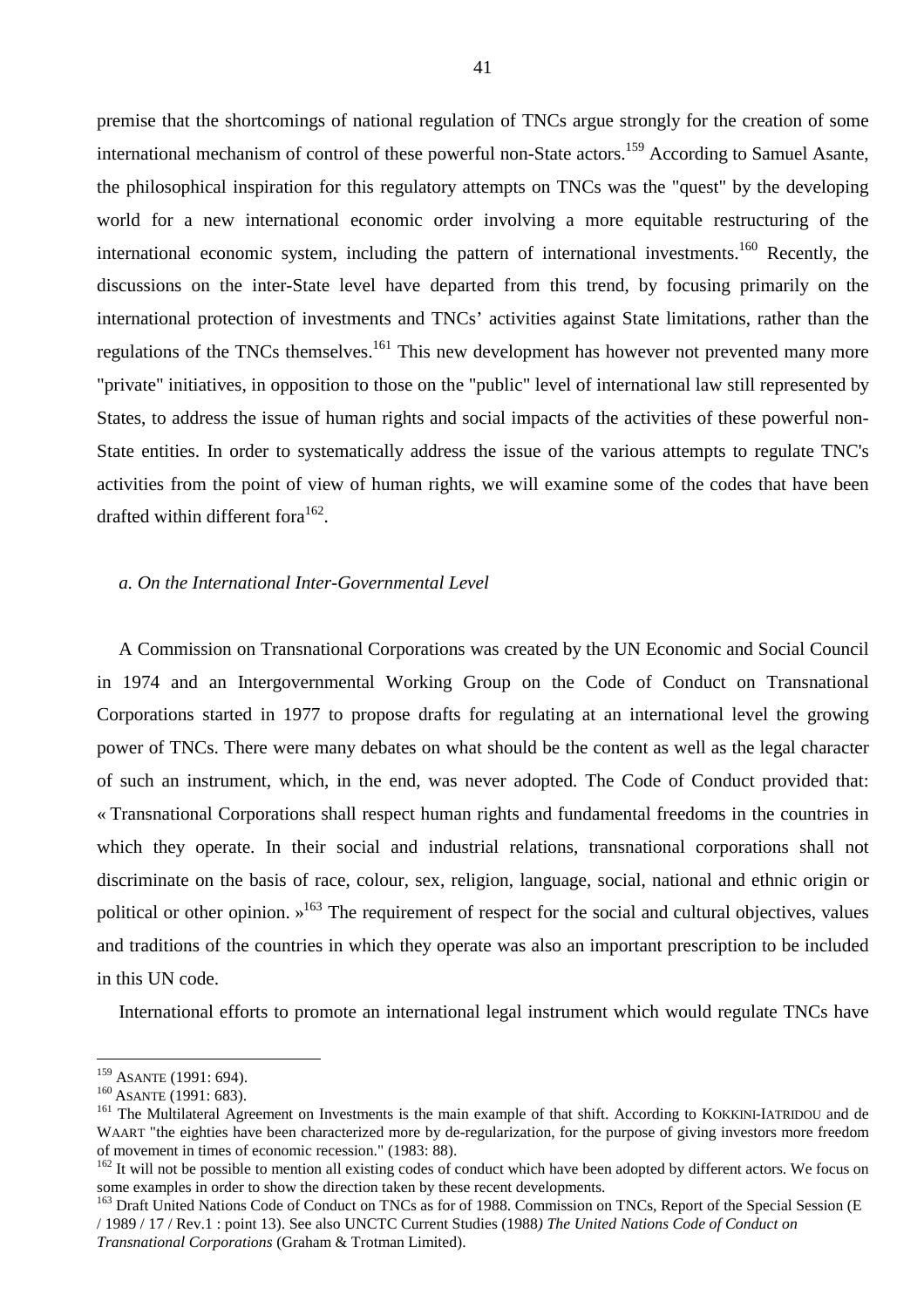certainly been hindered by the contradictory interests of developed and developing countries. Jamie Cassels notes that the traditional notions of sovereignty, as well as the world's inability to redress the vast disparities in wealth and power that characterise international relations, are other causes that prevented a general agreement on TNCs' global accountability, and more specifically of TNCs' accountability in regard to the respect of human rights.<sup>164</sup> At the forty-eighth session of the UN Sub-Commission on Prevention of Discrimination and Protection of Minorities, there was a proposition to establish a working group with the mandate to « identify and examine the adverse effects of the methods of work and activities of TNCs on economic, social and cultural rights and the right to development » as well as to « make recommendations and proposals aimed at regulating (..) the methods of work and activities of TNCs.. ».<sup>165</sup> The proposed body was eventually reduced, in a Sub-Commission resolution entrusting Mr. El-Hadji Guissé, expert of that Sub-Commission, with the task of « preparing, without incurring financial implications, a background document on the question of the relationship between the enjoyment of human rights and the working methods and activities of transnational corporations, for submission to the Sub-Commission at its fiftieth session.  $v^{166}$  He presented a report on the item« The Realisation of Economic, Social and Cultural Rights: the Question of Transnational Corporations », where he states, after a rather disappointing brief analysis, that « in view of the complexity of the problems surrounding the activities of transnational corporations and the realisation of economic and social rights, it would be appropriate to examine all these questions in a broader framework and to present them to the Sub-Commission at future sessions.  $v^{167}$ 

 At least, this attempt shows that the subject of TNCs impact on human rights still deserves a debate even if the UN was not able to agree until now on a unique approach to the matter.

In the ILO, a *Tripartite Declaration of Principles concerning Multinational Enterprises and Social Policy* was adopted in 1977<sup>168</sup> The emphasis was given to the encouragement of positive contribution which multinational enterprises could provide to the economic and social conditions world-wide. "*All the Parties concerned* by this Declaration should respect the sovereign rights of States, obey the national laws and regulations, give due consideration to local practices and respect relevant international standards. They should respect the Universal Declaration of Human Rights and

<sup>&</sup>lt;sup>164</sup> CASSELS (1993: 46).<br><sup>165</sup> UN Doc. E / CN. 4 / Sub. 2 / 1996 / L. 47, pg. 4.<br><sup>166</sup> Sub-Commission resolution 1997/11: *The relationship between the enjoyment of economic, social and cultural rigths* and the right to development, and the working methods and activities of transnaitonal corporations.<br><sup>167</sup> Working document on the impact of the activities of transnational corporations on the realization of economic, socia

*and cultural rights*, prepared by Mr. El Hadji Guissé, E / CN. 4 / Sub. 2 / 1998 / 6, para. 28.<br><sup>168</sup> In depth analysis on the Declaration can be found in: GÜNTHER, H. (1980) "The Tripartite Declaration of Principles

<sup>(</sup>ILO): Standards and Follow-Up" in HORN, *Legal Problems of Codes of Conduct*. See also JORDAN, B. (1998): *The ILO points the Way Forward. Trade Unions and Multinationals*, International Confederation of Free Trade Unions (ICFTU), at web site: http://www.icftu.org/english/tncs/tncs98ilo.html.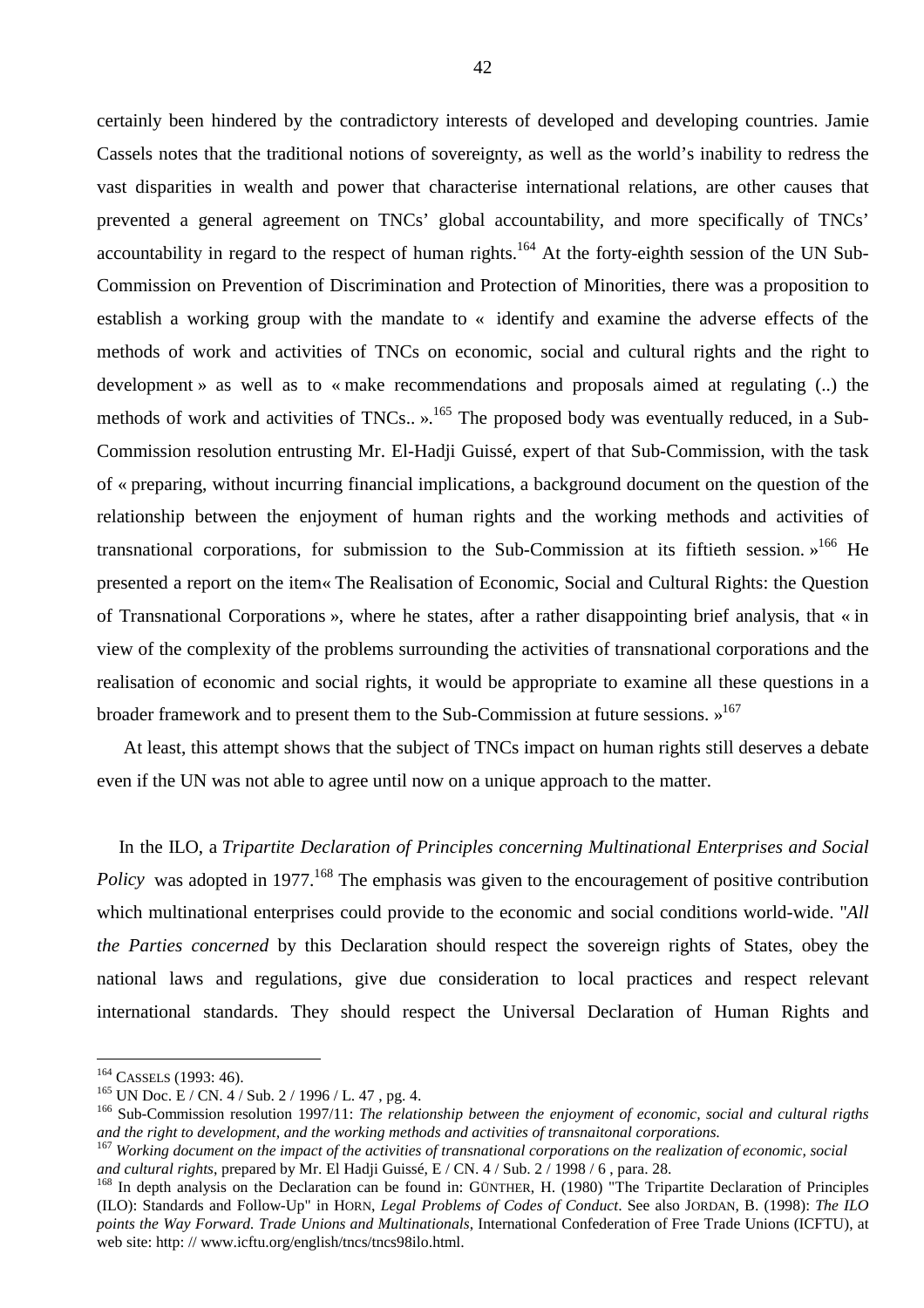corresponding International Covenants adopted by the General Assembly of the United Nations as well as the Constitution of the ILO and its principles according to which freedom of expression and association are essential to sustained progress."169 TNCs, being one of the main parties concerned by these principles, are thus targeted by the declaration. The principles set out in it concern the fields of employment, training, conditions of work and life and industrial relations. The Declaration is reinforced by a number of ILO Conventions and Recommendations which define obligations and rights in more specific terms.

Also, the Organisation for Economic Co-operation and Development (OECD) had adopted in 1976 the OECD Guidelines for Multinational Enterprises. The twenty-four member countries agreed to control their multinationals doing business abroad<sup>170</sup>. The provisions, with regard to human rights, recommend that member countries cooperate with non-member countries, in particular developing countries, by encouraging positive contributions from MNCs to improve the living standards and welfare of all people.

The scope of these three main examples of inter-governmental codes of conduct limits itself with regard to the issue of human rights, to recall the main human rights instruments such as the Universal Declaration or some of the ILO instruments concerning workers. The fact that provisions in codes of conduct with respect to TNCs emphasise the obligation to enterprises to comply with the legislation of the country where their business is conducted is balanced by the fact that at the same time, regarding human rights obligations, references are made to internationally agreed human rights norms. A criticism often bestowed upon them is that they express general statements rather than specific requirements concerning the respect for human rights. Furthermore, the issue of liability should also be included in the codes, for it is not clear that the parent corporations should take over the responsibility of their subsidiaries. Also, a comparison of the different inter-State international codes show that they are intended to apply directly to TNCs. The UN draft conduct stated that: "The Code is applicable to each transnational corporation as a whole or to its entities to the extent relevant in each case in accordance with the actual distribution of responsibilities among them and on the understanding that the entities will co-operate with one another to facilitate observance of the Code."<sup>171</sup> Regarding the OECD Guidelines, the Committee on International Investment and Multinational Enterprises of the OECD requires from all enterprises "that they indicate publicly their acceptance of the Guidelines, preferably in their annual reports. Furthermore, enterprises are invited to include in their subsequent

<sup>&</sup>lt;sup>169</sup> ILO Tripartite Declaration of Principles concerning Multinational Enterprises and Social Policy (1977) para. 8

<sup>&</sup>lt;sup>170</sup> See « The OECD Declaration on International Investment and Multinational Enterprises » by LÉVY, P. in RUBIN and HUFBAUER (1983: 47-63)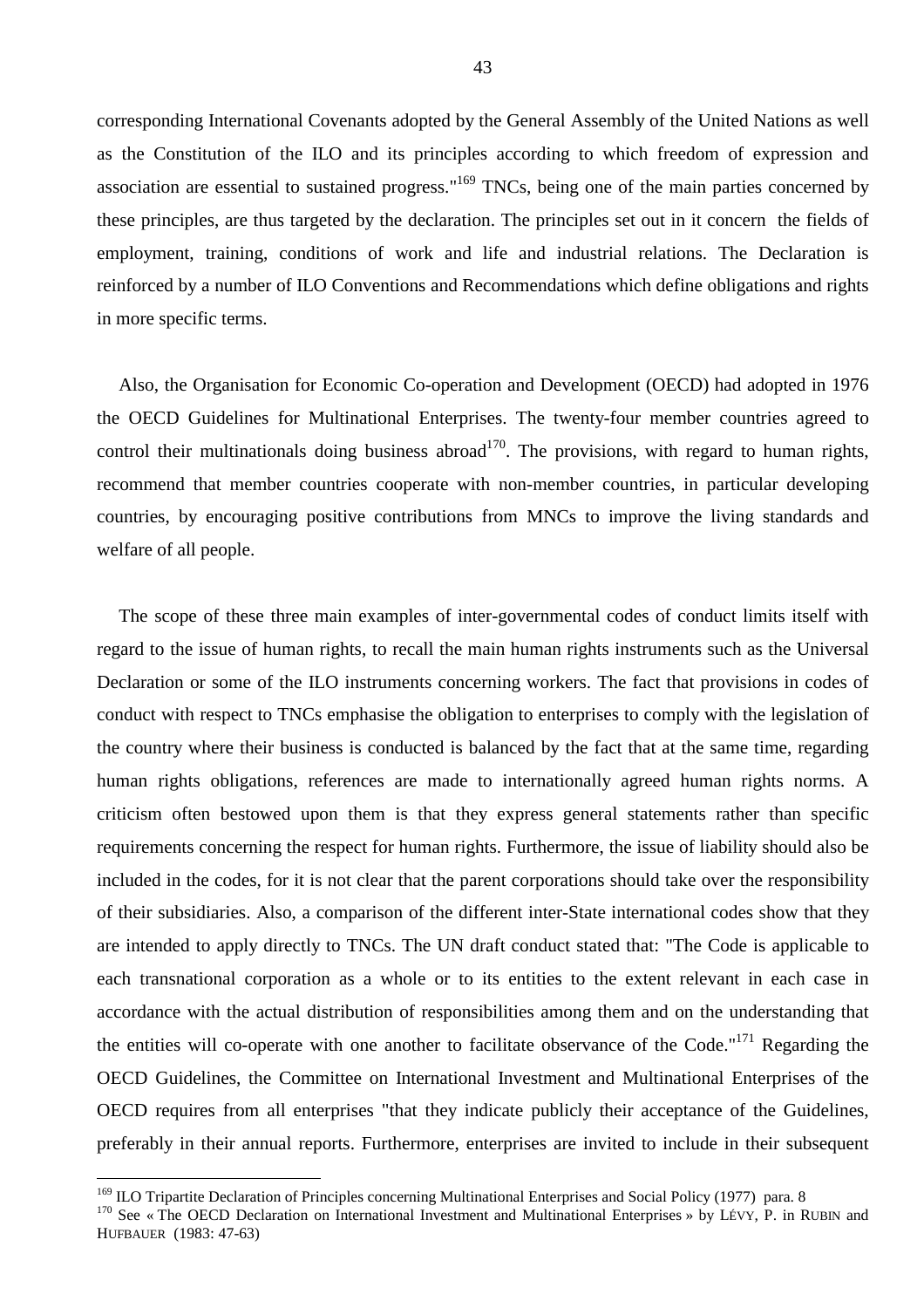annual reports brief statements on their experience with the Guidelines".<sup>172</sup>

#### *b. On the National Level*

The United States government has been particularly active in the question of corporate responsibility towards human rights. For example, the Department of Labour has published a study on the influence of codes of conducts adopted by the apparel industry on child labour.<sup>173</sup> The US have also adopted the « Model Business Principles » which is a voluntary business ethics code elaborated by the Clinton Administration in order to encourage American and foreign companies to respect, when doing business overseas, safe and healthy workplace, avoid discrimination on race, religion or sex, avoid the use of child labour or forced labour and promote free expression<sup>174</sup>. The Principles were set up after human rights activists denounced the reappearance of the « most-favoured-nation trade status » in China towards the United States. However, these Principles are criticised for their vagueness in urging the respect of workers'rights to organise and their lack of asking clearly the companies to encourage such activities $175$ .

Other countries are also beginning to raise the question of the link between TNCs and human rights respect<sup>176</sup>. Their initiatives are nonetheless not as widespread and developed as the ones stemming from the private sector or from professional associations such as trade unions. Some examples of trade unions initiatives in that regard include the International Confederation of Free Trade Unions  $(ICFTU)/ITS$  Basic Code of Labour Practice<sup>177</sup>, the document « Child Labour: A charter by European social partners in the footwear industry<sup> $178$ </sup> and the « Magna Carta » ou « Charte de principes fondamentaux pour le commerce mondial textil-habillement » signed by representative interests groups from producers and free trade unions of twelve Member States from the European Community as well

<sup>&</sup>lt;sup>171</sup> Doc, E / C. 10 / 1983 / S / 3 of 20 January 1983, *Transnational Corporations: A code of conduct*, para. 3.<br><sup>172</sup> OECD, International Investment and Multinational Enterprises, Review of the 1976 Declaration and Deci para. 77) and KOKKINI-IATRIDOU and de WAART (1983: 114-5).<br><sup>173</sup> US Department of Labor; Bureau of International Labor Affairs (1996) « The Apparel Industry and Codes of Conduct: A

solution to the international Child Labor Problem? », Washington, 242 pp.

<sup>174</sup> See U.S Dept. of Commerce, *Model Business Principles* at web site: http:// www.depaul.edu / ethics / principles. html and Bureau of Democracy, Human Rights and Labor, Department of State Publication 10486: *Promoting the Model*  Business Principles, at web site: http://www.state.gov/www/global/human\_rights/business\_principles.html.<br><sup>175</sup> LEWIS (1995) and CASSEL (1974-76) for a critical analysis of the principles.<br><sup>176</sup> States are usually taking i

the activities of national companies abroad. See for example the initative of the Swiss Foreign Ministry to hold a debate on the issue of Human Rights and the Economy, where representatives of big TNCs and from the NGOs will debate on the question of investors'responsibility towards human rights (7.9.1998).

<sup>&</sup>lt;sup>177</sup> The International Confederation of Free Trade Unions (ICFTU)/ITS Basic Code of Labour Practice adopted in Dec. 1997, at web site: http://www.icftu.org/english/tncs/tncscode98.html.

 $178$  This charter is based on a european directive from the Commission's Council as well as on ILO Convention with regard to child labor. See summary of the charta in SAJHAU (1997: 57), signed in 1997.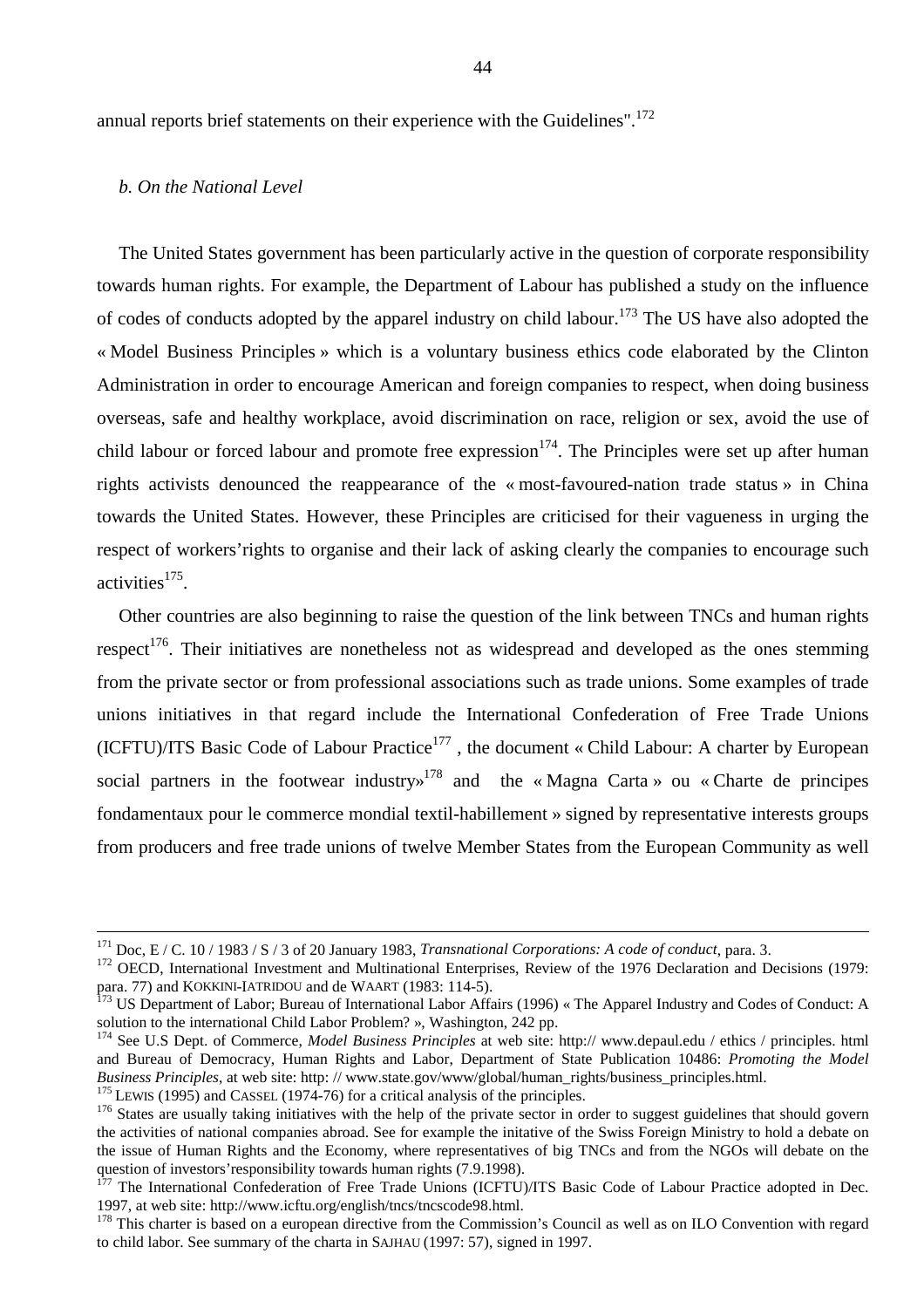as other European countries<sup>179</sup>. Another recent example is the Guide published by the Danish Industry named: « Industry and Human Rights », which tries to establish some guidelines for Danish companies to consider concerning the observance of fundamental human rights in their relationships with countries where they area active. <sup>180</sup>

The same observations as concerning the intergovernmental attempts to regulate TNCs'behaviour in the field of human rights can made concerning these national attempts and trade unionist ones. The codes of conduct refer directly to TNCs by requiring from them to respect international human rights.<sup>181</sup>

#### *c. On the Corporate Level<sup>182</sup>*

Initiatives of the private business sector have taken various forms, including voluntary codes of conduct put forward by investor companies, model business codes introduced by private economic associations as well as labelling programs sponsored by private interests, often in co-operation with the affected government or exporting industry.<sup>183</sup> Several TNCs, under public pressure, have begun to adopt human rights codes of conduct and policies for their activities and the activities of their contractors abroad. Companies having their headquarters in US and UK are the most active in that regard, while very few corporations from Europe have initiated such actions.<sup>184</sup> Some companies go quite far in their involvement. For example, the Levi Strauss has severed links with Burma and China and introduced new terms of collaboration for business partners that forbid child labour or forced labour, and address the issues of worker health and safety, minimum wages and maximum hour guidelines. Levi Strauss has also taken some « positive » action by providing schooling for child

 $179$  The Charta was signed in 1993, see in SAJHAU (1997: 56).

<sup>&</sup>lt;sup>180</sup> SCHIERBECK (1998). <sup>180</sup> SCHIERBECK (1998). <sup>181</sup> « Company codes of labour practice can be one trade union response to some of the challenges presented by globalisation. These codes, which are meant to apply to the international operations of a multinational company, are aimed at limiting the worst forms of abuse and exploitation caused by the international competition to attract investment. (...) Codes are also *meant to address the responsibility of a company* for the labour practices of its contractors, sub-contractors and principal suppliers. » ICFTU / ITS Basic Code of Labour Practice, adopted in Dec. 1997, at web site: http://www.icftu.org/english/tncs/tncscode98.html. See also the U.S. Model Business Principles which are « recognizing the *positive role of U.S. business in upholding and promoting adherence to universal standards of human rights*, the Administration encourages all businesses to adopt and implement voluntary codes of conduct for doing business around the world(...). » at http:// www.depaul.edu/ethics/principles.html.<br><sup>182</sup> There has been an important increase in both company awarness of human rights issues and public disquiet about

stadards of business behaviour. This has led to the fact that many companies now have codes of conduct for themselves and for their suppliers. We do not intent to mention them all but just to point out some examples in that regard. For a thorough

review on codes of conduct in the textile, clothing and footwear industry see SAJHAU (1997).<br><sup>183</sup> DILLER and LEVY (1997: 694). See: PEREZ-LOPEZ, J. Promoting International Respect for Worker Rights through<br>Business Codes

<sup>&</sup>lt;sup>184</sup> The study of NASH, L (1992): « American and European Corporate Ethics Practice: A 1991 Survey » in MAHONEY, J. and VALLANCE, E. (eds.) *Business Ethics in a New Europe* (Dordrecht: Kluwer) is still relevant for the comparison he has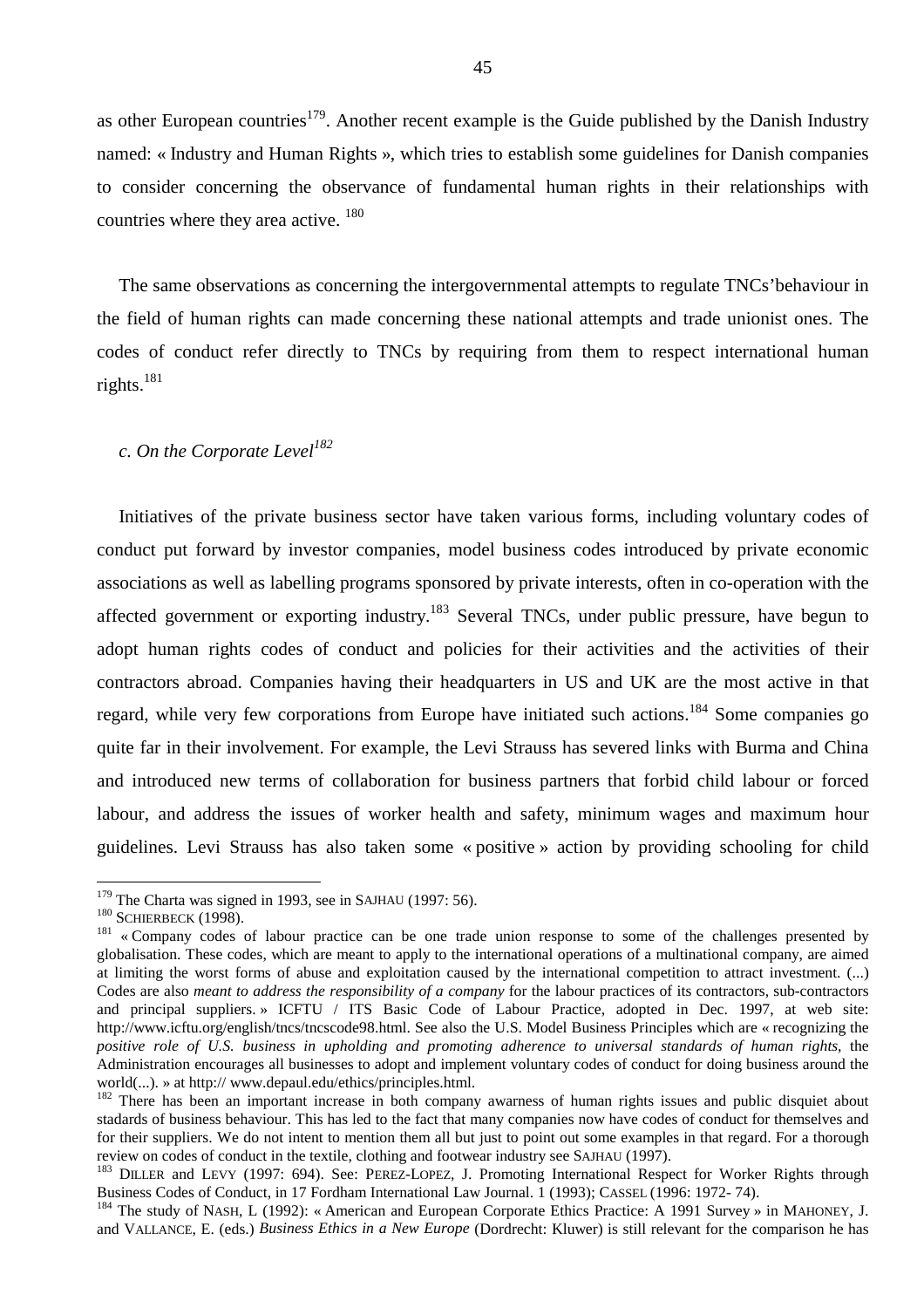workers in its suppliers' plants in Bangladesh<sup>185</sup>. Other examples are that of IKEA, a Swedish furniture store which has decided not to sell carpets unless they could be certified as made without the use of child labour.<sup>186</sup> However, according to a Boston-based ethical-investment firm, Franklin Research & Development, fewer than 5% of American retailers and branded-goods companies are concerning themselves with human rights issues. Nevertheless, some of them include world famous names, such as Wal-Mart, Reebok, The Gap or Nike, as well as Shell that had, after all the international public pressure, adopted its own code of conduct.<sup>187</sup>

While comparing the content of the different codes adopted by these corporations, two observations can be made:

- the codes are as different as the enterprises that are adopting them. Some state general principles that have to be respected, while others give detailed information on how to apply the codes. Most of them refer to the moral and ethical duty of TNCs to respect human dignity and human rights rather that to some legal obligations;

- according to the study of SAJHAU, reference to a number of principles concerning human rights of workers is a constant within the codes he has examined.<sup>188</sup> These mention mainly the ILO fundamental norms (especially for the codes' parts that address the issues such as child work, forced labour and nondiscriminatory principles). However, according to the same author, only few codes have specific dispositions concerning the liberty to form free trade unions or the right to organisation and collective negotiation.189

### *d. On the International Non-Governmental Level*

The growing awareness of citizens on the impact of TNC operations on human rights has led many non-governmental organisations to attempt to influence TNC's activities by examining the question of their corporate responsibility. There are several ways by which NGOs are trying to sway corporate behaviour. For example, by providing information on human rights norms and corporate activities,

made some years ago. See also SAJHAU (1997: 53-4).<br><sup>185</sup> Levis has also adopted two guidelines stating its involvment to promote human rights: « Business Partners Terms Engagement » and « Country assessment guidelines ». The general environment concerning human rights protection is under analysis and allows the company to decide on its activities. If a country does not offer sufficiant guarantees concerning human rights, the company should avoid making business with that company. See a further examination of these guidelines in SAJHAU (1997: 26-30). 186 See KOLODNER (1994: 25) and THE ECONOMIST (1995:66). 187 See for example Reebok International's *Human Rights Production standards* (1992) and The Royal Dutch/Schell Group

of Companies, *Statement of General Business* (March 1997). 188 SAJHAU (1997: 44).

<sup>&</sup>lt;sup>189</sup> SAJHAU (1997: 44). The author has drawn up a table which shows the different references to international human rights norms and lobour rights refered to by the codes he analyses. (pg. 46-9).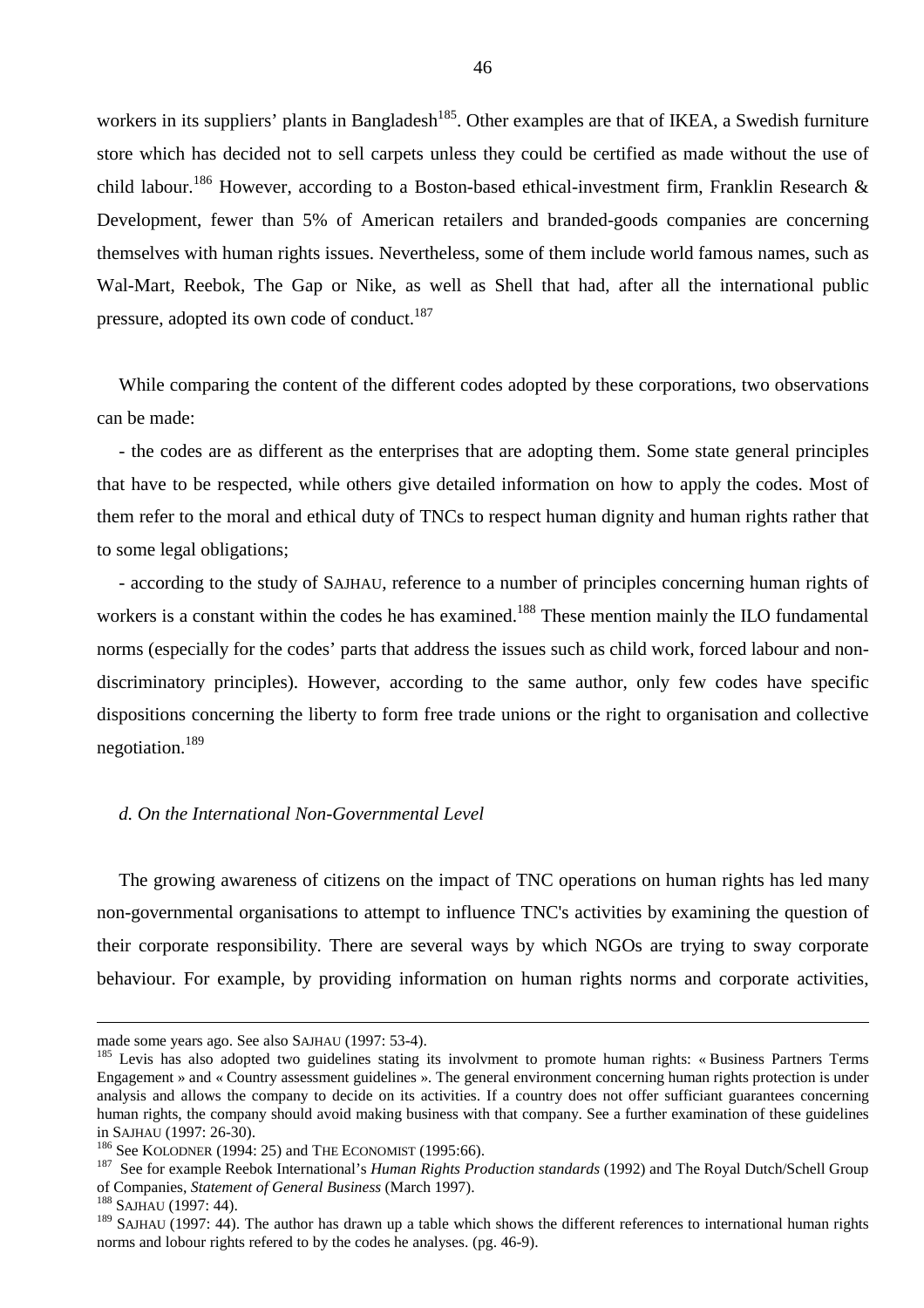helping with the drafting of corporate codes of conducts, monitoring the implementation of codes of conduct, sensibilising the public on the theme, or putting forward recommendations or more specific codes of conduct to regulate TNCs' activities in the field of human rights.<sup>190</sup>

The Sullivan Principles were one of the first attempts to try to influence corporate activities in South Africa. They were developed by an American Protestant Minister and were first adopted in 1977 by twelve US firms. By 1986, approximately 200 out of the 260 US corporations doing business in South Africa had adopted the Sullivan Principles. Those firms committed themselves to practice racially nondiscriminatory employment, to pay fair wages above the minimum cost of living, to provide managerial training programs for blacks and other non-whites, to provide their workers support services for housing and health care, and to use corporate influence to help end apartheid in South Africa.<sup>191</sup>

Two of the numerous NGO attempts to draft codes of conduct for TNCs regarding human rights are particularly interesting: the Amnesty International (AI) Human Rights Principles for Companies and the Council on Economic Priorities (CEP)'Social Accountability 8000.<sup>192</sup> Both of the codes state that international human rights instruments shall apply directly to TNCs. For AI « multinational companies have a responsibility to contribute to the promotion and protection of human rights. In an increasingly globalised economy, their decisions and actions impact directly on governmental policies and on the enjoyment of human rights. The Universal Declaration of Human Rights calls on *every individual and every organ of society* to play its part in securing universal observance of human rights. Companies and financial institutions are organs of society, and as their operations come under scrutiny around the world, this is increasingly demanded by consumers, shareholders and the communities with whom they interact. All companies have a direct responsibility to respect human rights in their own operations.(...) Multinational companies should adhere to these international standards (concerning international and regional human rights protection) even if national laws do not specify them.  $v^{193}$  For CEP, the companies shall respect the principles of several international instruments, such as ILO Conventions on Forced and Bounded Labour, on Freedom of Association, on Right to Collective Bargaining, on Minimum Age and the Universal Declaration of Human Rights and the United Nations Convention on

 $\overline{a}$ 

47

 $190$  See for example the guidelines produced by the NGO Group for the Convention on the Rights of the Child (1997): *Working with companies to prevent the exploitation of child labour*, Geneva; The Human Rights Watch *1994 Working Paper on Human Rights measures for corporations doing business in the People's Republic of China* (see reference...); *Principles for Global Corporate Responsibility: Bench Marks for Measuring Business Performance*, proposed by the Eucumenical Committee for Corporate Responsibility, the Interfaith Center on Corporate Responsibility and the Task Force on the Churches and Corporate Responsibility reproduced in SAJHAU (1997: 15-17).

<sup>&</sup>lt;sup>191</sup> The Sullivan Principles in the International Legal Materials (1984: 1496-1499) and CASSEL (1996: 1970-1971).

<sup>192</sup> Amnesty International - Report - ACT 70/01/98, *Human Rights Principles for Companies*, January 1998, see at web site: http: // www.amnesty. org/ailib/aipub/1998/ACT/A7000198.html; and Council on Economic Priorities Accreditation Agency (CEPAA), *Social Accountability 8000*, October 1997. See Spar (1998) for an account on Social Accountability 8000.

<sup>193</sup> Amnesty International - Report - ACT 70/01/98, *Human Rights Principles for Companies*, January 1998, see at web site: http: // www.amnesty. org/ailib/aipub/1998/ACT/A7000198.html.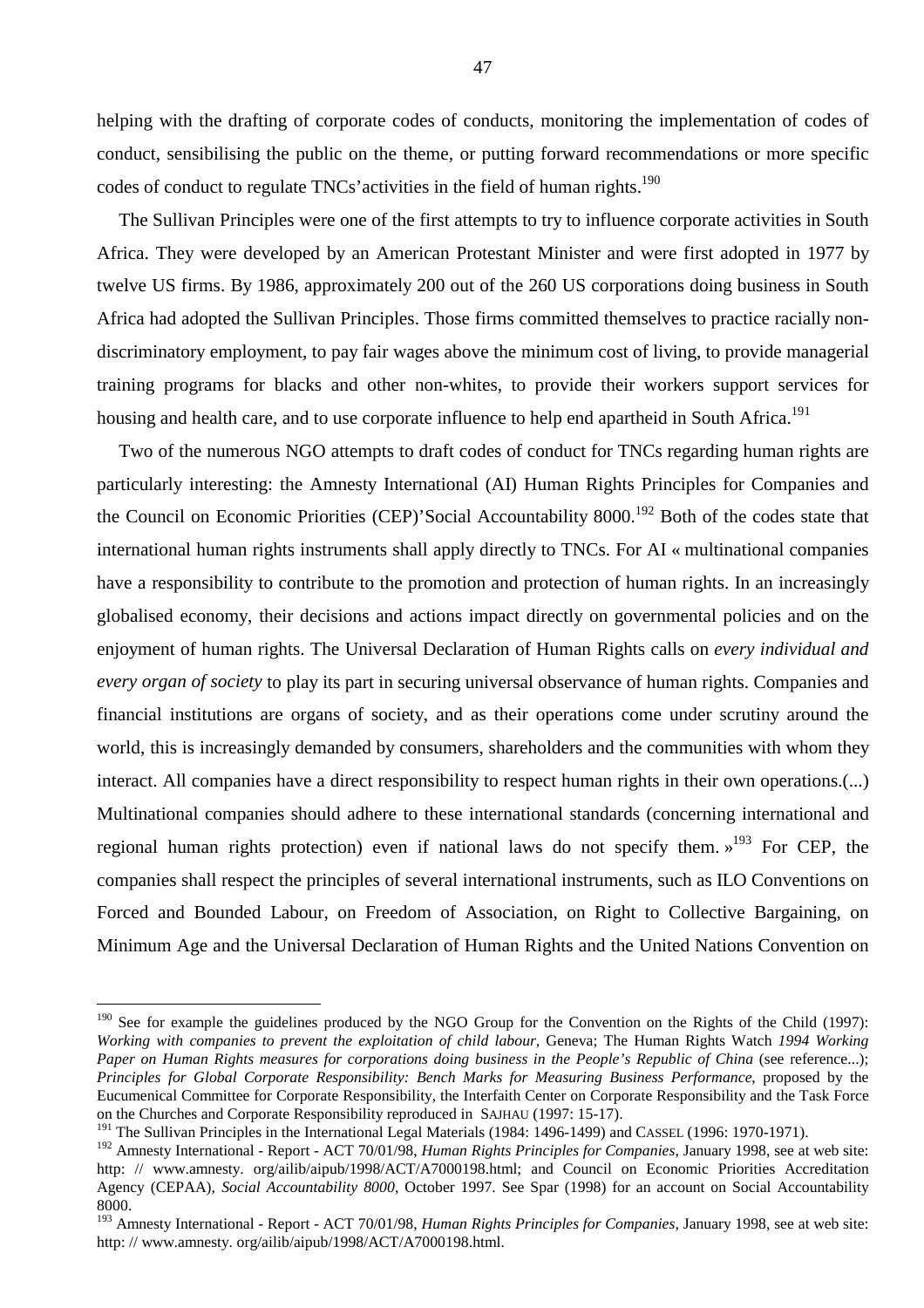the Rights of the Child<sup>194</sup>. At the present time, the AI principles are the most comprehensive and progressive guidelines for regulating TNCs' activities towards human rights. Indeed, while the other codes, such as CEP's, only refer to the ILO Conventions and Recommendations dealing with the fundamental norms and to those of the International Human Rights Instruments which are the most universally agreed upon, AI chooses to broaden the scope of norms that should be applicable to TNCs. For example, the question of security arrangements, to which we have referred above  $195$ , is dealt with by referring in particular to the United Nations Code of Conduct for Law Enforcement Officials and the United Nations Basic Principles on the Use of Force and Firearms by Law Enforcement Officials.196

Finally, after the examination of several attempts stemming from the initiatives of different actors, it appears that two main conclusions can be drawn: first, businesses, among which transnational corporations, are the principal addressees of the codes (intergovernmental codes also confer responsibility upon States for the implementation of the principles set out in them, but they also point to the enterprises); second, international conventions regulating human rights and workers' rights are referred to as benchmarks indicating the minimum rights that should be respected.<sup>197</sup> However, the basis of TNCs'responsibility is almost always expressed as a moral or ethical duty, save for Amnesty International Principles for Companies where the legal responsibility of business to use its influence to promote respect for human rights is also emphasised.<sup>198</sup> We have tried to show in the second part of our study how current developments within the international human rights law framework are leading to a direct legal responsibility of non-State actors for human rights violations. The fact that many of the codes of conduct analysed above, defined as legally non-binding, are recognising the direct applicability of international human rights norms on non-States actors cannot be neglected, and it certainly represent a sign towards a change at the conception of international human rights obligations applying to non-State actors.

<sup>194</sup> Council on Economic Priorities Accreditation Agency (CEPAA), *Social Accountability 8000*, October 1997. 195 See at

<sup>196</sup> Amnesty International - Report - ACT 70/01/98, *Human Rights Principles for Companies*, January 1998, see at web site: http: // www.amnesty. org/ailib/aipub/1998/ACT/A7000198.html.

 $197$  A more thorough analysis on the different codes can also show the degrees of the conduct required from the TNCs. For example, if the obligation aims at avoiding human rights violations, or if it goes further as to state TNCs'responsibility for the promotion of human rights.

<sup>198</sup> Amnesty International - Report - ACT 70/01/98, *Human Rights Principles for Companies*, January 1998, see at web site: http: // www.amnesty. org/ailib/aipub/1998/ACT/A7000198.html.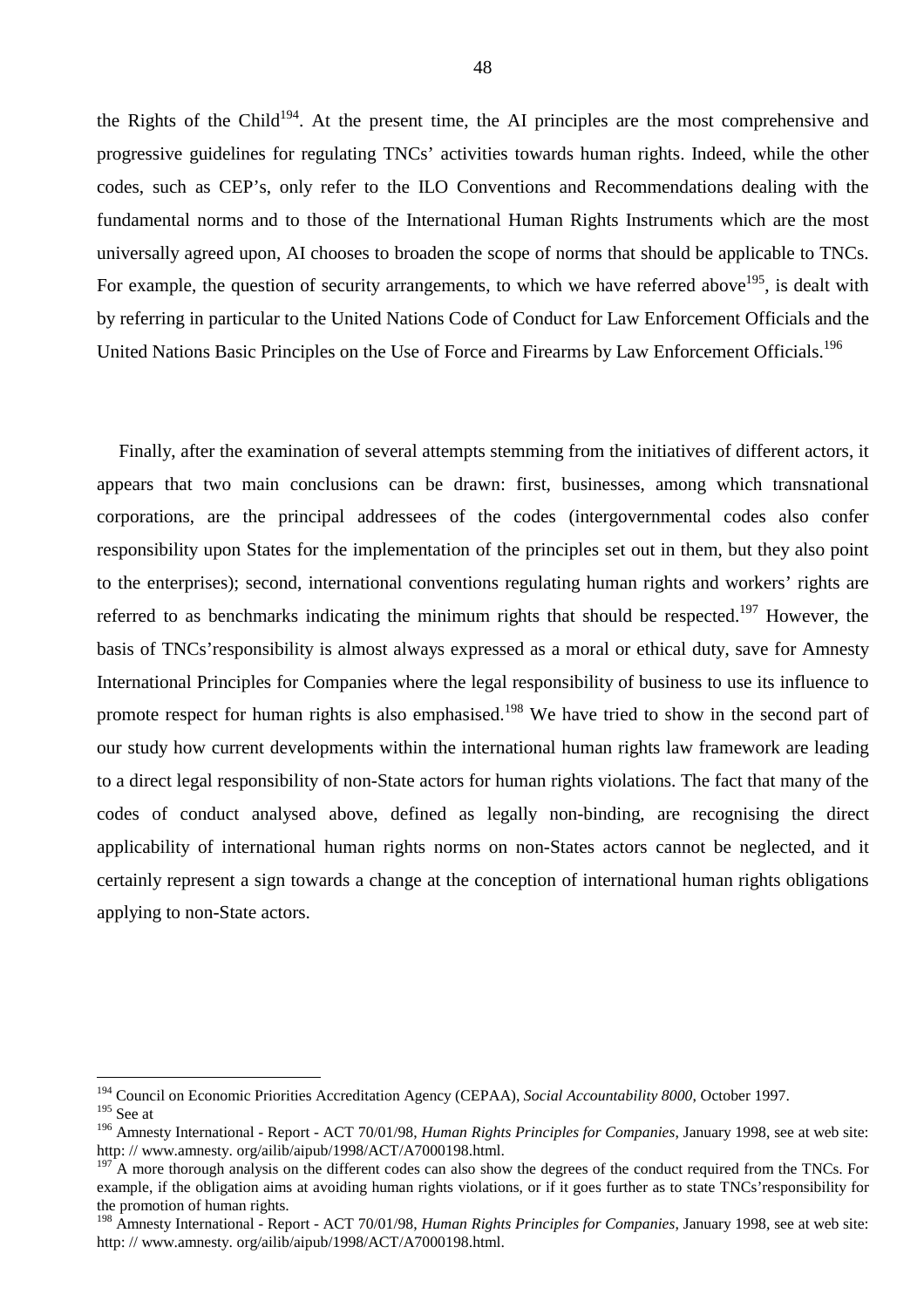## 2. The Legal Nature of Codes of Conduct<sup>199</sup>

The plethora of codes of conduct analysed above is written in the language of political agreements, or "soft law": this means that the codes are recommendations, which are not legally binding upon States that have adopted them.<sup>200</sup> The OECD-Guidelines state in its introduction that the observance of the Guidelines is voluntary and not legally enforceable. Usually, there is a tendency to favour the legal norm and see "hard law" instruments as more "desirable" than soft law ones. <sup>201</sup> The "soft" form of the existing codes, however, does entail that transnational corporations have no legally binding obligation to respect them.<sup>202</sup> Indeed, the codes adopted by States express their intention to impose certain internationally agreed human rights obligations upon TNCs. They also insert some implementation mechanism in order to make the codes as effective as possible.<sup>203</sup> Once established, a code constitutes a regulating factor that cannot be neglected. Furthermore, even if this intention expresses itself within a "soft law" instrument, the possibility remains that the status of the principles originally expressed in them could change towards "hard law" obligations. The possible transformation of soft law into hard law has led to many doctrinal discussions.<sup>204</sup> However, there are claims that some of these non-legal propositions can acquire, and have acquired, legal force.<sup>205</sup> Any such claim in that regard requires an analysis to determine whether the would-be norm indeed represents the actual commitments of States. The doctrine has also addressed the possibility of a change in the status of some instruments of soft law which are expressing principles that can gradually be considered as customary norms of international law<sup>206</sup>. Furthermore, as an author observes: "since soft law is used in international economic relations

 $199$  For a good review of the issues involved with the subject, see SANDERS (1987).

<sup>&</sup>lt;sup>200</sup> As an author notices, the fact that the OECD's Guidelines for Multinational Enterprises are in the realm of soft law is partly due to the fact that the OECD's member States are committed to the ideology of liberal market economy that objects aginst any regulations by strict rules. SEIDL-HOHENVELDERN (1992: 20). His constatation reveals itself true for regulations imposing obligations on the TNCs considered as one of the main actors in the contemporary world economy. The OECD countries have however agreed upon the necessacity to adopt a multilateral agreement on investments (MAI) with a binding force on States, requiring hem not to put any obstacle to foreign direct investments. In opposition to the codes of conduct we are discussing in this part, the MAI is a product of this liberal market ideology, which explains the fact that it has been proposed as an international treaty legally bounding for all the ratifying States.

 $^{201}$  Whether these standards are characterized as "soft" international law or non-binding guidelines, they represent, according to Asante, a departure from the traditional preoccupations of investor protection by spelling out the obligations to TNCs to the host as well as home countries with regard to human rights. ASANTE (1991: 685).<br><sup>202</sup> Inspite of the voluntary approaches adopted in regard to codes of conduct, there are existing pressures to develop binding

agreements. For example, labor representatives strongly urged that the initial OECD Guidelines be adopted in binding form. See WINDSOR and PRESTON (1997: 72).<br><sup>203</sup> The effectiveness of the codes is mostly dependant on their implementation and on their acceptance by governements and

TNCs especially. An assessment of the acceptance degree of the codes analysed above is outside the scope of this research.

<sup>&</sup>lt;sup>204</sup> CHINKIN (1989: 856); BAADE (1980): "The Legal Effects of Codes of Conduct for MNEs", in HORN (ed.) Studies in Transnational Economic Law, Vol. 1, *Legal Problems of Codes of Conduct for Multinational Enterprises*; BROWNLIE (1980): "Legal Effects of Codes of Conduct: Commentary" in ibid.

 $205$  CHINKIN (1989: 856). She is also refering to an article by HORN (1982): "Normative Problems of a New International Economic Order" in 16 Journal of World Trade Law, pg. 343.

<sup>206</sup> The ICJ case *Military and Paramilitary Activities in and against Nicaragua* (Nicaragua v. United States) (1986) conclusions have been analysed as having contributed to a greater recognition of General Assembly resolutions as constituting a source of international law and as such represing a willingness by the Court to accept the transformationa of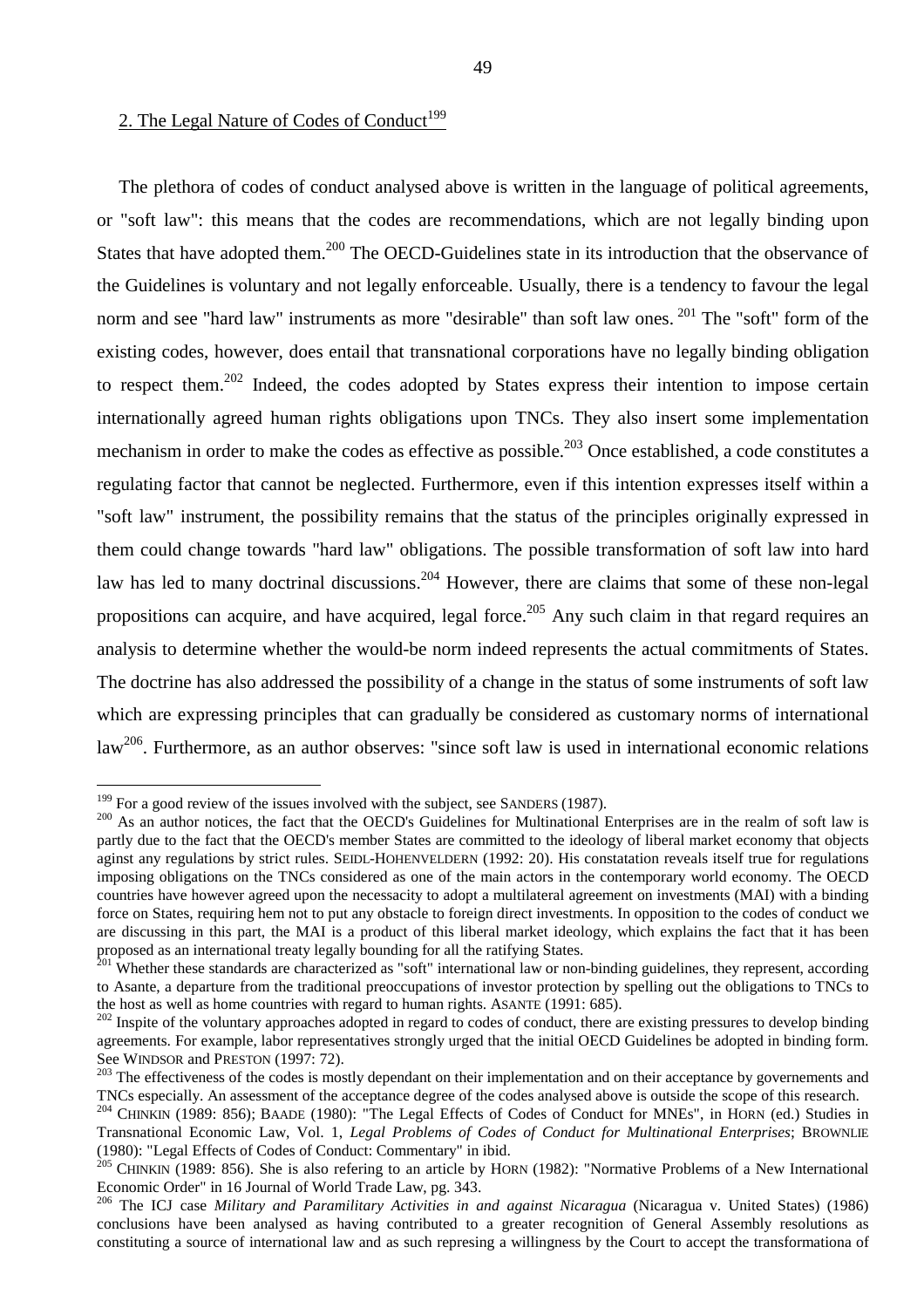precisely where there is an intention in at least some of the participants to develop and change the law, it cannot be expected that this will happen instantly or readily  $(...).$ <sup>"207</sup> Uniform and repeated practice, accompanied by the conviction of the necessity of that practice, are required in order for a custom to emerge.

The implementation into domestic law of some soft law principles found in the codes of conduct regulating TNCs activities can be a good evidence of State practice. States can indeed adopt into their national law whatever aspects of soft law they desire to adhere to.<sup>208</sup> Furthermore, to quote a document prepared by the UN Secretariat on behalf of the Intergovernmental Working Group on the UN Code of Conduct, and which is still relevant today: "A Code of Conduct on transnational corporations, whether in legally binding or non-binding form, represents an effort to formulate expectations which Governments collectively feel justified to hold with regard to the conduct of transnational corporations. It becomes thereby a "source" of law for national authorities as well as for the transnational corporations themselves, since both can rely on and utilise the Code to fill gaps in the relevant laws and practices. In this manner, the Code may become a springboard for legally creative action by national courts and other authorities, and even by the transnational corporations themselves, to the extent that the latter may help to shape permanent legal principles through their continuous practice."<sup>209</sup> However, only a small number of States have begun to formulate domestic codes of conduct and guidelines for the regulation of their TNCs' activities abroad, with regard to the respect and promotion of the international human rights. These formulations emanate principally from the national trade unions or from the national employers'organisations. The growth of soft law instruments concerning TNCs has thus only been rarely mirrored domestically. As an author notes: "although adoption from one soft law instrument into another does not alter the legal status of the principles in the way that incorporation into legislation or judicial decisions in common law countries does, this process would continue the pattern of creation of expectations as to future behaviour among those accepting the regulations."<sup>210</sup> Some State practice with regard to the applicability of international human rights norms on TNCs is also visible when considering the many bilateral investment treaties (BITs), the majority of which have been concluded between Western capital-exporting countries and developing countries. References to labour standards may be found in some of these treaties, especially in US practice. $^{211}$ 

soft law principles into hard law. See CHINKIN (1989: 858).<br><sup>207</sup> CHINKIN (1989: 857).<br><sup>208</sup> See SANDERS (1987: 290) and REICH and SMITH (eds.) (1984), "Special Issue: Implementing the Consumer-Supplier Dialogue Through Soft Law" in 7 Journal on Consumer Policy.<br>
2009 Modalities-paper, UN Doc. E / C. 10 / AC. 2 / 9 of Dec. 22, 1978.<br>
<sup>210</sup> CHINKIN (1989: 859).<br>
<sup>211</sup> For example, the Treaty Concerning the Reciprocal Enco

concluded between the United States and Argentine approves respect, in its preamble, for "internationally recognized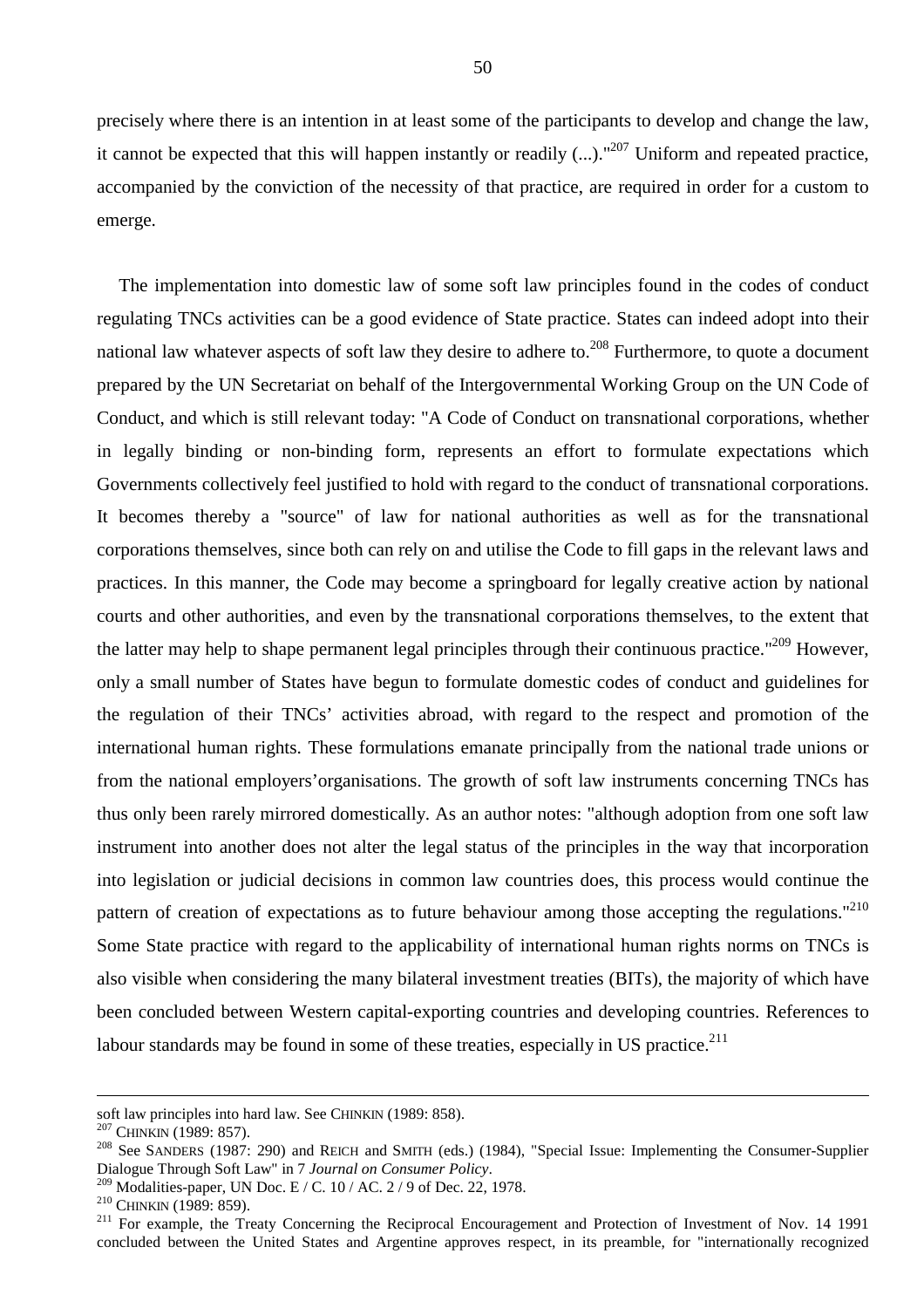These nascent developments at State level show that there is consensus on the establishment of human rights obligations addressed directly to TNCs. These international obligations are gradually imposed by States to these non-State actors who, by the virtue of positive international rules directly targeting them, acquire the status of international legal subjects, following the analysis of Julio A. Barberis outlined above. The content of these codes of conduct show that they are taking over principles agreed upon in international human rights instruments, which bind States but which, come to bind non-State actors as well. Indeed, States have to adopt rules, within their national legal orders, in order to respect their international obligations. If the codes of conduct impose obligations on TNCs, States would have to regulate TNCs'behaviour according to these rules. It does not, however, undermine the fact that TNCs can still be considered as subjects of international law. Taking the example of the individuals under international law, an author remarks that even if all of international human rights norms are addressed to the individuals, most of them must be implemented by national State jurisdictions. That does not mean that the individual is not a subject of international law since the norm referred to is an international one.  $212$  The same argumentation can be conducted concerning TNCs and codes of conduct. Even the fact that there is an internal implementation of international codes of conduct on TNCs does not mean that they are not direct subjects of international law on which international human rights obligations could apply. Finaly, by imposing obligations on States to regulate TNCs'activities, international codes of conduct, incorporating international human rights norms, require TNCs to abide by these norms.

However, the recent developments are taking place rather at a level on which States are absent. Focusing on State practice concerning the development of an international norm which would state that TNCs have a direct international responsibility towards States (and also towards individuals) to protect international human rights, misses the main picture. Indeed, codes of conduct have been mostly drafted and adopted by non-State actors, such as NGOs and corporations themselves. The impact of these activities on the birth of an international law norm is difficult to assess. Custom is defined as State practice and opinion juris. However, this State practice is largely influenced, especially in a globalised world, by different actions stemming from the practice of non-State actors. \*\*\*For example, pressures put on governments by international non-governmental organisations protecting human rights are sometimes decisive in their actions. The same is true for the influence that powerful TNCs can have on the labour legislation of some host-countries, eager to adapt themselves to the needs of these non-State

worker rights" without defining the phrase. See in DILLER and LEVY (1997: 692-3). 212 See MÜLLERSON, R. A. (1992) *«* Human Rights and the Individual as Subject of International Law *» in European Journal of International Law*, Vol 1, No. 1/2 at 38-41.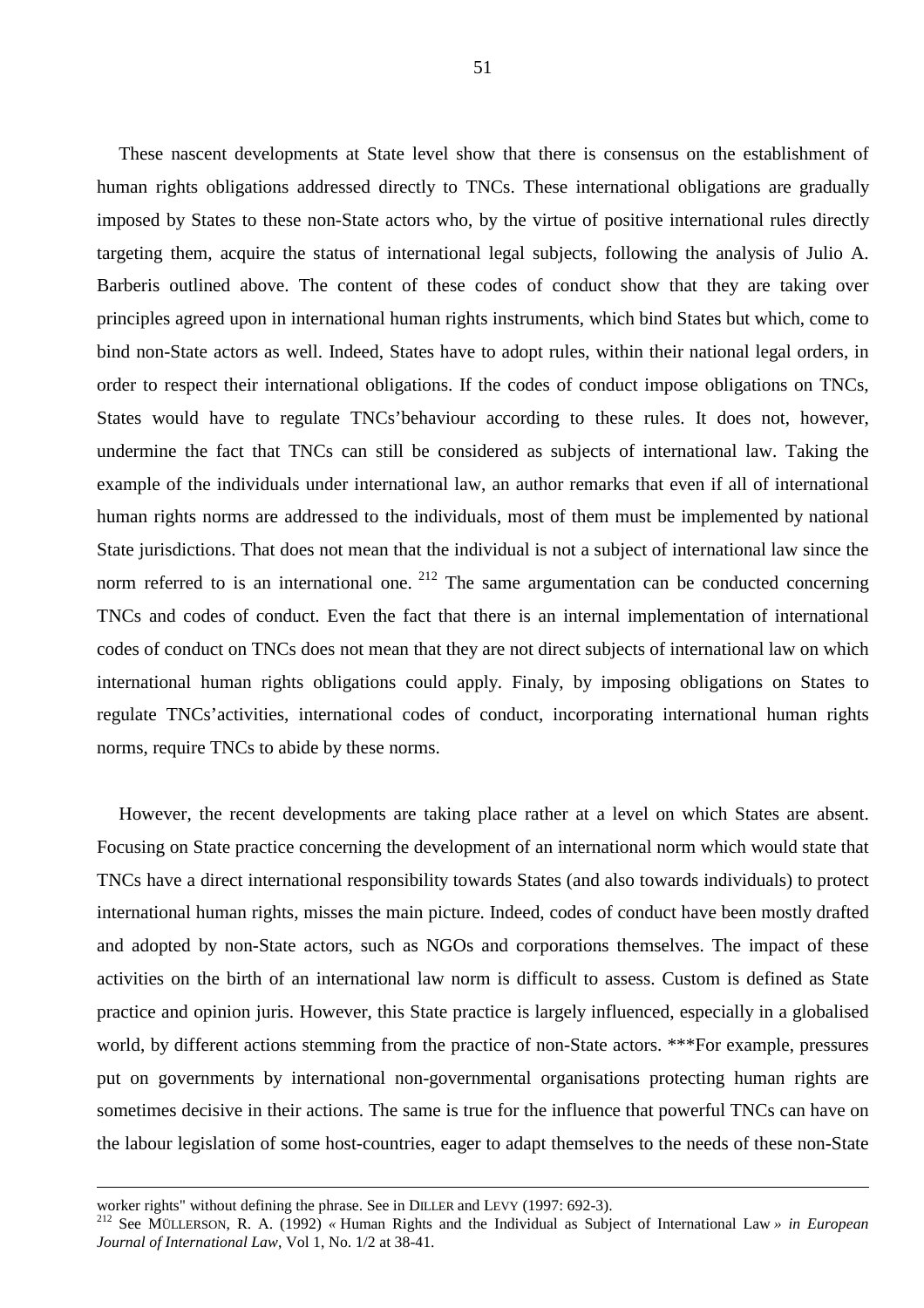actors rather than to follow their own policies.<sup>213\*\*\*</sup> The fact that States are referring to these nongovernmental codes of conduct in order to define their policy towards the subject of TNCs accountability is pertinent here. The question is then whether it is possible to affirm that the conviction from the part of non-State actors to hold TNCs directly accountable in international human rights law could not be a sign of the emergence of a customary norm taking over that content. In an article that examines new trends within international law, Steven Ratner points to the fact that non-State actors are insistently requesting to have a say about the content of new international norms and guidelines and to participate in international legal grouping and processes.<sup>214</sup> In that regard, corporations are setting the example. They have not only tried, with a certain success, to further their interests in international negotiations on new rules, but they have also begun to act outside government channels by promulgating private regulations, which are mainly called codes of conduct. States are still the primary makers of international law, but private actors contribute more and more to its development and enforcement. Today, for example, private codes written by the companies themselves govern much of US business in developing countries and as it has been pointed out, they can affect the welfare of workers and the environment more than most treaties. Furthermore, as Richard Falk has hypothesised, an "international civil society" has developed within which groups form to take normative initiatives and actions without state authorisation on issues affecting the international community. Among these initiatives, the ones focusing on TNCs' activities with regard to human rights are prominent.<sup>215</sup> The ILO Director-General has also addressed the issue of the mobilisation of non-governmental actors within the process of standard-setting action: «(..) one of the two limits placed on the ILO's standardsetting action in the context of globalisation was that its interlocutors were member States whose will and capacity to follow its guidelines were inevitably affected by international competition. (..) Social progress is no longer only a matter for States; it is increasingly becoming a matter for other actors, in particular manufacturing enterprises, wholesalers and retailers, and consumers.  $v^{216}$ 

The growing number of codes of conduct has sometimes been examined with scepticism and the desirability of such a form of control can be mitigated by several criticisms:

1. The focus on such voluntary measures will take pressure off governments to work towards more systematic means of encouraging respect for international human rights, such as linkages between trade and human rights.

 $213$  The phenomena is often discribed as « social dumping ». See in KOLODNER (1994: 22).

<sup>&</sup>lt;sup>214</sup> RATNER (1998: 68-72).<br><sup>215</sup> FALK, R.: "The Rights of Peoples (in Particular Indigenous Peoples)", in The Rights of Peoples, ed. James Crawford (Oxford: Clarendon Press, 1988), pg.27-31.

 $^{216}$  Report of the ILO Director-General (1997: 27).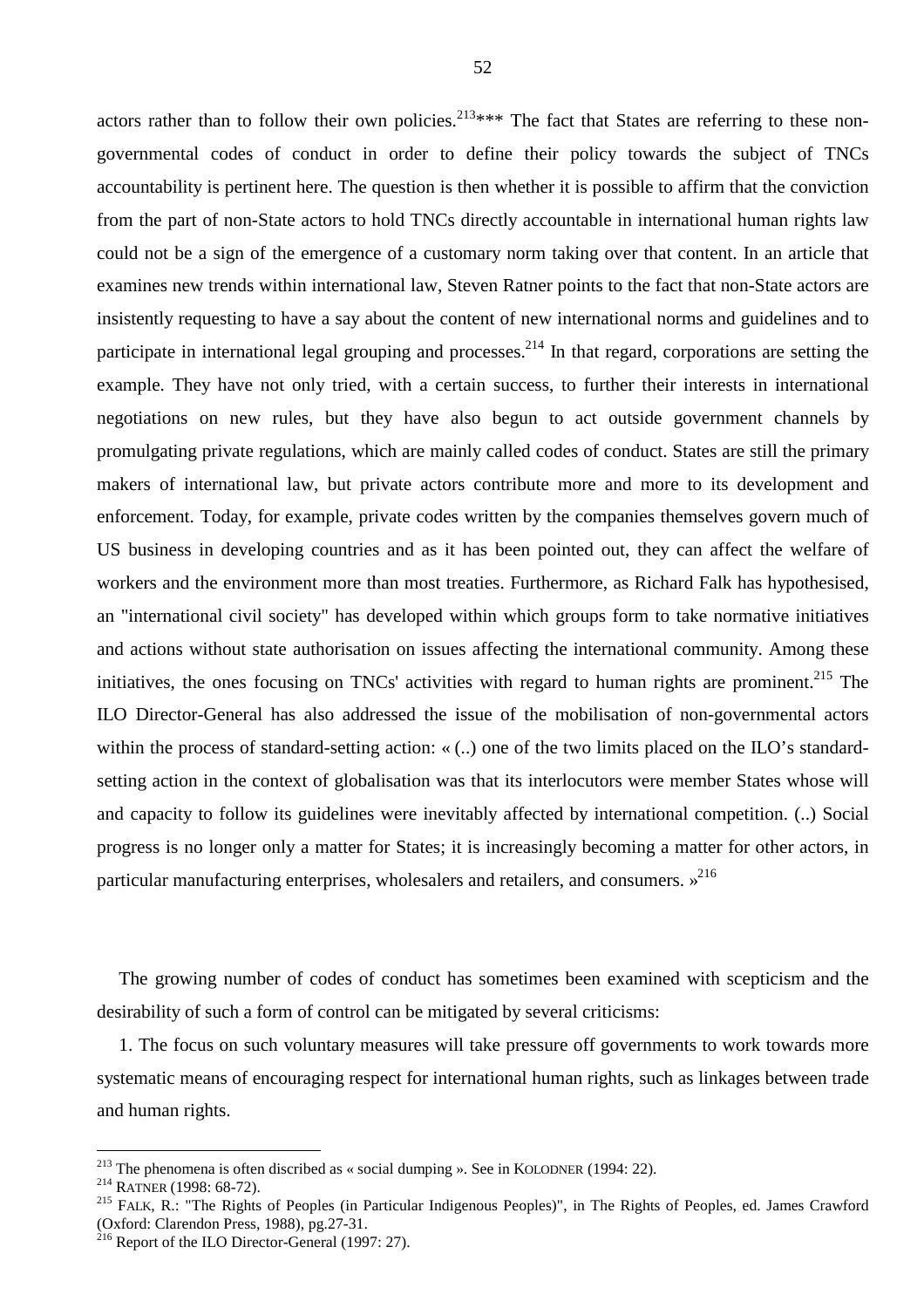2. Private codes, initiated by the companies themselves, are seen as largely ineffectual and unenforceable partly because corporations treat codes as public relations measures facilitated by their voluntary character, rather than obligatory covenants. Hence they only pay lip service to them without changing their behaviour where profits are at issue. As the title « Should the Fox Guard the Henhouse?  $\mu^{217}$  indicates, it is difficult for a TNC to be party and judge at the same time. It is a first and welcome step for an enterprise to adopt an internal code of conduct concerning human rights. The most important thing is to implement it and to disclose information regarding it.

3. Many third-world countries accuse the human rights concern within the TNCs as a new form of developed countries'protectionism.

4. Finally, and this can be the most serious criticism, it could be of little use to set normative standards which provide a high level of protection for individuals with regard to TNCs if effective collective or procedural means for their implementation do not exist, even if the norms are binding.

#### 3. The Question of the Implementation of Codes of Conduct:

The implementation of international agreements, be they of binding or non-binding character, is a sensitive issue for international law, and especially for international human rights law. For the question of codes of conduct imposing obligations upon TNCs, it is not sufficient to define what these obligations should be. The important step is to ensure that these actors do indeed respect the norms that are imposed upon them. The starting point of this paper was the fact that TNCs are global economic actors able to escape national regulations concerning human rights. Our analysis intended to demonstrate the possibility to hold them accountable under international human rights law. The important step is to be able to show that there is an emerging trend to accept this possibility within international human rights law and practice. The next step is to assess the best way to effectively implement the human rights obligations incumbent upon TNCs. And indeed, the international law system has always been criticised for its lack of effective means of control.

Most of the codes of conduct contain rules for their implementation. The common feature of the intergovernmental codes is the emphasis they put upon consultation and solutions to be first found on the national level before going to the international one.<sup>218</sup> Each of the codes also provides for its own institutional machinery responsible for its implementation. Concerning the OECD Guidelines, "The Committee (on International Investment and Multinational Enterprises) is responsible for clarification. Clarification will be provided as required. (...) If it so wishes, an individual enterprise will be given an

 $217$  BAKER (1992-3).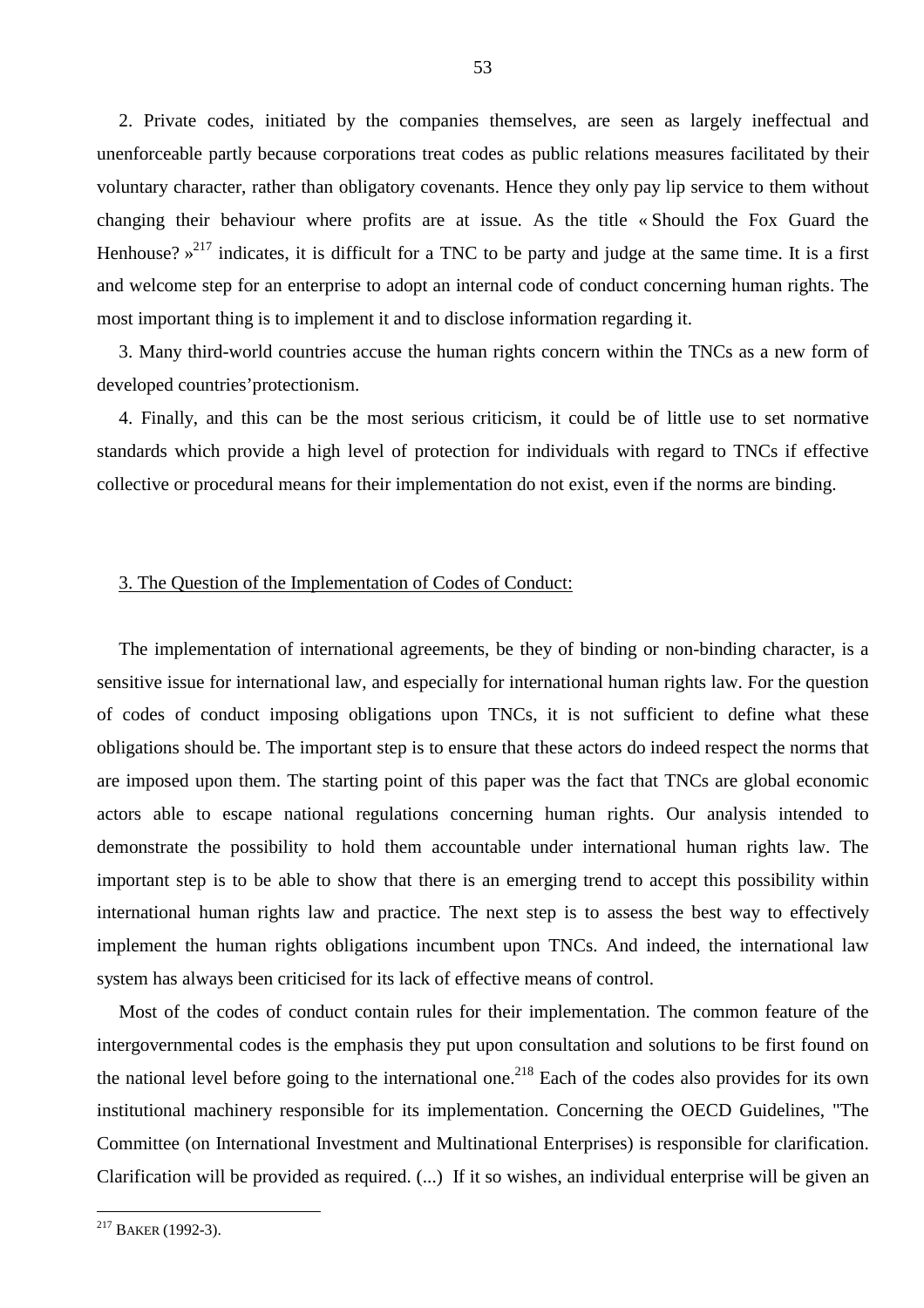opportunity to express its views either orally or in writing on issues concerning the Guidelines involving its interest."<sup>219</sup> However, the creation of a judicial or quasi-judicial forum has been avoided on purpose. The ILO Tripartite Declaration's follow-up procedure provides for the establishment of a new standing Governing Body Committee responsible to examine requests for interpretation of provisions of the Tripartite Declaration which are addressed to the ILO by governments, either on their own initiative or after consultation with employers and workers organisations.<sup>220</sup> However, unlike under the OECD-Guidelines, there are no specific provisions which allow individual TNCs to intervene. $^{221}$ 

The monitoring mechanisms provided within the non-governmental codes of conduct are variable. Most of the private corporate guidelines have created some kind of internal audit for that purpose<sup>222</sup>. The Gap and some other enterprises have however tried to set an external audit for a better accountability of their practices.<sup>223</sup> Reebok International contracts with outside consultants in order to assist the monitoring process of its *Human Rights Production Standards*. In March 1997, the company developed a *Guide to the Implementation of the Reebok Human Rights Production Standards* to be used by employees and factory managers as a audit instrument. There are some examples of collaboration between TNCs and human rights NGOs for monitoring the activities of foreign subsidiaries with regard to human rights norms. The US-based corporation Phillips-Van Heusen accepted recommendations presented by a Human Rights Watch delegation which had conducted an investigation on allegations of discriminatory treatment of trade unionists by the company in Guatemala. Human Rights Watch was invited to examine the operations of that TNC abroad and by accepting the recommendations, the TNC committed itself to change its policy and to incorporate more thoroughly human rights concerns into its activities.<sup>224</sup> Also Charles Veillon S.A., a Swiss textile enterprise, has collaborated with a NGO, *Association François-Xavier Bagnoud*, in order to assess its activities in India, especially towards children and their rights.<sup>225</sup>

<sup>&</sup>lt;sup>218</sup> SANDERS (1987: 284-5).<br><sup>219</sup> The OECD Guidelines for Multinational Entreprises' OCDE / GD (97) 40.

<sup>&</sup>lt;sup>220</sup> See BIT, Conseil d'administration (March 1997) « Suite donnée à la Déclaration de principes tripartite sur les entreprises multinationales et la politique sociale et promotion de ladite déclaration »: a*) Résumé des rapports soumis par les gouvernements et par les organisations d'employeurs et de travailleurs pour la sixième enquête sur la suite donnée à la Déclaration de principe tripartite sur les entreprises multinationales et la politique sociale*; GB.268/MNE/1/1 and b) *Rapport du Groupe de travail chargé d'analyser les rapports soumis par les gouvernements, les organisations*  d'employeurs et les organisations de travailleurs; GB.268/MNE/1/2<br><sup>221</sup> See for a more detailed presentation SANDERS (1987: 286-89).<br><sup>222</sup> TNCs do often declare within their annual reports, for example, that they observe r

apply to them.

<sup>&</sup>lt;sup>223</sup> SAJHAU (1997: 20).<br><sup>224</sup> Human Righs Watch Report (March 1998a).<br><sup>225</sup> CHALES VEILLON S.A. (1998) *Politique de prévention du travail forcé des enfants. Bilan après quatre ans d'engagement*, (Lausanne).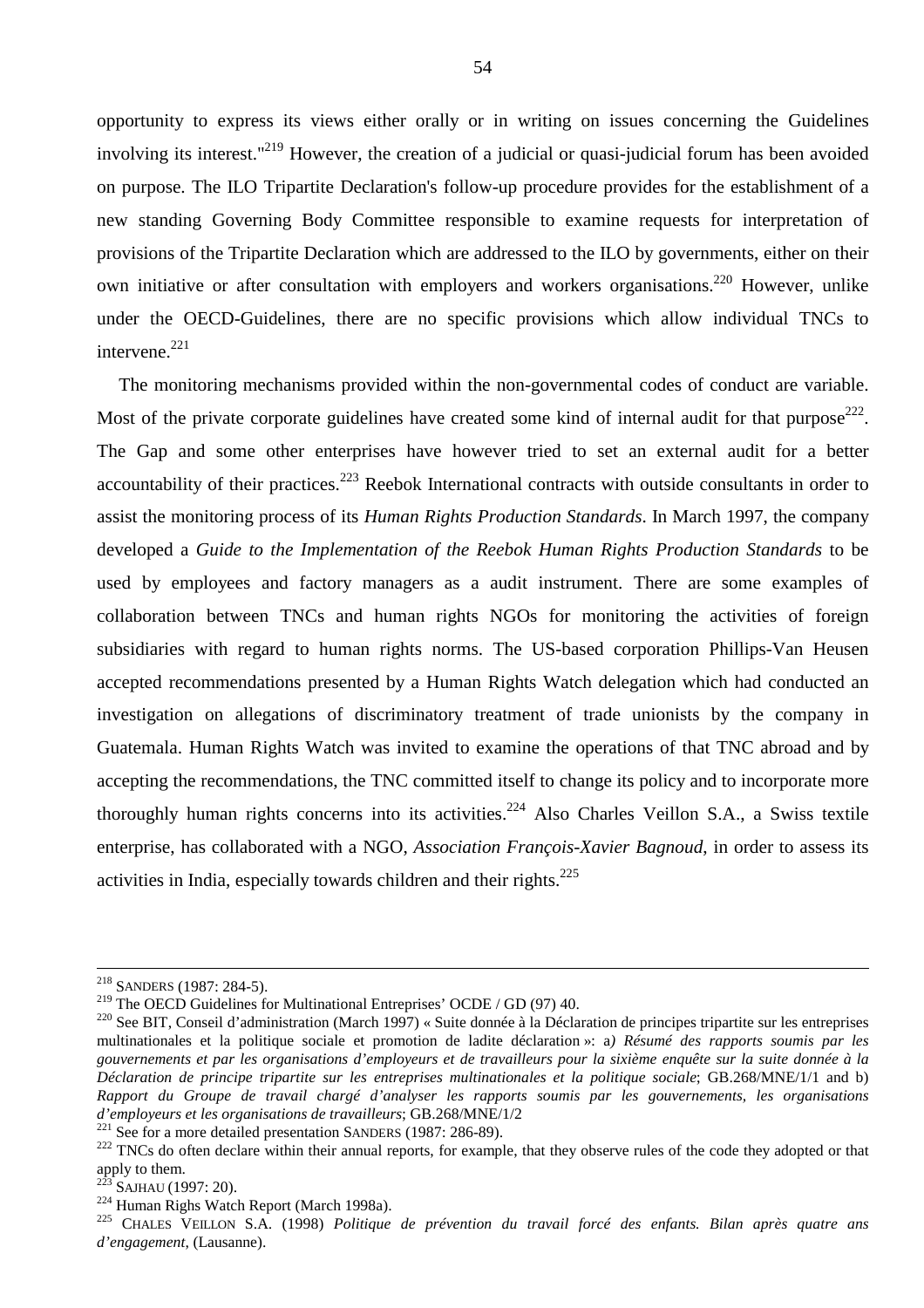These implementation mechanisms, linked to some specific codes of conduct, do not address the question of the extent of TNCs obligations under the provisions of the different codes. Furthermore, if we admit that TNCs should abide by general international human rights norms, the problem becomes more acute, since there are no established mechanisms to monitor their compliance in that regard. At the present state of the international human rights system, the monitoring means are only conceivable under the form of *soft enforcement procedures.*<sup>226</sup> However, if these means reveal no real advance towards a greater respect for human rights norms from the TNC side, other possibilities could be envisioned in order to assure a better implementation of these norms. We can point to four different procedures of supervision that could be used with that regard:

- While the drafting of the UN International Code of Conduct for Transnationals was being discussed, it was agreed that the UN Centre on TNCs should take over certain functions of an international institutional machinery for the implementation of the Code. Similarly, we could assume that an organ could be created within the UN, or within another international fora, in order to monitor the implementation of an international treaty regulating TNCs' human rights activities. Even if the proposition to create a working group, appointed by the Commission on Human Rights, on the activities of TNCs with regard to economic, social and cultural rights has not been accepted until now, this could be a good way to supervise the activities of  $TNCs$ <sup>227</sup>

- United Nations monitoring bodies could be prepared to accept complaints which concern a State's inability to control violations of human rights by private individuals, as Andrew Clapham suggests.<sup>228</sup> This means that States should reinforce the protection of human rights in the private sphere, including TNCs'violations of them. Indeed, the State's international responsibility to protect human rights is the first priority with regard to these new economic entities. Even if we have addressed, in the framework of this research, the issue of TNCs'responsibility and monitoring more at length, the strengthening of State's responsibility still remains a primary objective.

- The intergovernmental working group of experts on international standards of accounting and reporting of the United Nations Conference on Trade and Development (UNCTAD) has issued a report on ways to achieve standardisation and harmonisation of accounting practices on the activities of

 $226$  See FRANCIONI (1984: 176-8).

<sup>&</sup>lt;sup>227</sup> See The relationship between the enjoyment of human rights, in particular economic, social and cultrual rights and the *right to development, and the working methods and activities of transnational corporations*; E / CN. 4 / Sub. 2 / 1996 / L.47.

<sup>228</sup> CLAPHAM (1993: 107).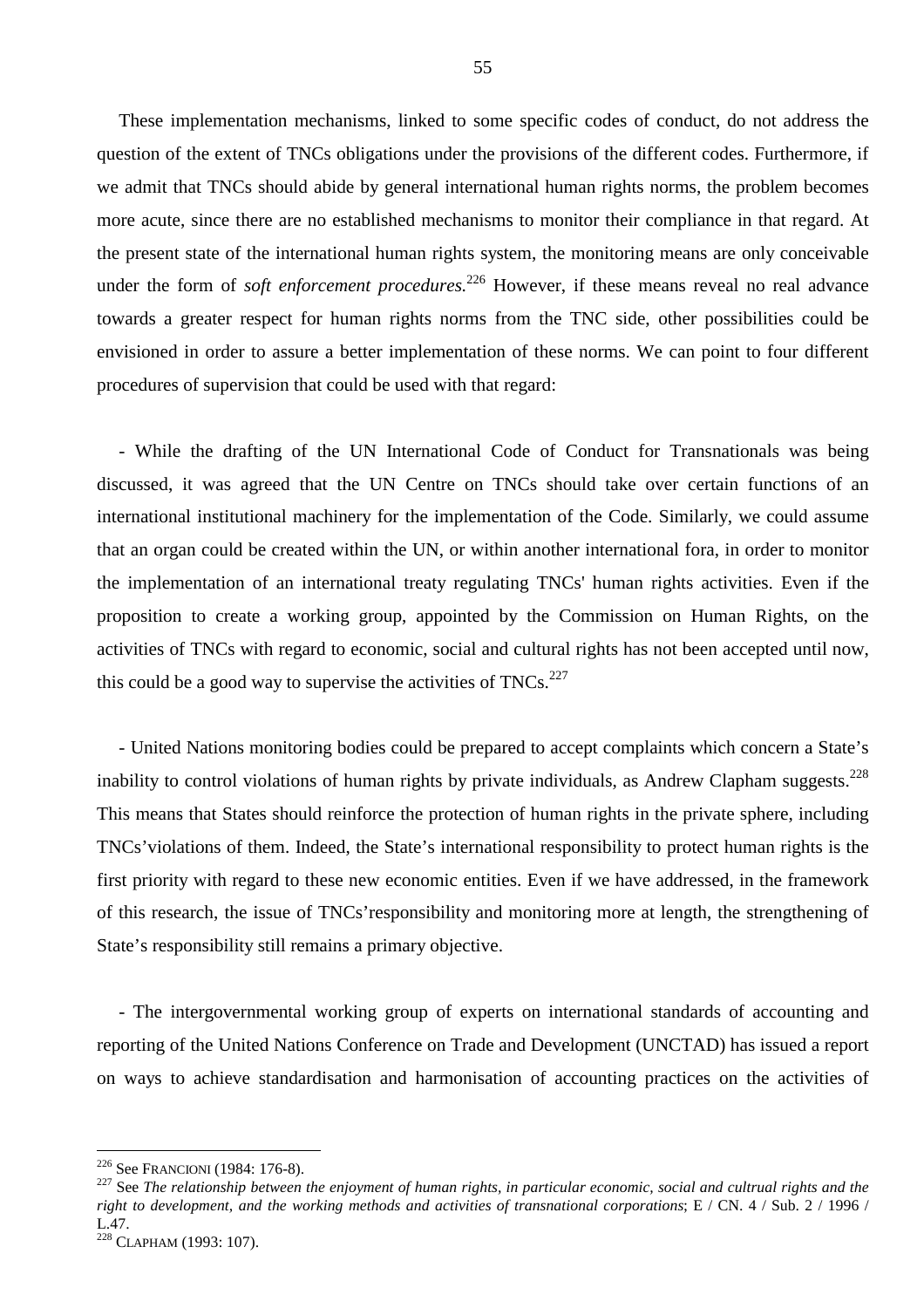transnational corporations.229 The goal was to help users of financial statements gather adequate data relative to performance and situation of the enterprise (as a whole, and through its individual member entities) by improving the availability and international comparability of information presented in the general purpose reports of transnational corporations. The disclosure of information relevant to the impact of TNCs'activities on human rights is not included in the review by the working group. However, in the context of our discussion, the report has identified several obligations that lie upon TNCs and which are of direct relevance to efforts made to hold them accountable. Indeed, the obligation to disclose information on the structure of the TNC (such as the names of the main enterprises, the geographical area or country of operations of the main enterprises and the controlled and associated enterprises) is of great importance when trying to clear out the different linkages that exist between several entities. The escape from responsibility for a parent company for its subsidiary's activities by appealing to a lack of linkage would become more difficult with an effective implementation of the UNCTAD conclusions.

- A recent interesting example is the International Peoples Tribunal on Human Rights and the Environment. It was created by non-governmental organisations attending Earth Summit II focusing on the theme "Sustainable Development in the Context of Globalisation". The mission statement of the Tribunal states that it "seeks to hold governments and corporations accountable to the many international standards and conventions that already are in existence but remain, often, not enforced. These include the 27 Principles adopted at the Earth Summit in Rio, the Universal Declaration of Human Rights and the large number of international conventions and declarations on human rights and the environment."<sup>230</sup> This Tribunal is a unique attempt to provide a forum for peoples who have no other forum in which they can claim accountability, justice, remedies and compensation. Its proceedings are conducted in such a way that they give the possibility, for persons, governments, TNCs etc. , to respond to the allegations made against them. By now, twelve cases have been tried there, most of which involve violations of environmental and human rights committed by TNCs.

So far, soft means of enforcement, such as monitoring or follow-up bodies, have been considered as the best way to assure compliance with codes of conducts. As Chinkin remarks, monitoring or watchdog bodies can be established on the international as well as on the national levels and can lobby corporations or governments, as well as document violations. "Since adjudication has never been the primary means of resolving international disputes, especially those involving economic matters, the

<sup>&</sup>lt;sup>229</sup> UNCTAD (1994)

<sup>&</sup>lt;sup>230</sup> International Peoples Tribunal on Human Rights and the Environment on the web site of Corporate Watch: http:// www.corpwatch.org/trac/corner/worldnews/other/other93.html and Mendlovitz...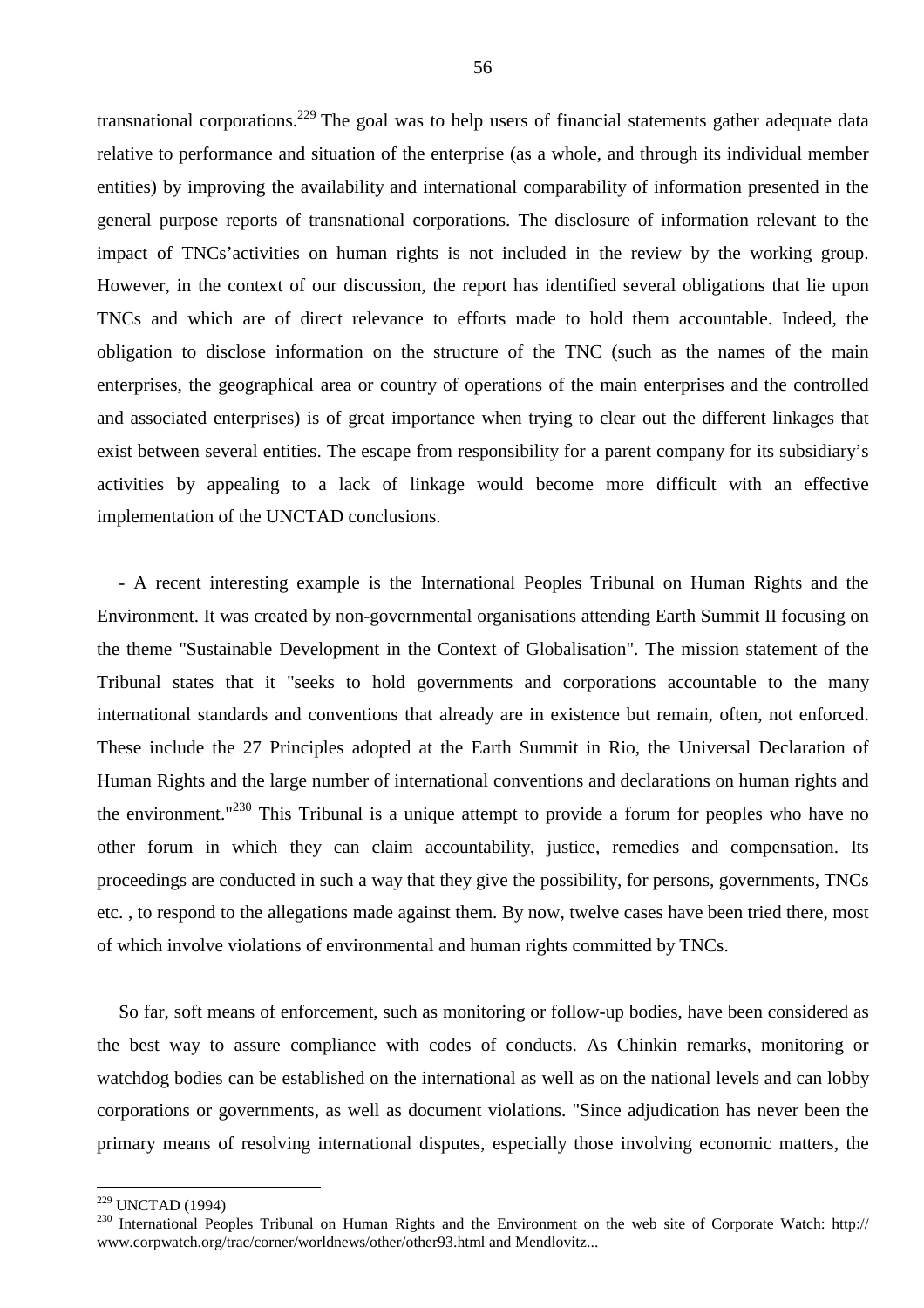unsuitability of soft law for adjudication should not be viewed as a major disadvantage."<sup>231</sup> Finally, if these means are not able to safeguard the respect of fundamental rights by TNCs, sanctions can come from shareholders' dissatisfaction as well as from consumer boycotts, aimed at corporate policies which do not comply with internationally accepted human rights. International pressure has already been a « fruitful » mean to compel some TNCs to adopt a more « human rights friendly » profile, such as in the case of Reebok or The Royal Dutch Shell Company.

The purpose of this paper is not to assess the different views on the subject of codes of conduct. We have rather tried to show, by invoking some attempts to hold TNCs accountable, that there is a growing concern on the side of different actors within the international community to "do something". The codes have proven to be one quite "fashionable" way to address the issue, since they allow for a greater flexibility thanks to their voluntary character and the possibility to adapt their content depending on the context. However, as the US Department of Labour warns: « it is important to keep in mind (...) that codes of conduct are not a panacea.»<sup>232</sup>, especially in the present context, where there are a multitude of codes, resulting from various initiatives and with sometimes different objectives.

Hence, direct international legal responsibility of TNCs towards human rights has imposed itself as an important principle that should be implemented. When the existing international human rights law, as well as the international arrangements aimed at controlling TNCs'activities, are duly respected, they leave no doubts as to the fact that TNCs should obey human rights obligations. However, this conclusion and its consequences have not been fully acknowledged, and TNCs may still escape the consequences of their human rights violations. One way to « accelerate » the implementation of these obligations incumbent upon TNCs would be to crystallise them in an international binding agreement, which would state that TNCs have to respect certain human rights<sup> $233$ </sup>. This agreement would be signed by States, but would impose direct obligations on TNCs. An international system to monitor their compliance with the rules would also be established. This idea was left aside after the failure of the UN initiative to regulate TNCs activities. However, the « new » version of this older attempt could rely on the experience of the various codes of conduct, and should target more specifically the human rights dimension of TNCs'activities, thus leaving aside some more controversial aspects. We have shown that more and more actors are relying on these codes and are adopting them. All the problems posed by the

<sup>&</sup>lt;sup>231</sup> CHINKIN (1989: 863).<br><sup>232</sup> Ouoted at *http://www.ichrdd.ca/PublicationsE/consE.html* 

<sup>&</sup>lt;sup>233</sup> The content of such an international treaty would of course be extremely difficult to determine. As we have mentioned it already, the view on the scope of TNCs human rights obligations varies depending of the actor that is determining it. NGOs are more « progessive » than the coproate actors themselves. Many questions concerning such an international agreement would have to be resolved in the future. This task goes beyond the scope of this mémoire but would be a good starting point for another research trying to improve the actual state of international human rights protection.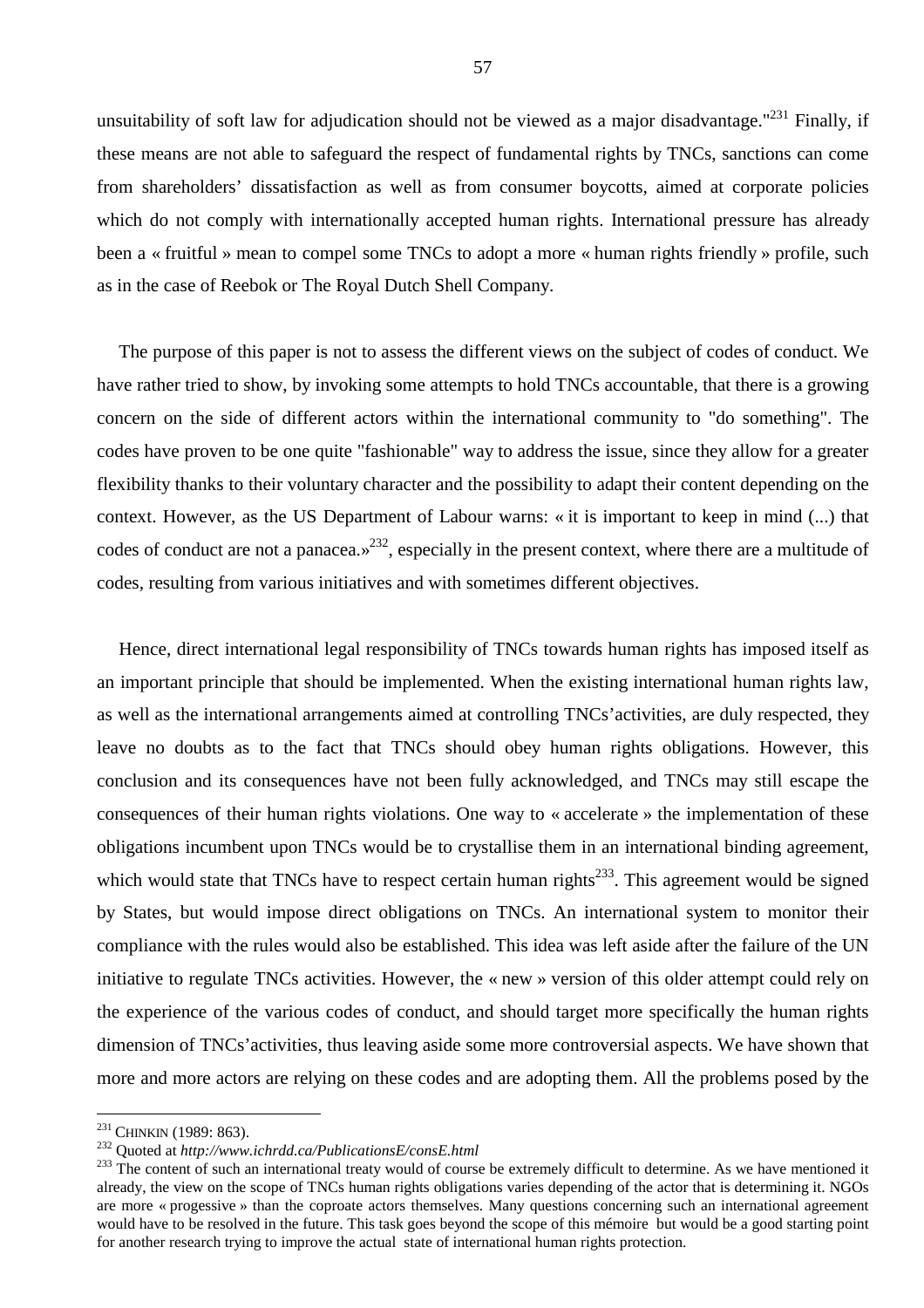drafting of the UN Code of conduct would of course arise again. However, a new attempt to convince the international community of the necessity to act effectively to effectively regulate TNCs could have a positive influence on the outcome of such an international attempt at achieving binding regulations.

### **Conclusion(s)**

In a recent article, Professor Philip Alston, while analysing the implications of globalisation for international law, warns to the fact that today's international law self-depiction could one day realise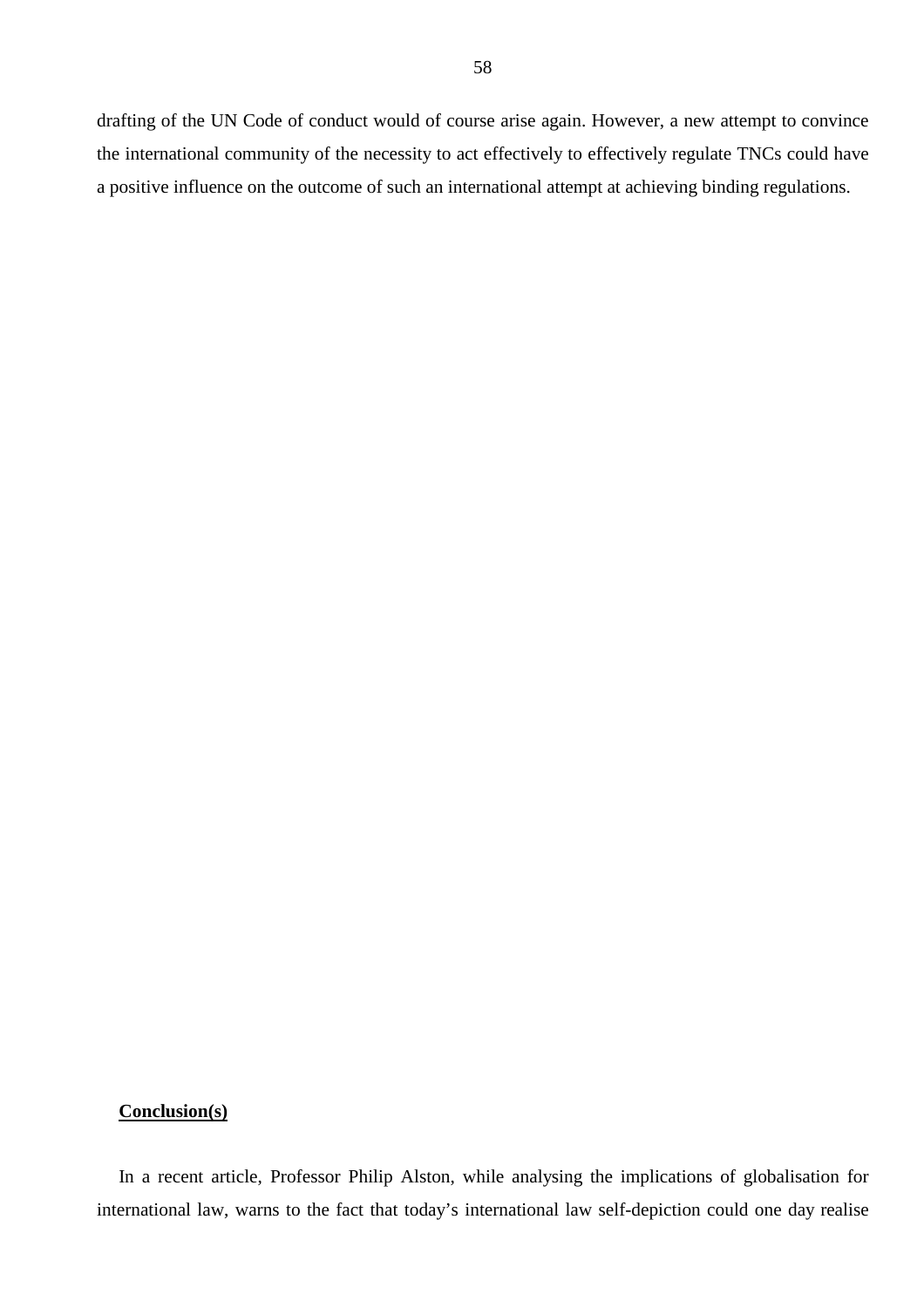that: « While non-state actors were building the Global Village, we were busy with yesterday's issues and concepts.  $\frac{234}{2}$ 

And indeed, the primary objective of this research was to try to analyse how the system of international human rights law can already effectively address, and is already addressing, the challenges - manifesting themselves especially as threats - posed by these new non-State actors. The special case of economic transnational corporations, being the principal non-State actors within the globalised world, has been analysed with regard to their responsibility for human rights respect and accountability for human rights violations. The conclusions of the three parts of this work show that international human rights law has different possibilities to tackle this issue: First, within the framework of States' international responsibility, secondly, by invoking TNCs direct responsibility under the international human rights system and, finally, by adopting one international common instrument that would bind TNCs. This last possibility could be obtained by drawing from the different attempts analysed above expressed principally as international or national codes of conduct - and adopted by States or by TNCs themselves.<sup>235</sup> The remarks made by G. Handl at the meeting of the American Society of International Law, to describe future developments with regard to TNCs, is still pertinent for today's situation: « Although it is too early to tell which way practice will develop in the short run, it is quite plausible that the concept of nationality will eventually be considered meaningless in relation to TNCs, that the notion that a particular state might be responsible internationally for the conduct of a TNC accordingly will become untenable and that TNCs will acquire the status of actors directly subject to and entitled through « international » law in their own right, i.e. without prejudice to states'rights and obligations. »236 We are presently beginning to realise the absolute necessity that the international business community respects its subjection to international human rights law standards that set clear boundaries to their human rights violation propensity and potential. However, this need to address adequately the challenges brought by TNCs has not yet been fully recognised, even by recent important and progressive attempts aimed to envision a new world order on the eve of the third millennium. This is the case of the work conducted by the Commission on Global Governance called *Our Global Neighborhood*.<sup>237</sup> Even if that report stresses the need to shift the focus from states to people and « is exuberant in stressing the pivotal role of transnational capital; it is anaemic in its approach to the

<sup>&</sup>lt;sup>234</sup> ALSTON (1997: 447).<br><sup>235</sup> Research is still needed in order to explore the possibility and the form of a new international instrument that would impose human rights obligations upon TNCs. The comparison between the advantages and the shortcomings of the existing codes of conduct is a good starting point for such an analysis.

<sup>236</sup> Proceedings of the American Society of Internatonal Law, 1985, Remarks by Handl, G. on *International Transfer of*  Hazardous Technology and Substances: Caveat Emptor or State Responsibility? The Case of Bhopal, India, at 322.<br><sup>237</sup> COMMISSION ON GLOBAL GOVERNANCE (1995);Our Global Neighborhood (New York: Oxford University Press).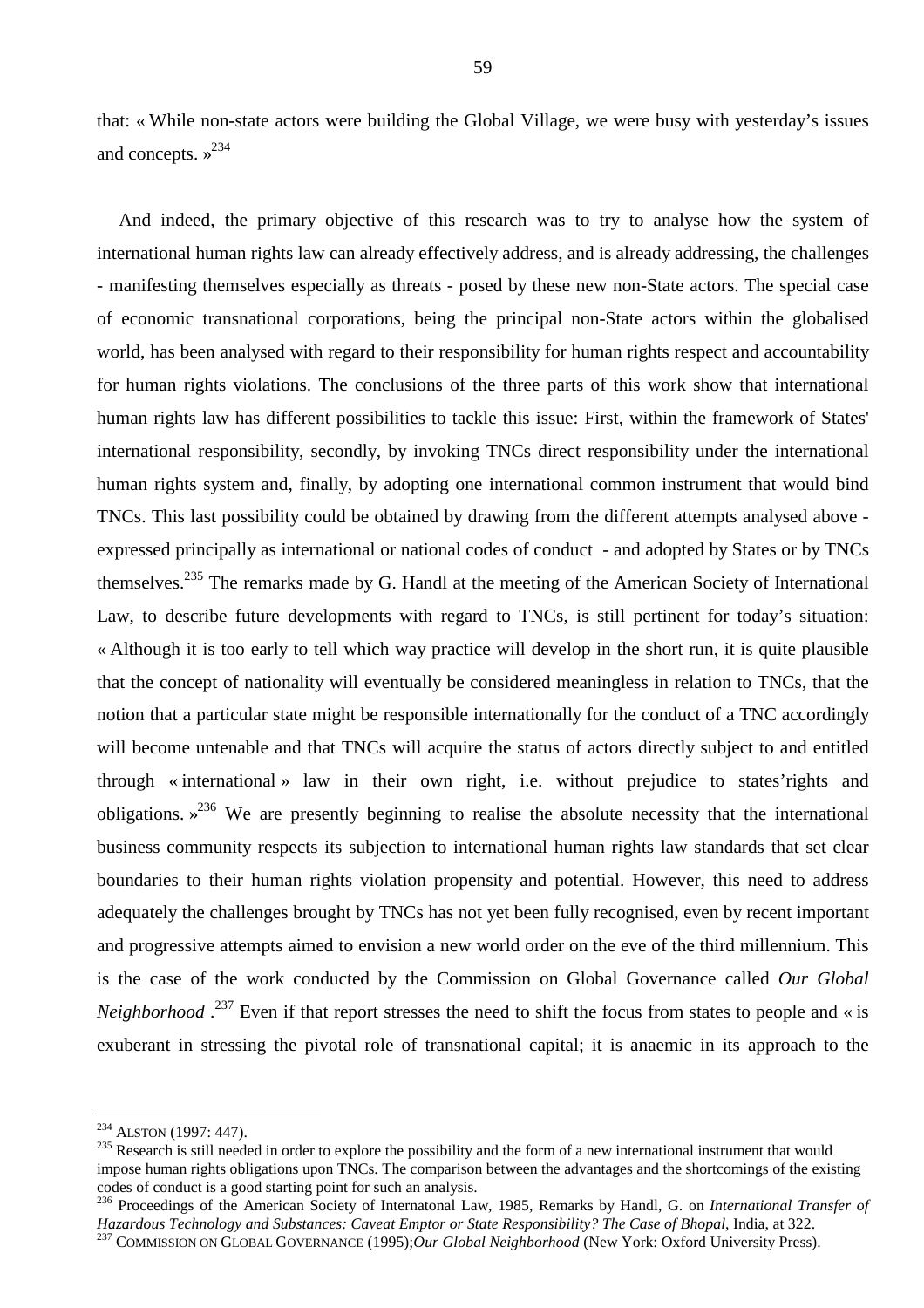accountability of transnationals for their flagrant violations of human rights.  $\frac{238}{9}$ 

The lack of will to remedy to TNCs'escape from international human rights obligations is balanced by the increased awareness, especially within international civil society, that justice with regard to human rights is not respected by actors of the international economic world. Sensibilisation towards the issue is a first step that will have to be followed by efforts, at all levels and from various approaches may they derive from economical, political, ethical or legal arguments - in order to ensure that human rights are not just ideals but also a reality.

However, and following the Vienna Declaration on Human Rights and Plan of Action, the existing link between human rights, development and democracy should be stressed with regard to the field of our research.<sup>239</sup> It is difficult, not to say absurd, to believe in the implementation of human rights, even with regard to transnational economical actors, when poverty and inequality are prevailing and when most of the individuals and people have no influence on decisions affecting their everyday life. The process of globalisation has increased the gap between national economies leaving many people deprived of their most basic rights, such as the right to food.<sup>240</sup> Furthermore, as Susan Marks notes: « While globalizing processes are certainly registered, the ways in which they are putting democracy under strain receive limited attention.  $x^{241}$  Indeed, if the basis on which individuals were traditionally included in participation in decisions affecting their lives was a national one, the implications of today's power of transnational actors and their escape from effective accountability towards their actions is that the principle of democratic legitimacy is seriously challenged in this globalised context.<sup>242</sup> Everything that hinders the realisation of one of these the fundamentals - being human rights, development and democracy - puts a break to the realisation of the others. Similarly, all the efforts that advance the promotion of one, reinforce the respect of the others. We have tried, throughout this work, to advance modestly the attempt of a better defence of human rights with regard to the

<sup>&</sup>lt;sup>238</sup> See BAXI, U (1996): «Global Neighborhood and the Universal Otherhood: Notes on the Report of the Commission on Global Governance » in 4 *Alternatives*, 21, at. 537.

<sup>239</sup> WORLD CONFERENCE ON HUMAN RIGHTS: The Vienna Declaration on Human Rights and Plan of Action, (June 1993) (United Nations), Paragraph 8.

<sup>&</sup>lt;sup>240</sup> See the report prepared by Mr. José Bengoa for the Sub-Commission which demonstrates that even if the growth of the world economy over the last 35 years has been enormous while measured only by GDP, the poor countries are comparatively poorer today than 35 years ago. Final Report prepared by Mr. José Bengoa, Special Rapporteur on T*he relationship between the enjoyment of human rights, in particular economic, social and cultural rights, and income distribution*, (E / CN.4 / Sub. 2 / 1997 / 9). See also in that regard: BRADSHAW, Y. and WALLACE, M. (1996): *Global Inequalities* (Indiana Unviersity: Pine Forge Press) and the Report of the Special Rapporteur Mr. LEANDRO DESPOUY on *Human rights and extreme poverty*,

<sup>(</sup>E / CN. 4 / Sub. 2 / 1996 / 13).<br><sup>241</sup> MARKS (1997: 272).

<sup>&</sup>lt;sup>242</sup> See HELD (1997: 260) and HELD, D. (1995): *Democracy and the Global Order: from the Modern State to Cosmopolitan Governance* (Cambridge: Polity) and HELD, D. as well as the analysis in MARKS (1997); MARKS, S.R. (1996): *The Riddle of All Constitutions. A Study of Democratic Ideas in International Law* (Cambridge: Emmanuel College) and GOLDBLATT, D., HELD, D., MCGREW, A AND PERRATON; J. (1997): « Economic Globalization and the Nation-State: Shifting Balances of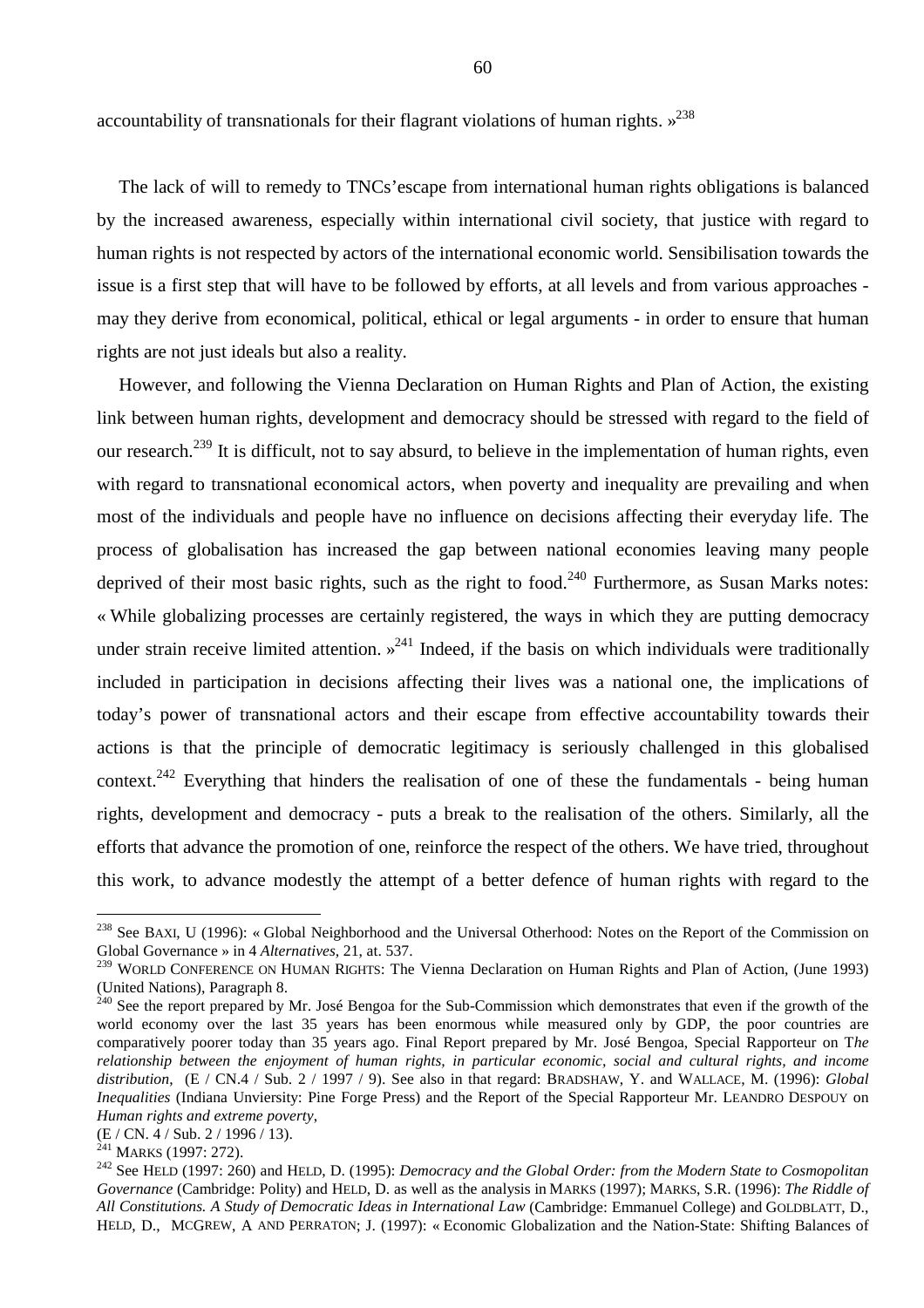activities of transnational corporations. The efforts will have to continue in that direction so that everyone shall be entitled to all the rights and freedoms set forth in the Universal Declaration of Human Rights, as stated in the article 2 of this universally accepted international instrument:

*« Everyone is entitled to all the rights and freedoms set forth in this Declaration, without distinction of any kind, such as race, colour, sex, language, religion, political or other opinion, national or social origin, property, birth or other status.»<sup>243</sup>*

## **Bibliography**

## **Official Documents:**

 $\overline{a}$ 

Power » in 3 *Alternatives. Social Transformation and Humane Governance*, 22.<br><sup>243</sup> 1948 - 1998: 50th Anniversary of the Universal Declaration of Human Rights, G.A. res. 217 A(III), UN Doc. A/810 at 71.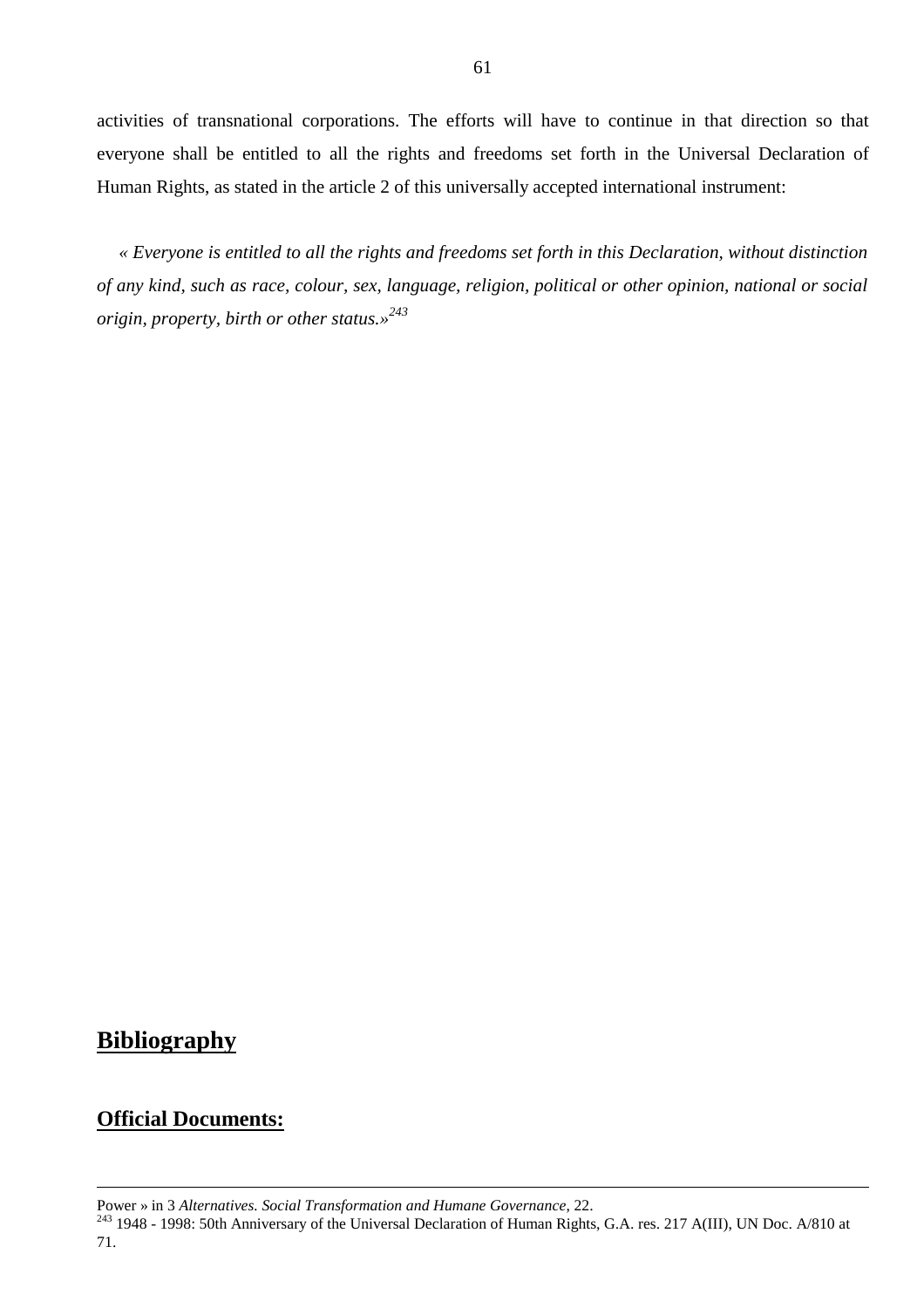#### International Labour Organisation

- ILO Report of the Director-General: *The ILO, Standard Setting and Globalization (1997,* 85th Session).
- ILO Working Party on the Social Dimensions of the Liberalization of International Trade: *Social labelling and the social responsibilities of enterprises.* GB. 270 / WP / SDL / 1 / 3
- 
- Sajhau, J.-P. (1997) *Ethique des affaires dans les industries THC (textile, habillement, chaussures): Les codes de conduite* (Bureau International du Travail, Genève). SAP 2.58 / WP. 107

#### Organisation for Cooperation and Development in Europe

- OECD (1996), Trade, Employment and Labour Standards. A Study of Core Workers' Rights and International Trade (Paris: OECD).
- Trade Union Advisory Committee to the OECD (TUAC) discussion paper on *Foreign Direct Investment and Labour Standards* (1996).

#### Secretary General reports

Analytical report of the Secretary-General: *Minimum Humanitarian Standards*. E / CN. 4 / 1998 / 87

Rapport du Secrétaire Général: *Les rapports entre, d'une part, la jouissance des droits de l'homme, notamment du droit au travail et des droits syndicaux reconnus sur le plan international et, d'autre part, les méthodes de travail et les activités des sociétés transnationales.* E / CN.4 / Sub.2 / 1995 / 11

Report of the Secretary-General: *Women's real enjoyment of their human rights, in particular those relating to the elimination of poverty, economic development and economic resources.* E / CN.4 / 1998 / 22 - E / CN.6 / 1998 / 11

Secretary-General Report: *Activities of the transnational corporation and management division and its joint units: the universe of TNCs.* E / C.10 / 1993 / 11

Secretary-General Report: *Documentation d'information établie par le Secrétaire général: Les rapports entre, d'une part, la jouissance des droits de l'homme, notamment du droit au travail et des droits syndicaux reconnus sur le plan international et, d'autre part, les méthodes de travail et les activités des sociétés multinationales.*

E / CN.4 / Sub. 2 / 1995 / 11

Secretary-General Report: *The impact of the activities and working methods of transnational corporations on the full enjoyment of all human rights, in particular economic, social and*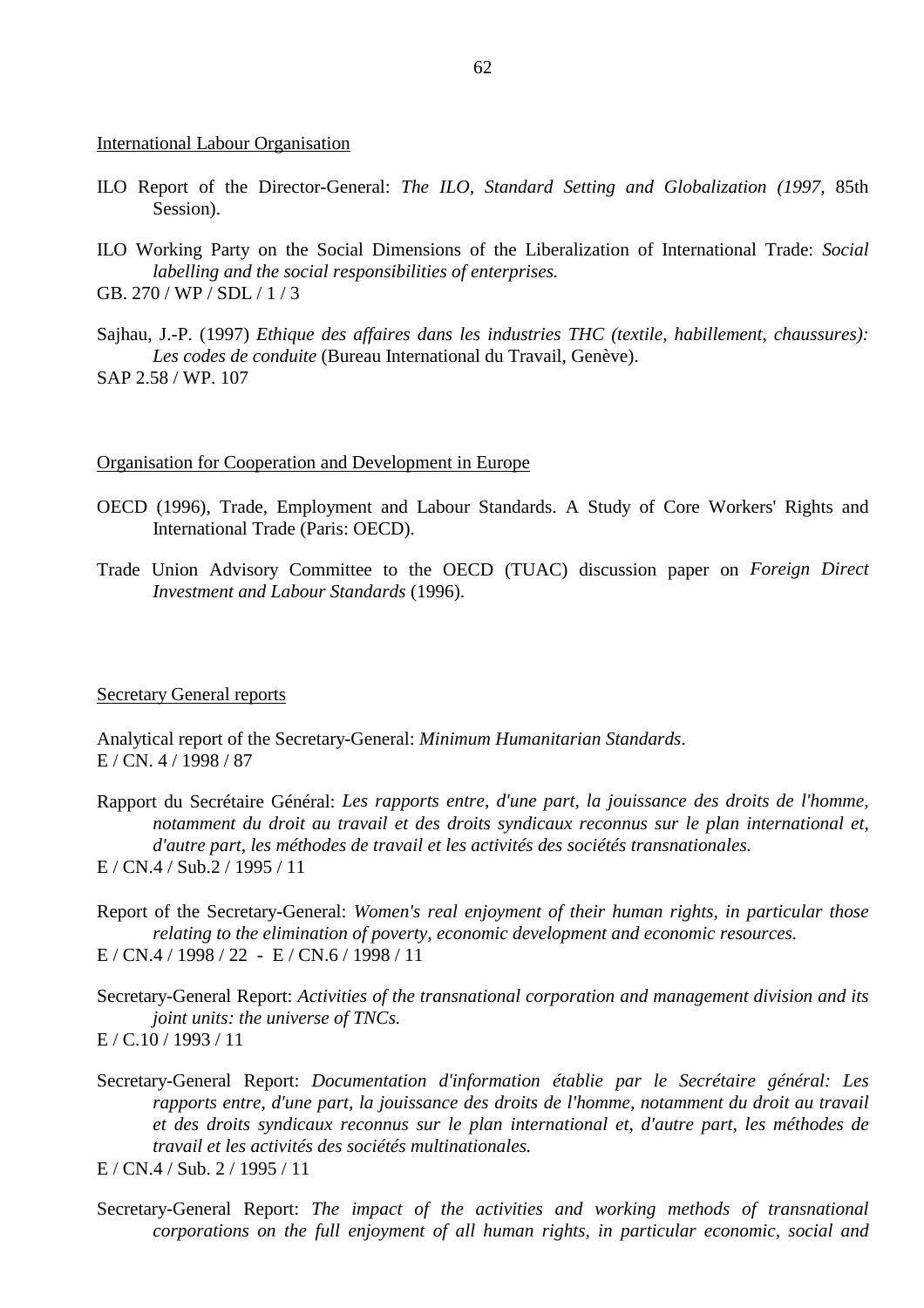*cultural rights and the right to development, bearing in mind existing international guidelines, rules and standards relating to the subject-matter.*  $E / CN.4 / Sub.2 / 1996 / 12$ 

#### United Nations Commission on Human Rights

- Report of Ms. Radhika Coomaraswamy, Special Rapporteur on the question of the violence against women including its causes and consequences.
- E / CN. 4 / 1998 / 54 / Add.1
- Report on the question of the use of mercenaries as a means of violating human rights and impeding the exercise of the right of peoples to self-determination, submitted by Mr. Enrique Bernales Ballesteros, Special Rapporteur of UN Commission on Human Riths,
- E / CN.4 / 1998 / 31
- Rapport préliminaire présenté par Mme Farma Zohra Ksentini, Rapporteur spécial de la Commission des Droits de l'Homme: *Conséquences néfastes des mouvements et déversements illicites de produits et déchets toxiques et nocifs pour la jouissance des droits de l'homme.* E / CN. 4 / 1996 / 17

#### United Nations Conference on Trade and Development

- UNCTAD Secretary Report: *Transnational Corporations in the World Economy and trends in foreign direct investment to developing countries in particular including the interrelationship of investment, trade, technology and development.*  $E / C.10 / 1994 / 3$
- UNCTAD The intergovernmental working group of experts on international standards of accounting and reporting (1994) *UNCTAD Conclusions on Accounting and Reporting by Transnational Corporations.*

UNCTAD (1996) *World Investment Report: Investement, Trade and International Policy Arrangements*.

#### United Nations Sub-Commission on Prevention of Discrimination and Protection of Minorities

Comments by Weissbrodt, D. (3.9.1998): *Transnational Corporations and Human Rights* (general distribution).

Draft resolution for the Sub-Commission of Human Rights: *The Relationship Between the Enjoyment of Human Rights, in Particular Economic, Social and Cultural Rights and the Right To Development, and the Working Methods and Activities of Transnational Corporations.* E / CN.4 / Sub.2 / 1996 / L.47

Final report prepared by Mr. José Bengoa, Special Rapporteur: *The relationship between the enjoyment of human rights, in particular economic, social and cultural rights, and income distribution.*

E.94.II.A.9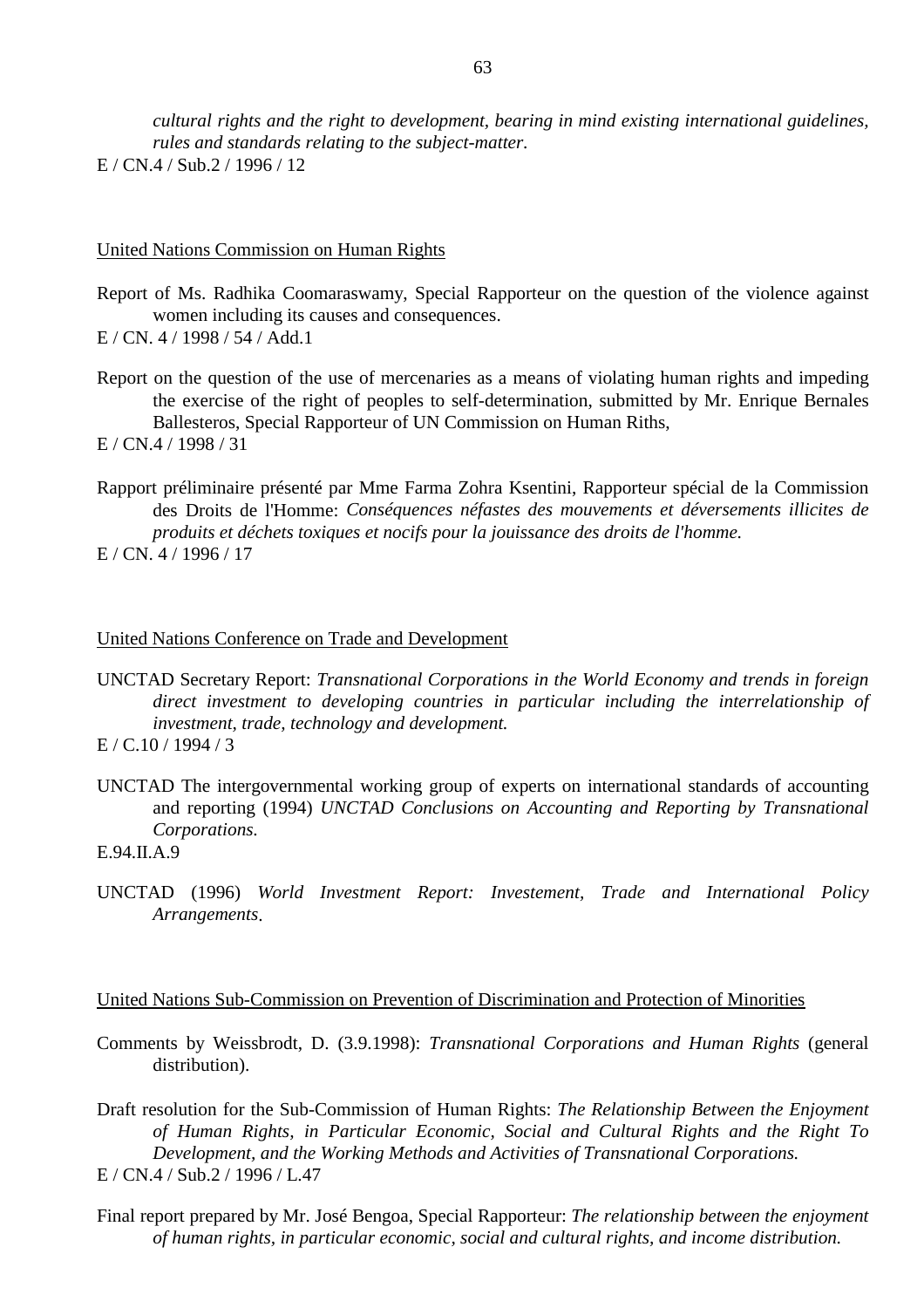E / CN.4 / Sub. 2 / 1997 / 9

Outline prepared by Mrs. Claire Palley for the UN Sub-Commission of Human Rights, 45th session: *The possible utility, scope and structure of a special study on the issue of privatization of prisons.*

E / CN.4 / Sub.2 / 1993 / 21

- Rapport du Centre des sociétés transnationales: *Investissements et opérations des sociétés transnationales sur les terres des peuples autochtones.* E / CN.4 / Sub.2 / 1994 / 40
- Report by Mr. El Hadj Guissé, Special Rapporteur to the Sub-Commission of Human Rights: *Rapport final sur la question de l'impunité des auteurs des violations des droits de l'homme (droits économiques, sociaux et culturels).*
- E / CN.4 / Sub. 2 / 1997 / 8
- Report by Mr. El Hadj Guissé, Special Rapporteur to the Sub-Commission of Human Rights: *Second interim report on the question of the impunity of perpetrators of human rights violations.* E / CN.4 / Sub.2 / 1996 / 15
- Sub-Commission resolution 1997/11: *The relationship between the enjoyment of economic, social and cultural rights and the right to development, and the working methods and activities of transnational corporations.*

Working paper of Ms. Kalliopi K. Koufa: *Terrorism and human rights.* E / CN. 4 / Sub.2 / 1997 / 28

Working document of Mr. El Hadji Guissé: *The impact of the activities of transnational corporations on the realization of economic, social and cultural rights*.

 $E / CN. 4 / Sub. 2 / 1998 / 6$ 

#### Diverse United Nations Documents

HRI / GEN / 1 / Rev. 3 (15.8.1997): *Compilation of General Comments and General Recommendations Adopted by Human Rights Treaty Bodies.* 

International Law Commission, Special Rapporteur on State Responsibility, James Crawford (1998) *First report on State responsibility.* A / CN. 4 / 490 / Add. 3

*Report of the Fourth World Conference on Women.. The Beijing Declaration.* A / Conf. 177 / 20 (1995)

Statement of the Committee on Economic, Social, and Cultural Rights on *Globalisation and Economic, Social and Cultural Rights* adopted on 11.5.1998. See at http://www.unhchr.ch/html/menu2/6/cescrnote.htm.

Travaux préparatoires UN Covenant on Civil and Political Rights. UN Doc.A/2929 Chap. VI para.139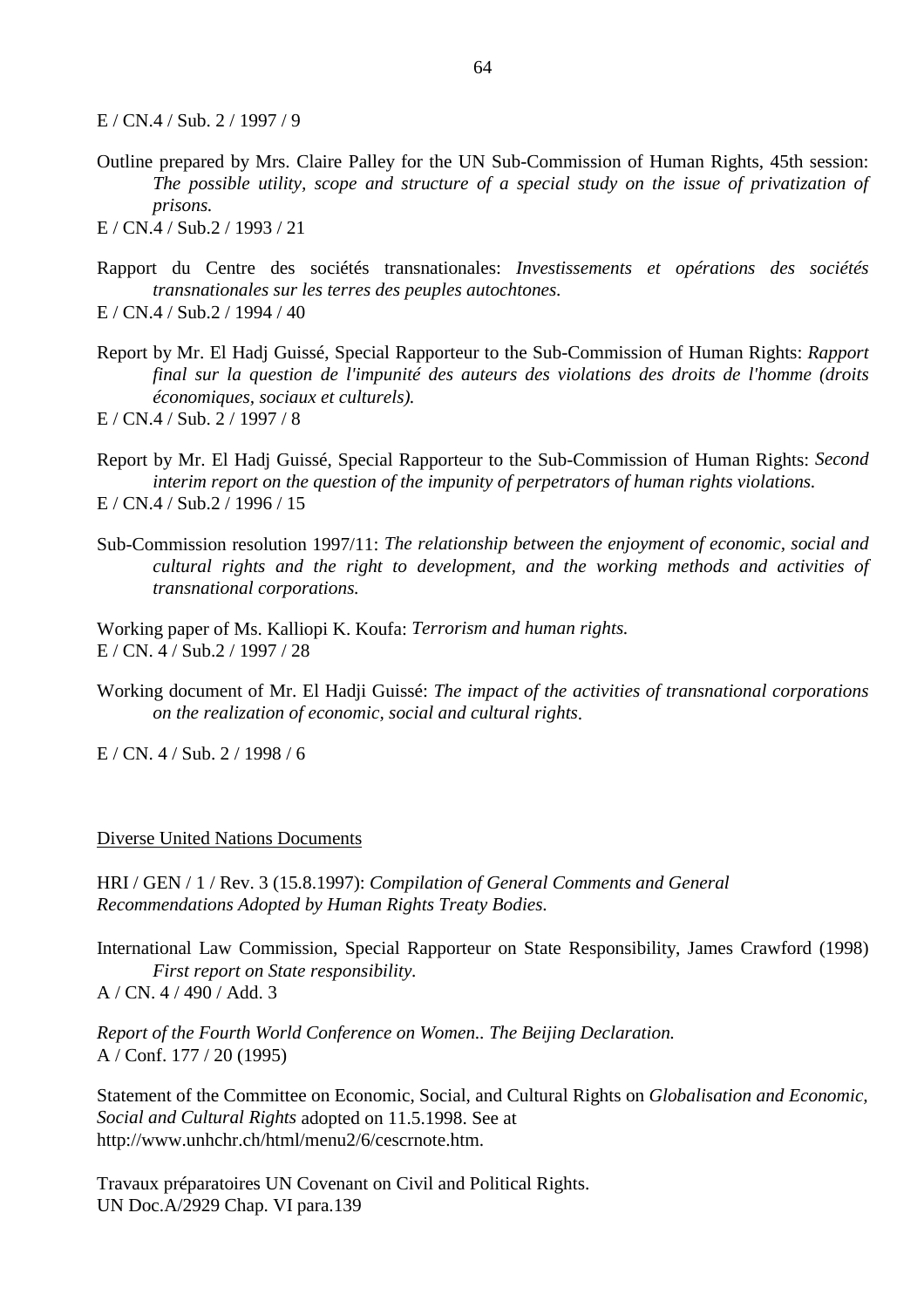- United Nations Development Programme: *Human Development Report 1997* (New York and Oxford: Oxford University Press).
- United Nations General Assembly: *Report of the International Law Commission on the work of its forty-eighth session (6 May-26 July 1996).* Supplement No. 10 (A/51/10)
- United Nations Publications: *Report of the Fourth World Conference on Women, Beijing, 4-15 September 1995.* E.96.IV.13

UNRISD Report: *Globalization and Citizenship (1997*9-11 December 1996: Geneva). UNRISD / Conf / 97 / 1

United Nations World Conference on Human Rights, *Vienna Declaration and Programme of Action* in 32 ILM 1661 (1993).

#### Decisions and Awards

- *Affaire des Biens britanniques au Maroc espagnol*, Sentence of Max Huber in Recueil des sentances arbitrales, vol.II.
- *Case Concerning the Barcelona Traction, Light and Power Company Limited*, Judgment of 5 February 1970, ICJ.
- *Island of Palmas Case (United States v. The Netherlands*), Reports of International Arbitration Awards, Vol 2 (1949).

*Janes Claim*, United Nations, Reports of International Arbitral Awards IV.

- *Massez Claim*, United Nations, Reports of International Arbitral Awards IV.
- *Reparations for Injuries Suffered in Service of UN (Advisory Opinion)*, International Court of Justice Reports (1949).
- *United States Diplomatic and Consular Staff in Teheran (U.S. v. Iran),* Judgment of May 24, 1980, I.C.J. Rep. (1980).

#### Conventions and Treaties:

Convention on the Elimination of All Forms of Discrimination Against Women, G.A. res. 34 / 180, UN GAOR Supp. (No.46) at 193, UN Doc. A / 34 / 180, entered into force Sept. 3, 1981.

Convention on the Prevention and Punishment of the Crime of Genocide, adopted 9 Dec. 1948, entered into force 12 Jan. 1951, 78 UNTS 277.

Convention on the Settlement of Investment Disputes between States and Nationals of other States in 575 UNTS 159, adopted 18.3.1965; entered into force 14.10.1966.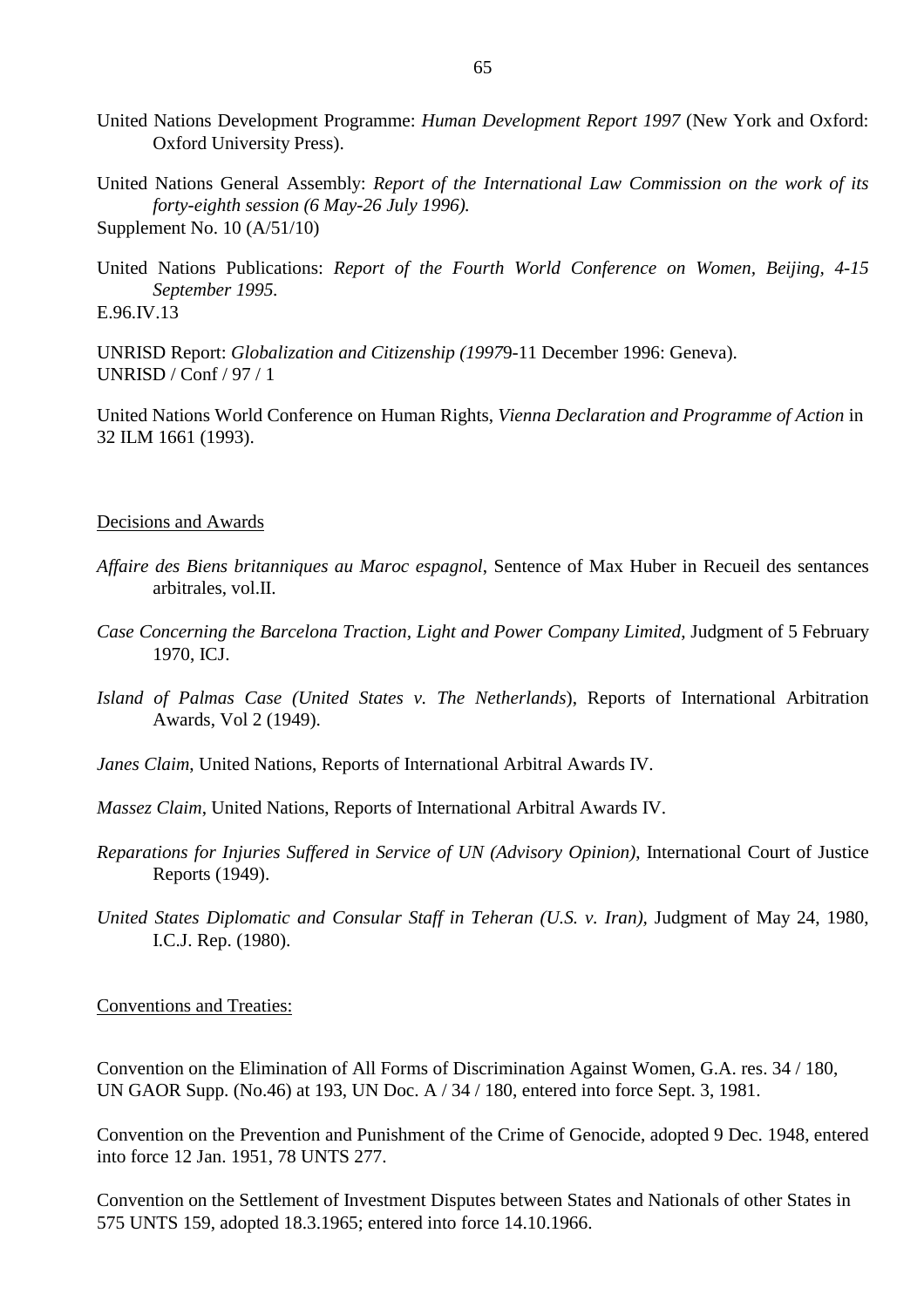European Convention for the Protection of Human Rights and Fundamental Freedoms, 213 U.N.T.S. 222, entered into force Sept. 3, 1953.

International Covenant on Civil and Political Rights, G.A. Res. 2200 (XXI), December 16, 1966.

International Convention on the Suppression and Punishment of the Crime of Apartheid, GA. Res. 3068 (XXVIII), adopted 30.12.1973, entered into force 18.7.1976.

International Covenant on Economic, Social and Cultural Rights, G. A. Res. 2200A (XXI), December 16, 1966.

International Covenant on the Elimination of All Forms of Racial Discrimination, 60 U.N.T.S.195, entered into force January 4, 1969.

Supplementary Convention on the Abolition of Slavery, the Slave Trade, and Institutions and Practices Similar to Slavery, adopted 7 Sept. 1956 entered into force 30 August 1957, E.S.C. Res. 680 (XXI), 226 UNTS 3.

Declarations and Resolutions of International Organisations:

Charter of Economic Rights and Duties of States, adopted 12. 12. 1974, A/RES/3281 (XXIX).

*ILO Tripartite Declaration of Principles concerning Multinational Enterprises and Social Policy (16.11.1977)* in *International Legal Materials, 1978,*15

OECD. *Multilateral Agreement on Investment. State of Play as of July 1996.* OCDE / GD(96)157

OECD *(1997*) *The OECD Declaration and Decision on International Investment and Multinational Enterprises. Basic Texts.* OCDE / GD (97) 36

OECD (1997) *The OECD Guidelines for Multinational Enterprises*. OCDE / GD (97) 40

## Governmental publications:

Department of United States Publication. Bureau of Democracy, Human Rights and Labor (1997) *Promoting the Model Business Principles.*

United States Department of Commerce (1995) *Model Business Principles.* 

# **Articles:**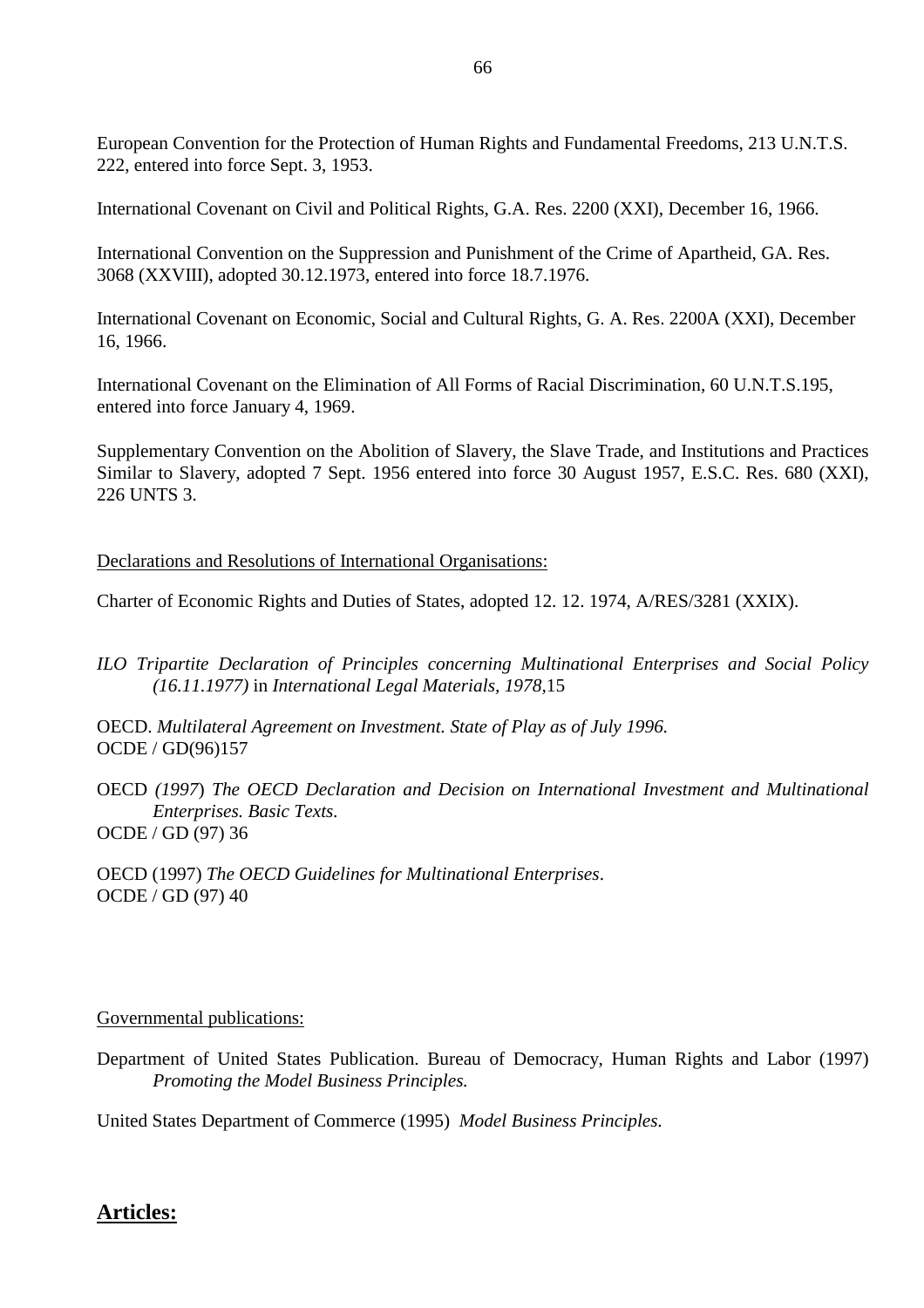- Abi-Saab, G. (1987) "The International Law of Multinational Corporations: A Critique of American Legal Doctrines" in Snyder and Sthirathni (ed.), *Third World Attitudes Towards International Law. An Introduction* (Dodrecht: Martinus Nijhoff).
- Ahrenberg, D. S. (1995) "The Labor Link: Applying the International Trading System to Enforce Violations of Forced and Child Labor" in 20 *Yale Journal of International Law*, 361.
- Alston, P. (1997) "The Myopia of the Handmaidens: International Lawyers and Globalization" in 8 (3) *European Journal of International Law*, 435.
- Arnaud, A-J. (1997) "De la Régulation par le droit à l'heure de la globalisation. Quelques observations critiques" in 35 *Droit et société*, 11.
- Asante, S. K. B. (1991) "International Law and Investments" in Bedjaoui, M. ed., *International Law: Achievements and Perspectives* (Dordrecht: Martinus Nijhoff Publishers), 667.
- Baker, M. (1992-3) "Private Codes of Corporate Conduct: Should the Fox Guard the Henhouse?" in 24 *University of Miami Inter-Amercian Law Review*, 399.
- Billenness, S. (1993) "Beyond South Africa: New Frontiers in Corporate Responsibility" in 28 *Business and Society Review*.
- Bourdieu, P. (March 1998) "L'essence du néolibéralisme " in *Le Monde Diplomatique*, 3.
- Bunch, C. (1993) "Feminist Visions of Human Rights in the Twenty-First Century" in Mahoney, K. E. and Mahoney P. ed., *Human Rights in the Twenty-first Century* (Netherlands: Kluwer Academic), 967.
- Cable, V. (1995) "The Diminished Nation-State: A Study in the Loss of Economic Power" in *Deadalus. Journal of the American Academy of Arts and Sciences: What Future for the State?*, 23.
- Cassel, D. (1996) "Corporate initiatives: a second human rights revolution?" in 19 *Fordham International Law Journal*, 1963.
- Charney, J. (1983) "TNCs and Developing Public International Law" in 749 (1) *Duke Law Journal*.
- Chinkin, C. M. (1989) "The Challenge of Soft Law: Development and Change in International Law" in 38 (4) *International and Comparative Law Quarterly*, 850.
- Clapham, A. (1993a) "The "Drittwirkung" of the Convention" in Macdonald, R. St. J et al. eds., *The European System for the Protection of Human Rights* (The Netherlands: Kluwer Academic Publishers), 163.
- Clapham, A. (1995) "The Privatisation of Human Rights" in *European Human Rights Law Review*, 20.
- Coomaraswamy, R. (1997) "Reinventing International Law: women's rights as human rights in the international community" (Boston: Harvard Law School Human Rights Program).
- Coomaraswamy, R. (1994) "To Bellow like a Cow: Women, Ethnicity, and the Discourse of Rights" in Cook, R. J. ed., *Human Rights of Women. National and International Perspectives* (Philadelphia: University of Pennsylvania Press), 39.
- Das, V. (1995) "Communities as Political Actors: The Question of Cultural Rights"(Consultation on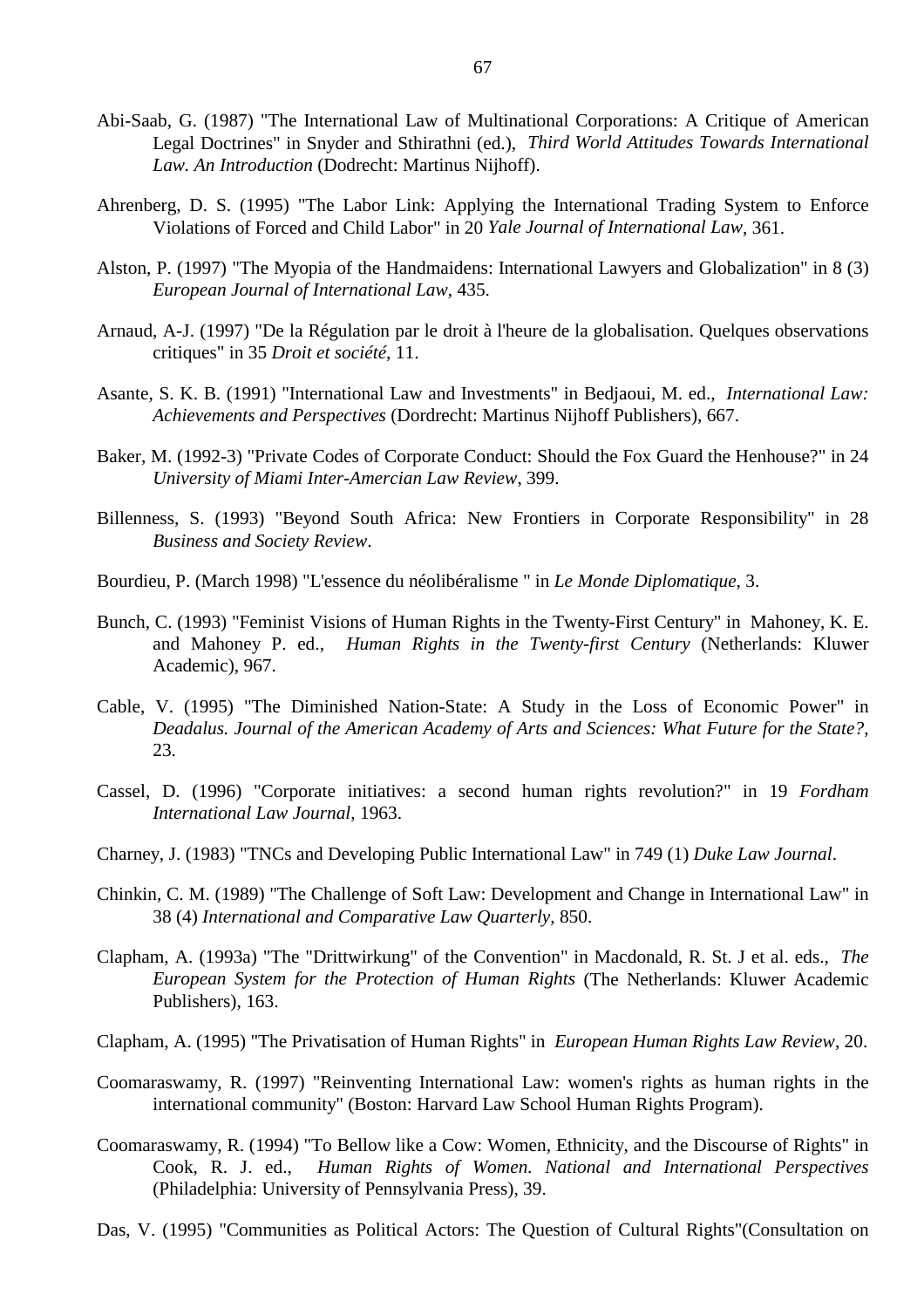Group Rights) (Sri Lanka: Law & Society Trust).

- Das, V. (1997) "Cultural Rights: the State, the Community and the Individual" (Geneva: International Centre for Ethnic Studies Lecture).
- Deakin, S. and Wilkinson F. (1994) "Rights vs Efficiency? The Economic Case for Transnational Labour Standards" in 23 (4) *Industrial Law Journal*, 289.
- De Wet, E. (1995) Labor Standards in the Globalized Economy. The Inclusion of a Social Clause in the General Agreement on Tariff and Trade / World Trade Organisation in 17 (3) *Human Rights Quarterly.*
- Diller, J. M. and Levy D. A. (1997) "Child Labour, Trade and Investment: Toward the Harmonization of International Law" in 91 (4) *American Journal of International Law*, 663.
- Eide, A. Meron T. and Rosas A. (1995) "Combating Lawlessness in Gray Zone Conflicts Through Minimum Humanitarian Standards " in 89 *American Journal of International Law*, 215.
- Forde, M. (1985) "Non Governmental Interferences with Human Rights" in 56 *British Yearbook of International Law*, 253.
- Francioni, F. (1991) "Exporting Environmental Hazards through Multinational Enterprises: Can the State of Origin be Held Responsible?" in Francioni, F. and Scovazzi T., *International Responsibility for Environmental Harm* (Dordrecht: Martinus Nijhoff), 275.
- Francioni, F. (1984) "International "soft law": a contemporary assessment" in Lowe, V and Fitzmaurice M. eds., *Essays in honour of Sir Robert Jennings* (Cambridge: Cambridge University Press), 167.
- Fraser Arvonne, S. (1993) "The Feminization of Human Rights: how the World Conference on Human Rights brought women onto the agenda" in 31 (4) *Foreign Service Journal*, 70.
- Freeman, M. (1994) "The Philosophical Foundations of Human Rights" in 16 *Human Rights Quarterly*, 491.
- Frey, B. A. (1997) "The Legal and Ethical Responsibilities of Transnational Corporations in the Protection of International Human Rights" in6 *Minnesota Journal of Global Trade*, 153.
- Goldblatt, D., Held, D., and McGrew, A. and Perraton J. (1997) "Economic Globalization and the Nation-State: Shifting Balances of Power" in 22 (3) *Alternatives. Social Transformation and Humane Governance* , 269.
- Grossman, C. and Bradlow D. D (1993) "Are We Being Propelled Towards a People-Centered Transnational Legal Order?" in 9 (1) *The American University Journal of International Law and Policy*.
- Gutto, S. B. O. (1987) "Violations of Human Rights in the Third World: Responsibility of States and TNCs" in Snyder and Sthirathni (ed.), *Third World Attitudes Towards International Law. An Introduction* (Dodrecht: Martinus Nijhoff), 275.
- Hatem, F. (1995) "Quel cadre juridique pour l'activité des firmes multinationales?" in 65 *Economie Internationale*, 71.
- Held, D. (1997) "Democracy and Globalization" in 3 *Global Governance*, 251.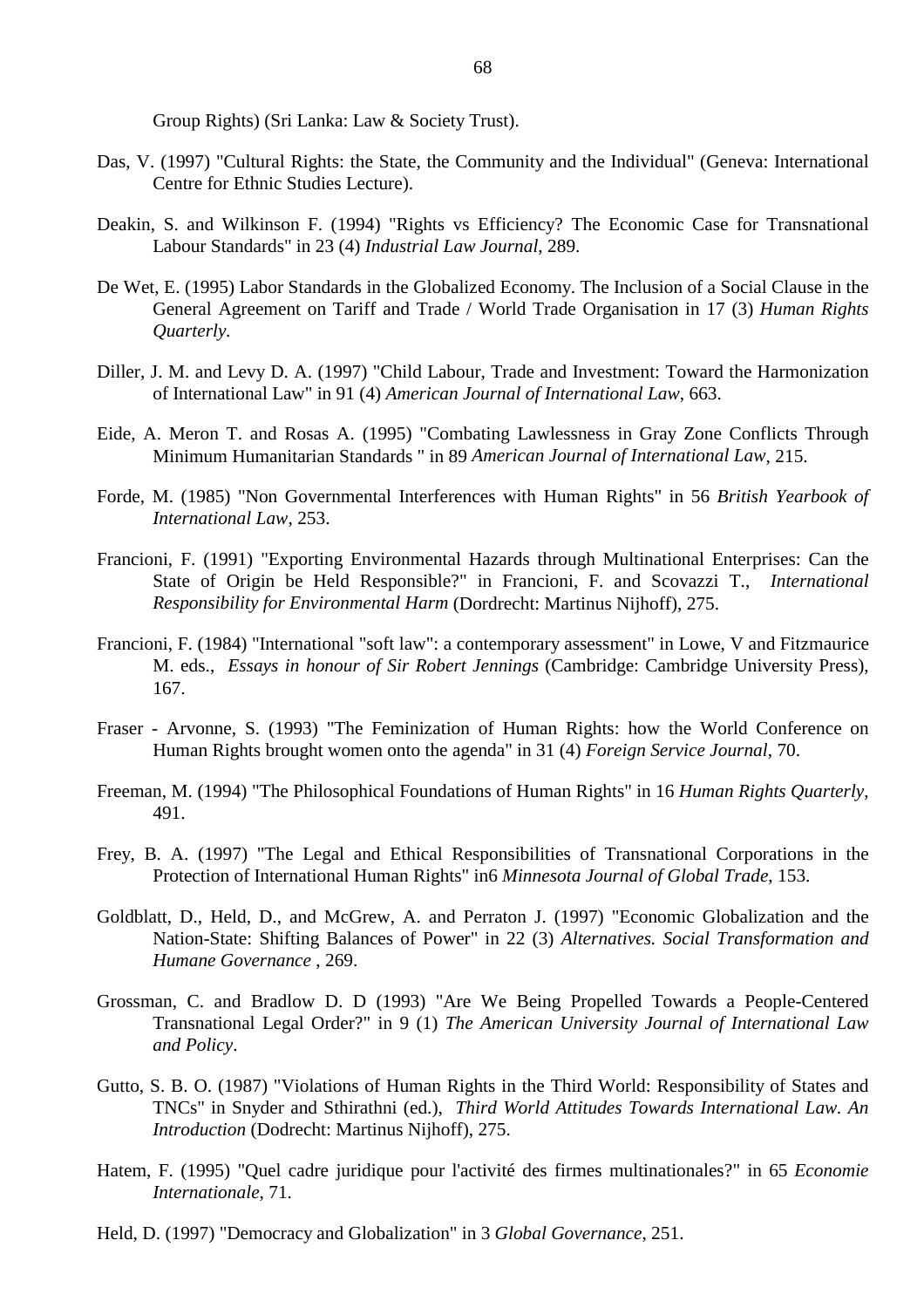Janis, M. W. (1991) "International Law?" in 32 (2) *Harvard International Law Journal*, 363.

- Jimenez de Aréchaga, E. and Tanzi A. (1991) "La Responsabilité Internationale des Etats" in Bedjaoui, M. éd., *Droit International. Bilan et Perspectives* (Dordrecht: Martinus Nijhoff), 367.
- Keller, J. J. (1995) "Human Rights, Multinational Business and International Financial Institutions" in *Proceedings of the American Society of International Law* (88th Meeting), 271.
- Kingsbury, B. (1992) "Claims by Non-State Groups in International Law" in 25 (3) *Cornell International Law Journal*, 481.
- Kline, J. M. (1993) "International Regulation of Transnational business: providing the missing leg of global investment standards" in 2 (1) *Transnational Corporations*, 153.
- Knop, K. (1994) "Why Rethinking the Sovereign State is Important for Women's International Human Rights Law" in Cook, R. J. ed., *Human Rights of Women. National and International Perspectives* (Philadelphia: University of Pennsylvania Press ), 153.
- Kokkini-Iatridou, D. and de Waart P. J. I. M. (1983) "Foreign Investments in Developing Countries Legal Personality of Multinationals in International Law " in XIV *Netherlands Yearbook of International Law* (Dordrecht: Martinus Nijhoff Publishers), 87.
- Koskenniemi, M. (1991) "The Future of Statehood" in 32 (2) *Harvard International Law Journal*, 397.
- Landay, B. M. "One American Corporation's Attempt to Define and Play a Role in the Global Environment: Some Observations on the Standards for Social Responsibility of the Timberland Company" in *Proceedings of the American Society of International Law* (88th Meeting).
- Lewis, P. (May 27, 1995) "U.S. Provides First Details ot its Business Ethics Code" in New York Times.
- Mandel, H. (1989) "In Pursuit of the Missing Link: International Worker Rights and International Trade?" in 27 *Columbia Journal of Transnational Law*, 443.
- Mendlowitz, S.H. (1998) « Statement of the International Peoples' Tribunal on Human Rights and the Environment: Sustainable Development in the Context of Globalization » in 23 (1) *Alternatives*, 109.
- Meron, T. (1998) "Is International Law Moving towards Criminalization?" in 9 *European Journal of International Law*, 18.
- Meyer. W.H. (1996) "Human Rights and MNCs: Theory Versus Quantitative Analysis" in 18 (2) *Human Rights Quarterly*, 368.
- Monde Diplomatique (Le) (nov. 1996 ) *Scénarios de la mondialisation* (32) (Paris).
- Rahman, M. (1994) "Determination of nationality of TNCs: a functional approach" in 28 *Indian Journal of International Law*, 222.
- Ratner, S. (spring 1998) "International Law: The Trials of Global Norms" in 110 *Foreign Policy*, 65.
- Reisman, M. (1997) "Designing and Managing the Future of the State" in 8 (3) *European Journal of International Law*, 409.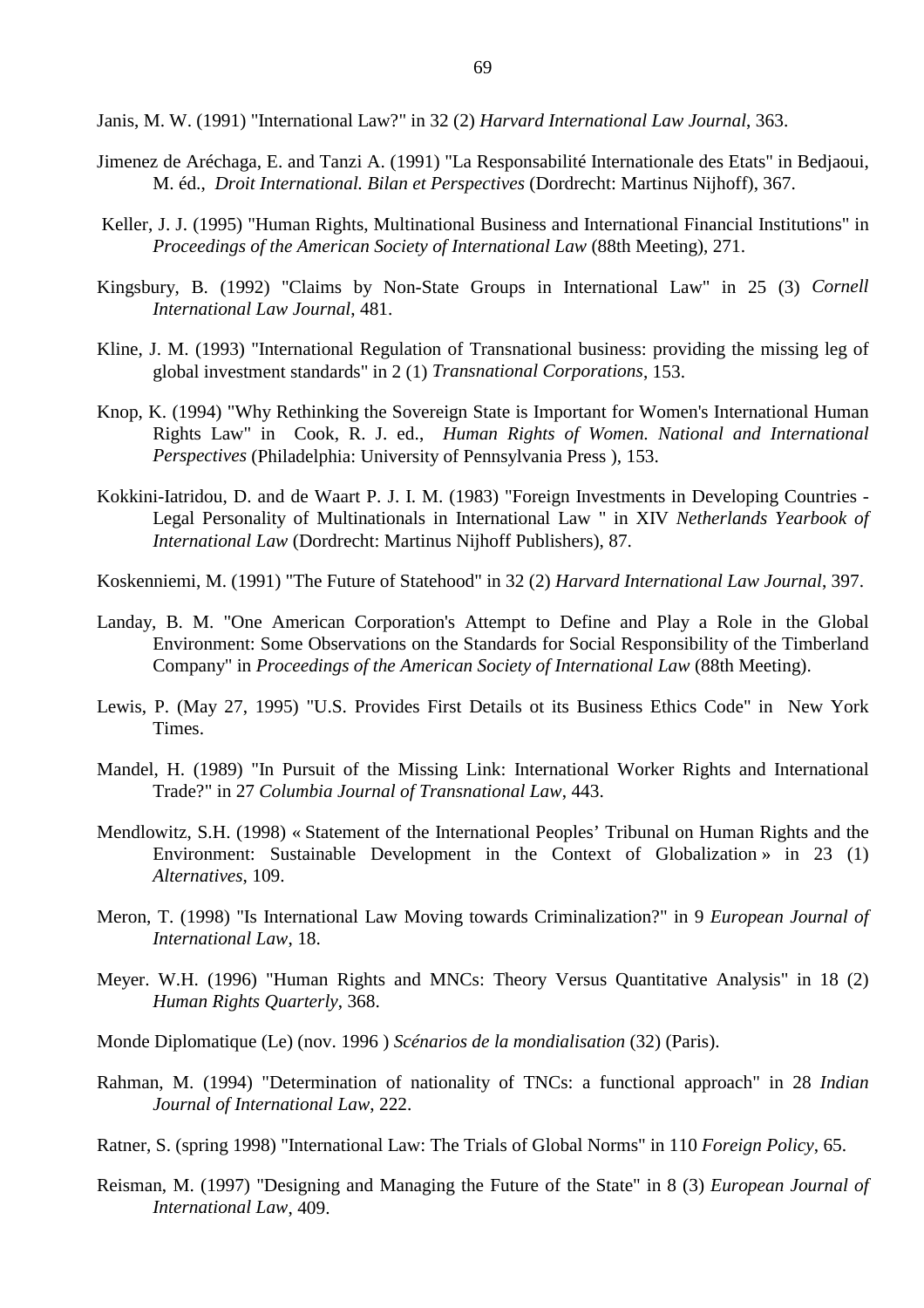- Rigaux, F. (1991) "Transnational Corporations" in Bedjaoui, M., *International Law: Achievements and Prospects* (Dordrecht: Martinus Nijhoff), 121.
- Rodley, N. (1993) "Can Armed Opposition Groups Violate Human Rights?" in Mahoney, K. E. and Mahoney P. eds., *Human Rights in the Twenty-first Century* (Netherlands: Kluwer Academic Publishers), 297.
- Rodrik, D. (Summer 1997) "Sense and Nonsense in the Globalization Debate" in *Foreign Policy*, 19.
- Romany, C. (1994) "State Responsibility Goes Private: A Feminist Critique of the Public/Private Distinction in International Human Rights Law" in Cook, R. J. ed., *Human Rights of Women. National and International Perspectives* (Philadelphia: University of Pennsylvania Press ), 85.
- Rubin, S. (1984) "Transnational Corporations and International Law: An Uncertain Partnership" in 4 *Chinese Yearbook of International Law and Affairs*.
- Safarian, A. E. (1996) "World Investment Report 1996: Investment, Trade and International Policy Arrangements" in 5 (3) *Transnational Corporations* (France: UNCTAD), 163.
- Sanders, P. (1987) "Codes of conduct and sources of law" in *Le droit des relations économiques internationales. Etudes offertes à Berthold Goldman* (Paris: Ilitec), 281.
- Shelton, D. (1990) "Private Violence, Public Wrongs, and the Resonsibility of States" in 13 (1) *Fordham International Law Journal*, 1.
- Shelton, D. (1993) "State Resonsibility for Covert and Indirect Forms of Violence" in Mahoney, K. E. and Mahoney P. ed., *Human Rights in the Twenty-first Century* (Dordrecht: Kluwer Academic Publishers), 265.
- Siqueiros, J. L. (1987) "The Juridical Regulation of Transnational Enterprises" in Snyder and Sthirathni (ed.), *Third World Attitudes Towards International Law. An Introduction* (Dordrecht: Martinus Nijhoff), 577.
- Slaughter, A. M. (1997) "The Real New World Order" in 76 *Foreign Affairs*, 183.
- Sousa Santos de, B. (1997) "Vers une conception multiculturelle des droits de l'homme" in 35 *Droit et Société*, 79.
- Spar, D. L. (1998 (March-April)) "The Spotlight and the Bottom Line. How Multinational Export Human Rights" in 77 (2) *Foreign Affairs*, 7.
- Stessens, G. (1994) *Corporate Criminal Liability: A Comparative Perspective* in (3) *International and Comparative Law Quarterly* 43
- Strange, S. (1995) "The Defective State" in 124 *Daedalus*.
- Sur, S. (1997) "The State between Fragmentation and Globalization " in 8 (3) *European Journal of International Law*, 421.

The Economist (June 3, 1995) "Ethical Shopping: Human Rights", 66 and 71.

Tiewul, S. (1988) "Transnational Corporations and emerging international legal standards" in de Waart, P. and Peters, P. and Duters E. ed., *International Law and Development* Martinus Nijhoff Publishers), 105.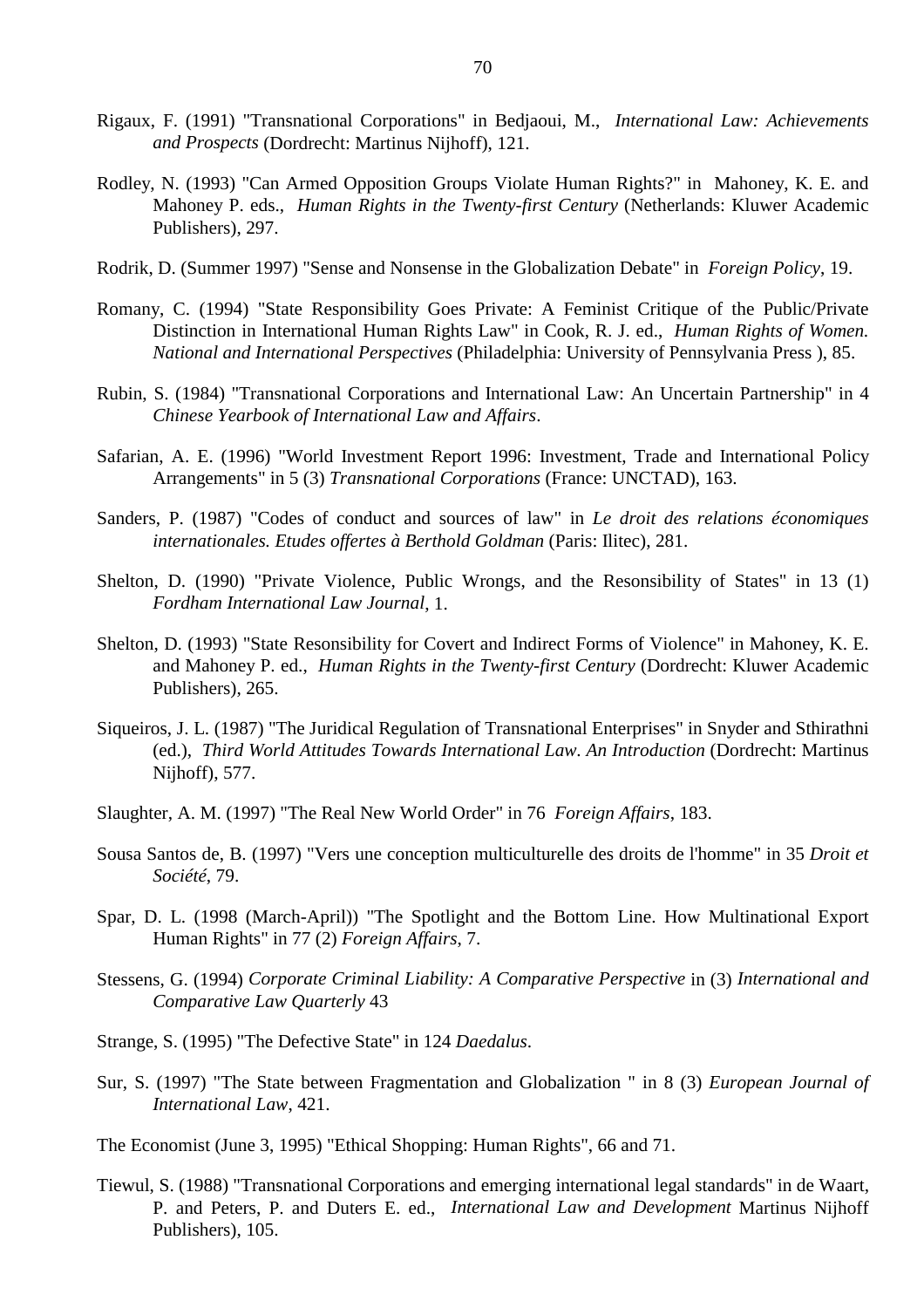Wilking, P. (1996) "New Myths for the South: Globalisation and the Conflict between Private Power and Freedom" in 17 (2) *Third World Quarterly. Journal of Emerging Areas*, 323.

## **Books:**

- Beck, U. (1997) *Was ist Globalisierung?* (Frankfurt a. M.: Suhrkamp Verlag), 271p.
- Cassel, J. (1993) *The Uncertain Promise of Law: Lessons from Bhopal* (Toronto: University of Toronto Press), 33-54; 250-293p.
- Cassese, A. (1994) *Human Rights in a Changing World* (Cambridge: Polity Press), 245p.
- Chowdhury, Denters, S. R., and Erik, M. G. and de Waart P. ed. (1992) *The Right to Development in International Law* (Dodrecht: Martinus Nijhoff), 1-41p.
- Chryssides, G. and Kaler J. (1996) *Essentials for Business Ethics* (UK: Mc Graw-Hill).
- Clapham, A. (1993b) *Human Rights in the Private Sphere* (Oxford: Clarendon Press), 385p.
- *Compilation of General Comments and General Recommendations Adopted by Human Rights Treaty Bodies.*
- HRI / GEN / 1 / Rev.3 / 1997
- Cook, R. J. (ed) (1994) *Human Rights of Women. National and International Perspectives* (Philadelphia: University of Pennsylvania Press ).
- De George, R. T. (1990) *Business Ethics* (New York: Macmillan Publishing Company), 399-427p.
- Dipla, H. (1994) *La Responsabilité de l'etat pour violation des droits de l'homme* (Paris: Editions A. Pedone), 113p.
- Draï, R. ed. (1984) *Multinationales et Droits de l'Homme* (Paris: Presses Universitaires de France), 43- 95; 97-153p.
- Graham, E.M. (1996) Foreign Direct Investment in the New Multilateral Trade Agenda (Geneva: Program for the Study of International Organization(s), IUHEI), 35p.
- Habermas, J. (1997) *Droit et Démocratie* (Paris: Gallimard), 551p.
- Hirst, P. and Thompson G. (1996) *Globalization in Question: The International Economy and the Possibilities of Government* (Cambridge: Polity Press), 227p.
- Horn, N. ed. (1980) *Legal Problems and Codes of Conduct for Multinational Enterprises* (Denventer, the Netherlands: Kluwer), 509p.
- Hufbauer, G. C. and Rubin, S. (1983) *Emerging Standards of International Trade and Investment* (Totowa, New Jersey: Rowmann & Allanheld), 5-17; 47-63; 101-119; 175-195p.
- Kolodner, E. (1994) *Transnational Corporations: Impediments or catalysts of social development?*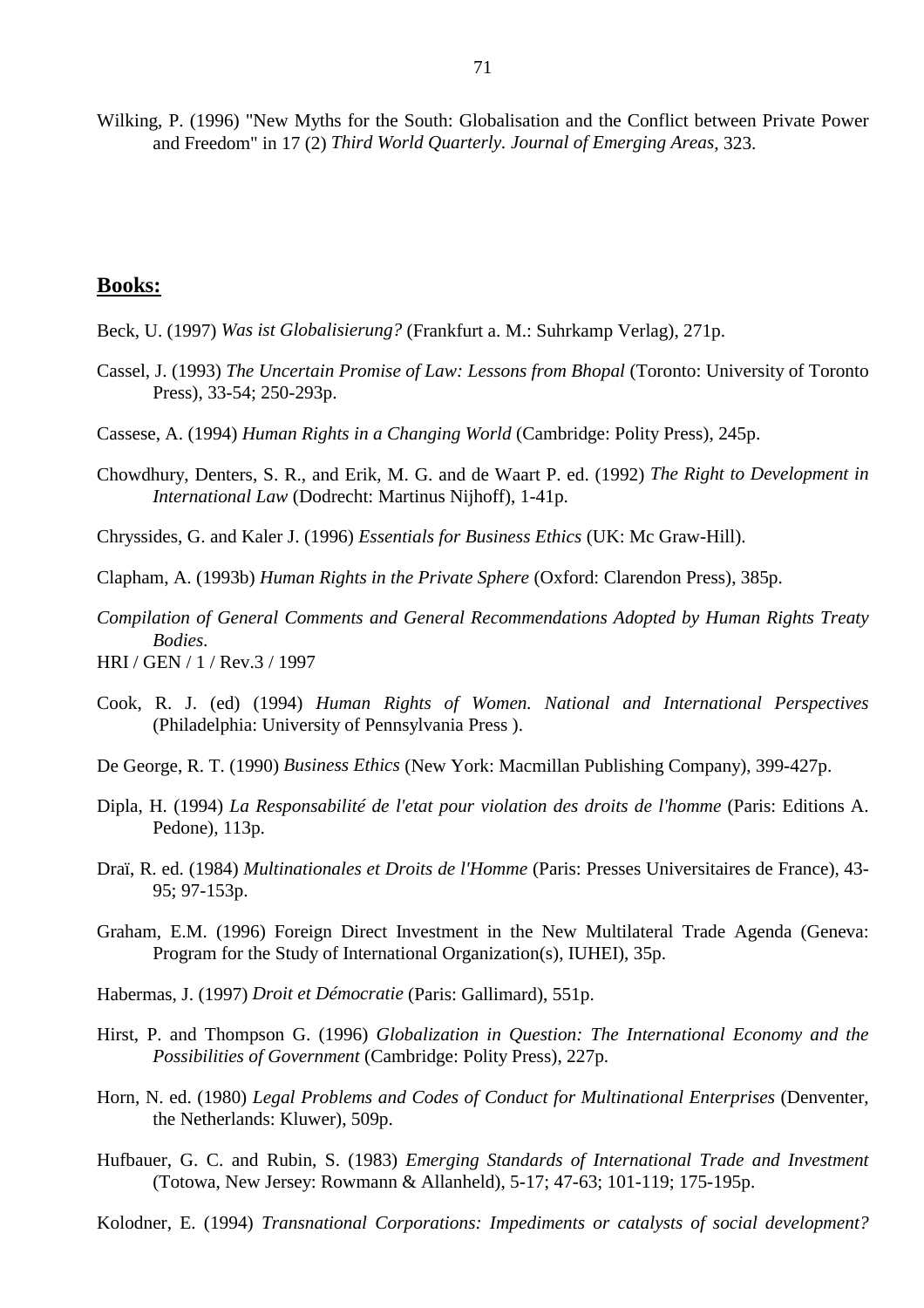(occasional paper no.5) (Geneva: UNRISD), 51p.

- Langille, B. A. (1997) *Eight Ways to Think About Labour Standards* (Geneva: Program for the Study of International Organization(s), IUHEI), 47p.
- Marks, S. R. (1996) *The Riddle of All Constitutions. A Study of Democratic Ideas in International Law* (Submitted in fulfilment of the requirements for the degree of Doctor of Philosophy: Emmanuel College, Oxford), 294p.
- Meron, T. (1984) *Human rights in internal strife: their international protection* (Cambridge: Grotius Publisher).
- Meron , T. (1989) Human Rights and Humanitarian Norms as Customary Law (Oxford: Clarendon Press).
- Sakamoto, Y. ed. (1994) *Global Transformation: Challenges to the State System* (Tokyo: United Nations University Press).
- Schierbeck, J. (1998) *Industry and Human Rights. A Guide* (Kobenhavn: Confederation of Danish Industris), 51p.
- Singer, M. (1997) *The Future of International Human Rights* (The George Washington University Law School. International Rule of Law Center) .
- Teson, F (1998) *A Philosophy of International Law* (Oxford: Westview Press ), 196p.
- Windsor, D. and Preston L. E. (1997) *The Rules of the Game in the Global Economy: Policy Regimes for International Business* (2nd ed.) (Dordrecht: Kluwer Academic Publisher).
- World Development Report 1997, The State in a Changing World (Oxford University Press).
- Wyler, E. (1995*) L`illicite et la condition des personnes privées : la responsabilité internationale en droit coutumier et dans la Convention européenne des droits de l homme* (Paris : Pedone).

## **Manuals:**

- Barberis, J. A. (1983-I) "Nouvelles questions concernant la personnalité juridique internationale" 179 *Recueil des cours de l'Académie de Droit International* (Leyde: A.W. Sijtohoff), 145.
- Brownlie, I. (1983) System of the Law of Nations. State Responsibility (Oxford: Clarendon Press).
- Cahier, P. (1985-VI) Cours général de droit international public 195 *Recueil des cours de l'Académie de Droit International (*Dordrecht : Martinus Nijhoff Publishers), 374p.
- Henkin, L. (1989-IV) International Law. Politics, Values and Functions. General Course on Public International Law *215 Recueil des cours de l'Académie de Droit International (*Dordrecht : Martinus Nijhoff Publishers).
- Malanczuk, P. (1997) *Akehurst's modern introduction to international law* (7th) (London and New York: Routledge).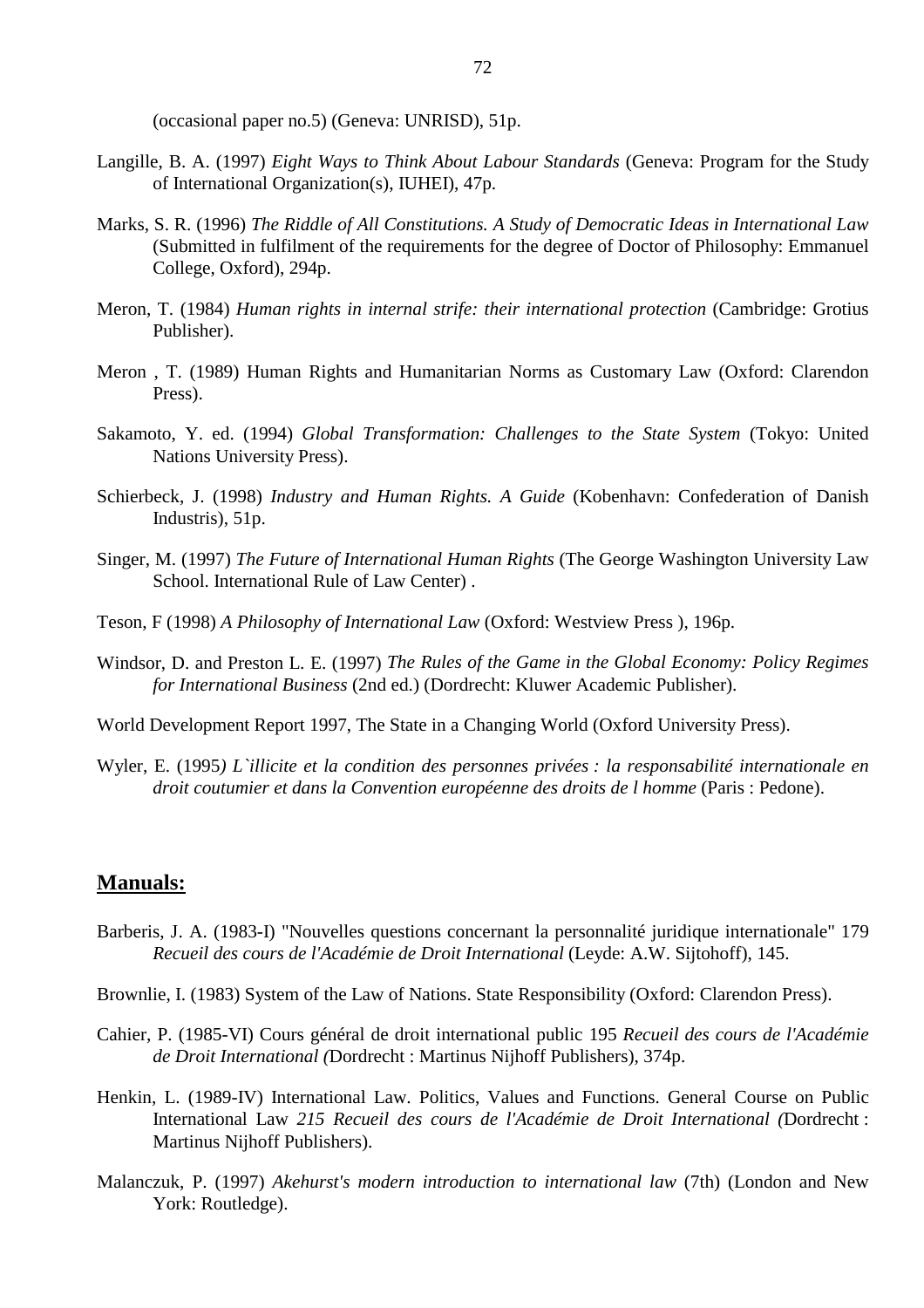Merciai, P. (1993) *Les entreprises multinationales en droit international* (Bruxelles : Bruylant).

- Newmann, F. and Weissbrodt D. (1996) *International Human Rights. Law, Policy and Process* (2nd ed.) (Cincinnati, Ohio: Anderson Publishing Co.), 834p.
- Nguyen Quoc Dinh (1994) *Droit International Public* (5th ed.) (Paris: Librairie Générale de Droit et de Jurisprudence), 1317p.
- Pradel, J. (1995) *Droit pénal comparé* (Paris: Dalloz).
- Quadri, R. (1964-III) Cours général de droit international public 113 *Recueil des cours de l'Académie de Droit International* (Leyde: A.W. Sijtohoff).
- Seidl-Hohenveldern, I. (1992) *International Economic Law* (2nd) (Dordrecht: Martinus Nijhoff Publishers).
- Steiner, H. J. and Alston P. (1996) *International Human Rights in Context. Law, Politics, Morals.* (Oxford: Clarendon Press), 1245p.

## **NGOs Documents:**

Amnesty International Report - ACT 70/01/98 (1998) *Human Rights Principles for Companies.*

- Consumer Unity and Trust Society (1997) *Globalising Liberalisation without Regulations: Or How to Regulate Foreign Investments and TNCs* Briefing paper No. 6 / July 1996 revised May 1997.
- Human Rights Watch (March 1998a) *Corporations and Human Rights. Freedom of Association in a Maquila in Guatemala,* 62pgs.
- Human Rights Watch (April 1998b) *Colombia: Human Rights Concerns Raised by the Security Arrangements of Transnational Oil Companies*.
- Human Rights Watch *World Report 1996* (New York, Washington, Los Angeles, London, Brussels).
- Jenkins, T. and Hunter D. (1993) *Multinational Corporations and the Environment: An Introduction for Central and Eastern Europeans* (Brussels: Friends of the Earth European Coordination).
- Kothari, M. and Krause, T. (1998) « Human Rights or Corporate Rights: Can the MAI Challenge be Met? » (Geneva: Habitat International Coalition)
- Minnesota Center for Corporate Responsibility (1992) *The Minnesota Principles: Toward an Ethical Basis for Global Business.*
- NGO Group for the Convention on the Rights of the Child. Sub-Group on Child Labour (1997) *Working with companies to prevent the exploitation of child* (Geneva) 12pgs.
- Report of the International People's Tribunal to Judge the G-7 (July 1993) *The People vs. Global Capital: The G-7, TNC's; SAPs and Human Rights* (Tokyo: Pacific Asia Resource Center in association with Arena, Apex Press).